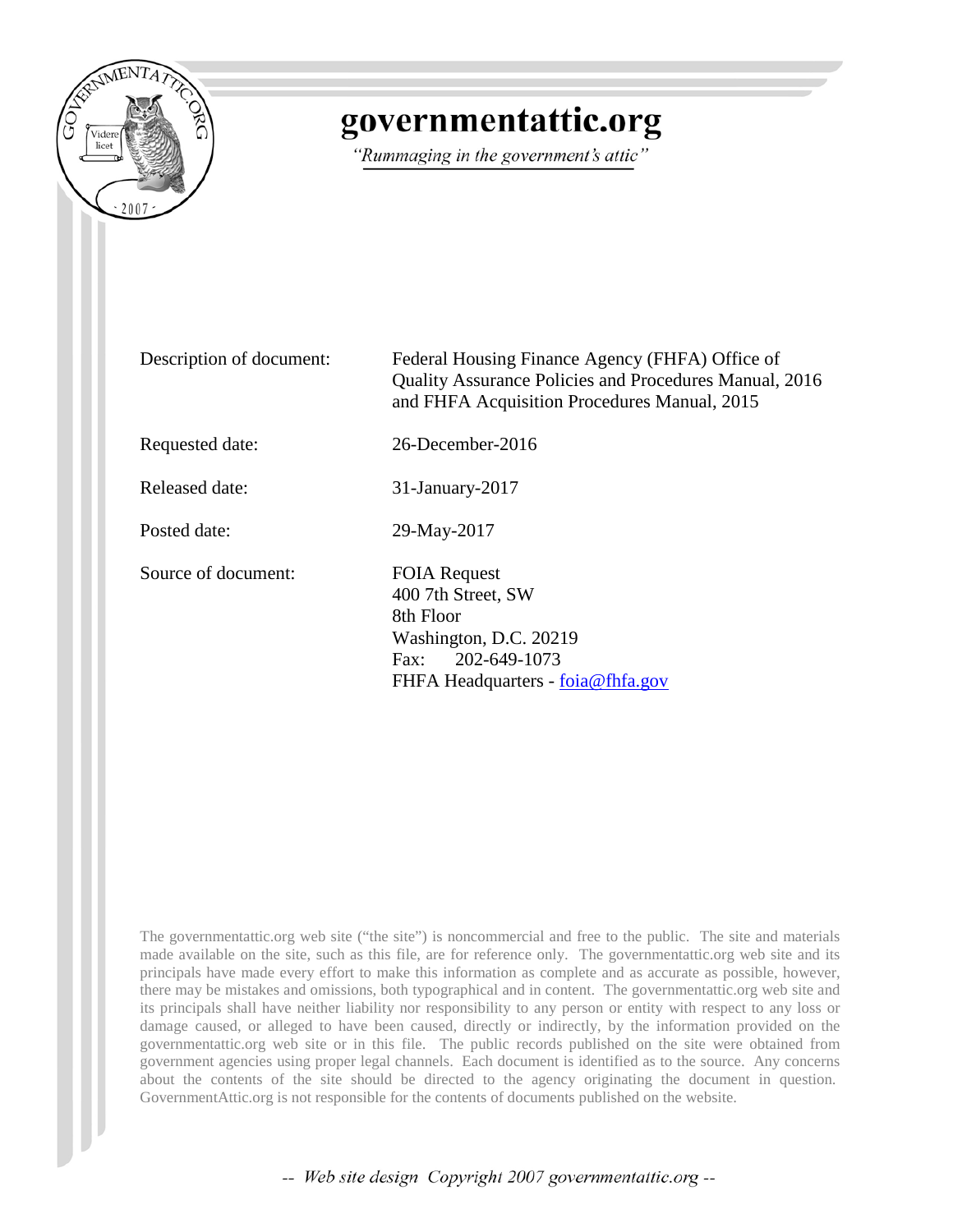From: Easter, Stacy <Stacy.Easter@fhfa.gov> Sent: Tue, Jan 31, 2017 10:02 am Subject: FHFA FOIA Request No.: 2017-FOIA-018 January 31, 2017

Re: FHFA FOIA Request No.: 2017-FOIA-018

This is in response to your Freedom of Information Act (FOIA) request, dated December 26, 2016. Your request was processed in accordance with the FOIA (5 U.S.C. § 552) and FHFA's FOIA regulation (12 CFR Part 1202).

You requested the following:

"I request a digital/electronic copy of the following records: 1) the FHFA Acquisition Procedures Manual. 2) the OQA Policies and Procedures Manual. 3) the CORE Manual (Counterparty Operational Risk Evaluation Manual)."

A search of FHFA files and records located four documents responsive to your request. Two documents (number 3 of your request) are being withheld in full pursuant to exemption 4 of the Freedom of Information Act, 5 U.S.C. § 552 (b)(4), pertaining to trade secrets and commercial or financial information obtained from a person that is privileged or confidential. The releasable material is attached. This is FHFA's final decision on your FOIA request. If you wish to appeal any aspect of FHFA's decision on your request, you must forward within 90 days:

- A copy of your initial request;
- A copy of this letter; and

• A statement of the circumstances, reasons, or arguments for seeking disclosure of the affected record(s).

The appeal must be sent either electronically by 5pm to foia@fhfa.gov or by mail to the "FOIA Appeals Officer" at 400 7th Street, SW, 8th Floor, Washington, DC 20019. The subject line, or the envelope and the letter of appeal, must be clearly marked "FOIA Appeal." Please note that all mail sent to FHFA via the United States Postal Service is routed through a national irradiation facility, a process that may delay delivery by approximately two weeks. For any time-sensitive correspondence, please plan accordingly. Your FOIA request is releasable to the public under subsequent FOIA requests. In responding to these requests, FHFA does not release personal information, such as home or email addresses, and home or mobile telephone numbers, which are protected from disclosure under FOIA Exemption 6 (5 U.S.C. § 552(b)(6)).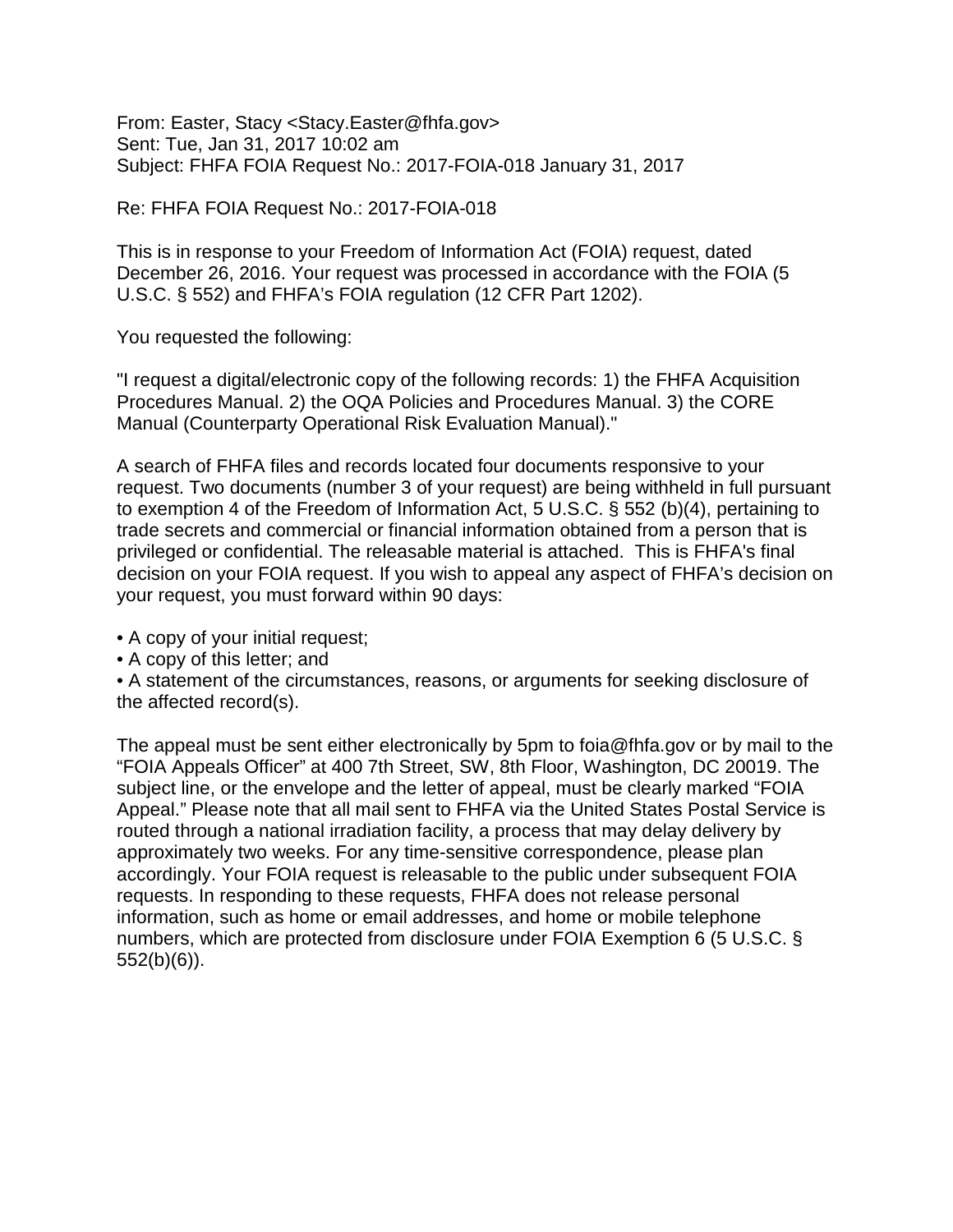Additionally, you may seek dispute resolution services from the Office of Government Information Services (OGIS) at the National Archives and Records Administration. OGIS can be reached at 8601 Adelphi Road – OGIS, College Park, Maryland 20740- 6001; by email at ogis@nara.gov; by telephone at 202-741-5770 or toll free at 1-877- 684-6448; or by facsimile at 202-741-5769.

Please note that all mail sent to FHFA via the United States Postal Service is routed through a national irradiation facility, a process that may delay delivery by approximately two weeks. For any time-sensitive correspondence, please plan accordingly. Your FOIA request is releasable to the public under subsequent FOIA requests. In responding to these requests, FHFA does not release personal information, such as home or email addresses, and home or mobile telephone numbers, which are protected from disclosure under FOIA Exemption 6 (5 U.S.C. § 552(b)(6)).

Your FOIA request is releasable to the public under subsequent FOIA requests. In responding to these requests, FHFA does not release personal information, such as home or email addresses and home or mobile telephone numbers which are protected from disclosure under FOIA Exemption 6 (5 U.S.C. § 552(b)(6)).

There are no fees associated with processing this request.

If you have any questions regarding the processing of your request, please contact me directly or at foia@fhfa.gov or 202-649-3803.

Sincerely, Stacy J. Easter Freedom of Information Act/Privacy Officer FOIA Public Liaison Federal Housing Finance Agency 400 7th Street, SW | Washington, DC 20219 Office: 202-649-3067|Cell: 202-604-1024|Fax: 202-649-4067

Confidentiality Notice: The information contained in this e-mail and any attachments may be confidential or privileged under applicable law, or otherwise may be protected from disclosure to anyone other than the intended recipient(s). Any use, distribution, or copying of this e-mail, including any of its contents or attachments by any person other than the intended recipient, or for any purpose other than its intended use, is strictly prohibited. If you believe you have received this e-mail in error: permanently delete the email and any attachments, and do not save, copy, disclose, or rely on any part of the information contained in this e-mail or its attachments. Please call 202-649-3800 if you have questions.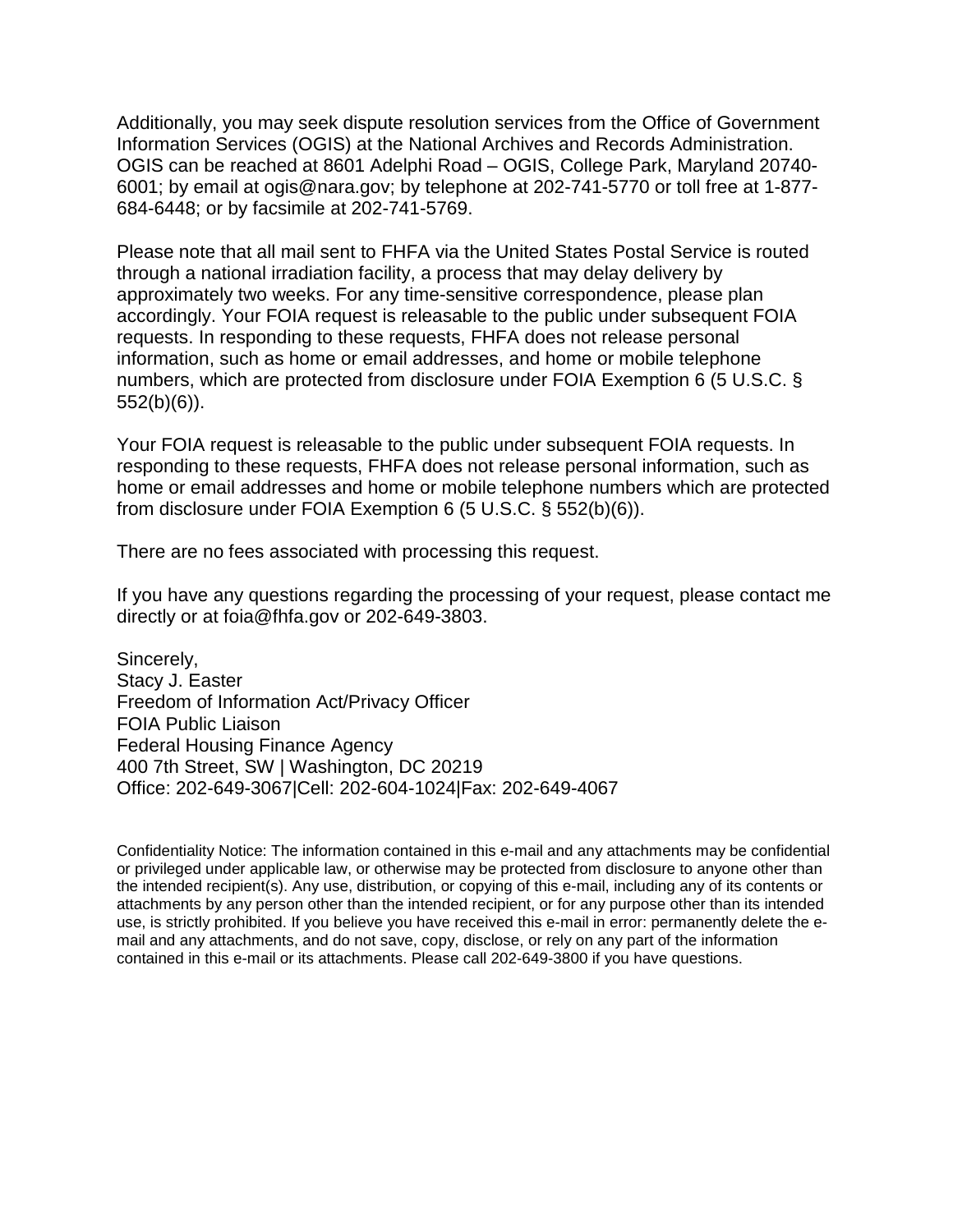

# **Federal Housing Finance Agency**

Office of **Quality Assurance** 

Policies and Procedures Manual

July 18, 2016 Version 2.0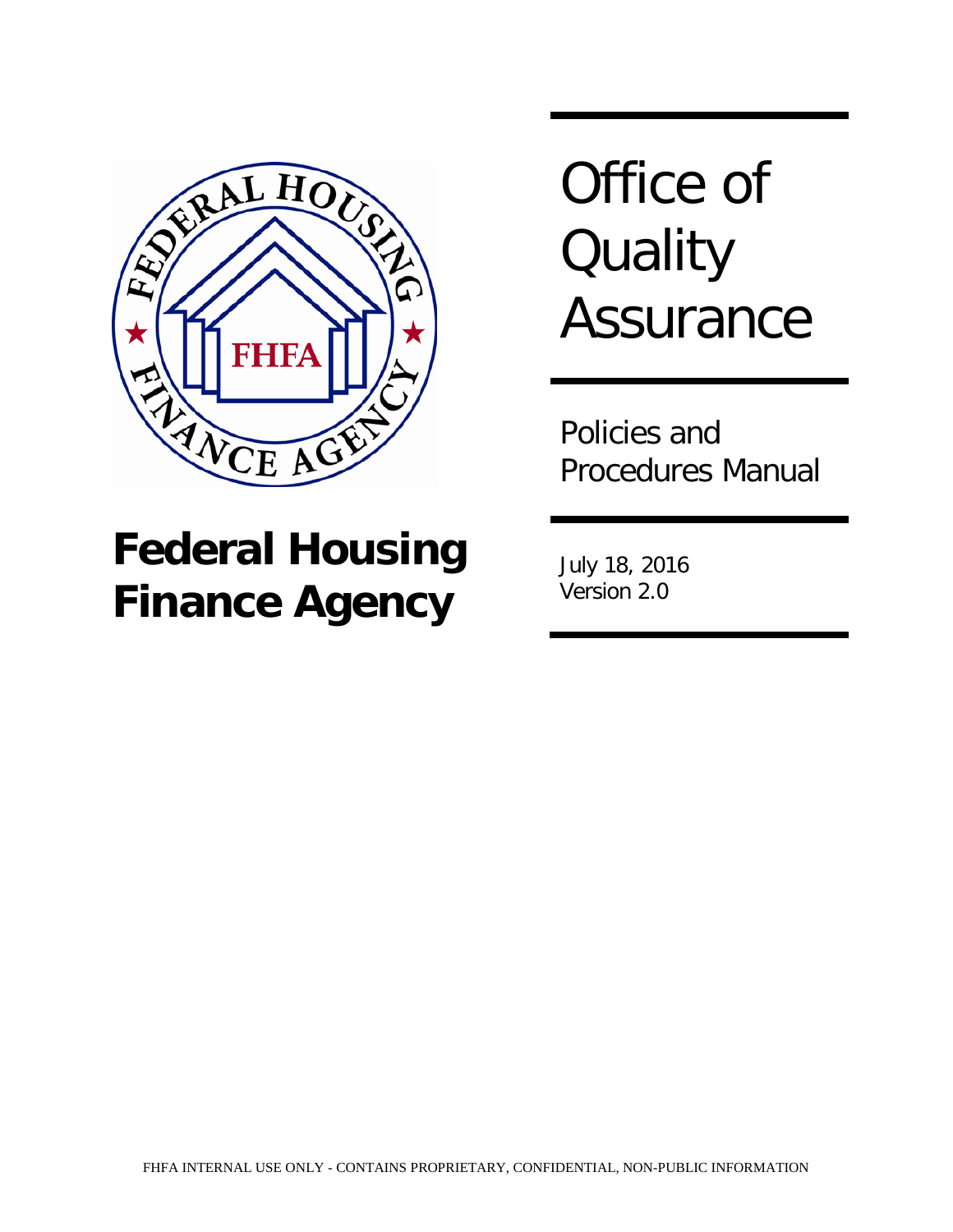# OFFICE OF QUALITY ASSURANCE

# MISSION

To provide an objective, internal review of the supervision and mission offices' and other business units' activities with regard to the development of policy and regulations, systemic risk analyses, financial analysis, compliance with FHFA's examination standards, and adherence to annual work plans.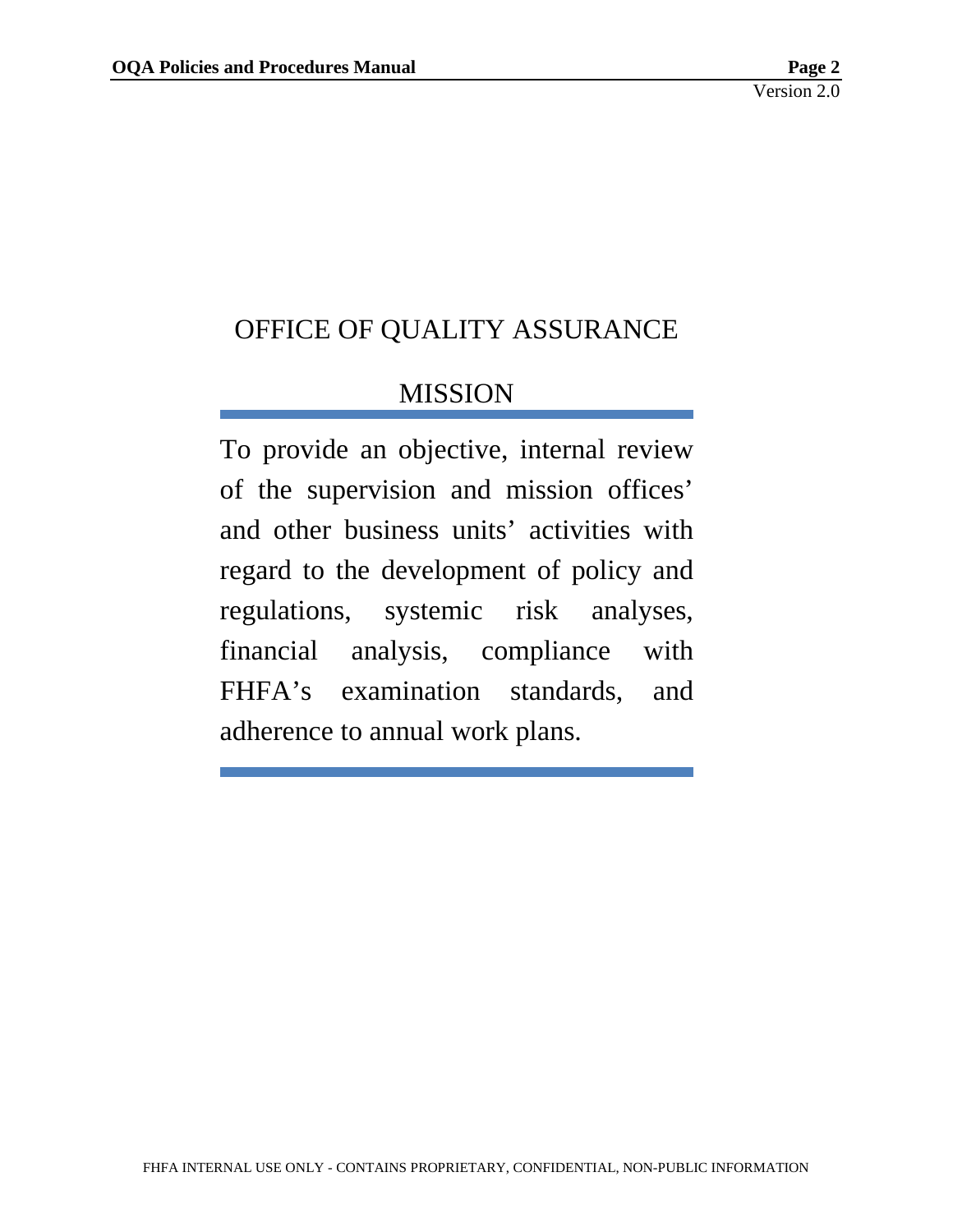#### **Table of Contents**

<span id="page-5-0"></span>

| OQA REVIEW OF THE FHFA - OFFICE OF INSPECTOR GENERAL AND THE<br><b>GOVERNMENT ACCOUNTABILITY OFFICE (GAO) CLOSURE PACKAGES 40</b> |  |
|-----------------------------------------------------------------------------------------------------------------------------------|--|
|                                                                                                                                   |  |
|                                                                                                                                   |  |
|                                                                                                                                   |  |
|                                                                                                                                   |  |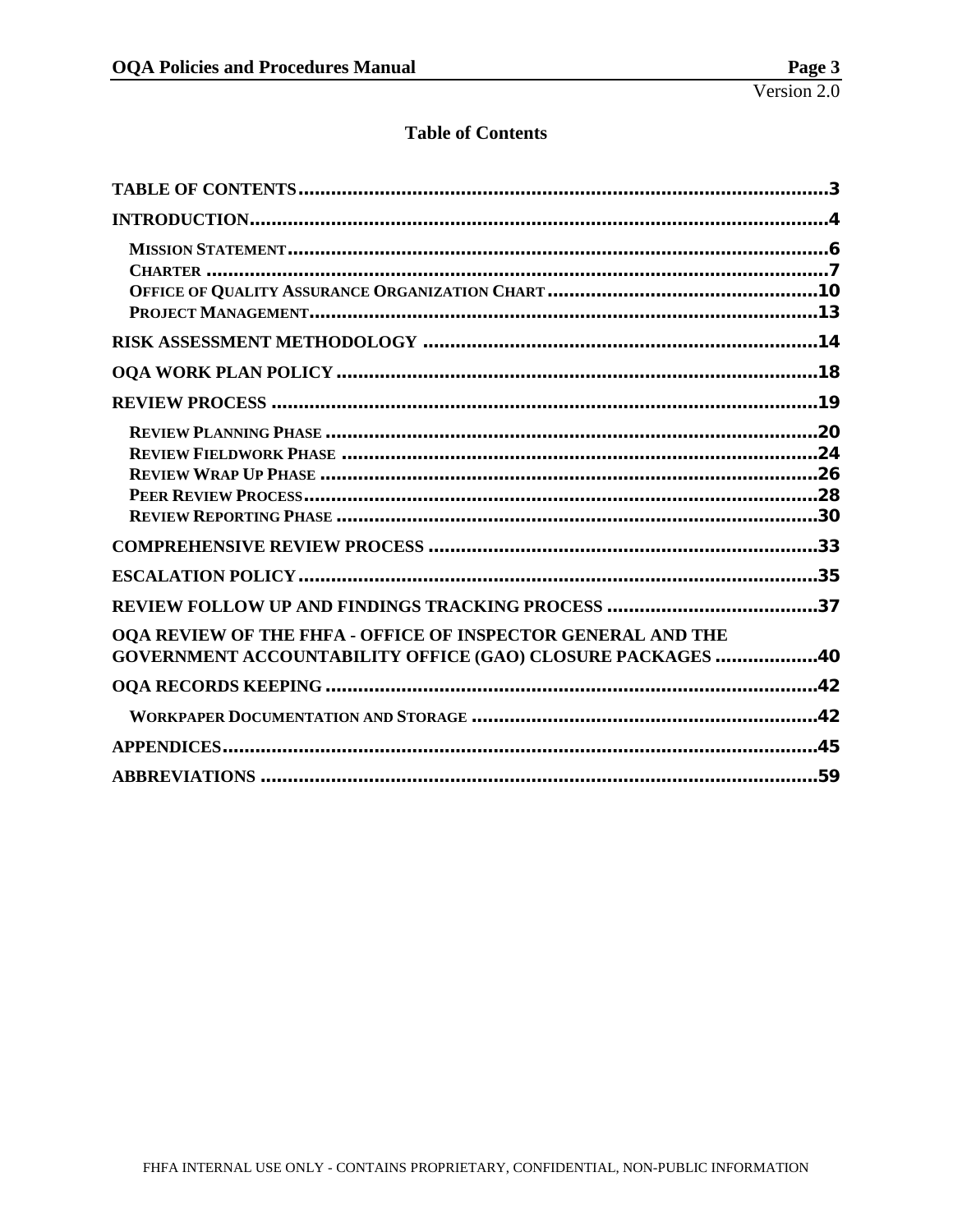## <span id="page-6-0"></span>**INTRODUCTION**

The Federal Housing Finance Agency's (FHFA) Office of Quality Assurance (OQA) has created this document to serve as the OQA Policies and Procedures Manual (OQA Manual). It was developed to document the responsibilities and principal functions of the OQA management and staff. Its content primarily provides the direction for performing the quality assurance review process. OQA management and staff are required to be familiar with the aspects of the OQA Manual and comply accordingly. The OQA Manual is available in the Quality Assurance Program folder on the Q-drive for OQA management and staff. Its contents will be assessed and updated annually.

#### OQA Reporting Structure:

The OQA Management reports to the Chief Operating Officer (COO). The OQA manager has direct access to the COO and is responsible for the management of staff and the day-to-day operations of the office. The OQA has a vacant position for an OQA Associate Director.

#### Structure of the OQA Manual:

The OQA Manual is organized into seven primary sections corresponding with the phases of the quality assurance review work.

#### 1. **Risk Assessment Methodology**

The OQA's Risk Assessment Methodology is designed to identify and prioritize risks for the purpose of providing input when determining OQA's Annual Work Plan. The risk-based model is closely aligned with the four key risk categories identified by OQA that could affect FHFA's ability to effectively achieve its mission activities.

#### 2. **OQA Work Plan Policy**

OQA's Work Plan focuses on key risk areas and control concerns identified by the risk assessment and other sources. The Work Plan is developed annually and updated, if necessary, throughout the year.

#### 3. **Review Process**

The OQA Review Process is designed to evaluate the quality of work of the supervision and mission offices and other business units ("offices or business units"). The review process involves the following phases:

- a. Review Planning Phase
- b. Review Fieldwork Phase
- c. Review Wrap Up Phase
- d. Peer Review Process
- e. Review Reporting Phase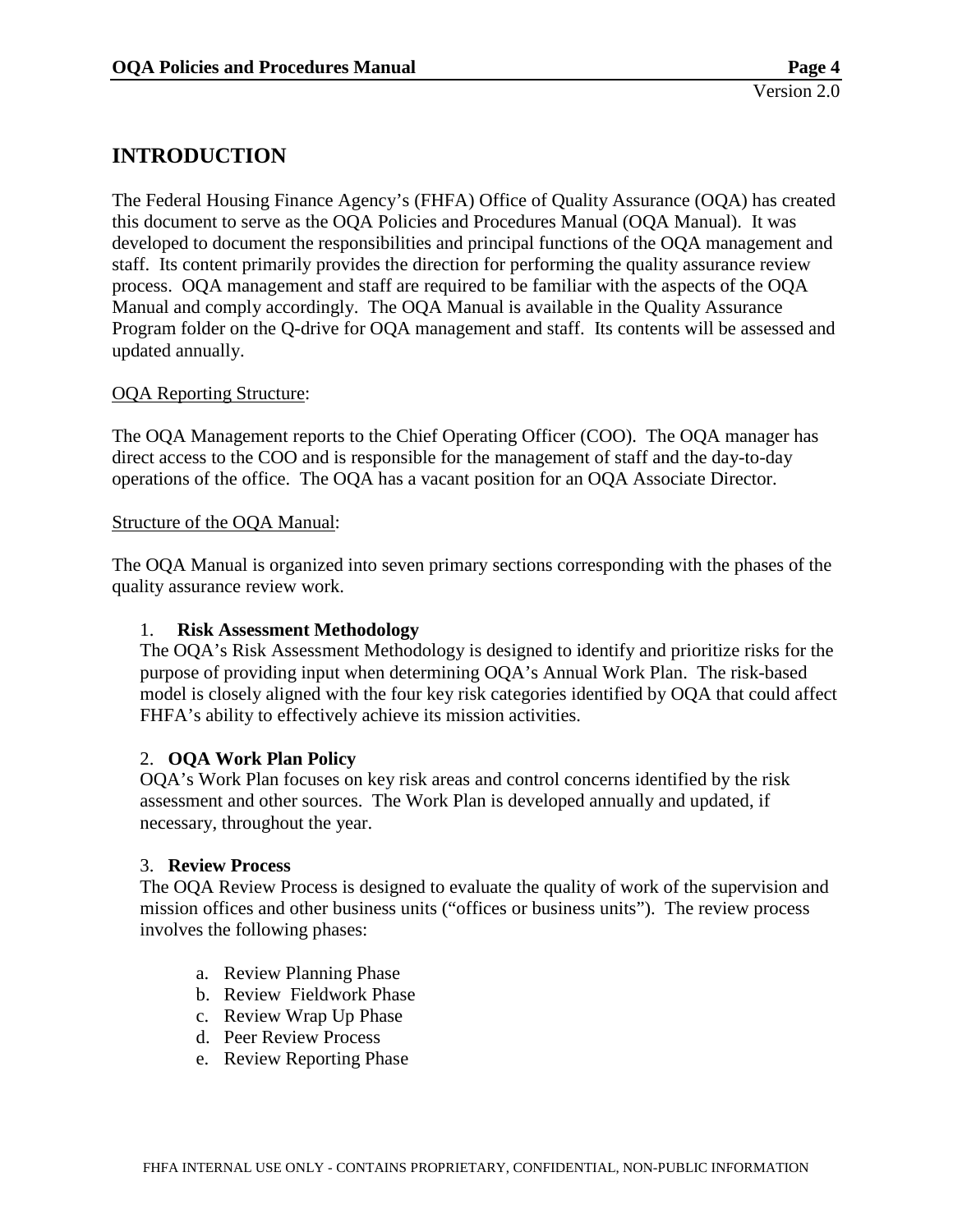#### 4. **Comprehensive Review Process**

Comprehensive Reviews assess the quality of work performed by DBR and the work products and examination process that result in the completion of the FHLBanks Report of Exam (ROE).

#### 5. **Escalation Policy**

The Escalation Policy establishes the process for escalating to the COO the differences of opinions between OQA management and the applicable senior management of the reviewed supervision offices, mission offices, or business units. The Escalation Policy also governs the procedures necessary to escalate to the appropriate level of management when an office or business unit does not implement corrective actions by the reported timeline as outlined in the management response to the OQA review recommendation.

#### 6. **Review Follow Up and Findings Tracking Process**

The Review Follow Up and Findings Tracking Process policy and procedures discuss the applicable steps OQA takes for following up on findings and recommendations noted in a quality assurance review. The policy also establishes OQA's procedures for tracking and monitoring a business unit's or office's remediation of findings and implementation of OQA recommendations.

#### 7. **OQA Records Keeping**

The OQA Records Keeping section covers how the OQA will manage and store workpaper documentation.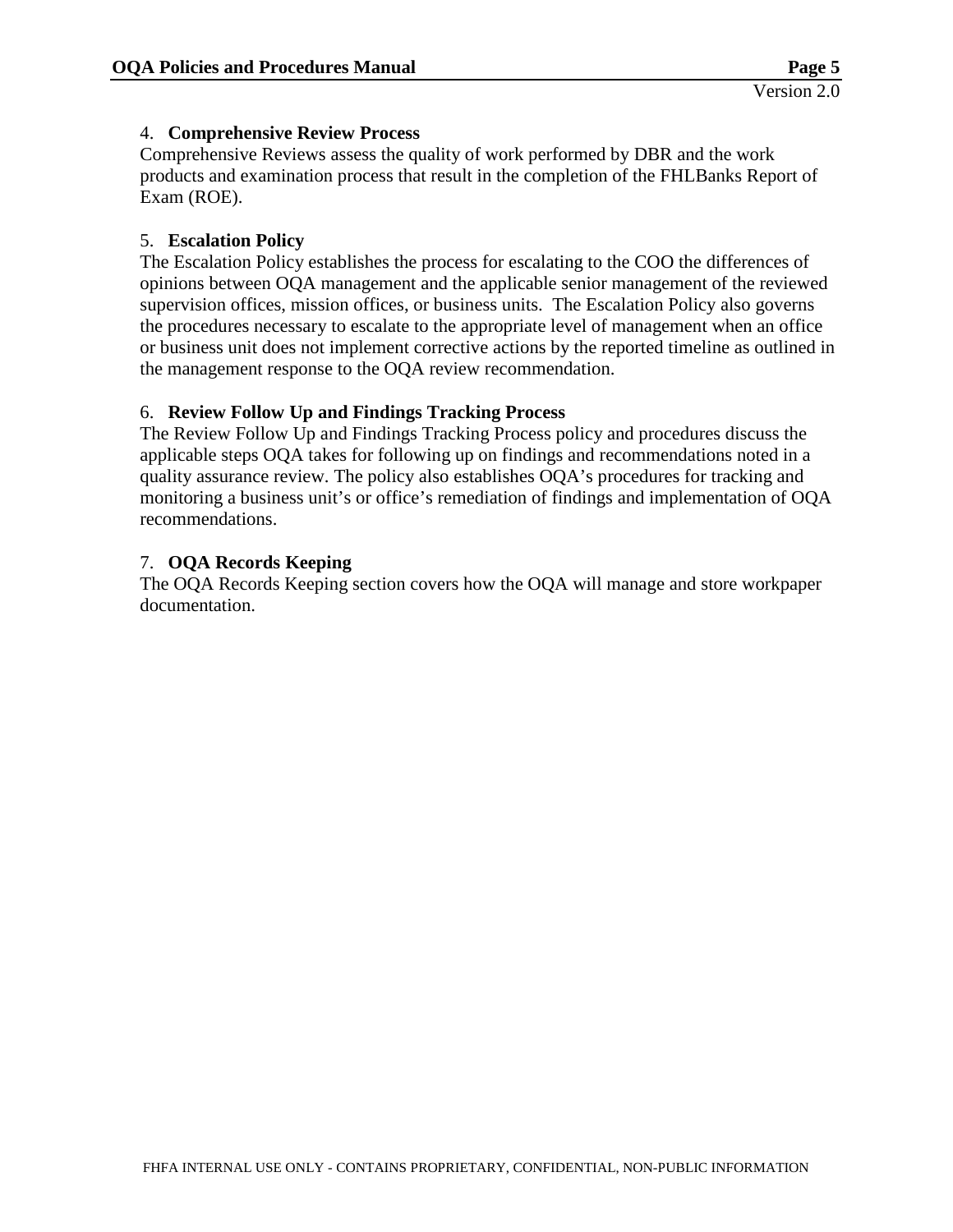#### <span id="page-8-0"></span>*Mission Statement*

The Office of Quality Assurance's mission is to promote high quality work in the supervision and mission offices and other business units of the Federal Housing Finance Agency by systematically and effectively evaluating their operations against a standard of well-documented critical thought, objective analysis, and logical conclusion.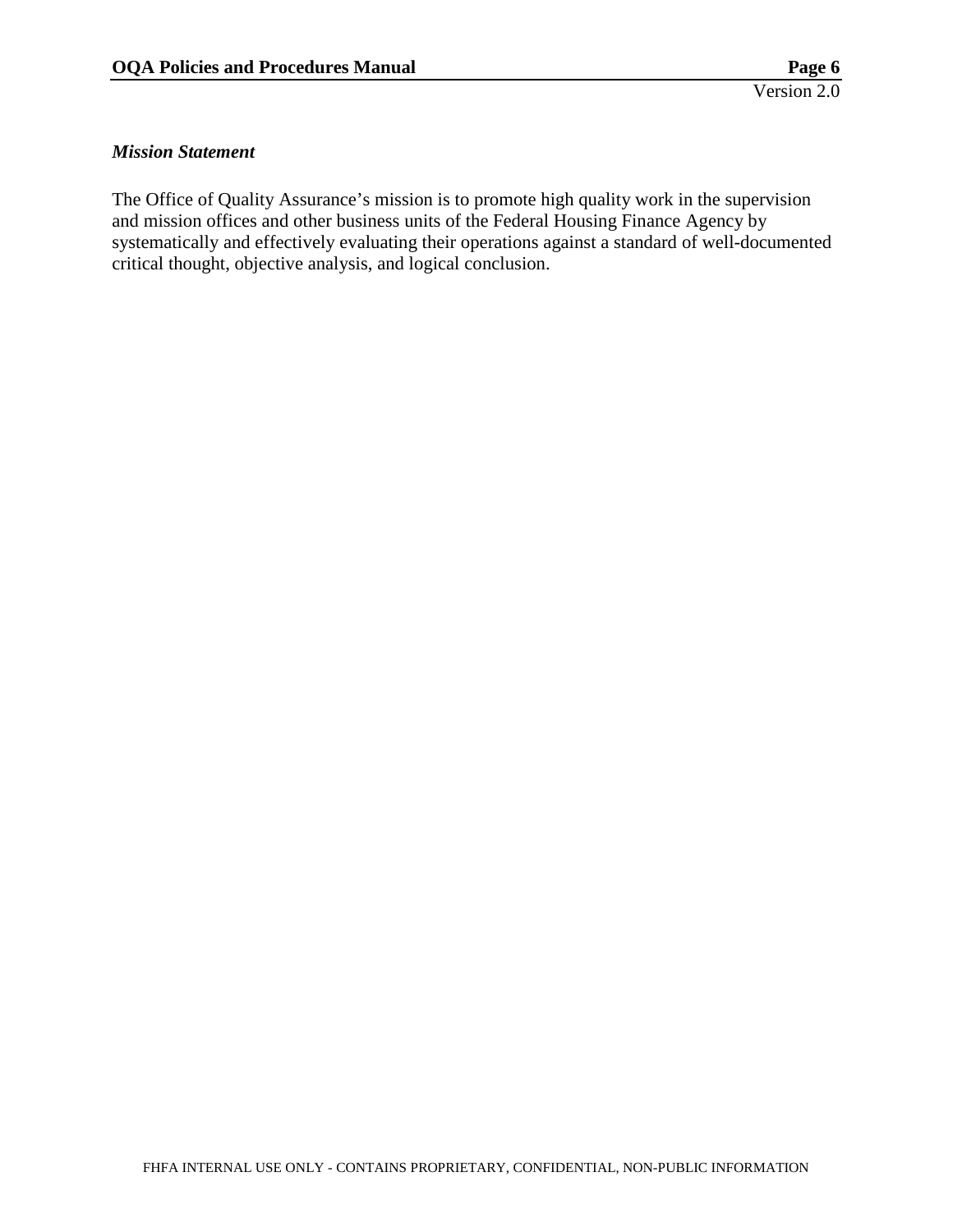#### <span id="page-9-0"></span>*Charter*

#### **Purpose:**

The Office of Quality Assurance (OQA) is an organizationally objective office established within FHFA whose primary responsibility is to evaluate the quality of work of the Division of Enterprise Regulation (DER), Division of Federal Home Loan Bank Regulation (DBR), and Division of Housing Mission and Goals (DHMG), collectively, "the supervision and mission offices" and other FHFA business units.

The OQA provides an objective, internal review of the offices and business units' activities with regard to the development of policy and regulations, systemic risk analyses, financial analysis, compliance with FHFA's examination standards, and adherence to annual work plans. The OQA promotes the economic benefits and efficiency of FHFA's examination activities, including documentation and support for examination findings, conformance to FHFA policies and procedures, and the effectiveness of supervisory resource allocations and internal controls. The OQA also advises the FHFA Chief Operating Officer (COO) on the effectiveness of communication and collaboration amongst and/or across the FHFA's various business units and among the management and staff in those units.

#### **Independence and Authority:**

The OQA AD (currently vacant) reports to the COO and has direct access, as needed, to the FHFA Director. The COO serves on the FHFA's Executive Committee on Internal Controls (ECIC).

The OQA personnel are objective, have no direct responsibility for the work under review, and do not make decisions on behalf of management. Additionally, a quality assurance assessment does not, in any way, relieve other persons in the FHFA of his/her assigned responsibilities.

The OQA has the authority to assess all aspects of the operations of the offices and business units and shall have:

- Full access to senior/executive management, including the FHFA Director and members of the Supervision Committee;
- Authority to select projects, allocate the OQA resources, determine assessment scope and approach, and apply assessment techniques as required to accomplish its quality assurance objectives;
- Full access to any of the business units' or offices' activities, records, and personnel relevant to the performance of its quality assurance work;
- Necessary assistance from personnel in the offices and business units where the OQA performs reviews and complete and accurate responses to questions or informational requests from management;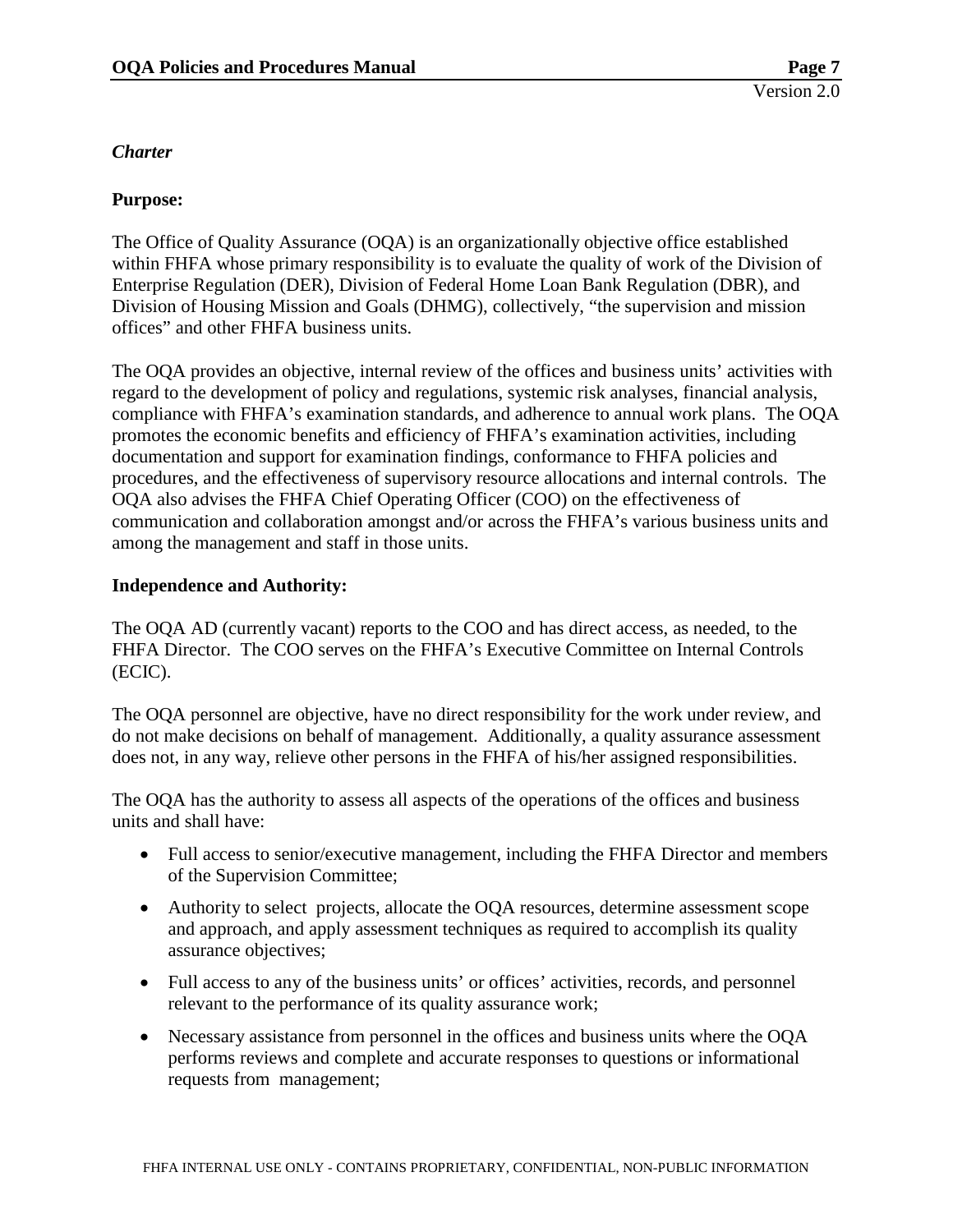- Full cooperation from business unit staff and management and their prompt response to potential control issues, findings and recommendations identified by the OQA staff; and
- Access to reports of the FHFA Office of Inspector General (FHFA-OIG) and Government Accountability Office (GAO), as they pertain to the operations of the offices and business units being reviewed by the OQA.

#### **Role:**

The role of the OQA is to determine whether the FHFA's supervisory program as designed, owned, and represented by the supervision and mission offices is adequate and functioning in a manner such that:

- Risks of Fannie Mae and Freddie Mac (the Enterprises), the Federal Home Loan Banks (FHLBanks), and the Office of Finance (OF), collectively, "the regulated entities," are appropriately identified and addressed;
- Significant financial, managerial, and operating information is complete, accurate, and timely;
- Decisions regarding the financial condition and performance of the regulated entities are appropriately supported;
- Quality and continuous improvement are fostered in examination and supervision control processes;
- Supervisory resource allocations are appropriate and effective; and
- Significant legislative and regulatory issues affecting the supervision and mission offices and the regulated entities are identified, monitored, and addressed appropriately.
- OQA will also assess the adequacy of the other business units' and offices', outside of the supervision and mission offices, policies, procedures, and processes, supervisory and quality controls, project management, record keeping and communication and information processes necessary to provide accurate information.

#### **Responsibility:**

The OQA has the responsibility to:

- Maintain professional, competent staff to ensure that sufficient experience, knowledge, and skills are available to meet the requirements of this Charter and the expectations of the COO and FHFA Director.
- Develop a comprehensive, flexible, risk-based OQA Work Plan that incorporates risks and control concerns identified by risk assessments and other avenues including senior/executive management, the Supervision Committee, the COO, the FHFA Director, FHFA-OIG, and GAO.
- Conduct reviews and issue written reports to the supervision and mission offices' and/or business units' management at the conclusion of a review providing the scope of work,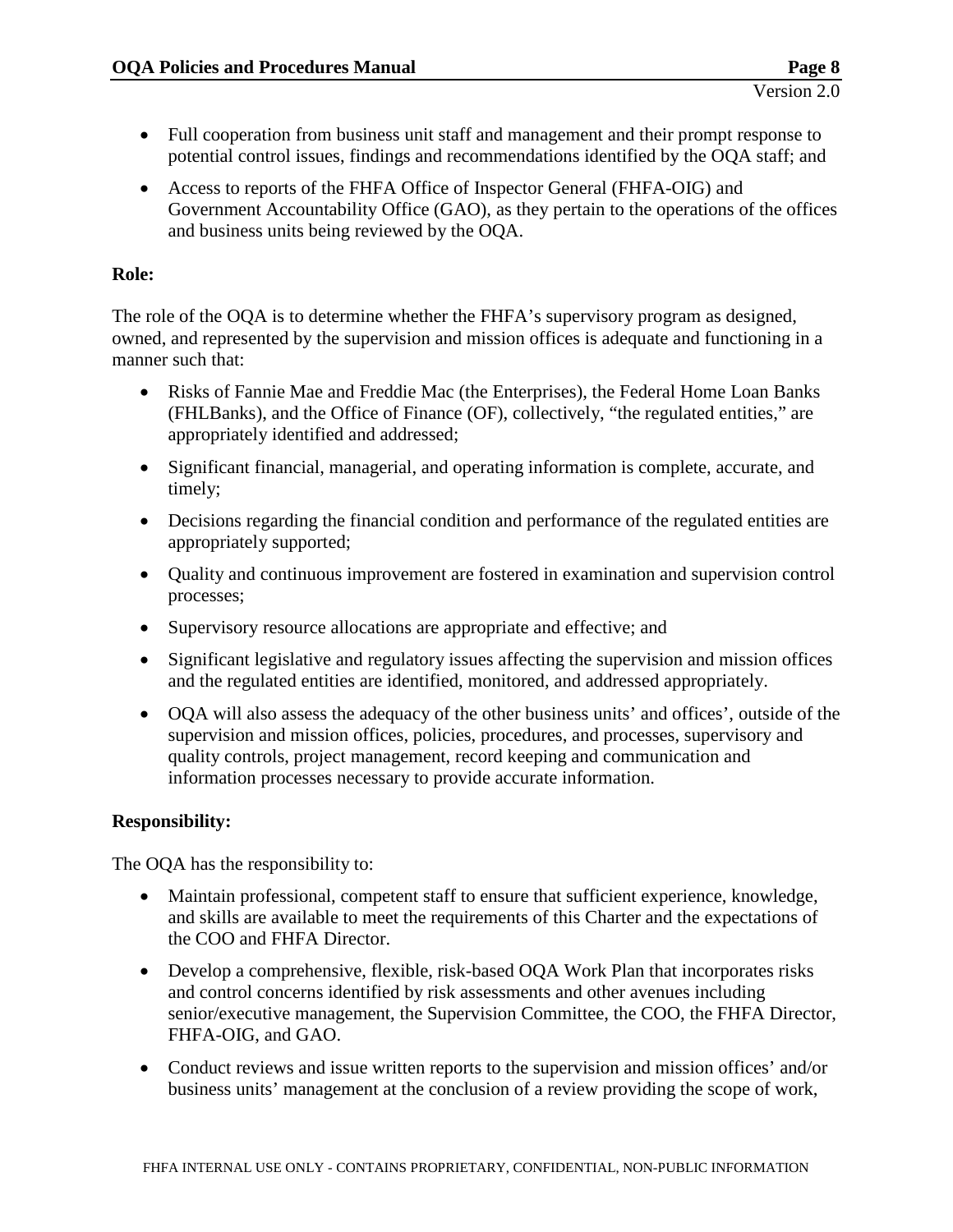results and conclusions of the review work, findings, observations and/or recommendations.

- Provide periodic reports to the COO describing the scope of planned and actual quality assurance reviews and activities and results thereof.
- Track findings until they are resolved by management and periodically provide summary information on the status of remediation of findings to the COO and, if necessary, the FHFA Director.
- Recommend to the COO enhancements to the operations of the supervision and mission offices, and other business units and offices.
- Stay informed about emerging trends and leading practices of the federal financial regulators and incorporate best practices into the OQA processes.

#### **Principal Functions:**

The principal functions of the OQA's quality assurance reviews and assessment efforts include:

- Assessing examination work plans, work papers, conclusion letters, reports of examination, and other supervisory documents for completeness, accuracy, proper filing, and adherence to FHFA's examination standards and supervisory policies.
- Evaluating examination products and findings for strength of evidence assembled, appropriateness of findings and recommendations, consistent application of standards across the regulated entities, and adherence to accepted standards set forth in examiner guides and related professional standards.
- Reviewing examination and supervision activities for consistency with work plans, adherence to established timelines, effective use of examination and supervision resources, and sharing of information among relevant supervision offices.
- Assessing collaboration and cooperation among examiners, exam teams, and supervision personnel and assess communication and collaboration between examiners-in-charge and risk-area ADs and their respective offices.
- Reviewing processes intended to ensure data integrity, promote effective policy development, and enhance financial and systemic risk analysis.
- Assessing the adequacy of the supervision and mission offices' and/or other business units' and offices' policies, procedures, and processes, supervisory and quality controls, project management, record keeping and communication and information processes necessary to provide accurate information.

#### **Additional Functions:**

In addition to the foregoing principal functions, the OQA will leverage its knowledge of control processes by assisting, as needed, with FHFA's responsibilities under Circular A-123 of the U.S. Office of Management and Budget (OMB).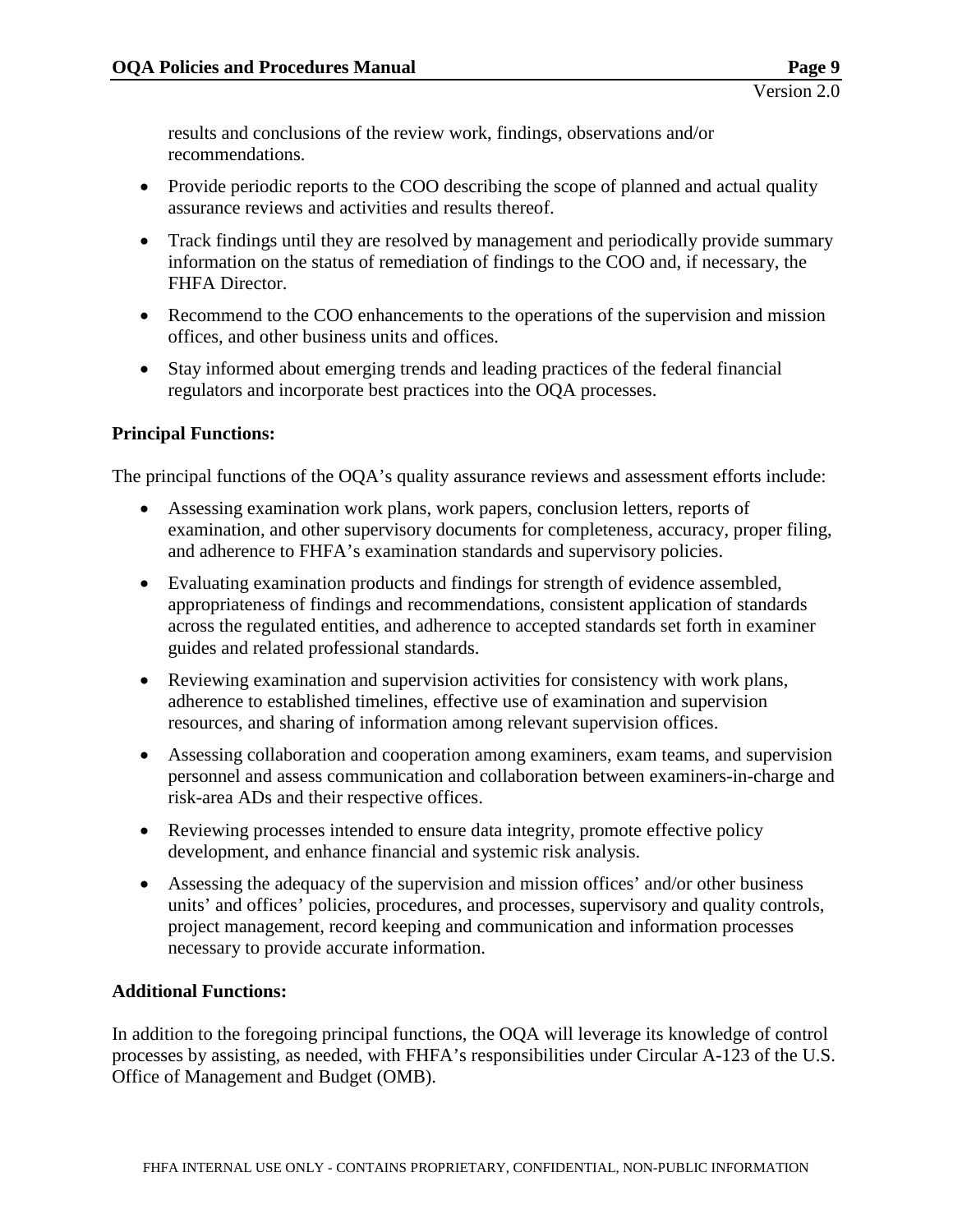#### <span id="page-12-0"></span>*Office of Quality Assurance Organization Chart*

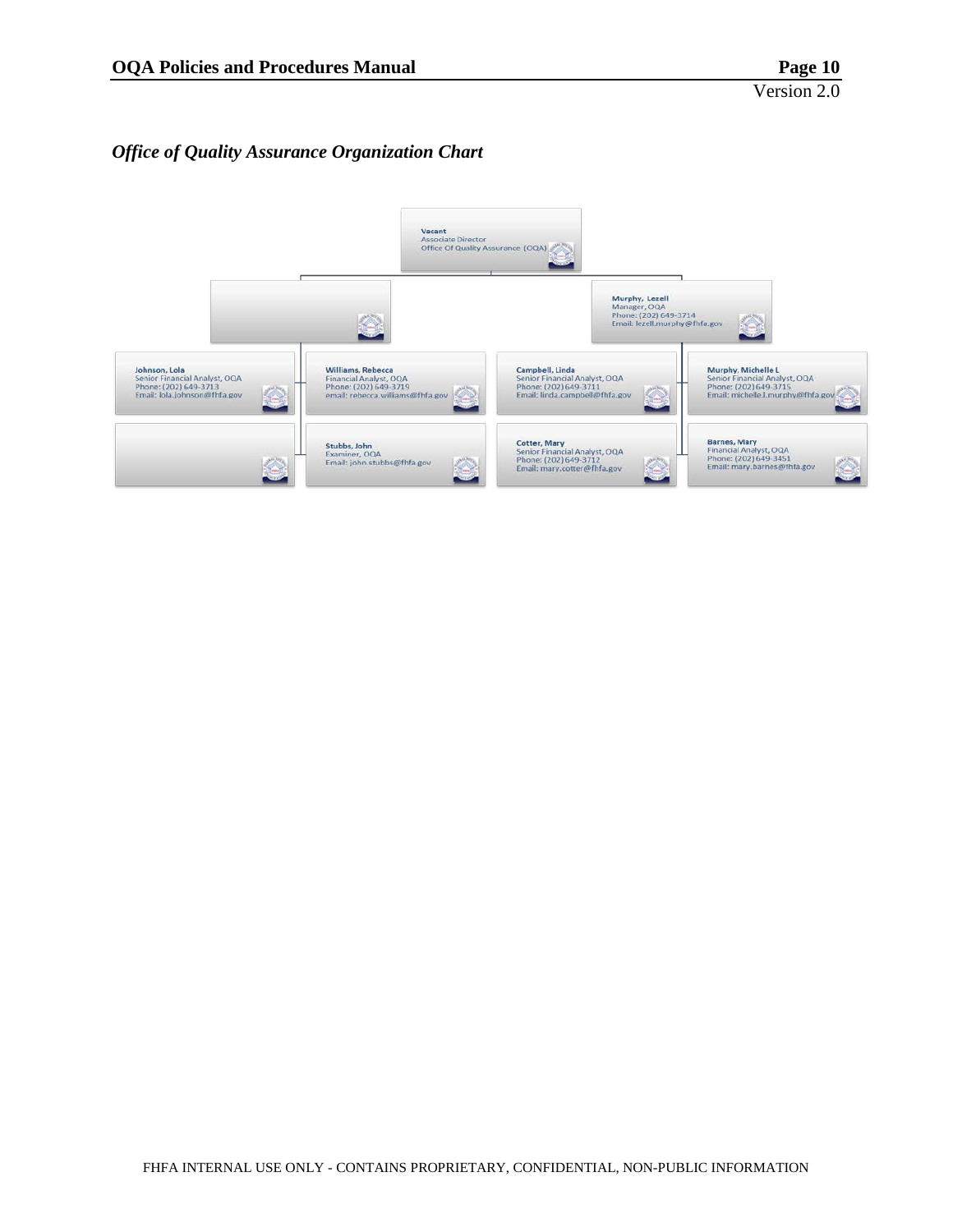#### Types of Reviews

The purpose of the OQA quality assurance reviews is to provide an objective internal review of the effectiveness of the system of internal controls employed by FHFA and senior/executive management to achieve its goals. Reviews are designed to assess the supervision and mission office's or business unit's processes, specific operations, or to address special requests made by FHFA senior/executive management. Reviews are managed to meet established start and end dates, and result in a written assessment, the OQA Review Report (Report), to the senior/executive management of the supervision and mission office or business unit and the COO.

- 1. Full Scope Review: A review of an office's or business unit's processes and activities. Every high risk process or activity included in the office's or business unit's policy and procedural manual is assessed, including the adequacy of the office's or unit's governance/project management, records keeping and communication/information processes. The primary purpose of this type of review is to assess the office's or unit's overall efficiency and effectiveness in compliance with policies and procedures.
- 2. Limited Review: A review having a more narrow scope than a full scope review; confined to a specific subject matter, departmental/divisional review, function activity or processes within an office or business unit.
- 3. Special Review: Ad hoc, special request or consulting reviews performed at the request of a member of the FHFA senior/executive management. Generally, the scope of Special Reviews covers internal control, and may include assessments of irregularities, or other areas of concern.
- 4. Comprehensive Review: The primary purpose of the comprehensive review is to provide the senior/executive management with an independent assessment of the quality of the examination work performed by the exam staff that resulted in the FHLBank's ROE. The objective is to determine that the examination work products, relating specifically to the FHLBanks, as measured against a standard of critical thought and logical conclusions are drawn from objective analysis and exemplify clear organized writing. The review will also identify potential opportunities for improvements in FHFA's examination policies, procedures and practices leading to more efficient, effective, and risk-focused examinations. Appendix B provides details on an OQA Comprehensive Review, including the Work Program and Report Template.
- 5. Follow-Up Review: A review where the scope is confined to specific findings and recommendations that resulted from a quality assurance review. The follow-up review is performed to ensure that the office or business unit has taken effective, timely action on the findings as well as ensure senior/executive management is kept abreast of any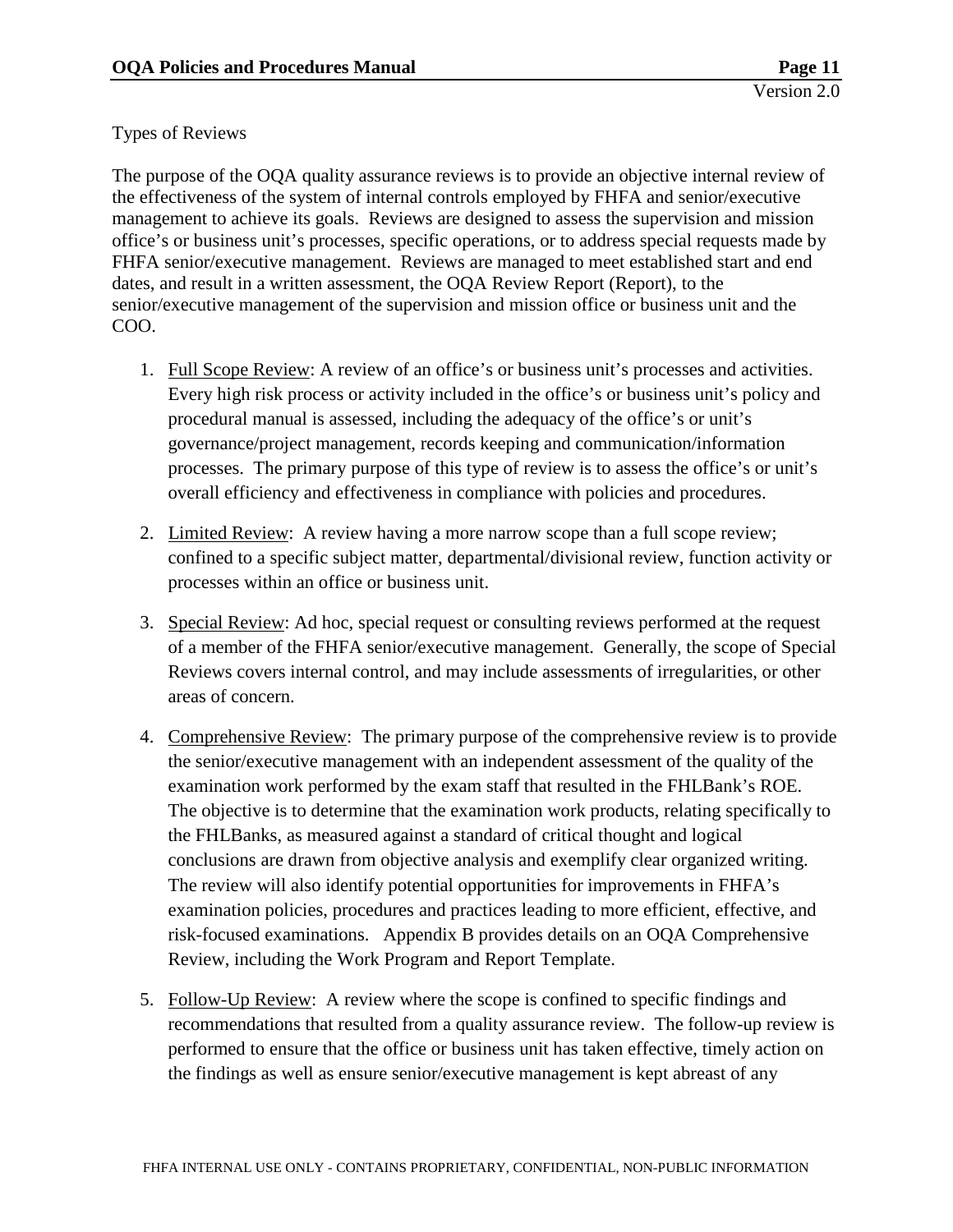outstanding findings or issues and completion status (refer to the *Review Follow-Up and Findings Tracking Process Policy section*).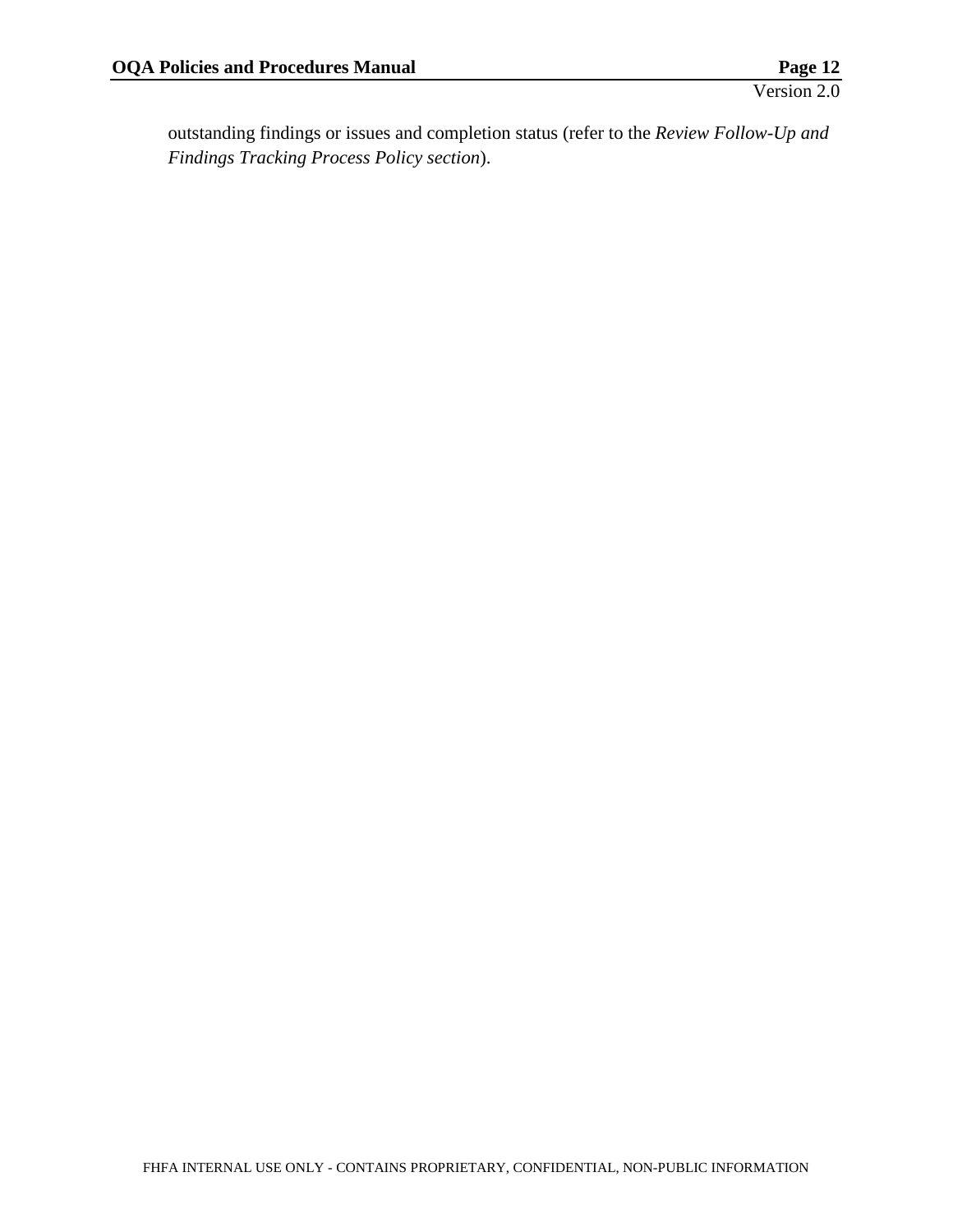#### <span id="page-15-0"></span>*Project Management*

The OQA will exemplify efficient and effective project management throughout each quality assurance review. Each review is unique and may or may not require the OQA staff to complete each procedure step as outlined in the *Review Process*.

Outlined below are significant aspects of the project management activities that OQA performs during reviews.

- 1. The status of each review is updated at least biweekly via the OQA's internal Project Assignment Activity Report.
- 2. Peer Reviews are performed at the discretion of the OQA manager, depending upon the type and nature of the work product. (Refer to the *Peer Review Process section).*
- 3. Biweekly Staff Meetings are conducted for the OQA manager and staff to discuss the status of the OQA projects, concerns or issues related to open reviews, and the OQA planning processes.
- 4. Regular management meetings are conducted for the OQA manager and the COO to discuss the status of open reviews. These discussions also facilitate any feedback from the COO to the OQA manager.
- 5. Formal briefings of the OQA activity with the Supervision Committee are scheduled at the discretion of the COO. The OQA will brief the FHFA Director, as needed, at the discretion of the COO, who serves as a member of the Supervision Committee.
- 6. Any instances found by the OQA of apparent fraud, waste, or abuse must be immediately referred to FHFA's OIG for follow-up.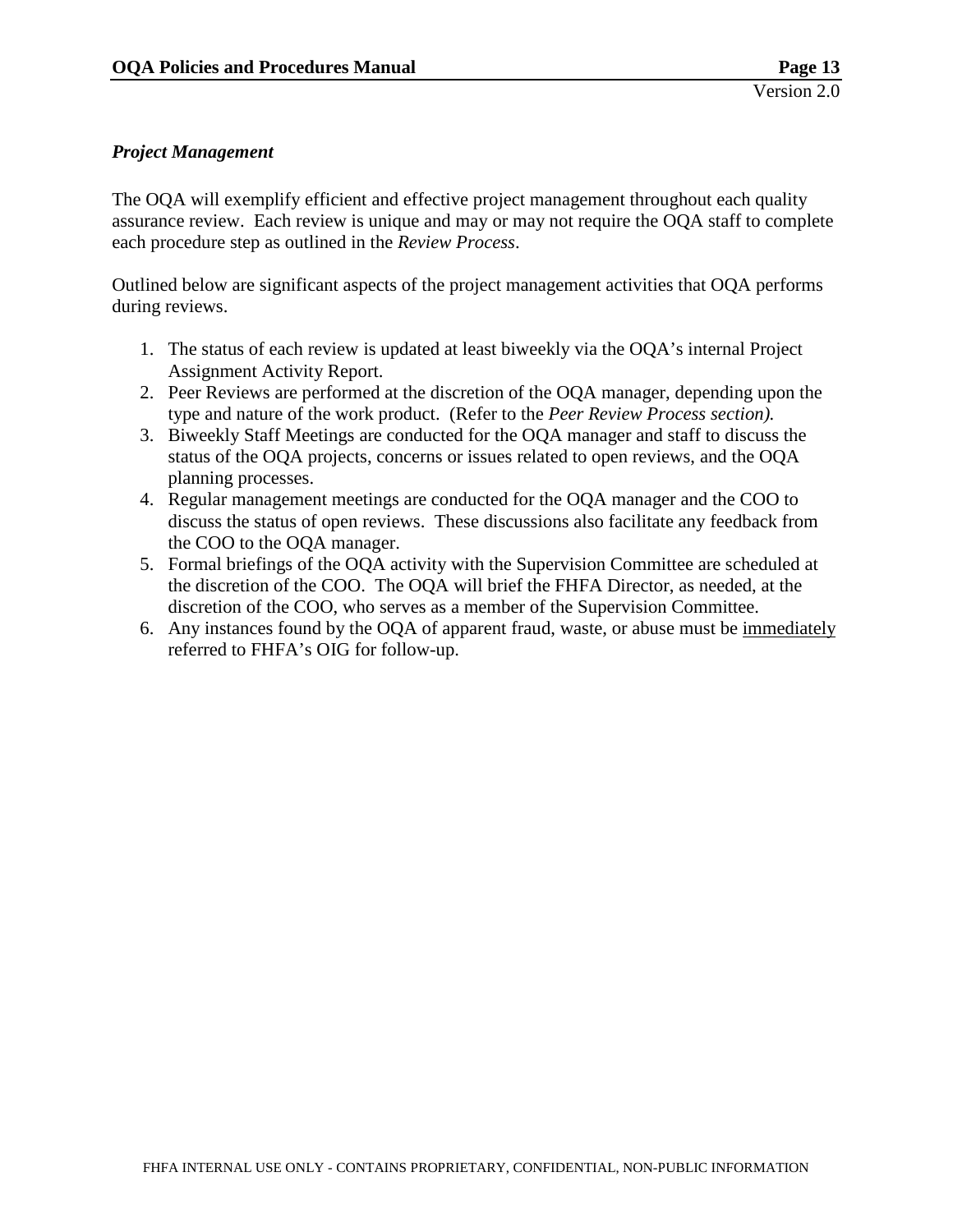## <span id="page-16-0"></span>**RISK ASSESSMENT METHODOLOGY**

#### **Purpose:**

The purpose of this section is to outline the Risk Assessment Methodology. OQA performs the risk assessment annually and uses a risk-based approach that evaluates key operational risks that FHFA's supervision and mission offices and business units face.

#### **Risk Assessment Overview:**

OQA's Risk Assessment is linked to the supervision and mission offices and business units' operations, as well as their relation to FHFA's overall strategic objectives. Therefore, changes to the Agency's organizational and operating environment will be considered in developing OQA's Work Plan. OQA focuses its resources on the most significant risk factors. As part of the planning process, OQA assesses risks to ensure that the OQA Work Plan approach and development are aligned with the risks. Periodically, OQA solicits the input of the COO and other FHFA senior/executive management regarding key risk factors, and to gain insight into other risks affecting FHFA's current operational functions and key business initiatives.

#### **Procedures:**

#### Risk-Based Approach:

OQA manages the Risk Assessment process by: 1) obtaining information from and gaining a better understanding of the business units through conducting periodic interviews, 2) applying a Risk Assessment model/framework used to measure the risk level of each office or business unit based on an evaluation of the risk factors OQA has identified as posing the greatest risk to the Agency and 3) ranking the level of risk associated with an office's or business unit's structure and operations.

#### Periodic Interviews of Supervision and Mission Offices:

OQA's annual risk assessment process involves formal interviews of the supervision and mission offices and business units, as needed. OQA will schedule meetings with the senior/executive management of DBR, DER, and DHMG and the business units, as required, to gain a better understanding of the offices' operations, to determine if significant changes have occurred since the prior year, and identify any areas of concern or control weaknesses that could potentially be assessed in future quality assurance reviews. OQA should, if possible, schedule these meetings early enough in the last quarter of the current year, to allow ample time for OQA to consider the results of these meetings when planning the OQA Work Plan for the next fiscal year. Future interviews will be conducted throughout the year during the course of our reviews, and at other times as needed, to provide updates and obtain new information that will aid OQA in aligning its efforts with FHFA structural changes and key focus areas.

Generally, a questionnaire is used to facilitate the gathering of this information during the interviews. The questions are related to the offices' and business units' mission and objectives,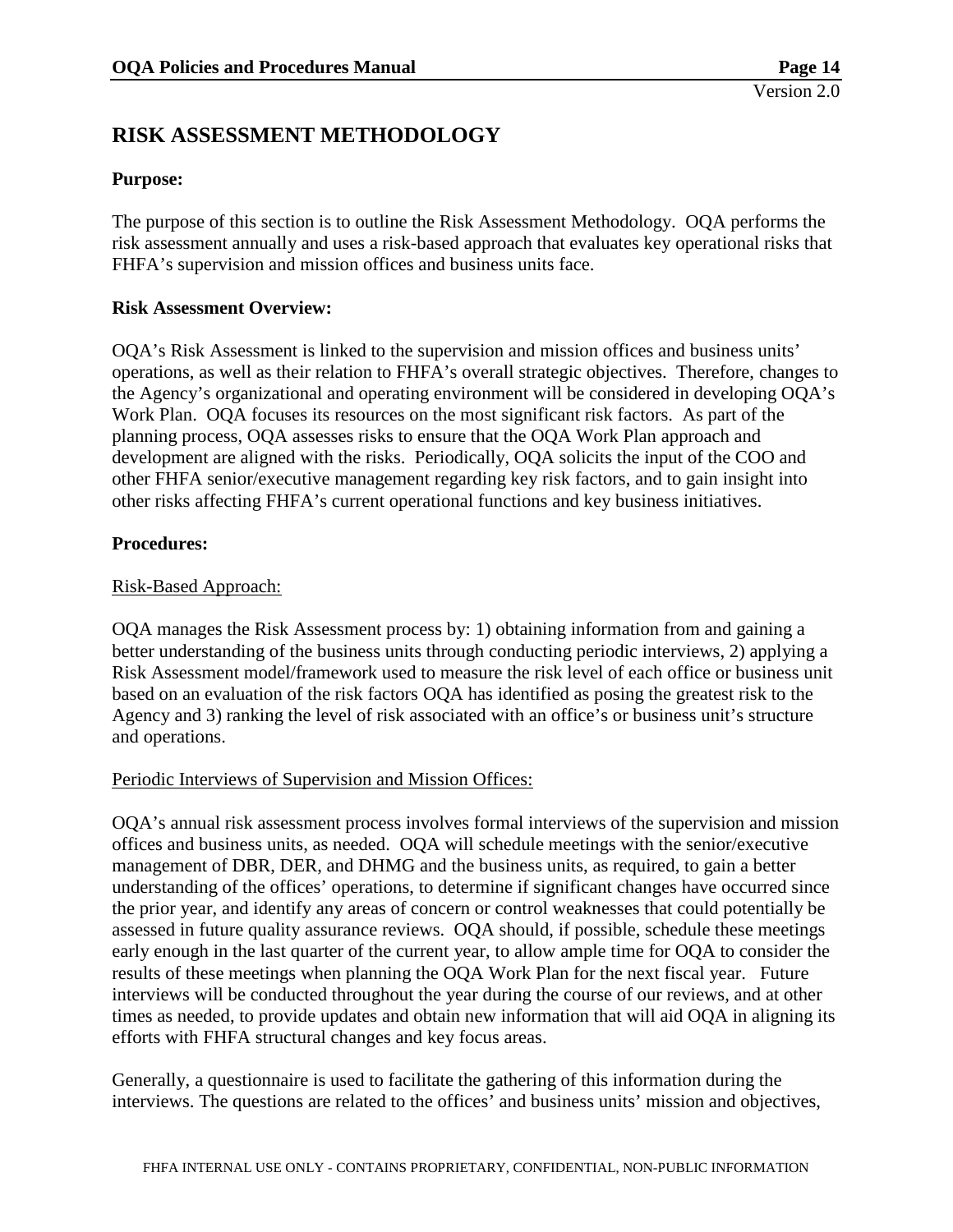policies and procedures, changes in operating processes from the prior year, and other areas in which the office or unit might request OQA to focus on during a quality assurance review.

Additionally, areas of concern or control weaknesses identified during senior/executive management meetings, special supervisory initiatives, and ongoing supervision or examinations may be included in the risk assessment process and incorporated in individual quality assurance review work plans where applicable.

#### Risk Assessment Model/Framework:

A Risk Assessment model/framework may be used to quantify the level of risk in the supervision and mission offices and business units. The objective of the Risk Assessment model/framework is to optimize the assignment of OQA resources by determining which review areas pose a greater risk to the Agency's operations. While the risk model is subject to the application of professional judgment, the risk ratings are documented and subject to review and validation.

The review universe will be determined by the OQA manager and the OQA AD. The determination of this universe will be based on knowledge of the Agency's strategic plan and operations, a review of organizational charts and function and responsibility statements of the offices and business units, discussions with senior/executive management personnel, the risk ratings, and consideration of the prior year's OQA Work Plan. The identified OQA review universe should not only assess risks by individual offices and business units, but also consider risks in processes and activities that cross offices and business units.

The Risk Assessment model/framework is comprised of four categories of risk that OQA has identified as areas that could expose the Agency to the greatest risk.

The four categories of risks are:

- 1. People/Office Structure and Staffing
- 2. Process/Operations
- 3. Reputational
- 4. System/Recordkeeping

The people/office structure and staffing category of risk involves six risk factors:

- 1. Maturity New offices and business units may or may not be aware of risks associated with its activities because of limited exposure. An office or business unit that has been in existence for a longer period of time usually has had exposure to risks that resided in the operating activities and has had a chance to set policies and procedures to manage those risks.
- 2. Personnel Changes Significant changes in leadership positions or loss of key staff can pose greater risks to office and business units. Turnover and recurring positional changes can create instability and risks in an office's or business unit's operations.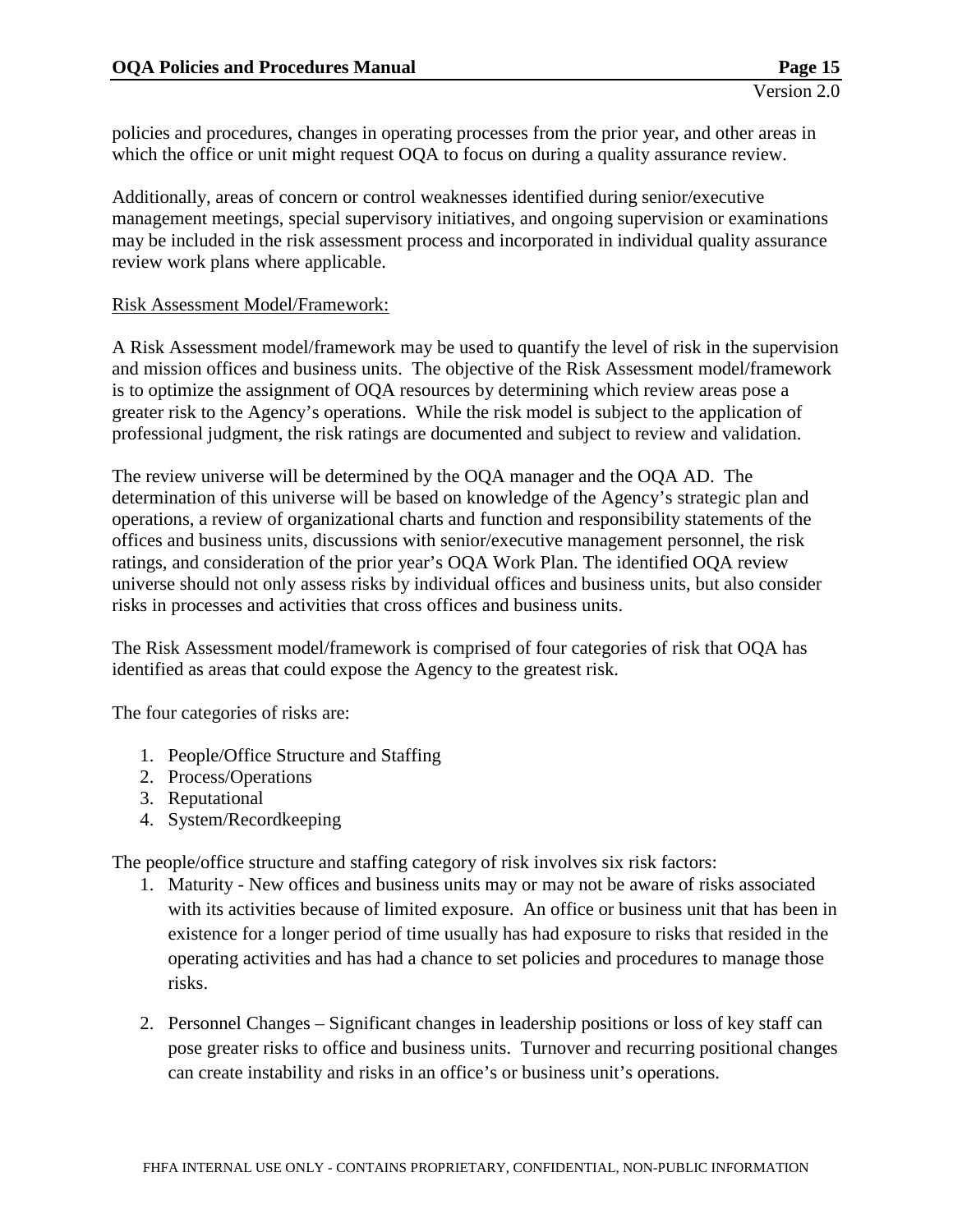- 3. Capacity It is essential to an office or business unit to have adequate staff to achieve its objectives set forth in the office's or business unit's mission.
- 4. Strategy/Mission Major changes to an office's or business unit's organizational structure, functions and objectives can impact an office's or business unit's productivity and work products.
- 5. Structure Relates to the risks and level of efficiency in operations from having redundant functions across the offices and business units within FHFA.
- 6. Dependencies Considers the risk of having single key person dependencies and the effect on operations if these key persons are no longer available to perform a significant operational function.

The process/operations category of risk involves five risk factors:

- 1. Policies and Procedures The existence of policies and procedures provides a reference tool for new and existing employees and is useful as formal guidance to aid an office or business unit in accomplishing its day-to-day operations.
- 2. Planning A well thought out plan and systematically arranging tasks aids an office or business unit in managing and assigning work appropriately.
- 3. Review Work products should be reviewed and approved prior to being distributed to other FHFA offices/business units or external parties.
- 4. Audits or Reviews –External or other objective reviews may be performed by OQA, FHFA OIG, Government Accountability Office (GAO), and/or in conjunction with the annual risk assessment process required by the Office of Management and Budget (OMB) Circular A-123, *Management's Responsibility for Internal Control*.
- 5. Legal/Compliance Offices and business units should identify, understand, and comply with the laws and regulations that govern its supervision functions, operations, and work products.

The reputational risk category considers the threat to the reputation of the Agency associated with an office's or business unit's exposure to external scrutiny by the media or other entities due to actions of the office or business unit, or its staff.

The system/recordkeeping risk category focuses on an office's or business unit's database, privacy, storage, and security processes necessary to access records, maintain records and work products, and store sensitive and personal data properly, in accordance with the FHFA Records Management guidelines.

#### Risk Prioritization Matrix: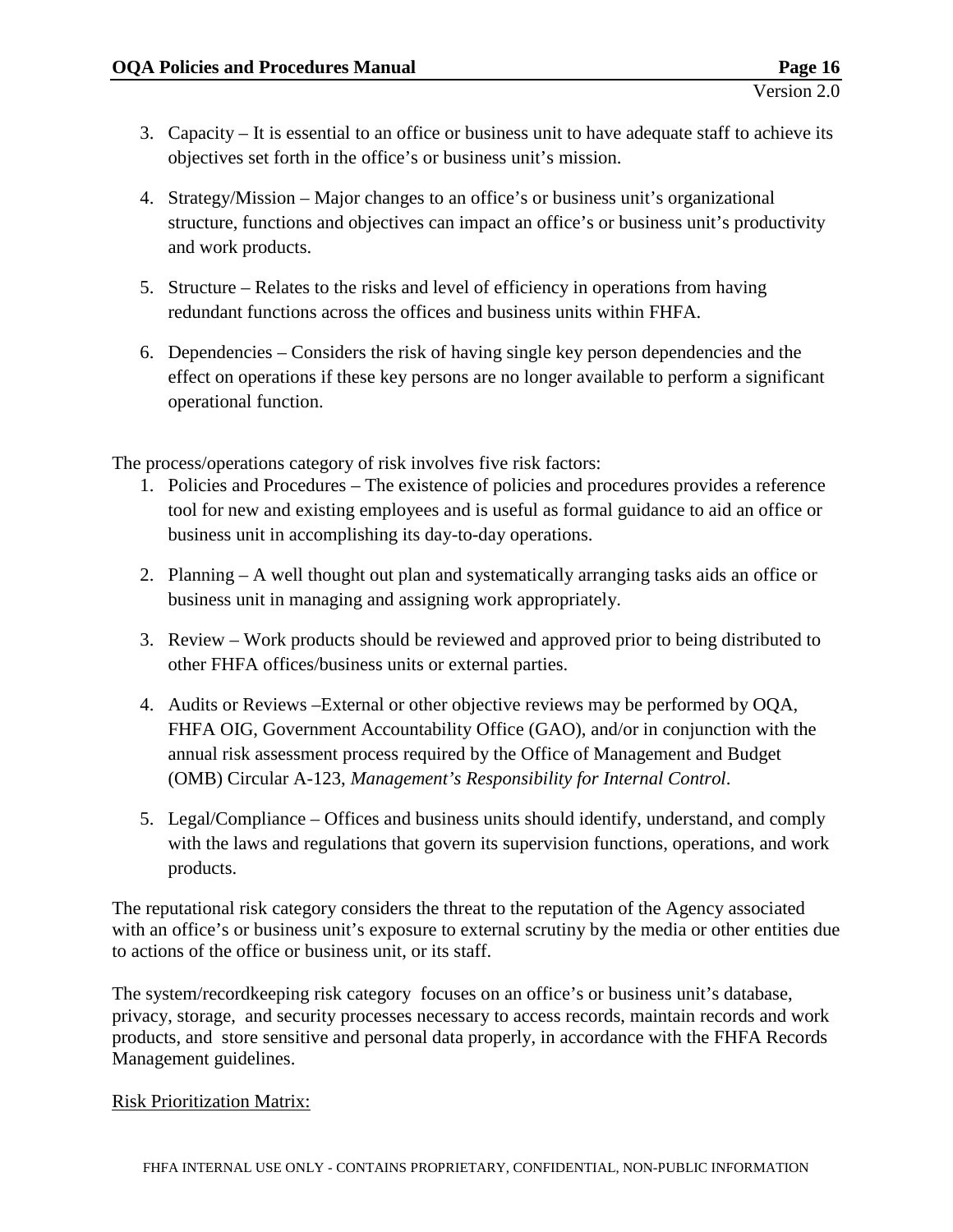The Risk Prioritization Matrix, which assists OQA to identify potential reviews, will be updated annually based on the results of actual quality assurance reviews and responses to the questionnaire and interviews. OQA's resources are limited, thus prohibiting one hundred percent quality assurance coverage in every area each year. This limiting factor is inherent in the concept of utilizing risk assessments to help prioritize reviews and projects.

The Risk Prioritization Matrix is the tool used by OQA to determine the risk score, risk value and related level of risk (i.e., No Risk to Very High Risk) that will be assigned to each office or business unit. The matrix may also be used to assist in determining the frequency OQA will perform reviews of offices or units.

Each office or business unit is rated based on the four categories of risk, as detailed on page 15. Primarily, Quality Assurance reviews are scheduled by risk priority. Offices and business units that are considered Very High Risk to High Risk will be reviewed more frequently with a goal of being reviewed at least annually. The Medium Risk to No Risk offices and units will be reviewed less frequently, with a goal of being reviewed at least every three to five years, respectively.

The final step in completing OQA's Prioritization Assessment is preparing the memorandum, which provides a brief description of the offices and business units for which the OQA is responsible for reviewing and the associated key risks identified during the OQA interviews. This memorandum in conjunction with the Risk Prioritization Matrix composes the OQA's Prioritization Assessment, which will be used by the OQA to develop the Annual OQA Work Plan.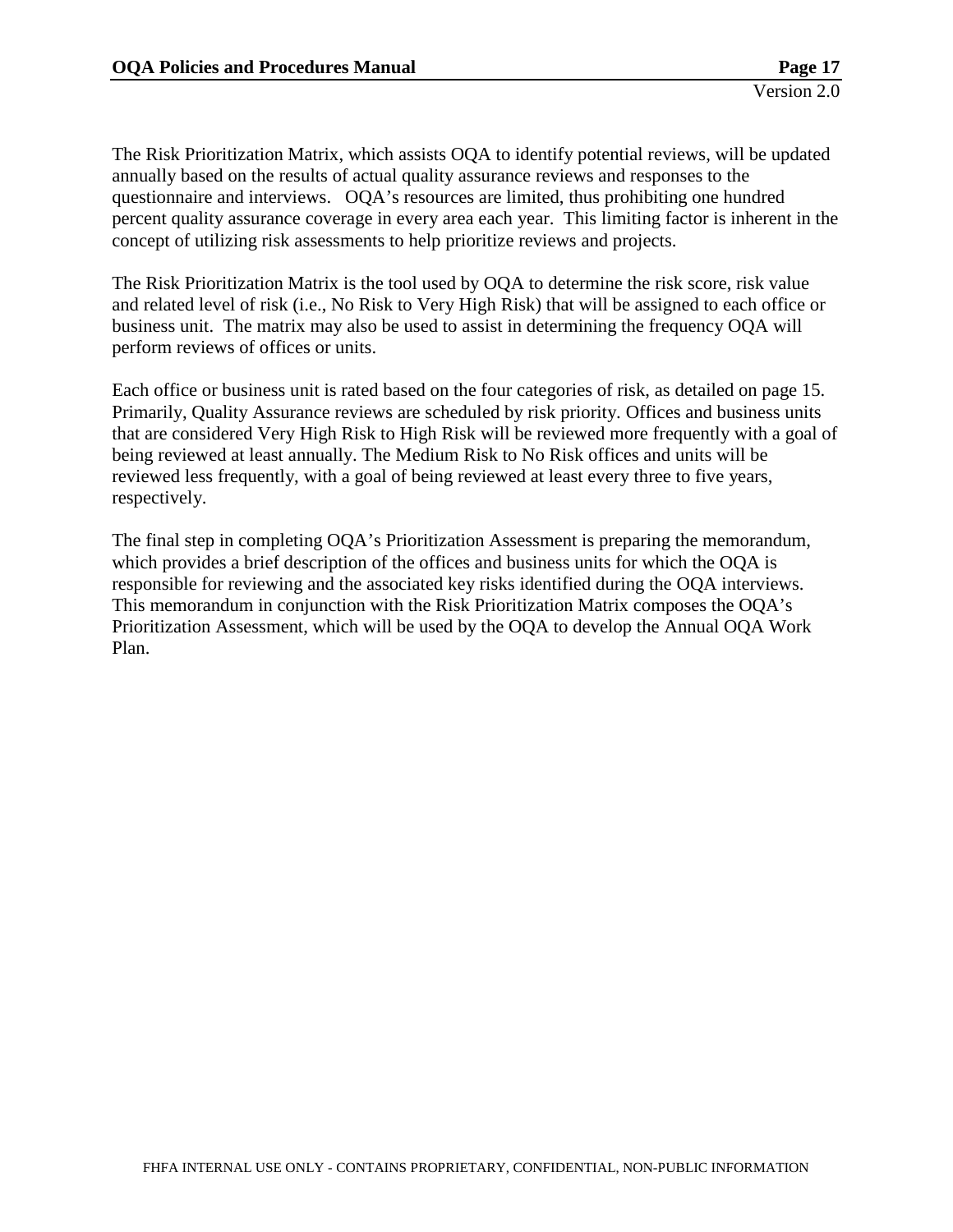## <span id="page-20-0"></span>**OQA WORK PLAN POLICY**

#### **Policy:**

OQA is responsible for developing a comprehensive and flexible risk-based OQA Work Plan that incorporates risks and control concerns identified by risk assessments and other sources including senior/executive management, the Supervision Committee, the COO, the FHFA Director, FHFA-OIG, and GAO. OQA's Work Plan is focused on FHFA's key risks and the quality assurance work necessary to determine whether management's internal control environment is adequate to mitigate those risks. The OQA Work Plan is developed by the OQA manager, with input from OQA staff, and subject to the approval of the COO. Changes to OQA's Work Plan may be subject to any significant changes made to the Agency's organizational and operating environment. OQA will update the OQA Work Plan annually.

The planning of quality assurance reviews is based on a combination of the results of OQA's risk assessment, knowledge gained during previous reviews, balancing coverage of the offices and business units, balancing review types, and special requests of FHFA officials. Additionally, for the purpose of assisting FHFA offices and business units, OQA may adjust the scope of a review to accommodate the requests of the management of an FHFA office or business unit. As the Plan of Action/Work Program is developed for each review, the actual coverage of risks during a particular review could increase or decrease as the individual scope of each review becomes further defined during the review planning phase.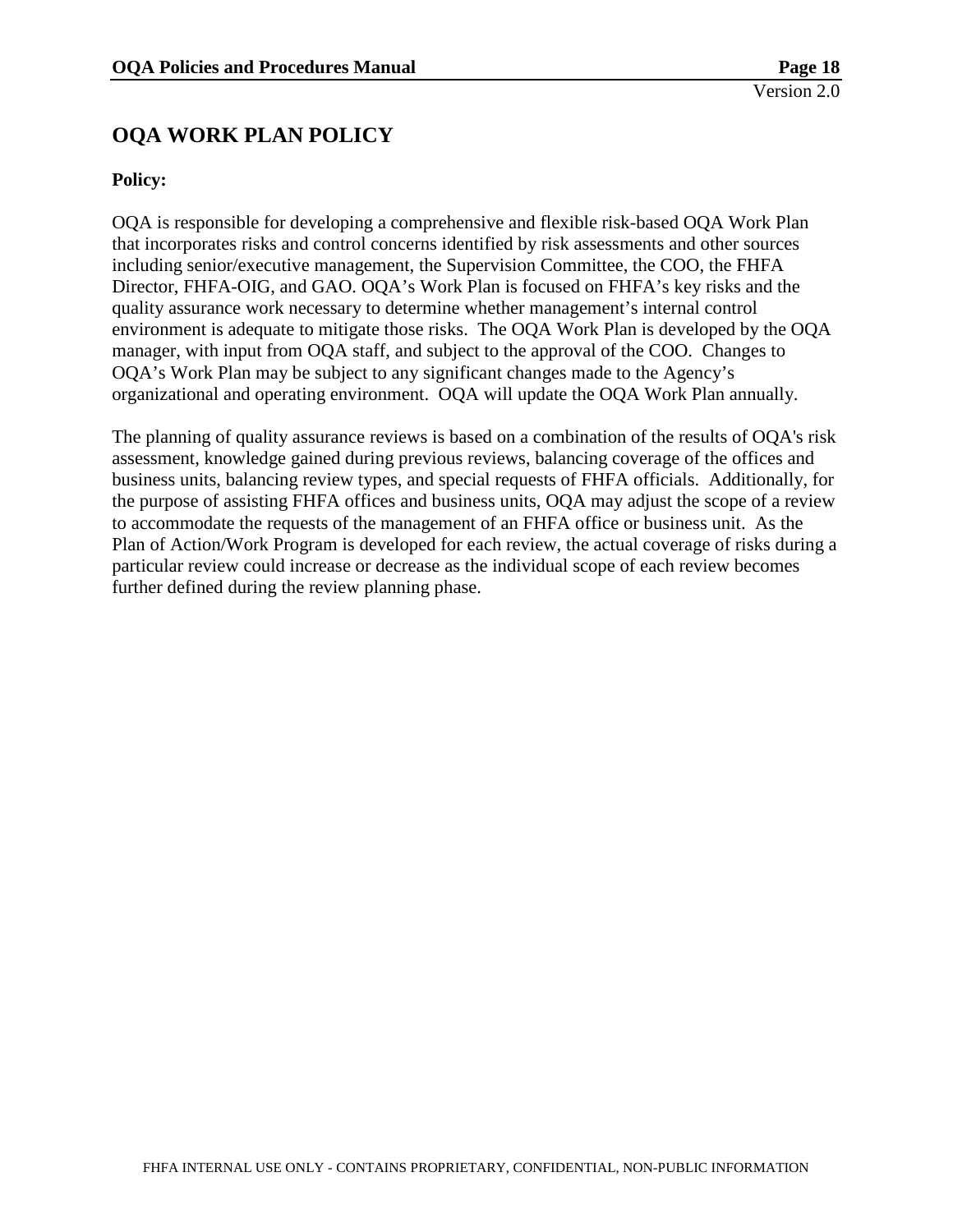### <span id="page-21-0"></span>**REVIEW PROCESS**

#### **Review Process Overview:**

OQA quality assurance reviews are divided into two categories, Non-exam and Exam reviews. OQA provides objective internal reviews of FHFA's offices and business units, primarily DER and DBR, evaluates the quality of work, and promotes efficient and effective examination activities. To accomplish these responsibilities, OQA has implemented a non-exam review process for the divisions of DER and DHMG, and other business units consisting of the following five phases:

- 1. Review Planning Phase
- 2. Review Fieldwork Phase
- 3. Review Wrap Up Phase
- 4. Peer Review Process
- 5. Review Reporting Phase

When performing quality assurance reviews, OQA follows a systematic approach to evaluate the effectiveness of internal controls and governance processes. The OQA staff utilizes a relatively standardized methodology to ensure that reviews are effectively planned, managed and completed. Reviews are assigned by the OQA manager to a staff member who acts as the Lead to ensure that the work is sufficiently planned, properly performed, administered, effectively concluded upon and reported. Other OQA Analysts/ Examiners may be assigned to assist the Lead with the review. Collectively, these roles represent the OQA Team.

The OQA Comprehensive Reviews, relating to the FHLBanks, will include a review of DBR policies, procedures, and major work products of the examination process. The details of the Comprehensive Reviews are discussed further in the Comprehensive Review Process section of the Manual on page 33 and Appendix B.

OQA uses the Q-drive to store work products – details are discussed in the Workpaper Documentation and Storage section of the OQA Manual.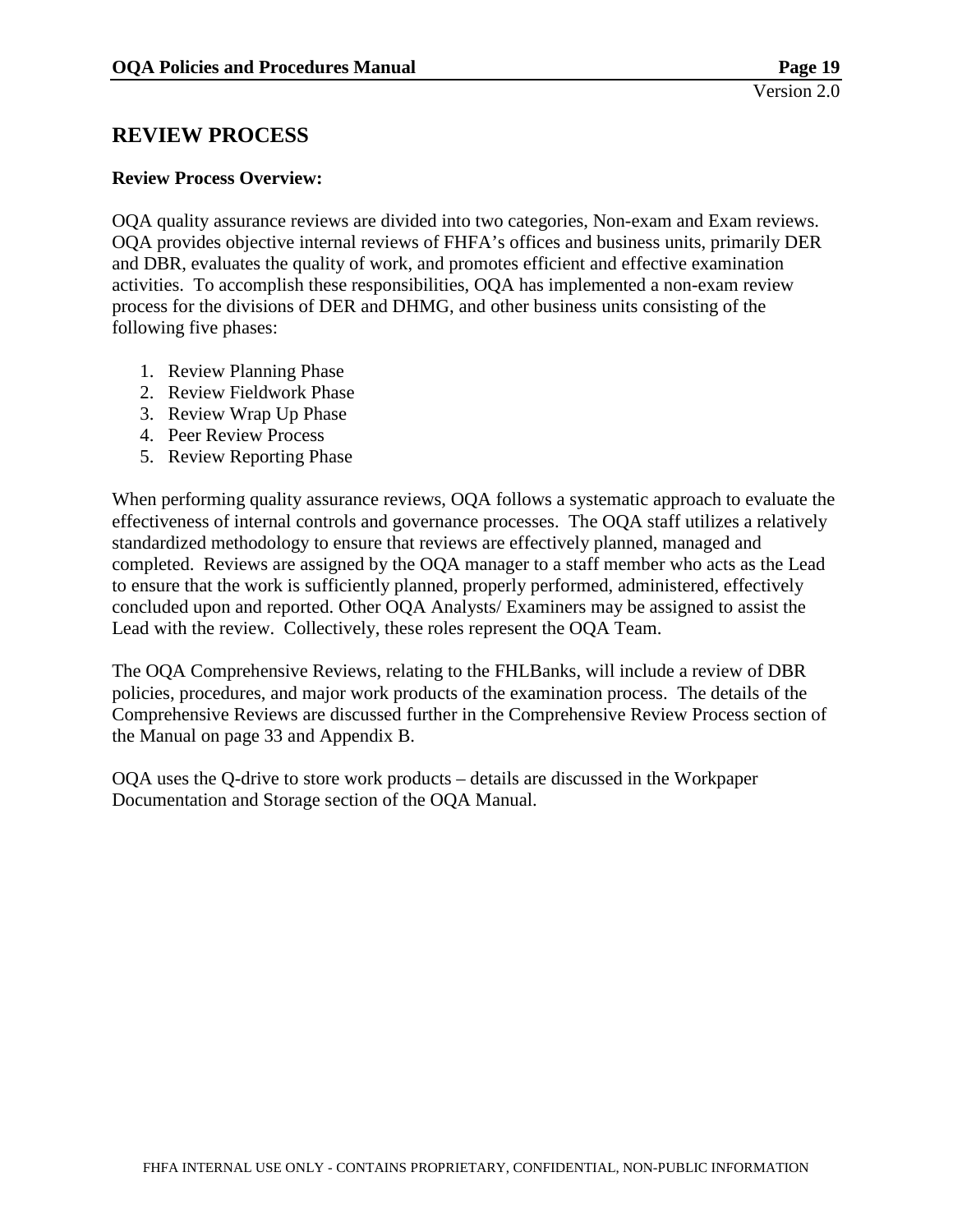#### <span id="page-22-0"></span>*Review Planning Phase*

The Review Planning Phase section of the OQA Manual provides general planning guidance for OQA staff. It involves the development of the overall strategy and scope of the review. The purpose of the Review Planning Phase is to gain a better understanding of the business unit and topic area being reviewed, identify and document risks, and establish effective communication with the offices and units being reviewed.

The Review Planning Phase section covers procedures for the following:

- conducting review team planning meetings
- querying FHFA business units and gathering background or preliminary information
- developing the Plan of Action/Work Program
- scheduling and resources
- announcing the review
- conducting the entrance meeting

#### **Procedures:**

#### **Review Team Planning Meetings:**

The purpose of the review team planning meeting is for the OQA Review Team to discuss information gathered or researched relating to the review or project, discuss concerns about the office or business unit being reviewed, and share ideas for the review plan. The OQA manager, Team Lead (Lead), and any other OQA Analysts and/or Examiners should attend the meeting. The OQA AD may also attend.

Team planning meetings may not be necessary if the nature of the review or project requires only one OQA Analyst or Examiner. In this case the Analyst or Examiner will coordinate the requirements of the review with the OQA manager, perform the necessary background information, and proceed to completing the review Plan of Action/Work Program. When a team planning meeting is necessary, the following steps are taken:

#### The Lead should:

- 1. Schedule a review team planning meeting sufficiently prior to the scheduled start date of the review.
- 2. Gather, consolidate, and evaluate the information discussed in the planning meeting for further planning purposes.
- 3. Schedule additional meetings if necessary.

#### **Periodic Interviews of Supervision and Mission Offices:**

The questionnaire is an essential part of the OQA's Risk Assessment process and is used in conjunction with the information gathered from the offices and business units to begin the Review Planning Phase. The Lead and/or assigned OQA Analysts/Examiners, in conjunction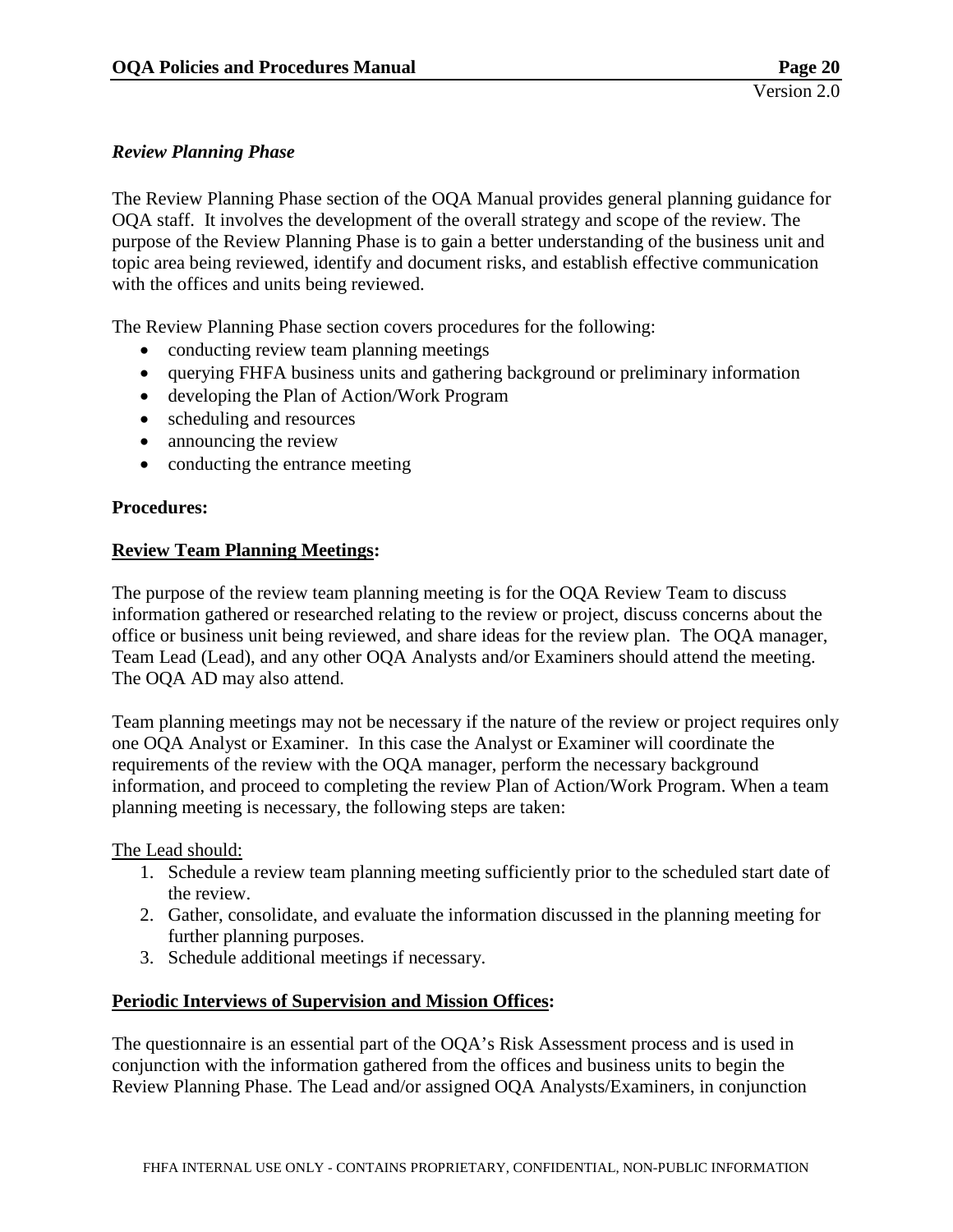with the OQA manager, will schedule subsequent meetings with the offices and/or business units directly associated with a review.

The OQA manager, Lead, and OQA Analyst (s)/Examiner (s) will:

1. Query the office's or business unit's management and/or staff. The Lead and/or OQA Analysts/Examiners should gain an understanding of pertinent information as noted in the Risk Assessment Methodology, Periodic Interviews of Supervision and Mission Offices section of this OQA Manual.

#### **Document the Background Information:**

The background information should provide sufficient material for the OQA Team to become familiar with the business unit's processes and activities and to identify preliminary concerns that need to be addressed during fieldwork. Using the information gathered during the periodic interviews and other research performed, the Lead or OQA Analyst/Examiner should document a brief description of the offices' or business units' overall mission, business objectives, functions, primary challenges, and/or associated risks.

#### **Develop the Plan of Action/Work Program:**

The Plan of Action/Work Program (Appendix A) provides guidelines for the review, but should be flexible enough to allow for changes when warranted and should be updated accordingly. The development of the Plan of Action/Work Program is a primary responsibility of the Lead. The OQA manager should approve the Plan of Action/Work Program.

A. Determine the Objective and Scope

#### The Lead should:

- 1. In coordination with the OQA manager, the Lead should determine the objective and scope of the review. As part of the review plan, the Lead should clearly outline the title of the review, the type of review, the review start and projected completion dates, and the details of the objective and scope. The scope includes elements such as what will be assessed, the risks associated with the business unit, and the relevant time periods the review will cover.
- B. Develop Work Program Steps

OQA develops and tailors work program steps based on the nature and type of the quality assurance review being performed, as discussed in the *Types of Reviews* section of this OQA Manual. Therefore, having a standard set of work program steps to be used across each review is not practical. However, the OQA frequently performs Departmental Reviews. As an example, below is an outline of the general components of a Work Program for a Departmental Review:

#### The Lead should: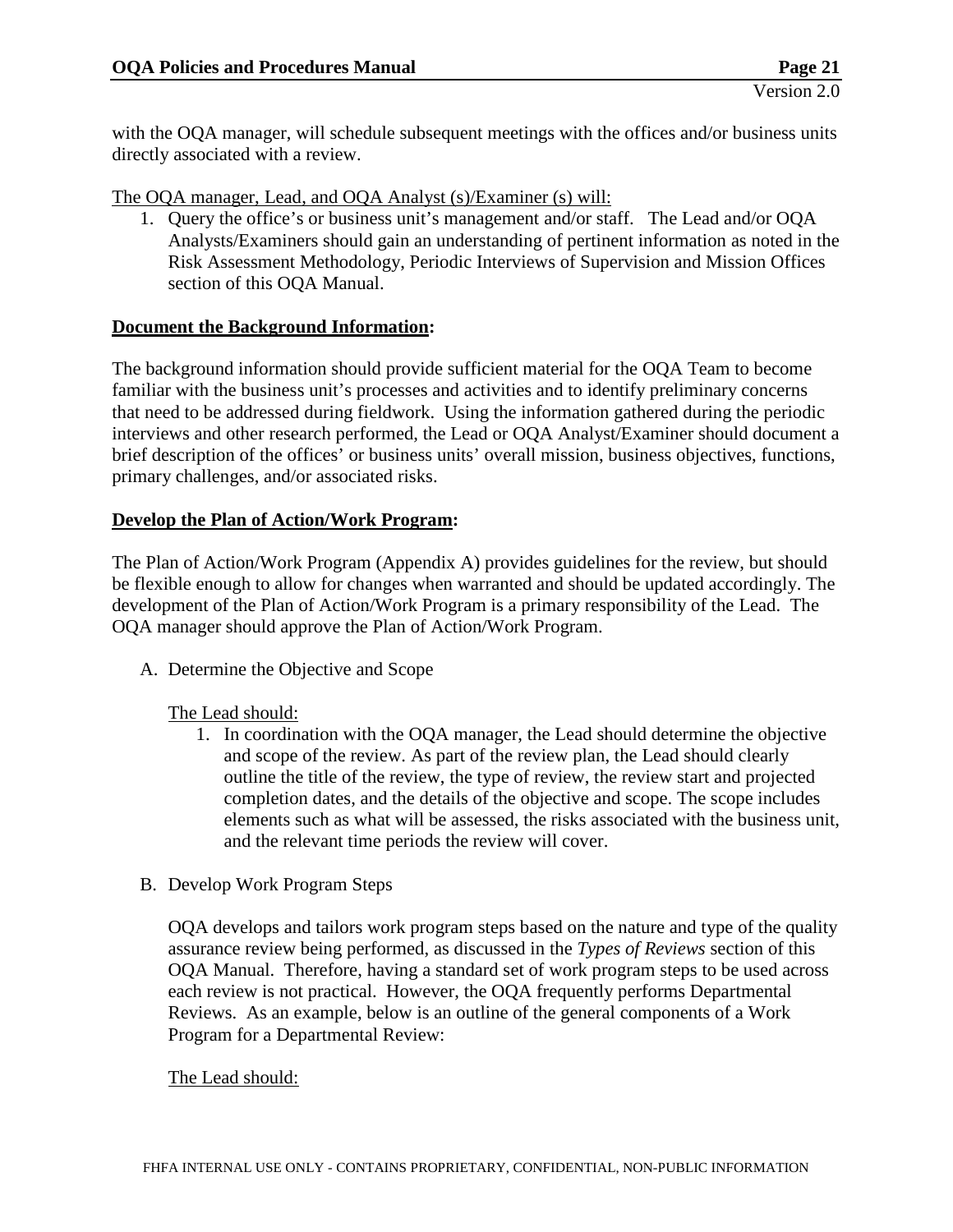- 2. Develop and align the work program steps with the scope of the review. The Work Program should include steps that involve an assessment of the following activities, when applicable to the objective and purpose of the review:
	- a. Policies and procedures relating to the existence of and compliance with the guidelines established within an office or business unit.
	- b. Supervisory and quality controls involving the primary controls over the work processes and work products of the office or business unit.
	- c. Project Management and Governance prioritizing and monitoring projects and ensuring resources are efficiently used and managed.
	- d. Records Keeping and Management organizing, storing, and retaining work products.
	- e. Communication and Information adequacy of communication and information processes including dissemination to and from other FHFA offices and business units, if applicable.

#### The OQA manager should:

3. Review the Plan of Action/Work Program and provide edits as necessary along with the final approval.

After the Plan of Action/Work Program has been approved and fieldwork is underway, the Lead and assigned OQA Analyst(s)/Examiner(s), if applicable, should be alert for circumstances that indicate that the plan/program should be changed. The Lead is responsible for ensuring that appropriate changes are considered and reflected in the plan/program. Significant changes, in either the objective (s) or scope, should be discussed with the OQA manager. The same considerations and approval by the OQA manager are required for the revised plan/program.

#### **Scheduling and Resources:**

Reviews are typically scheduled based on the OQA Work Plan and risk priority as outlined in the Risk Assessment Methodology. Scheduled reviews may be cancelled, postponed, expanded, or downsized as risks and FHFA's priorities change. The OQA managers, with the input of the OQA AD, as needed, determines the resources necessary to accomplish the review.

#### **Announcing the Review/Project:**

The review may be announced using an Announcement memorandum which includes the overall scope of the review or project, the planned start date, estimated completion date, requested documents and the name of the Lead and OQA Analyst (s)/Examiner (s). The notification should be addressed to the office's or business unit's AD with a copy to the staff that has been identified as the points of contact for the review by the office's or business unit's management.

The Announcement memorandum is generally sent by the OQA manager, unless he/she designates its distribution to the team Lead. The Lead should not send the Announcement memorandum to the office or business unit until the OQA manager has approved the Plan of Action/Work Program and the official start of the review.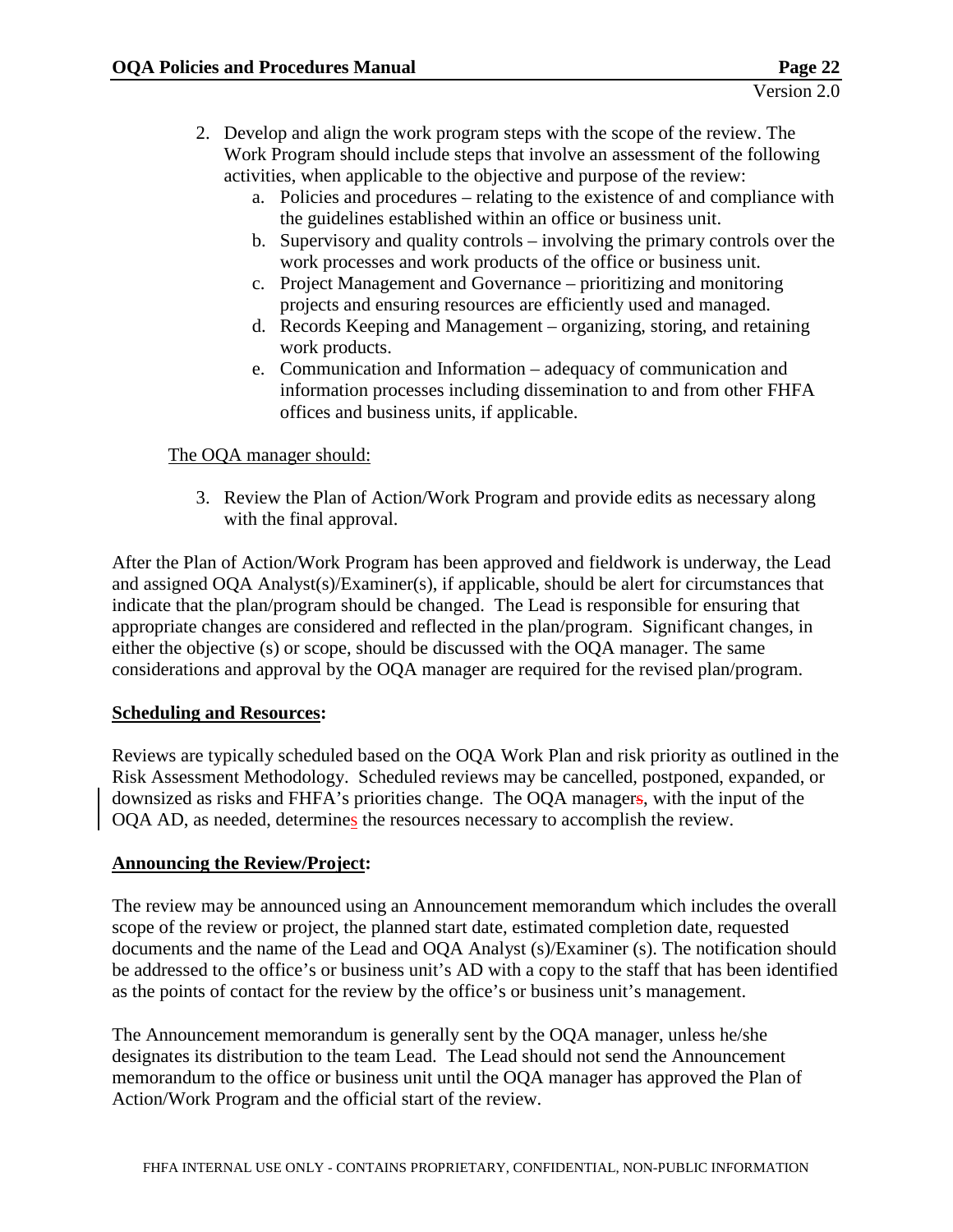#### **Entrance Meeting:**

At the conclusion of the Review Planning Phase, the OQA Team conducts an Entrance Meeting to kick-off the review. The purpose of the Entrance Meeting is to provide the office's or business unit's management a clear understanding of the review and their role in the review process. The review objective(s), process, scope and planned timeline are discussed. The meeting will normally be held with the offices or business unit's AD/Senior Associate Director and other staff as deemed necessary. The OQA manager, Lead and the OQA Analyst(s)/Examiner(s) participating in the review, if applicable, will attend.

The OQA manager and/or Lead should:

- 1. Send the Entrance Meeting invitation to the office's or business unit's management.
- 2. Participate in the Entrance Meeting, covering the following:
	- a. Introductions
	- b. Objective and Scope of the review
	- c. Documentation Request
	- d. Review Process and Timing
	- e. Deliverables and Communication
	- f. Key Contacts and Availability
	- g. Questions and Concerns

The Lead or OQA Analyst/Examiner should:

3. Prepare the agenda, with input from the OQA manager.

After the completion of the Entrance Meeting, the Lead should coordinate with the OQA manager to discuss and document any changes to the scope of the review. Any changes to the scope or objective of the review should be made in the Plan of Action/Work Program with the final approval by the OQA manager.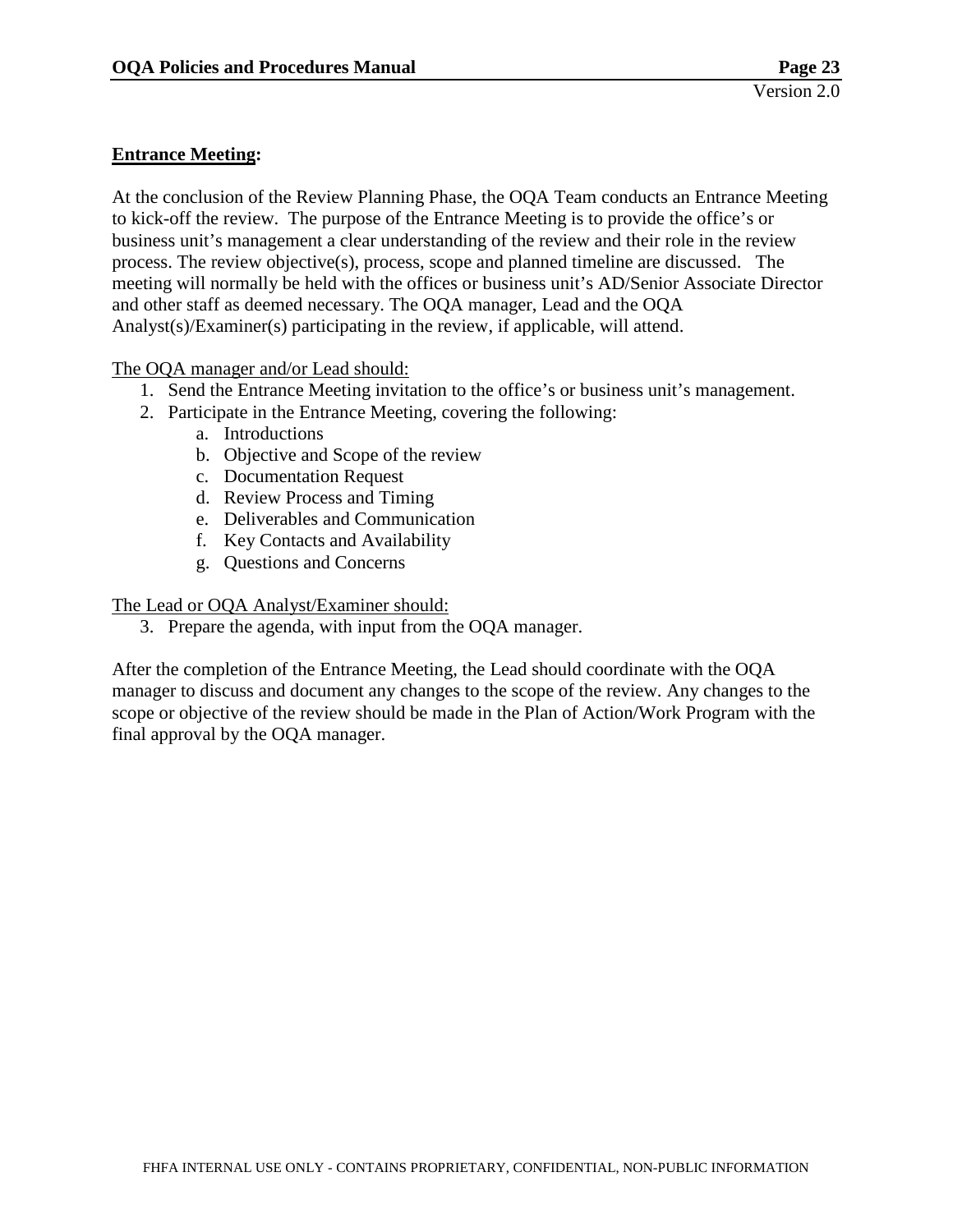#### <span id="page-26-0"></span>*Review Fieldwork Phase*

The Review Fieldwork Phase involves the performance of the actual fieldwork, including but not limited to the analysis of the documentation collected and related sample.

#### **Procedures:**

#### **Fieldwork:**

The purpose of the fieldwork phase is to verify sufficient, competent, relevant, and useful evidence to reach a conclusion related to the objectives of the review and to support findings and recommendations. This includes assessing internal controls. Controls include, but are not limited to, policies, procedures, guidance, instructions, and standards, application systems, committees, monitoring and oversight activities, segregation of duties, records, reports, reviews, and approval processes.

The Lead should maintain effective communication with the management of the office or business unit being reviewed and keep the OQA manager and staff engaged on the development and progress of the review.

The Lead and OQA Analyst (s)/Examiner (s) should:

1. Based on the type of review being performed the Lead and/or OQA Analyst/Examiner should conduct interviews, gain an understanding of procedures, perform walkthroughs, if applicable, and perform other tasks necessary to carry out the fieldwork phase.

To the extent possible or if applicable to the nature of the review, the Lead and OQA Analysts/ Examiners should:

- a. Review current written policies and procedures, organizational charts, and/or other key documents and records (to include any pertinent documentation available in prior work papers and permanent files).
- b. Analyze reports or assessments prepared by the office's or business unit's management/staff and review monitoring activities performed by the office or business unit being reviewed.
- c. Walkthrough the most relevant processes to verify an understanding of internal controls and document this understanding and key processes via workflows and/or process narratives, if applicable.
- 2. Select the sample for testing. OQA mainly conducts judgmental sampling; rarely will statistical sampling be conducted.

Judgmental Sampling is useful when testing internal controls and when the objective is to validate the effectiveness of these controls where a statistical conclusion is not necessary. An effective technique of judgmental sampling is stop-go sampling. This method starts with a small sample size and continues expanding the sample until sufficient evidence is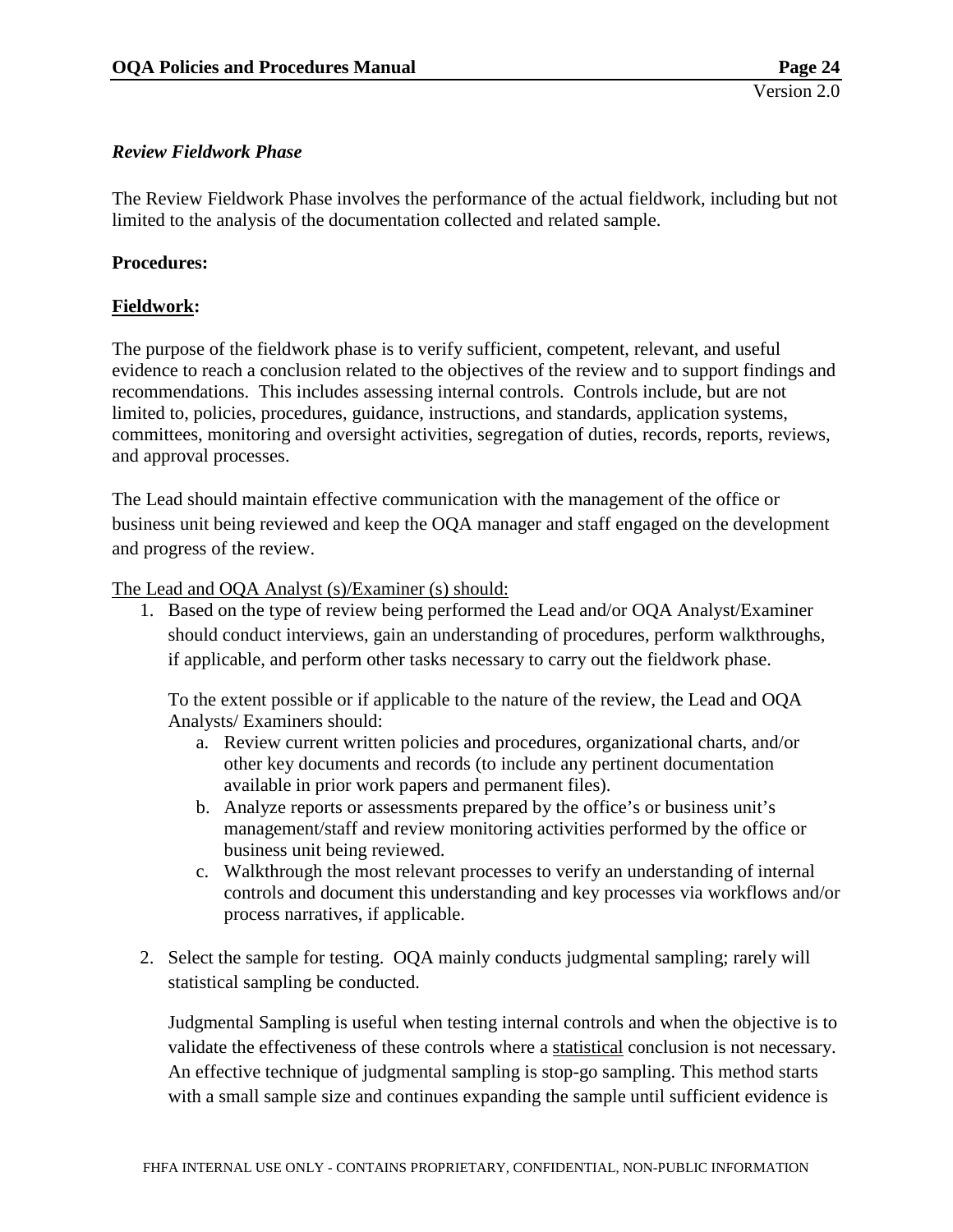gathered to make a conclusion about the control tested. A decision is made whether additional testing is needed based upon the results of the sample already tested.

- 3. Perform testing to validate the internal controls in place and document the results. Documentation of the testing should include a description and source of the population being tested, rationale for the size of the sample, description of the method used to select the sample, the actual sample selected, and the actual test being performed.
- 4. Discuss (and document) any significant issues with the OQA manager and the office's or business unit's management as issues are identified. Conduct status meetings as necessary.
- 5. Ensure adequate coverage of the Plan of Action/Work Program. Ensure that the detailed test-work supports the steps performed and that all potentially reportable issues are documented in the work papers and have sufficient evidence.

#### **Preliminary Review of Findings, Observations and Recommendations:**

After the fieldwork is complete a discussion draft will be written to informally communicate the preliminary findings, observations, and recommendations to the OQA manager. Any open issues are addressed.

The Lead and/or OQA Analyst (s)/Examiner (s) should:

- 1. Prepare and present a discussion draft to the OQA manager.
- 2. Discuss the findings with OQA manager for feedback.
- 3. Conduct any follow up meetings or teleconferences with the office or business unit being reviewed to discuss the potential findings. The OQA Team may need to ask additional questions to gain clarity on issues noted during the review and obtain additional information from the office or unit being reviewed.

The OQA manager should:

1. Provide comments and/or revisions to the discussion draft.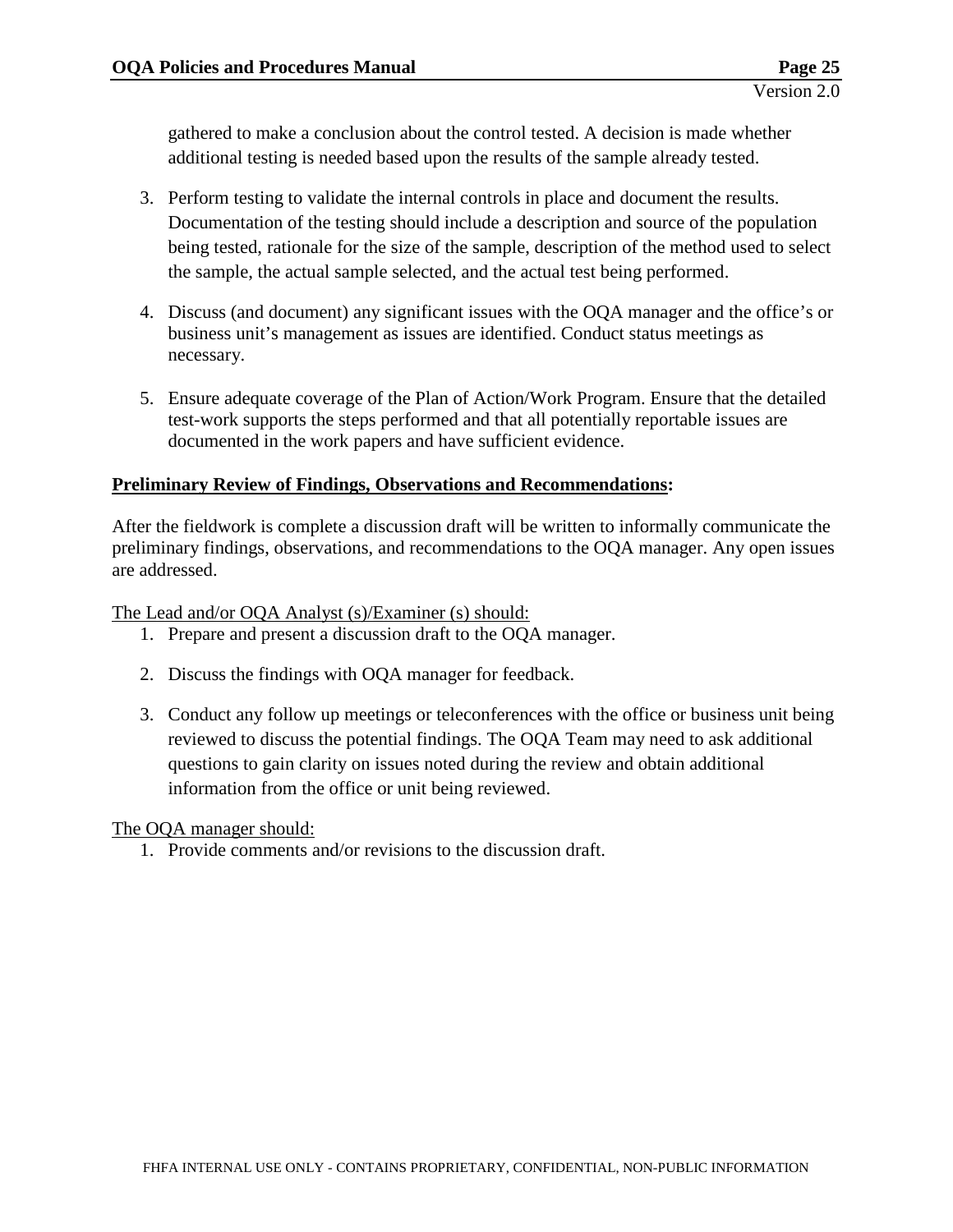#### <span id="page-28-0"></span>*Review Wrap Up Phase*

The Review Wrap Up Phase involves finishing up the necessary activities to close out the review. These activities include, but are not limited to; ensuring the intent of the Plan of Action/Work Program was met, ensuring the workpapers are accurate and clear, determining the actual findings, observations and recommendations, and preparation for drafting the Report.

#### **Procedures:**

#### **Preparation of the Draft Report and Review Close-Out:**

The Lead should:

- 1. Review the approved Work Program to ensure that steps were followed. Ensure that deviations from the approved Work Program are justified, documented and approved.
- 2. Verify that the fieldwork performed was sufficient.
- 3. Verify the work papers support the findings, observations, and recommendations, if applicable.
	- a. Ensure the work papers are final, accurate, clear, and concise.
	- b. Ensure all work papers are stored on the Q-drive, in accordance with OQA Workpaper Documentation and Storage Policy and Procedures.
- 4. Gather the necessary documentation to draft the Report. Discuss and confirm a target completion date for the Report with the OQA manager. Further details on drafting the Report are located in the *Review Reporting Phase* section of this OQA Manual.

#### The OQA manager should:

- 1. Review the work papers and verify the following:
	- a. The planning, including development of the program steps, was sufficient, documented appropriately, and approved before the start of fieldwork;
	- b. The program was followed, with approved modifications as appropriate, and updated as necessary to reflect the actual work performed;
	- c. Work papers are complete;
	- d. The Lead and OQA Analyst(s)/Examiner(s) analyzed, documented, and evaluated sufficient information to support the conclusions reached.
- 2. Ensure the purpose and scope of the review is consistent with the work performed.
- 3. Review and approve the suggested findings, observations, and recommendations, if applicable.
	- a. Ensure the findings, observations and/or recommendations are logical, supported by sufficient work paper evidence, and are clear, concise, and objective.
	- b. The observations and findings have been communicated to the appropriate point of contact for the office or unit under review.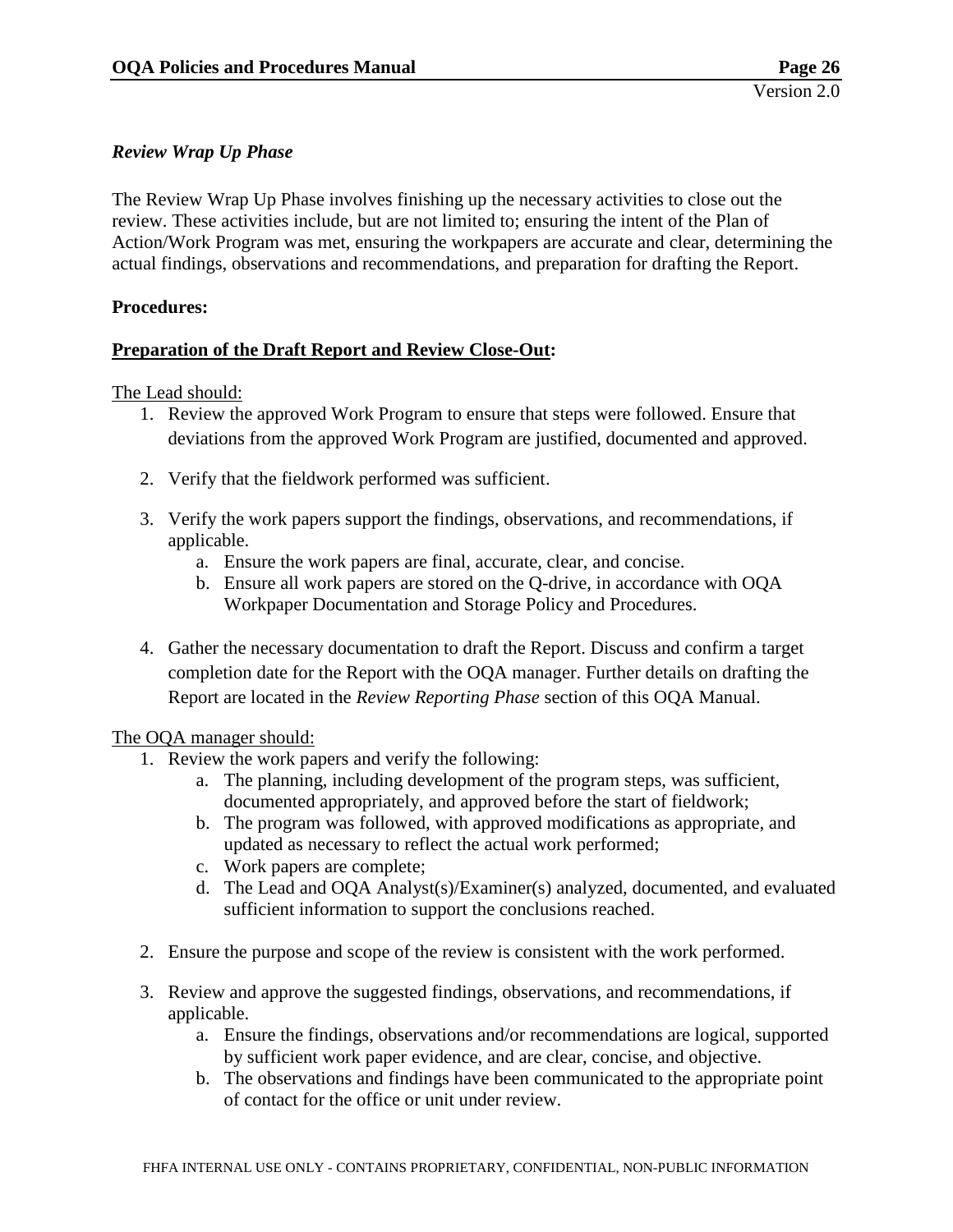The OQA AD (currently vacant) should:

- 1. Evidence review of the work papers. The workpapers must be complete and reviewed by the OQA manager.
- 2. Review all findings and all significant workpapers containing the more substantive test work and conclusions. The workpapers and Report should be clear, complete and objective. The Report must be fully supported by the workpapers. The workpaper review should confirm that:
	- a. The objectives have been met.
	- b. All work has been finalized, the workpapers evidence the OQA manager's review, and all review comments have been addressed in the workpapers prior to the issuance of the Report.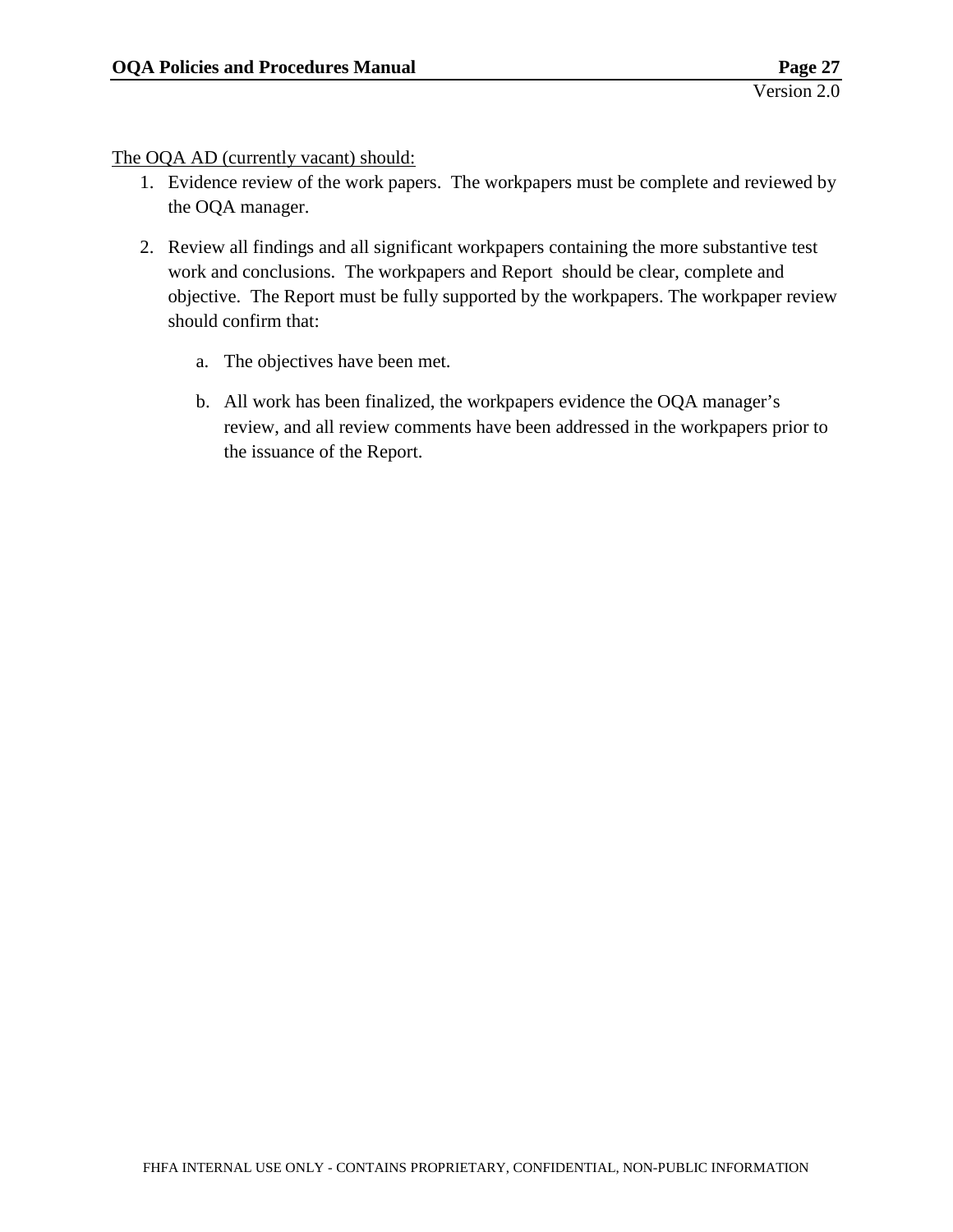#### <span id="page-30-0"></span>*Peer Review Process*

This section covers the guidelines for conducting peer reviews of OQA quality assurance review work, assessments and/or other written products prepared by OQA staff. The purpose of the peer review process is to verify whether the review work performed complies with OQA policies or procedures, identify any deviations from the guidelines, review to determine that supporting documentation for conclusions is in the OQA workpapers, and/or provide suggestions for enhancing the quality of the work product that was prepared.

#### **Policy:**

A peer review of the written assessments or memorandums, including the associated work papers, prepared as a result of quality assurance reviews and other work products will be conducted, as deemed necessary by the OQA manager .

#### **Functional Responsibilities:**

#### The OQA manager should:

- 1. Determine if a peer review should be performed;
- 2. Assign a peer reviewer to the work product;
- 3. Designate a time period for the completion of the peer review; and
- 4. Review the suggested comments as a result of the peer review and provide feedback accordingly to the Lead and OQA Team members.

#### The OQA staff (peer reviewers) should:

- 1. Conduct peer reviews as assigned;
	- a. Follow the procedures detailed below or the specific instructions provided by the OQA manager who assigned the peer review; and
- 2. Discuss and provide any suggested comments related to the work product with the OQA manager. (The OQA manager will discuss the results of the peer review with the Lead, OQA Team members, and may include the Peer Reviewer, if necessary.)

#### **Definitions:**

Peer Review – Peer Review is a process used for reviewing the work products prepared by OQA staff members (peer) to ensure compliance with OQA policies and procedures, proper support exist, and to provide suggestions for enhancing the quality of the work product. The peer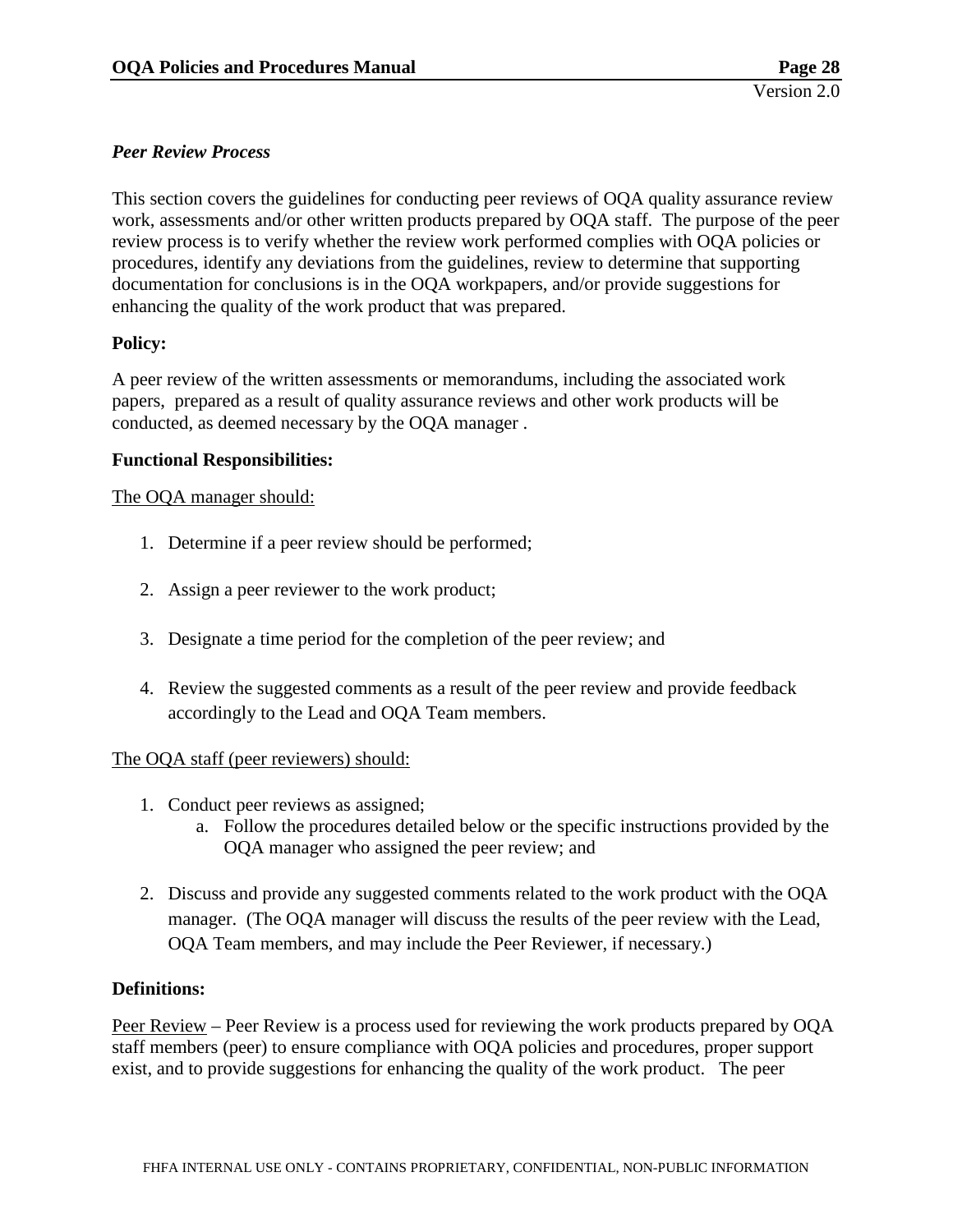reviewer performing the peer review should be independent of the completed work product. Generally, the Peer Review is across OQA teams.

Peer Reviewer – The OQA staff member that will conduct the peer review.

Work Product – Work products requiring peer reviews are generally OQA quality assurance review work, Report and memorandums. Work products may also include other documentation completed by OQA staff as a function of their respective position or the OQA mission.

#### **Procedures:**

The following are the procedures for the Peer Review Process:

- 1. Upon receiving a draft work product from an OQA staff member, the OQA manager will determine if a peer review should be performed and assign a peer reviewer to the work product.
- 2. As needed, the peer reviewer should collaborate with the author to obtain and review supporting documentation and gain clarity as needed to assist with the peer review and adhere to the designated deadline to complete the peer review.
- 3. The OQA manager should review the edits, comments and suggestions made by the peer reviewer and engage the peer reviewer for clarification if required.
- 4. The OQA manager will discuss the peer review comments with the author.
- 5. The work product should be revised by the author, as deemed necessary, and a revised draft should be provided to the OQA manager, if needed.
- 6. The author should store the documents that support the peer review on the Q-drive.

Documentation – The Peer Review is stored in accordance with the OQA *Workpaper Documentation and Storage* policy and procedures.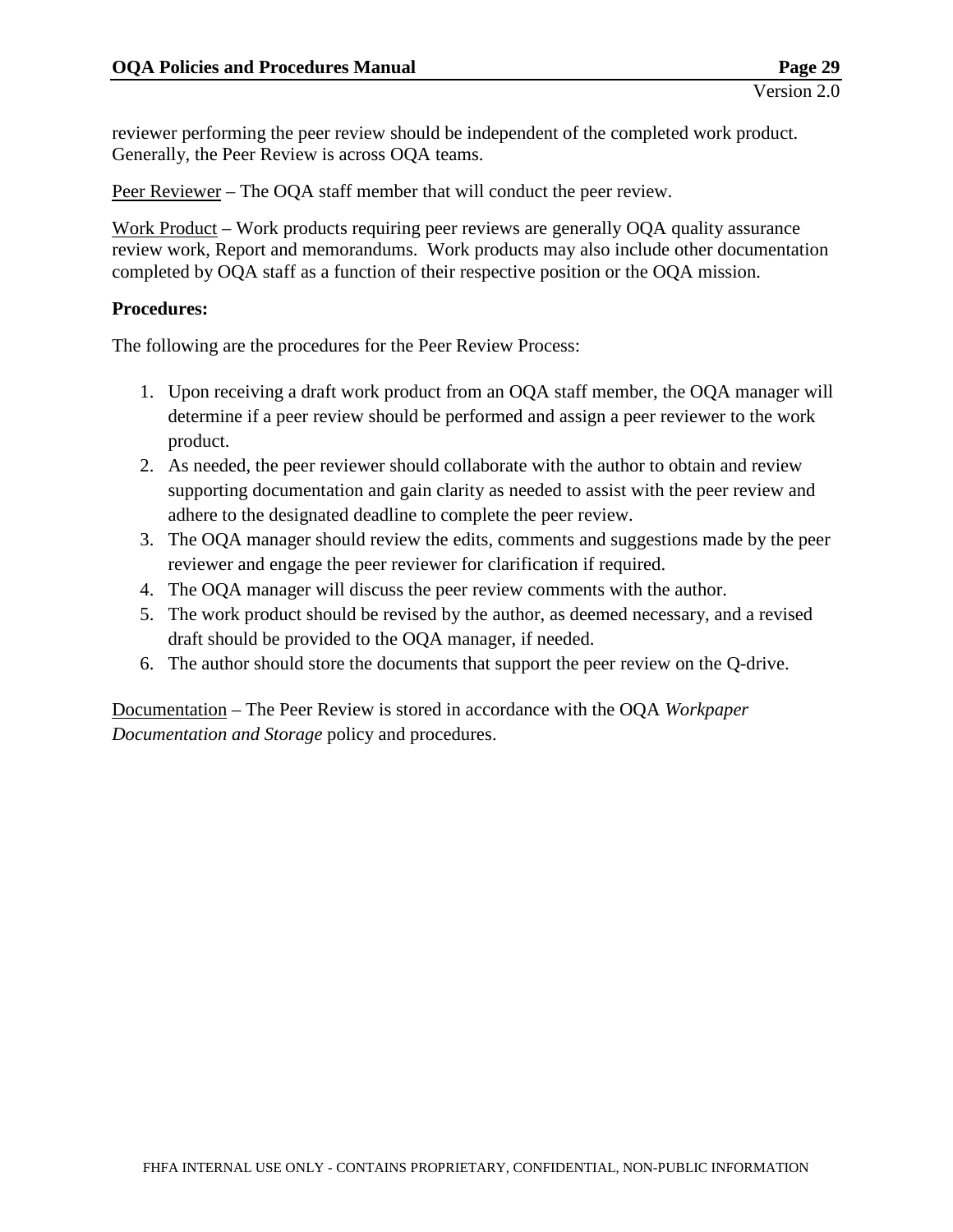#### <span id="page-32-0"></span>*Review Reporting Phase*

The Review Reporting Phase covers the policy and procedures for the distribution and access of the Report. It also establishes the framework for reporting to senior/executive management the results of OQA quality assurance reviews.

The communication of the review results, findings, recommendations and observations is a critical function of the review process. It should involve prompt identification, documentation of findings, observations, and discussions with the office's or business unit's management.

#### **OQA Report Distribution Policy:**

OQA management will distribute electronic copies of the Report to the AD/Senior Associate Director with oversight responsibility for the office or business unit under review. If the Report has a recommendation which necessitates coordination with another FHFA office or business unit the report will also be distributed to those with oversight responsibility of that office or business unit (e.g. AD/Senior Associate Director). Upon request, Reports may also be provided to FHFA's Director, and to any other FHFA or FHFA-OIG employee at the discretion of the COO.

#### **Procedures:**

#### **Reporting of Review Results:**

The Report is issued to document and communicate the results of the review, findings, observations, and recommendations, if applicable.

#### The Lead and/or OQA Analysts/Examiners should:

- 1. Prepare a draft Report, based on the results of fieldwork performed. The draft Report should include the following sections:
	- a. Summary of the Findings and Observations
	- b. Review Objectives and Scope
	- c. Background information on the office or business unit
	- d. Summary of the overall review, which includes a discussion on the activities reviewed as outlined in the Plan of Action/Work Program.
	- e. Discuss both the positive operations of the office or business units as well as the areas needing enhancement.
- 2. Submit the draft Report to the OQA manager for review, comments, and approval. Revise the Report as needed, based on the OQA manager's comments.
- 3. Submit the draft Report to the OQA staff assigned to perform a Peer Review.
- 4. Provide a copy of the draft Report to the office or business unit during the exit meeting. For the purpose of getting the draft Report as accurate as possible prior to the office or business unit submitting comments, the draft Report may be revised as a result of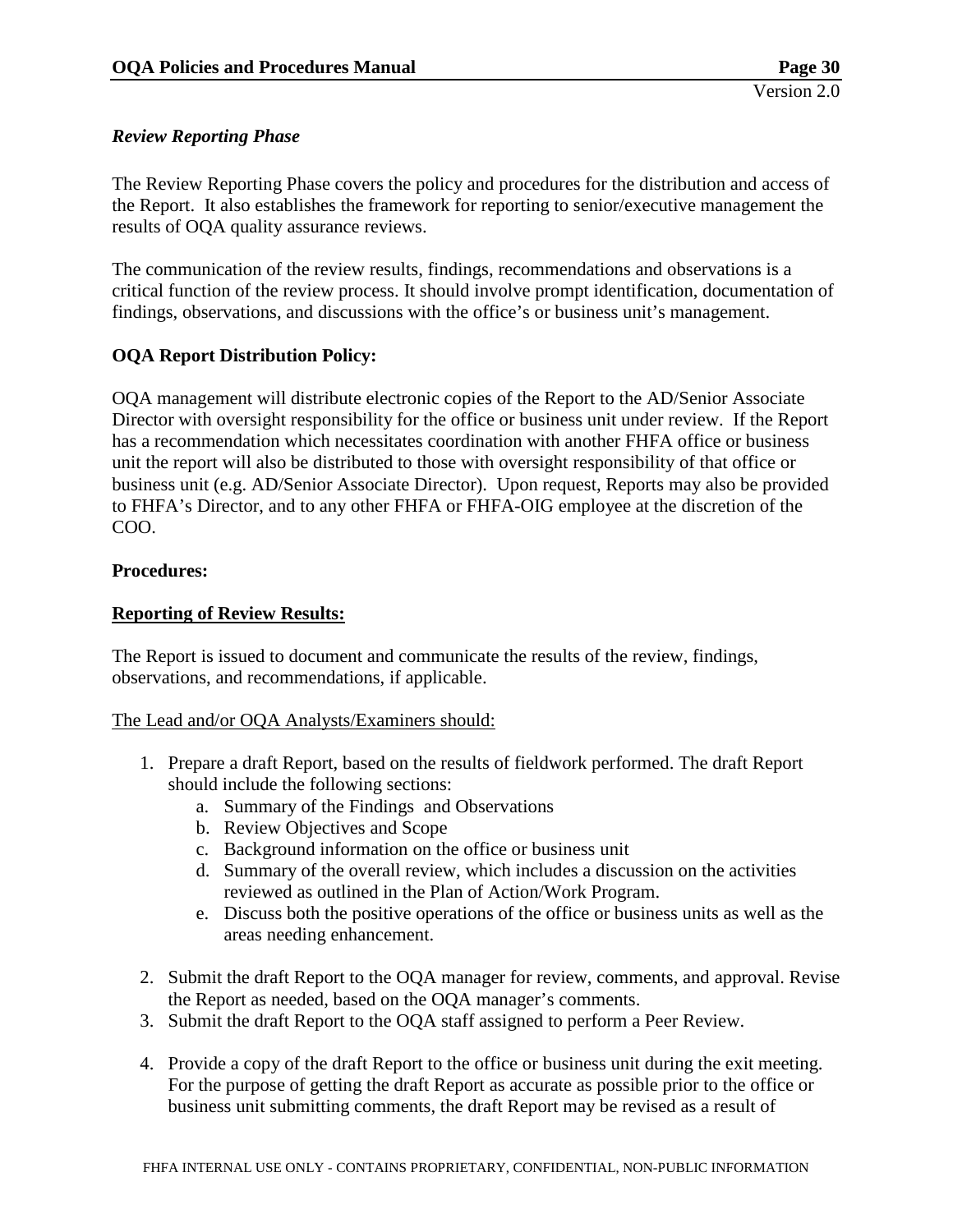discussions and additional information provided by the office or business unit , if needed. If the draft Report is revised, the revision must be sent to the office or business unit.

- 5. Keep the OQA manager updated on the status of issuing the completed draft Report, including any last minute changes to the report that may have a significant impact on the conclusions reached in the report.
- 6. Have on-going discussions on the contents of the draft Report, as needed, with the senior/executive management of the business unit being reviewed. Keep the office's or business unit's management abreast of the expected issuance of the final Report.
- 7. Ensure that the final Report posted to the Q-drive is in PDF and has been approved prior to posting. The OQA AD (currently vacant) approval is required for final Reports. The results of the review and details of the final Report should have also been discussed with the COO.

The OQA manager should:

- 1. Provide guidance and oversight for the performance of the review.
- 2. Review and provide comments to the Peer Review performed by the OQA staff.
- 3. Review and provide comments and revisions to the draft Report.
- 4. Ensure that the content of the draft Report is clearly communicated to the office or business unit being reviewed.
- 5. Ensure the issuance of the draft Report to the office or business unit.
- 6. Clearly communicate to the management of the office or business unit that a written response to the report, including a corrective action timeline if applicable, is due to OQA within 10 business days.
- 7. Ensure the office or business unit being reviewed has a clear understanding on the target completion date of the final Report.
- 8. Approve the final Report. Discuss the final Report with the OQA AD (currently vacant) and the COO. Obtain approval of the final Report from the OQA AD (currently vacant).
- 9. Issue the final Report to the management of the office or business unit reviewed.
- 10. Ensure the reporting criteria described in this OQA Manual are met.

#### The OQA AD and/or the COO should:

Provide the FHFA Director, on an as needed basis, a summary of issues noted during the OQA quality assurance reviews and copy of the final Report. Any issues noted during a review that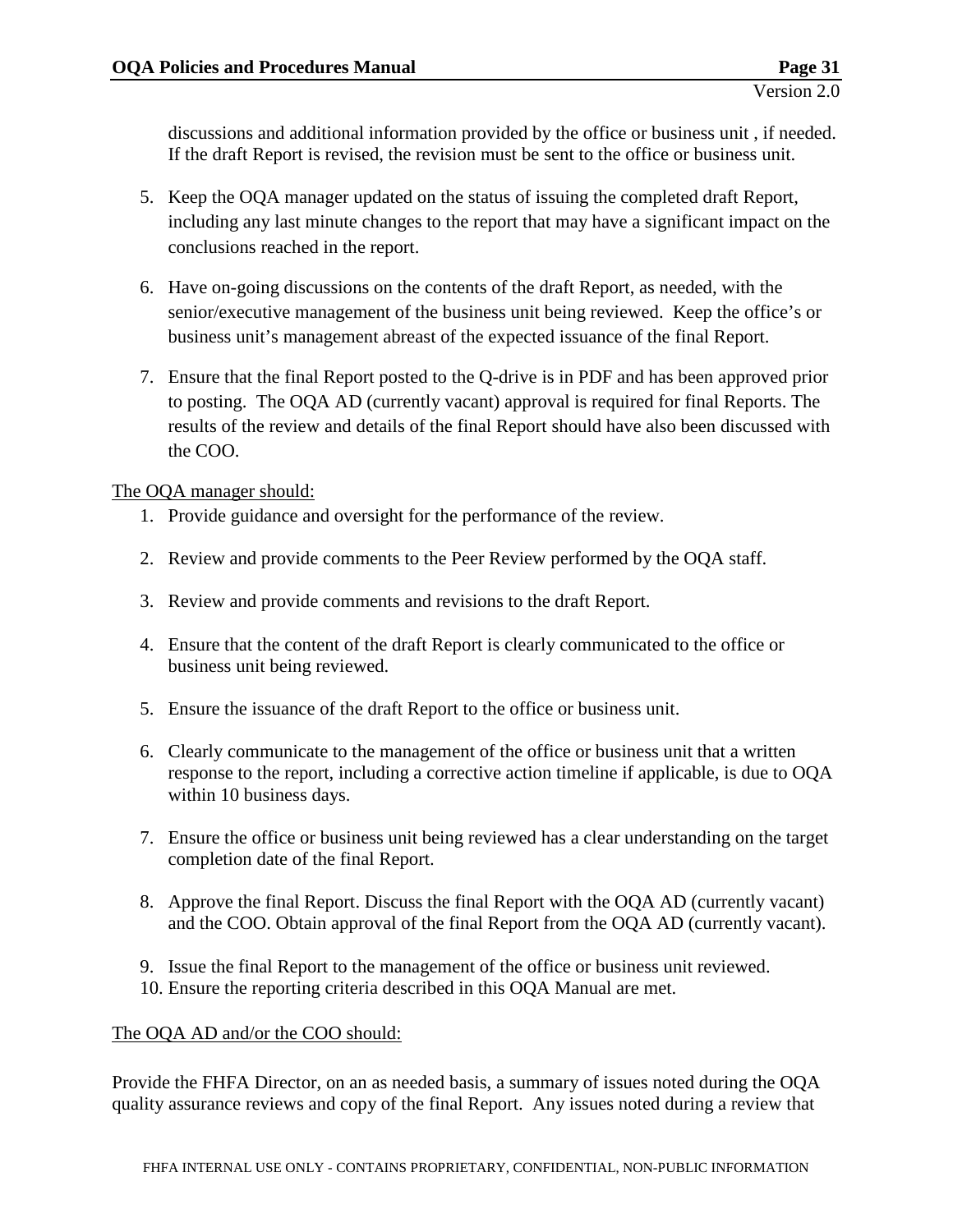meet the definition of a significant finding should be brought to the FHFA Director's attention immediately.

#### **Exit Meeting:**

The purpose of the exit meeting is to communicate the preliminary results of the review to the management of the office or business unit being reviewed. This includes a discussion of the positive observations, potential findings, and recommendations, including their significance to the office's or business unit's operations. Other information may be included in the Report that could enhance the operations of the office or business unit. The office's or business unit's management is given the opportunity to comment on the results of the review and to communicate any additional facts that may affect the draft Report. The OQA may amend the draft Report based on the discussion, information provided during the exit meeting, and/or information requested during the meeting that is provided to OQA subsequent to the review.

Generally, the same personnel that attended the entrance meeting should be invited to attend the exit meeting. The exit meeting should be scheduled after the completion of the peer review of the draft Report. The Lead, with input from the OQA manager, is typically responsible for scheduling the exit meeting, preparing the agenda and conducting the exit meeting. Any issues arising during the exit meeting that do not require escalation to the COO should be resolved promptly.

The Lead or OQA manager should advise the management of the office or business unit being reviewed when to expect a revised version of the draft Report, that a written response to the draft Report, including a corrective action timeline to remediate any OQA findings if applicable, is required within 10 business days, and the next steps toward the issuance of the final Report.

Subsequent to the exit meeting and receiving feedback/response from the office or business unit, the Lead or Analyst/Examiner should update the OQA *Review Findings and Recommendations Status Report* with the findings and recommendations noted as a result of the quality assurance review.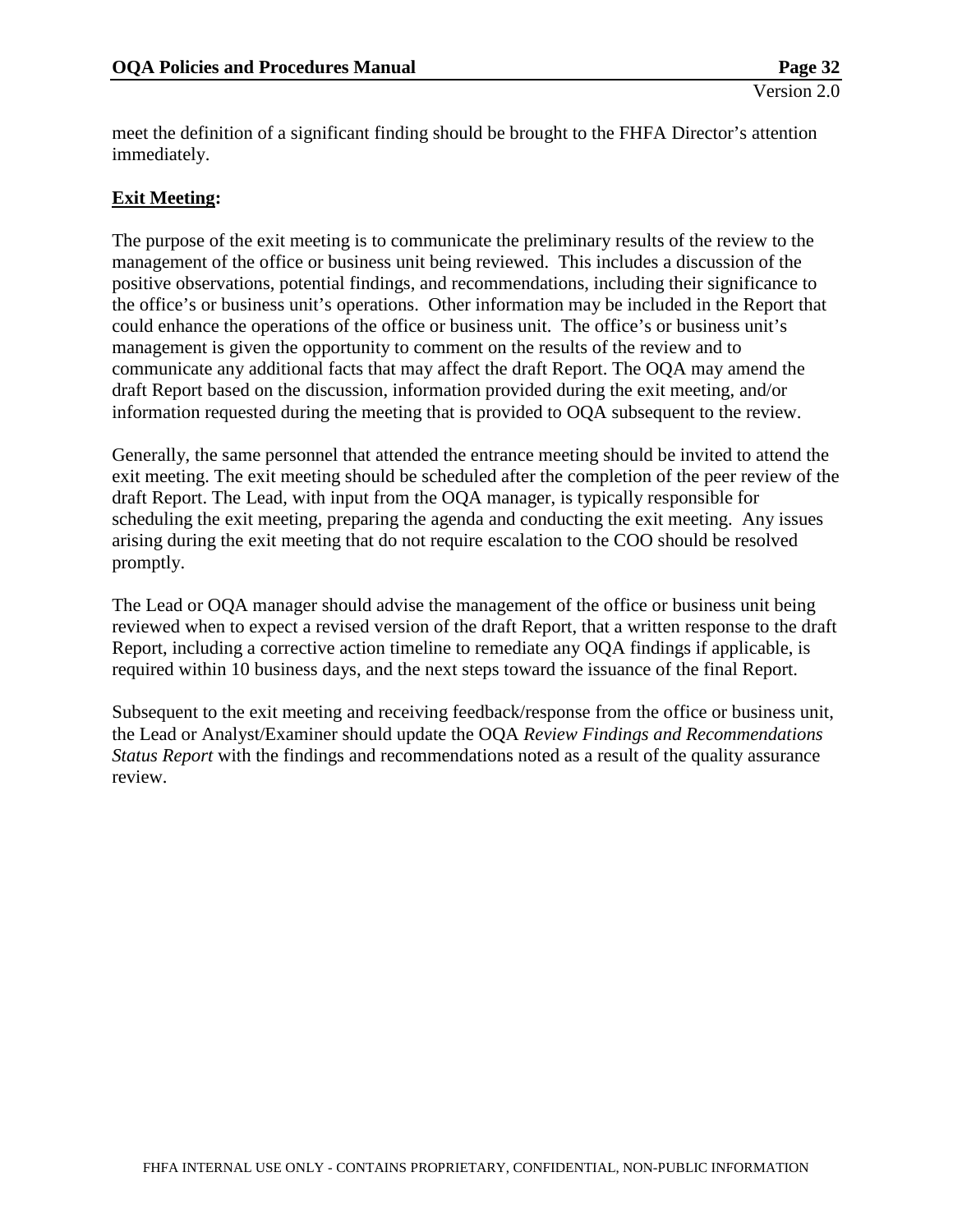#### <span id="page-35-0"></span>**COMPREHENSIVE REVIEW PROCESS**

The comprehensive review, relating to the FHLBanks, will include a review of DBR policies, procedures, and major work products of the examination process that include, but are not limited to the following three assessment areas:

- 1. Scoping
- 2. Analysis
- 3. Conclusion

#### **Scoping Process**:

The assessment of the quality of the Scoping Process evaluates the scope of the FHLBank examination performed by DBR and the scoping process as it relates to setting examination objectives and work programs for the FHLBank examination to be performed.

#### **Analysis Process**:

The objective of the assessment of the quality of Analysis Process determines if the examination procedures are consistent with the examination scope, work papers support examination findings, conclusions, and ratings and examination work products are consistent with FHFA examination standards and supervision policy. The comprehensive review should take into account any documented changes to the work plan that may have occurred during the FHLBank examination.

#### **Conclusion Process**:

The objective of the assessment of the quality of the Conclusion Process determines if the ROE accurately describes the scope of the examination, the work performed, and the basis for the conclusions and Matters Requiring Attention (MRA).

#### **Overview of the Comprehensive Review Process:**

The OQA staff utilizes a relatively standardized methodology to ensure that the comprehensive reviews are effectively planned, managed and completed. Interviews will also be conducted with DBR staff, as necessary. During comprehensive reviews, various source documents related to the scoping, analysis, and conclusion assessment processes are reviewed. OQA staff and the OQA manager work collaboratively to produce and approve a draft comprehensive review report, which requires a written response from DBR, on the findings and recommendations noted as a result of a comprehensive review. An entrance and exit meeting, as well as other essential meetings are held during the course of a comprehensive review. A peer review is performed, per OQA Peer Review procedures, and a final report is issued. The examples of the OQA work products used to perform a comprehensive review are located at Appendix B.

Comprehensive Reviews are assigned by the OQA manager to an OQA staff member who acts as the Lead to ensure that the work is adequately planned, properly performed, administered, effectively concluded upon and reported. Other OQA Analysts/ Examiners may be assigned to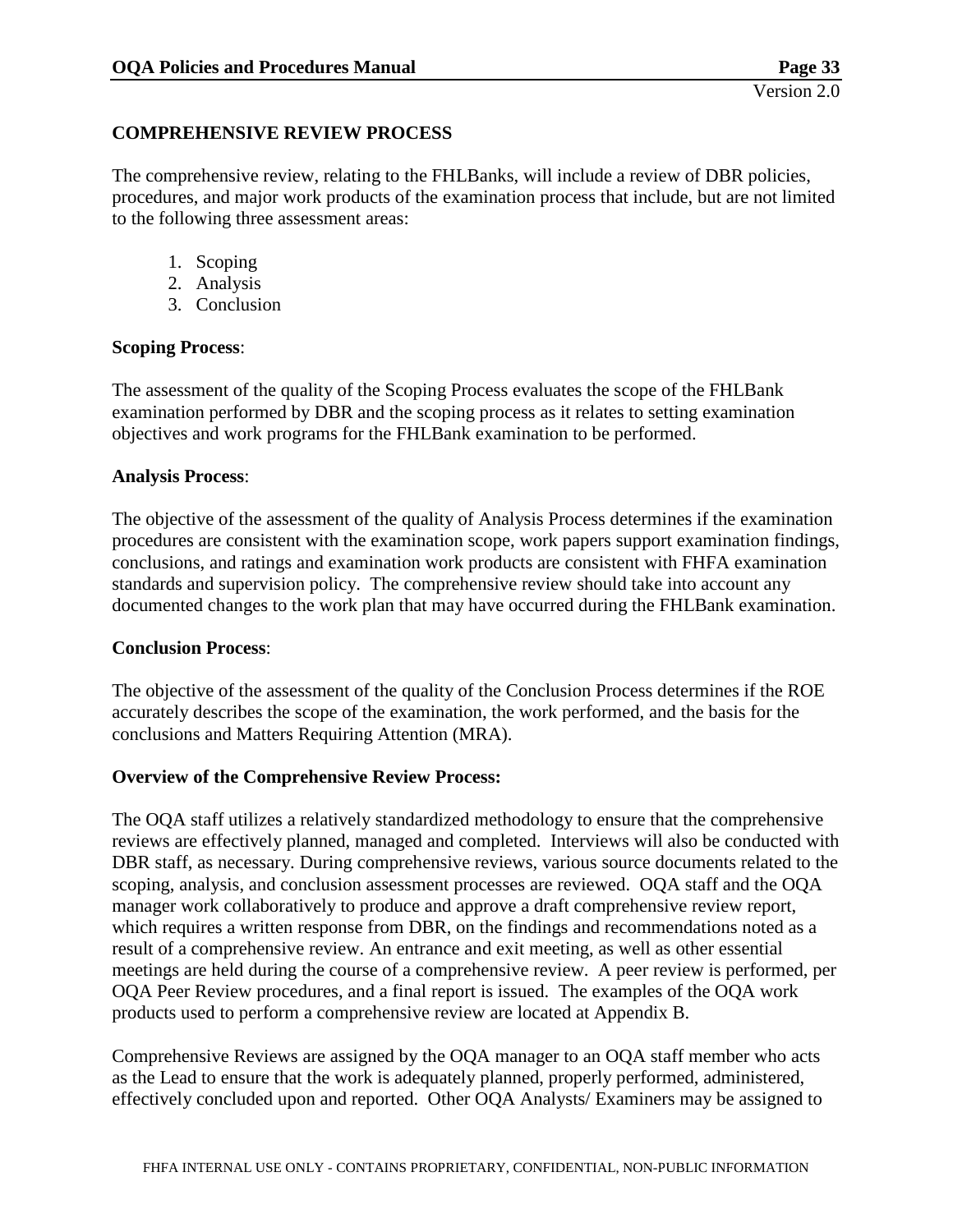assist the Lead with the review. Collectively, these roles represent the OQA Comprehensive Review Team.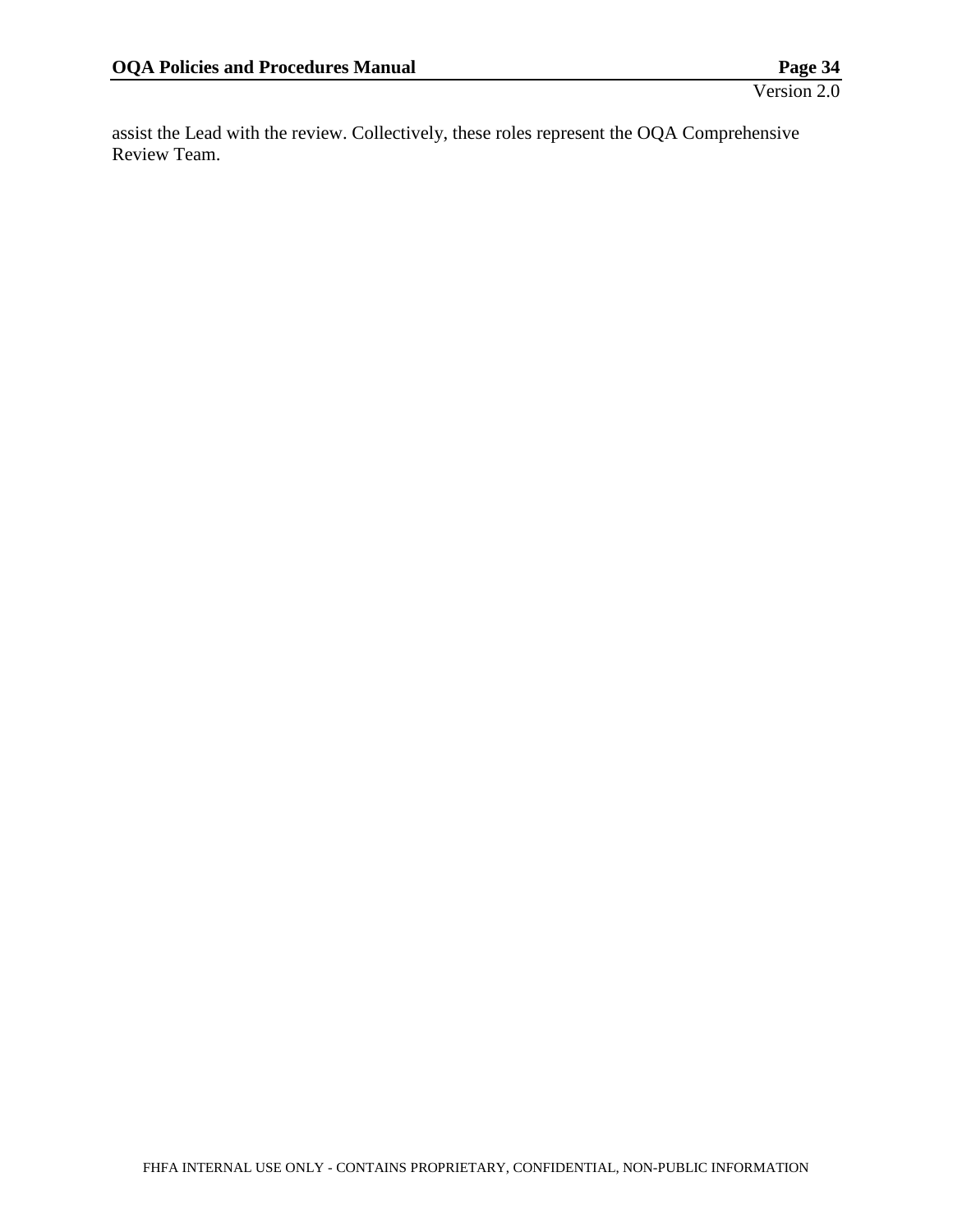# **ESCALATION POLICY**

This section establishes the policy and procedures for escalating to the COO differences of opinions between the OQA manager and the applicable senior management of the office or business unit. The Escalation Policy also establishes the guidelines and procedures for escalating to the COO when management of an office or business unit does not provide written responses and/or a corrective action by the reported deadlines, or the office or business unit does not execute according to its corrective action plan and timeline.

## **Policy:**

The OQA will discuss the draft Report with the senior/executive management responsible for the office or unit being reviewed, as described in the Review Reporting Policy. Upon receipt of a written response to the draft Report, the OQA will evaluate the response, noting any disagreements and considering alternative recommendations. In the event the two parties continue to view the findings and/or recommendations differently, the COO will make the final determination on the language to be included in the final Report. This decision may be based on further discussions with the senior/executive management of the office or business unit.

Written responses to the draft Report are required from the office or business unit 10 business days after the draft Report is issued to the management of the office or business unit being reviewed. A corrective action timeline, if required, should be submitted with the office's or business unit's written response to the draft Report. When management does not provide written responses, and a corrective action timeline, if required, OQA Lead will contact the management of the office or business unit being reviewed to remind the office of the 10 business-day deadline for written response to the draft Report. If the office or business unit still does not yield the required written response, the OQA manager will coordinate with the COO to expedite the receipt of the written response.

## **Functional Responsibilities:**

## The OQA Manager and OQA AD should ensure:

- 1. The completed draft version of the Report has been discussed in detail with the Senior/Executive Director, if applicable, with oversight responsibility for the office or business unit under review.
- 2. The written responses to the draft Report have been documented and evaluated.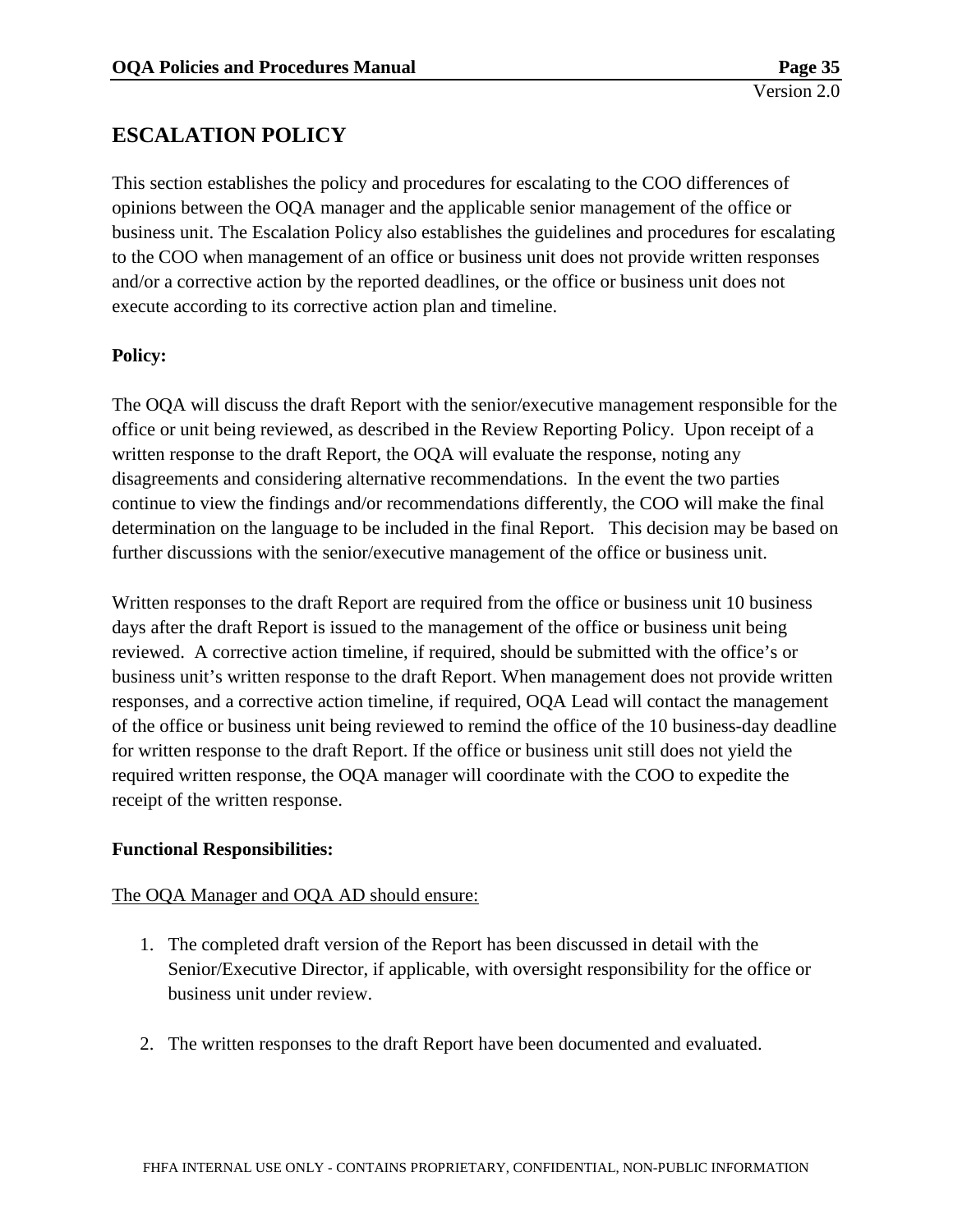- 3. Responses to the Report which alter the initial findings and/or recommendations to the report are fully documented.
- 4. Responses that are viewed as "disagreements" or issues that are unable to be resolved upon issuance of the final Report are fully documented.

## The OQA AD and/or the COO should:

1. Provide the FHFA Director, as needed, a summary of issues that were not resolved prior to the issuance of the final Report. Any issues noted during a review that meet the definition of a significant finding should be brought to the FHFA Director's attention immediately.

## The OQA staff should:

- 1. Discuss the completed draft version of the Report with the office's or business unit's senior/executive management.
- 2. Document and evaluate the written responses to the draft Report.
- 3. Document in detail the responses to the Report which changed the initial findings and/or recommendations to the report.
- 4. Document in detail, including minutes of additional meetings, topics of discussion, alternative responses, responses viewed as "disagreements" that were unable to be resolved upon issuance of the final Report.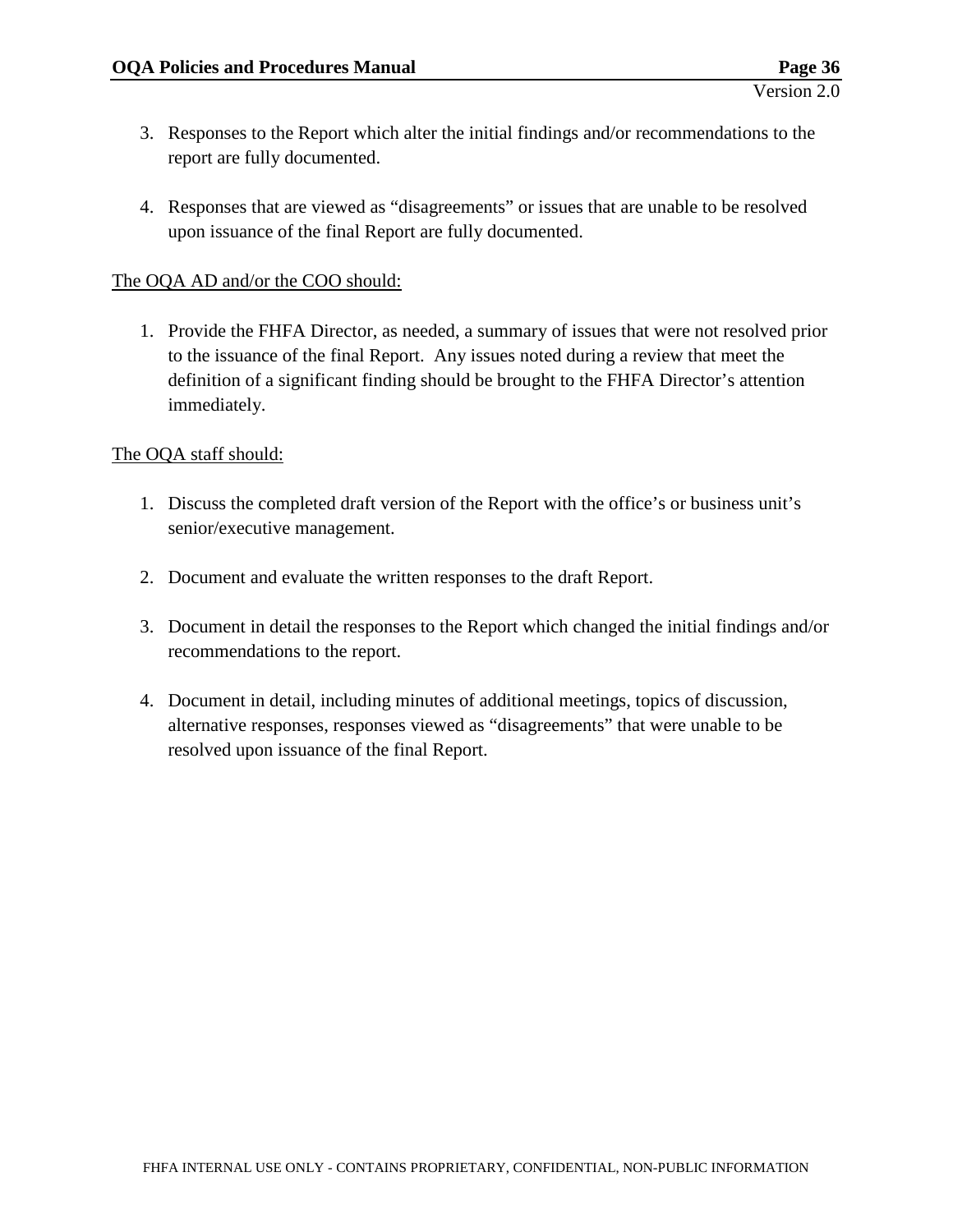# **REVIEW FOLLOW UP AND FINDINGS TRACKING PROCESS**

This section covers the policy and procedures for follow up reviews and the findings tracking process performed by the OQA Team. Follow up, reporting, and tracking of previously identified issues and/or findings require effective communication between OQA and the office's and business unit's management to facilitate resolution and prompt management attention towards resolution of outstanding issues. All repeat issues should be clearly identified on the OQA *Review Findings and Recommendations Status Report*.

## **Policy:**

OQA will perform a follow up review of all findings identified as a result of the quality assurance review. OQA will track findings and the status of the corrective action timelines implemented by the office or business units using the OQA *Review Findings and Recommendations Status Report*. The OQA *Review Findings and Recommendations Status Report* will be updated periodically based on the established timelines for the findings remediation.

#### **Functional Responsibilities:**

#### The OQA manager should:

- 1. Assess the findings from the OQA reviews performed in the previous quarter. Determine if the follow up review should be performed in the areas of, but not limited to, policies and procedures, communication and information, supervisory and quality controls, project management and governance, and/or records keeping and management.
- 2. Assign the follow up review to OQA staff, and
- 3. Review and approve the final follow up review Work Program, if additional detailed review steps are required.
- 4. Ensure all workpapers are stored on the Q-drive, in accordance with the OQA *Workpaper Documentation and Storage Policy and Procedures*.

## The OQA staff should:

- 1. In conjunction with the OQA manager, identify the support documentation that would be sufficient to clear the identified finding.
- 2. Perform the follow up review in accordance with the applicable OQA policies and procedures.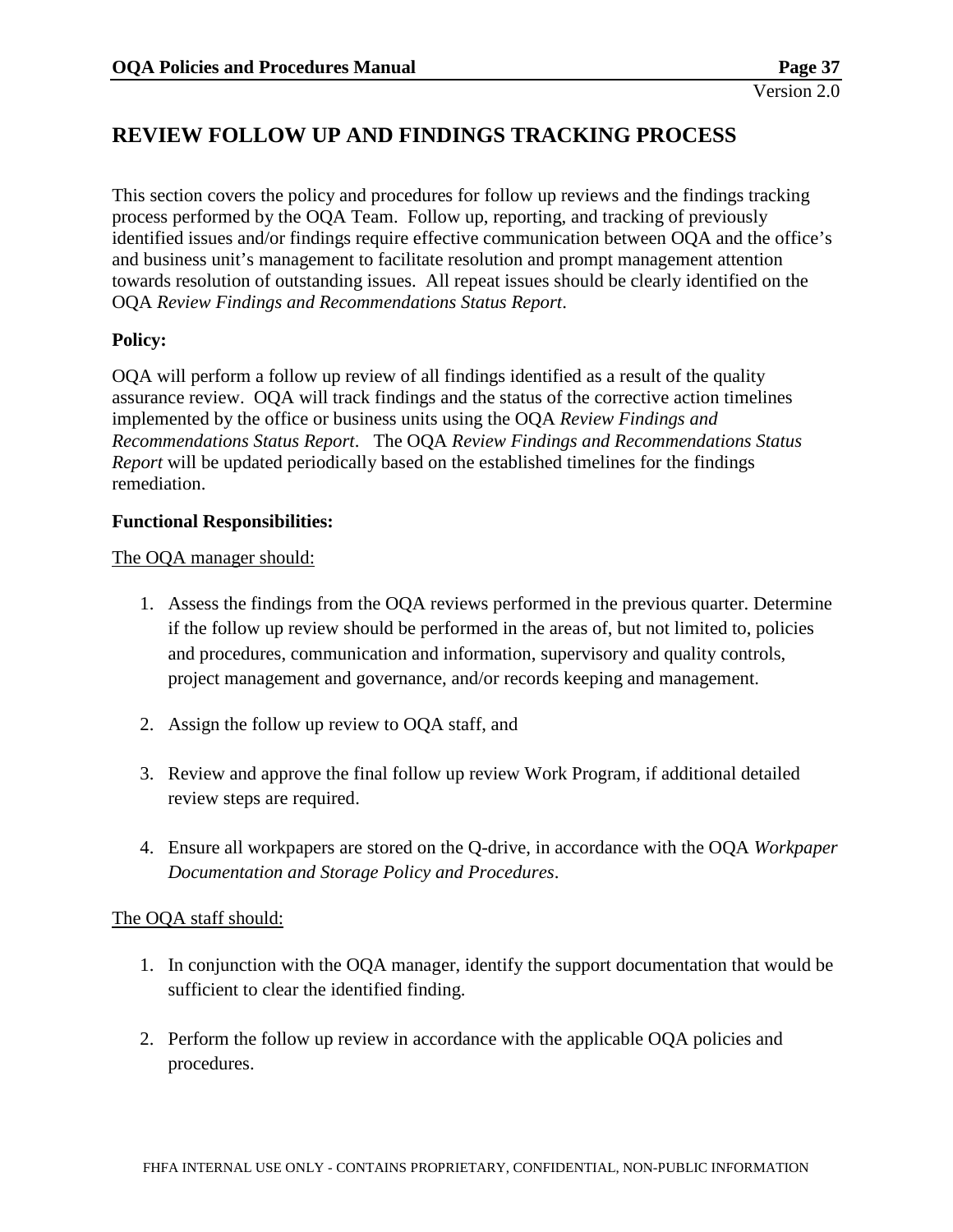- 3. Verify that the corrective action was sufficiently implemented based on the OQA recommendation and reported timelines.
- 4. Contact the office or business unit for clarification on the implementation procedures or the steps utilized to remediate the finding (s), if necessary.
- 5. Store supporting documents in accordance with the OQA *Workpaper Documentation and Storage Policy and Procedures*.
- 6. Upon completion of the follow up review, prepare and distribute written notification to the office or business unit that details the status of the remediation efforts that were assessed during the follow up review.
- 7. Update the OQA *Review Findings and Recommendations Status Report* periodically based on the established timelines for the findings remediation process. The status of the findings should be appropriately updated, (e.g., open or closed) and status comments should be provided to ensure OQA can track the aging of findings and verify if findings and the corrective action plans are on schedule for remediation.

## **Definitions:**

Remediate – the act of process of correcting a fault or deficiency.

Finding – A deficiency that, in the judgment of OQA, could affect FHFA through noncompliance with FHFA practices, law and regulation or a complete loss of public confidence.

## **Procedures:**

The follow up review should provide documentation and workpapers similar to the process of the initial assessment when the issue was identified. The following are the procedures for the follow up review:

- 1. Obtain evidential material from the office or business unit to support the remediation of the finding.
- 2. Evaluate the remediation documentation, if available, and determine if remediation is sufficient to clear the finding.
- 3. Document the supporting remediation in accordance with the *Review Process* policies and procedures.
- 4. Prepare the close-out memorandum and obtain approval by the OQA manager.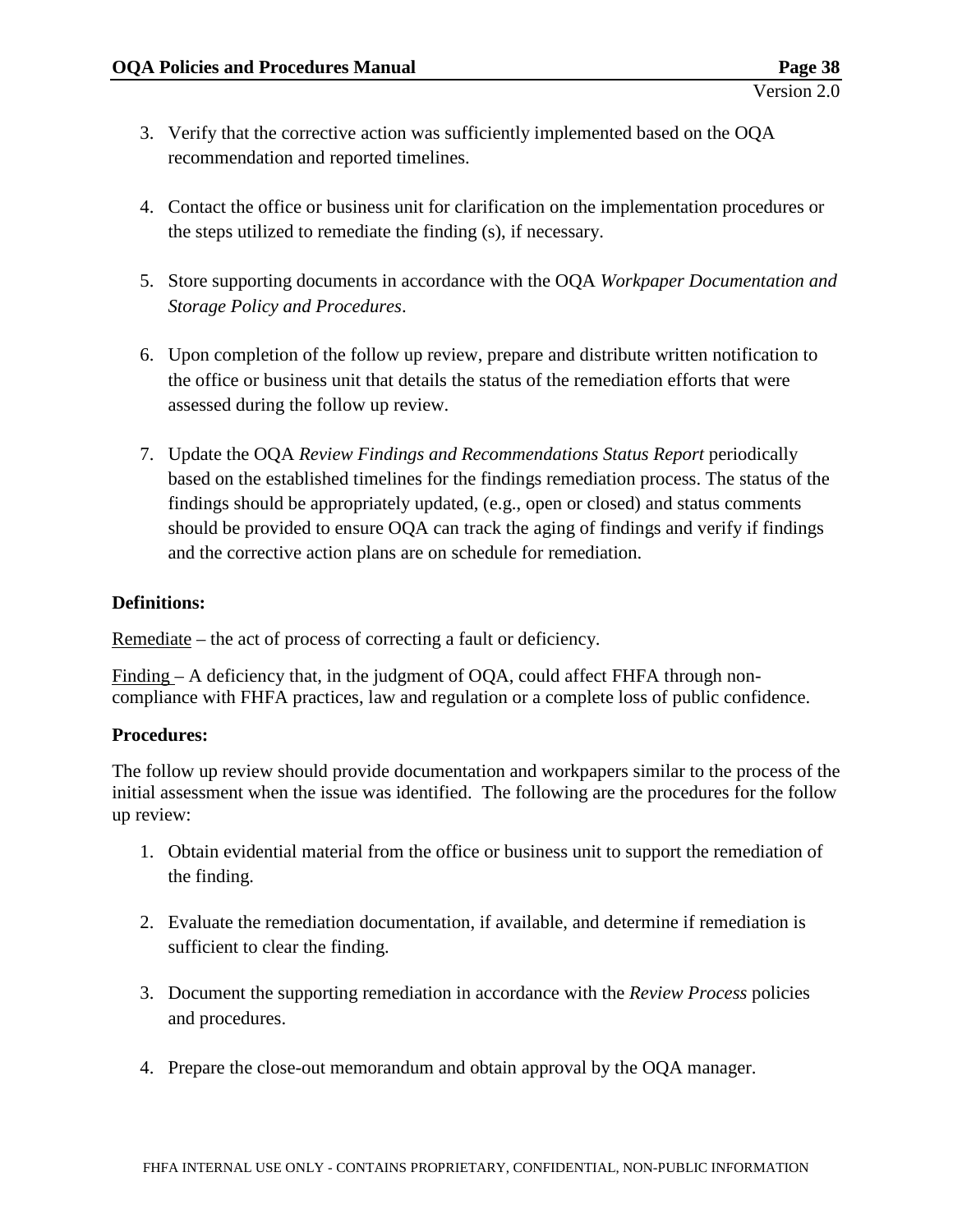5. Update the OQA *Review Findings and Recommendations Status Report* periodically based on the established timelines for the findings remediation process.

Documentation – The follow up review is stored on the Q-drive in accordance with the OQA *Workpaper Documentation and Storage Policy and Procedures*.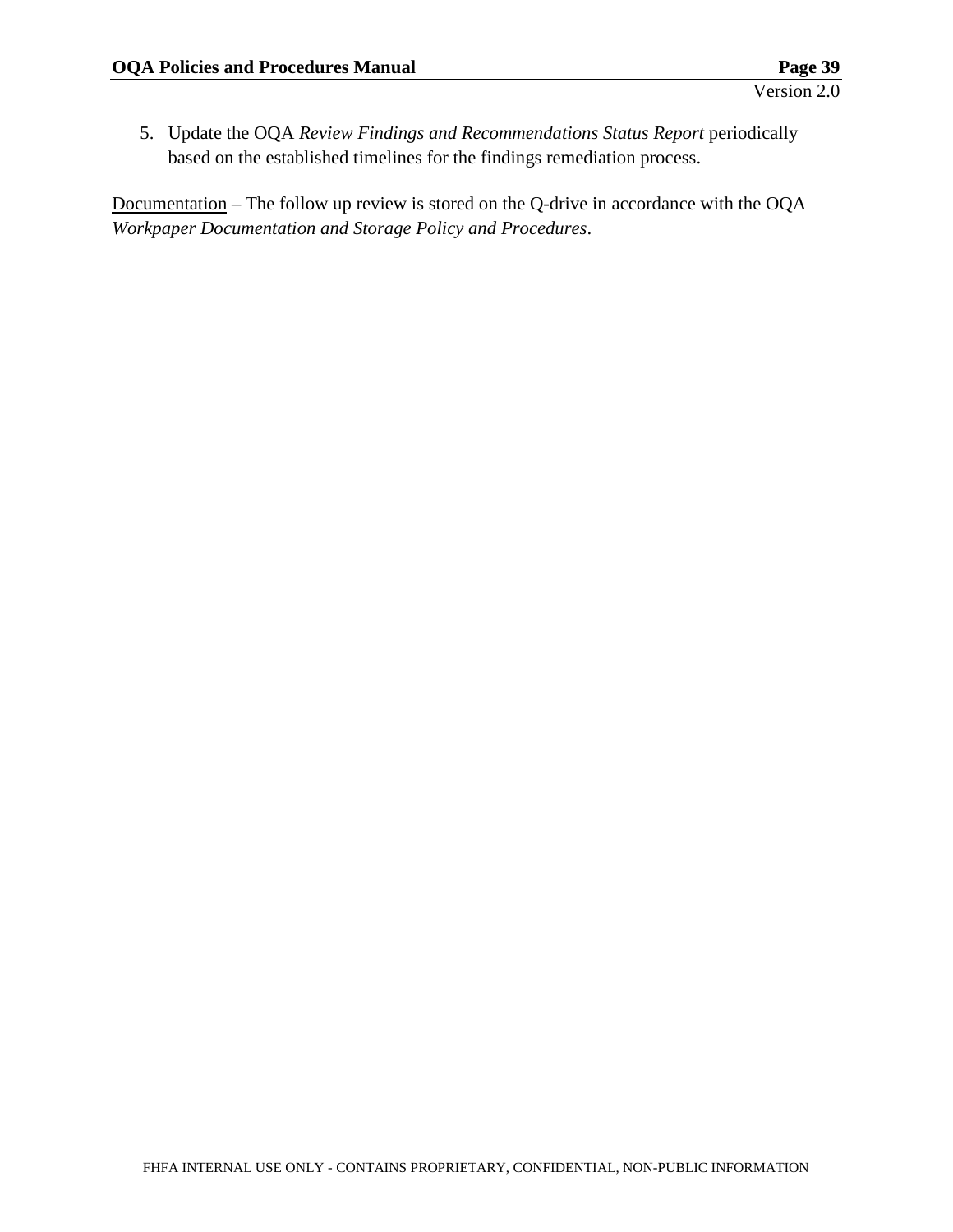## **OQA REVIEW OF THE FHFA - OFFICE OF INSPECTOR GENERAL AND THE GOVERNMENT ACCOUNTABILITY OFFICE (GAO) CLOSURE PACKAGES**

This section covers the procedures for the OQA review of the closure memorandums and supporting documentation (closure package) completed by FHFA offices/business units in response to recommendations made by the FHFA-OIG or GAO. OQA, as requested by the COO, will review and provide a recommendation for closure to the COO. The COO will inform Internal Controls and Audit Follow-Up of OQA's recommendation. The recommendation for closure (or not to close) will be based on the evidence, corrective actions taken, and supporting documentation provided by the office/business unit in the closure packages. OQA may also contact the office/business unit to obtain clarification or additional documentation, as needed.

#### **Functional Responsibilities:**

#### The OQA manager should:

- 1. Receive the request from the COO for OQA to review the closure package.
- 2. Assign the closure package to OQA staff, or perform the necessary review and assessment of the closure package.
- 3. Review the OQA staff's assessment of the closure package and the determination of whether the finding (s) should be closed or remain open. Return the assessment to the OQA staff for any needed revisions.
- 4. If applicable, discuss with the OQA staff the need to contact someone in the office or business unit if additional information is needed to assess the closure package.
- 5. Send OQA's results of the OQA assessment of the closure package with the associated recommendation to close the findings or have the findings remain open to the COO.
- 6. Update the *Tracking Sheet - OQA Review of Closing Packages* spreadsheet located on the Q-drive

#### The OQA staff should:

- 1. Review the closure package and supporting documentation to ensure it includes sufficient evidence that the corrective actions, as identified in the office or business unit's response, were taken.
- 2. Contact the supervision or mission office's point of contact for additional information, if needed.
- 3. After reviewing the closure package, prepare a write up for submission to the OQA manager. The write up should list the date of the closure memorandum provided by the office or business unit and the title of the associated audit or evaluation report.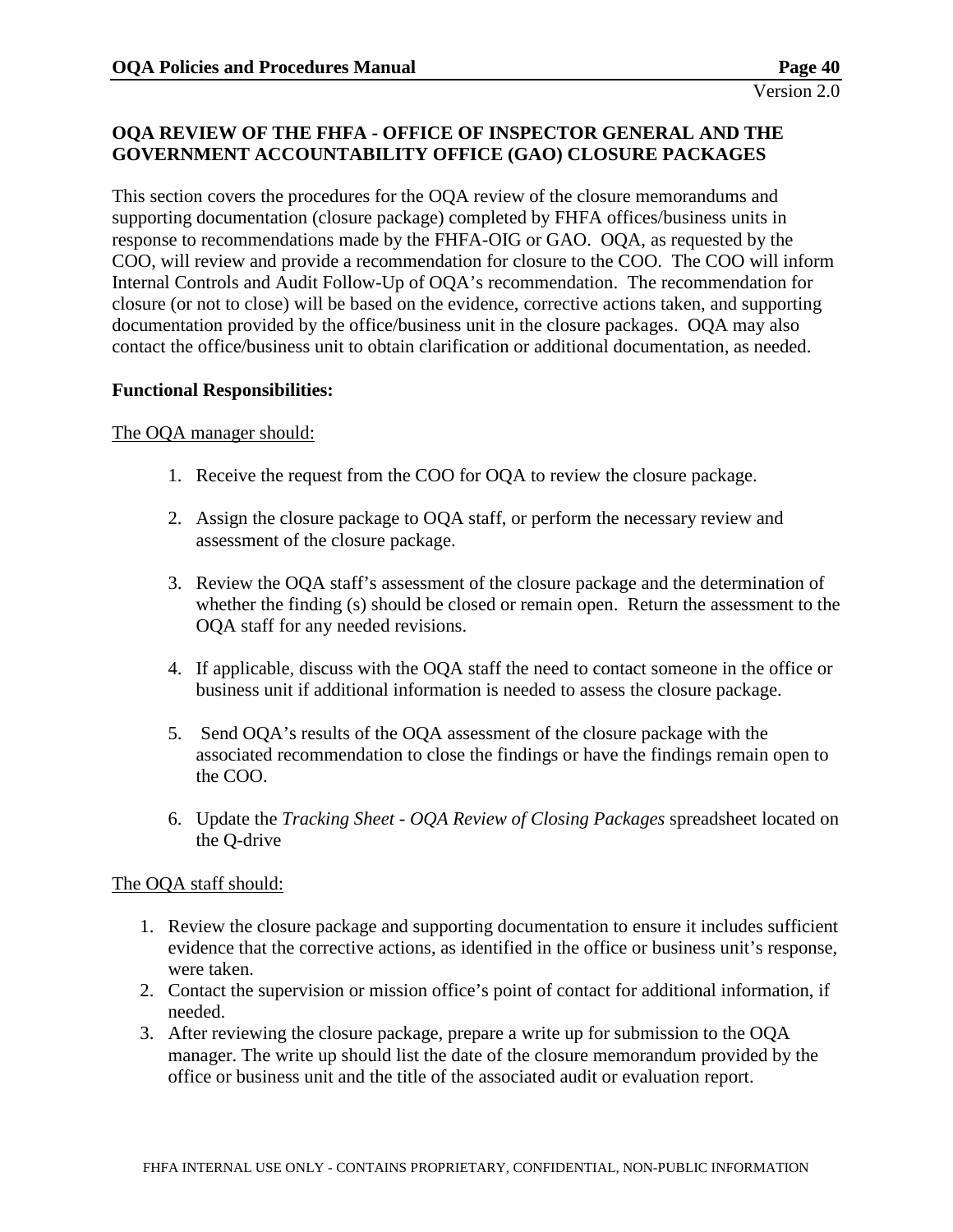Additionally, the OQA write up for the review of the closure package should detail the following:

- a. The FHFA -OIG recommendations as listed in the closure memorandum and the FHFA-OIG audit or evaluation report.
- b. The detailed results of the OQA review of the closure package.
- c. The OQA recommendation to close the findings or have the findings to remain open until sufficient corrective actions is taken by the supervision or mission office. The template for the OQA write up is located at Appendix C.
- 4. If necessary, make any revisions to the write up and assessment based on the OQA manager's review.
- 5. If necessary or requested by the OQA manager, update the *Tracking Sheet - OQA Review of Closing Packages* spreadsheet located on the Q-drive.

## **Procedures:**

The OQA review of the closure packages should ensure sufficient evidence is included and corrective actions have been taken by the supervision or mission offices prior to OQA recommending closing to the COO, who informs the Internal Controls and Audit Follow up manager. The following are the procedures for the review and assessment of the closure packages:

- 1. Obtain Closing Memorandum and supporting documentation prepared by the office/business unit.
- 2. Assess the supporting documentation provided and determine if closing the finding(s) is appropriate.
- 3. Document the assessment in a write up for the OQA manager to review. This write up should be provided to the OQA manager by electronic message.
- 4. The OQA manager must approve the OQA assessment and recommendation.
- 5. The OQA manager must submit the assessment of the closing package to the COO.
- 6. Update the *Tracking Sheet - OQA Review of Closing Packages* spreadsheet located on the Q-drive.

Documentation – The supporting documentation for the OQA Assessment is stored on the Qdrive in accordance with the OQA *Workpaper Documentation and Storage Policy and Procedures*.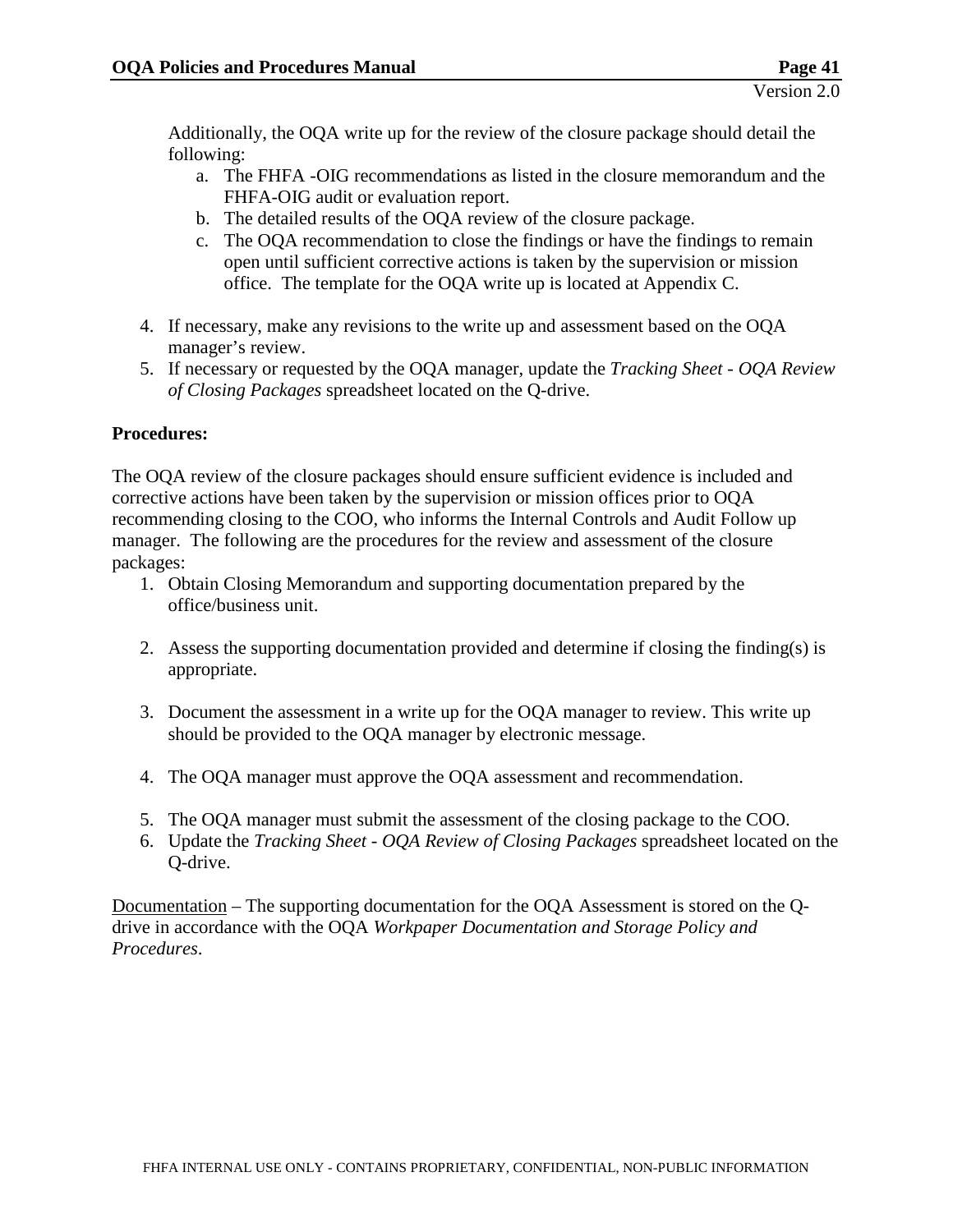# **OQA RECORDS KEEPING**

## *Workpaper Documentation and Storage*

This section covers the policy and procedures for workpaper documentation and storage of information on the FHFA network's Q-drive for OQA.

## **Policy:**

OQA will store applicable workpapers, materials, or other information obtained through its reviews, or developed within OQA, on the designated FHFA network located at Q:\OS\Quality Assurance Program.

#### **Functional Responsibilities:**

#### The OQA manager and OQA AD should:

- 1. Appoint OQA personnel the responsibility to determine the proper storage of the relevant workpaper documentation;
- 2. Appoint administration assistants to add, modify, or alter the Q-drive structure; and
- 3. Review and approve the content of documentation, per OQA guidelines.

#### The OQA staff should:

- 1. Attend the required FHFA Records Management training
- 2. Update the Q-drive, using the approved Q-drive procedures and format;
- 3. Ensure that the document posted to the Q-drive has received an appropriate level of approval or clearance prior to posting, if applicable;
- 4. Review the posted content on a periodic basis to ensure accuracy and timeliness.

#### **Definitions:**

Workpaper documentation – Workpaper documentation includes any emails, reviews, and other material documentation to support the administration of OQA and conclusions of the reviews performed.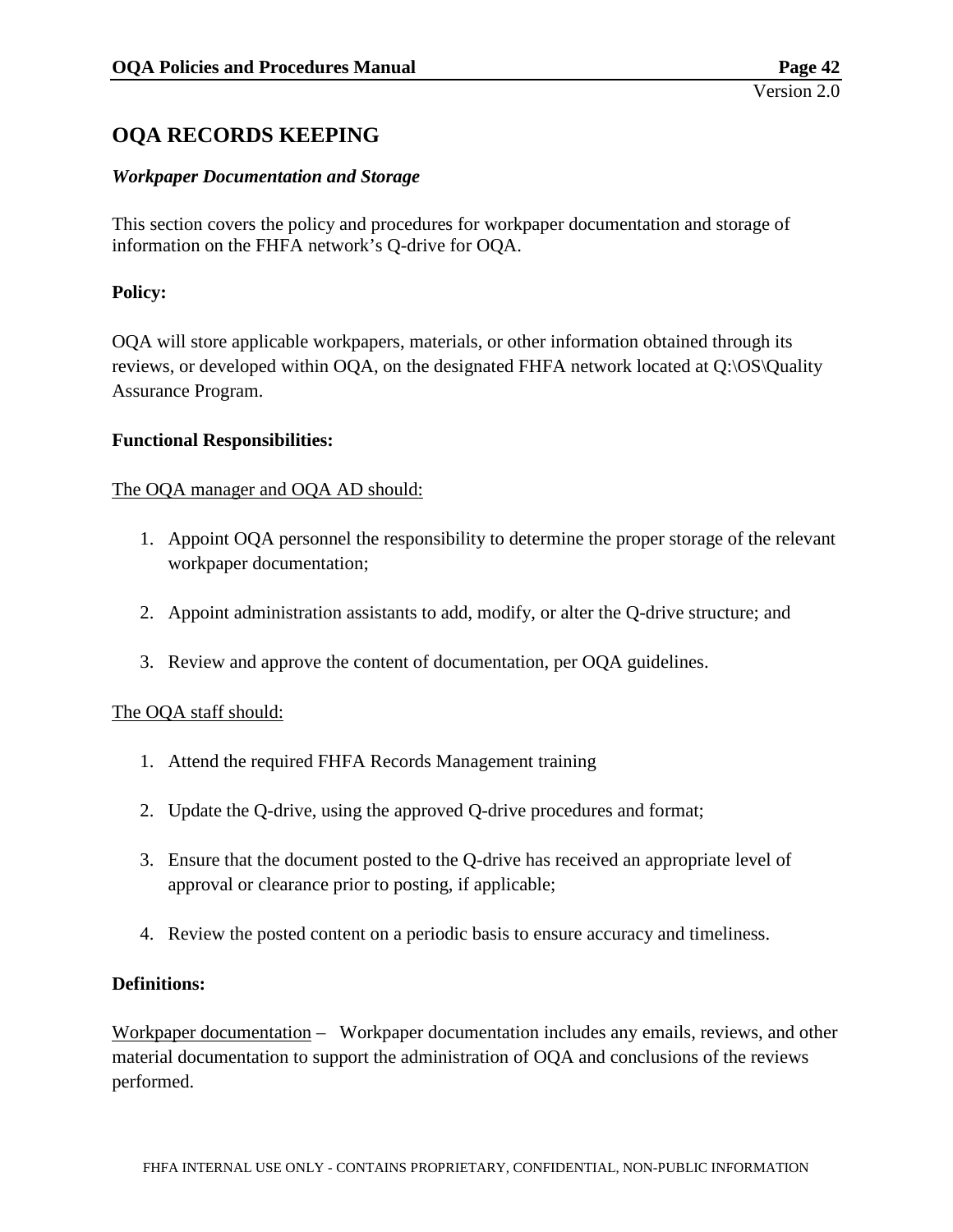Approval or Clearance – Approval or clearance is the process whereby the documentation is reviewed and approved by the appropriate level of management of OQA.

## **Procedures:**

The folders or files listed in these procedures are located on the FHFA network at Q:\OS\Quality Assurance Program. OQA Q-drive file structure is considered a general guideline that can be modified by the responsible parties outlined in the applicable OQA policy.

#### Folders:

The folders and files included in the Q-drive are designed for the consistent placement of workpaper documentation to support OQA's administration and reviews. The documentation examples provided below are for illustrative purposes and are not considered all-inclusive. The Q-drive is structured around three base folders:

| <b>NAME</b>                      | DOCUMENTATION EXAMPLES                                           |  |
|----------------------------------|------------------------------------------------------------------|--|
| Administrative                   | Internal audit manual, Office billings                           |  |
| <b>Meetings</b>                  | Monthly COO Agenda, OQA conference docs, Quarterly               |  |
|                                  | Summary to COO, Staff meeting minutes                            |  |
| <b>Mission Statement</b>         | <b>OQA Charter, OQA Mission Statement</b>                        |  |
| <b>Policies &amp; Procedures</b> | Policies, Procedures, Staffing                                   |  |
| <b>Status Report</b>             | Status Report for tracking projects, Archives of previous Status |  |
|                                  | Reports                                                          |  |
| <b>Templates</b>                 | Memos, meeting minutes, policies, procedures, work plan,         |  |
|                                  | work program, final reviews                                      |  |
| <b>Work Plan</b>                 | OQA Work Plan, Initial Interviews, OQA Notices,                  |  |
|                                  | Prioritization Assessment Tools and Summaries                    |  |

1. Office of Quality Assurance **– The first base folder contains the documents for the administration of OQA.** The folder includes seven files:

2. OQA Reviews – **The second base folder contains the OQA Reviews.** The OQA reviews are varied and cross FHFA Offices, Divisions, Departments, Branches, and Business Units. OQA reviews generally focus on, but are not limited to: subject matter, logistics, research, process, or reporting. The second base folder contains all of the reviews and corresponding documentation sorted into three categories:

| <b>NAME</b>                   | <b>DOCUMENTATION EXAMPLES</b>                      |
|-------------------------------|----------------------------------------------------|
| <b>Completed Exam Reviews</b> | Final OQA reviews of FHFA's examination functions, |
|                               | including Comprehensive and Spot reviews           |
| <b>Completed Non-Exam</b>     | Final OQA reviews of FHFA's non-examination        |
| <b>Reviews</b>                | functions                                          |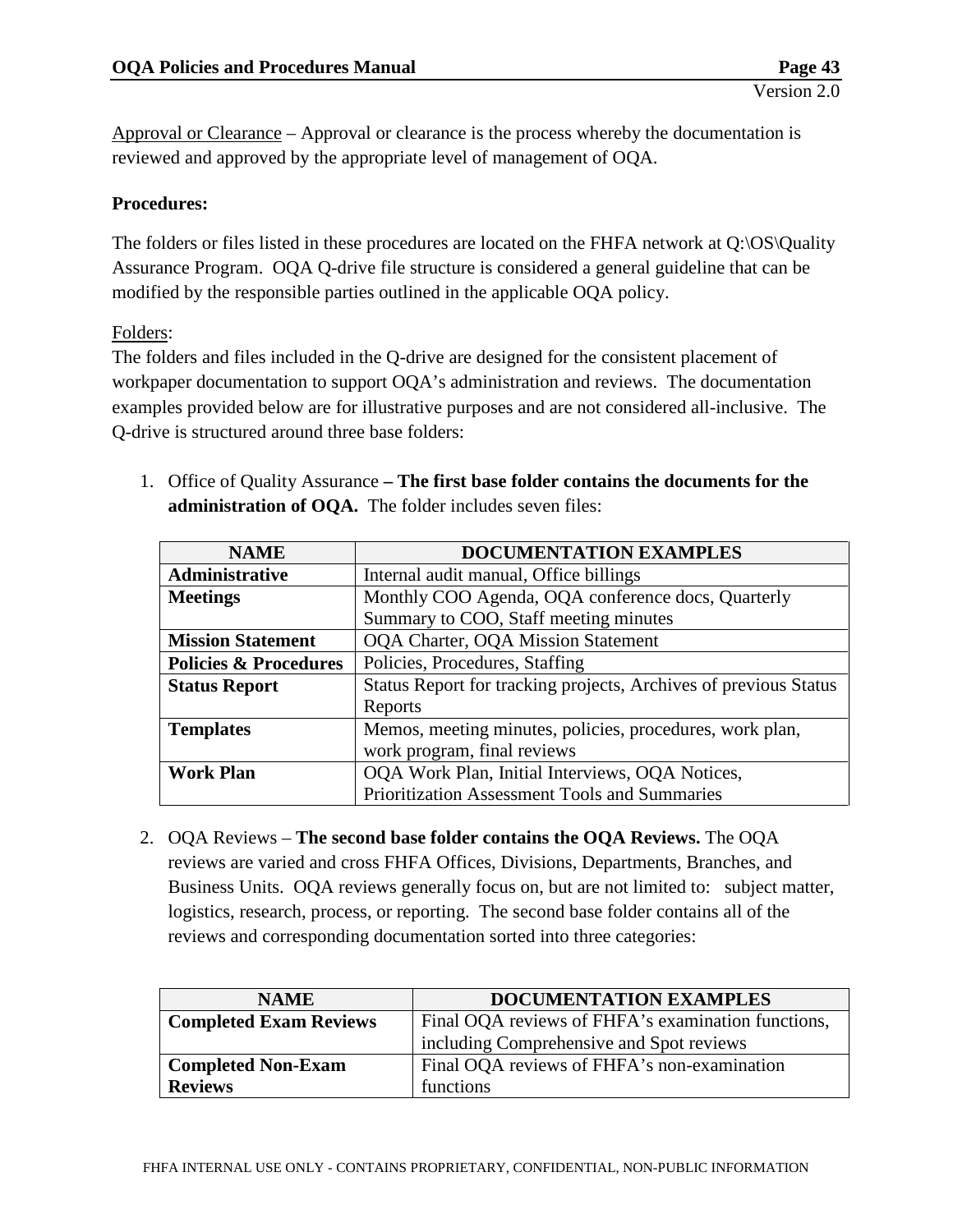| In-Process Reviews      | Incomplete OQA reviews           |
|-------------------------|----------------------------------|
| <b>Canceled Reviews</b> | Reviews that have been canceled. |

A file for each new OQA review should be added to the Q-drive under the In-Process Review folder. Once completed, the review file and corresponding workpapers should be moved, in its entirety, to either the Completed Exam Review folder or the Completed Non-Exam Review folder.

| In-Process Reviews | Completed Non-Exam Reviews |
|--------------------|----------------------------|
| Director Info-DHMG | \Director Info-DHMG        |
| ۱a                 | ١a                         |
|                    | ١b                         |
|                    |                            |

3. OQA pre-2011 Archives – **The third and final base folder contains all of the files on the OQA Q-drive prior to the 2011 FHFA reorganization**.

## Standard Files:

To facilitate the location of basic documents, each OQA review should include four standard files: Interviews & Meetings; Final Review & Response; Initial Work Plan & Program; and, Workpapers. The documentation included in these files is reflected in name of the file. The following is an example of the file structure of a final OQA review for Director Info-DHMG:

> \2. OQA Reviews \Completed Non-Exam Reviews \Director Info-DHMG \Interviews & Meetings \Final Review & Response \Initial Work Plan & Program \Workpapers

Records Retention:

OQA management and staff are trained in records retention according to the Federal and FHFA guidelines. OQA documents are stored and retained according to the OQA's Records Keeping policies and procedures and the FHFA Records Retention Schedule.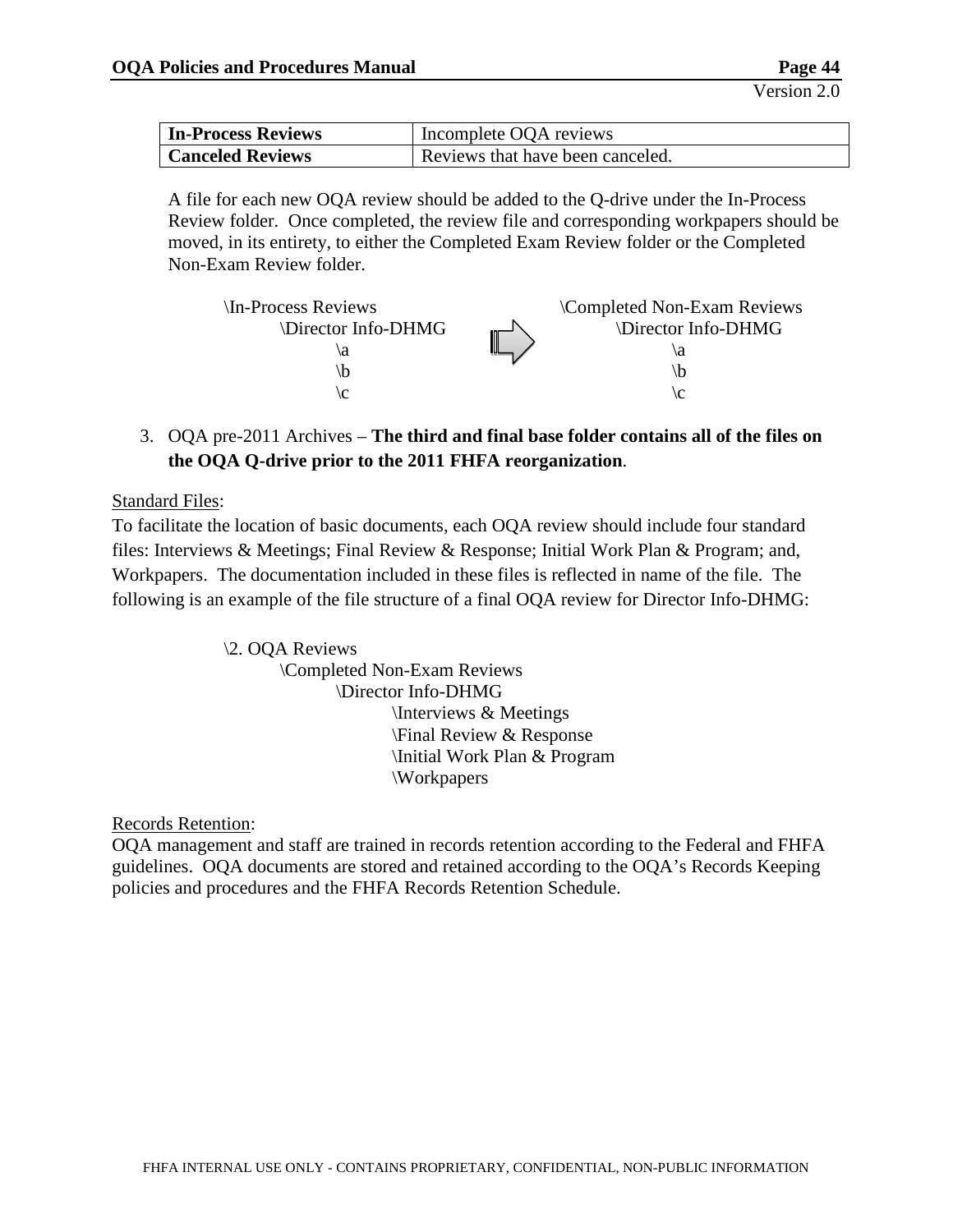# **APPENDICES**

## **Appendix A – Plan of Action/Work Program Template**

Office of Quality Assurance Plan of Action **DATE** 

## **REVIEW PURPOSE**

 *Document the purpose of the OQA Review*

#### **REVIEW SCOPE**

*Document the scope of the review*

A limited review of the following activities of the area will be performed:

| <b>Activities</b>              | Objective                                           |
|--------------------------------|-----------------------------------------------------|
| Policies & Procedures          | the adequacy of policies<br>Determine<br>and        |
|                                | procedures used to XXX. Evaluate the Group's        |
|                                | overall compliance with these policies<br>and       |
|                                | procedures.                                         |
| Supervisory & Quality Controls | Ensure that adequate supervisory and quality        |
|                                | controls exist over the work processes and          |
|                                | products.                                           |
| Project Management/Governance  | Determine that an appropriate process exists to     |
|                                | prioritize and monitor projects, provide direction, |
|                                | and to ensure that resources are managed and used   |
|                                | efficiently.                                        |
| Records Keeping/Management     | Determine the adequacy and efficiency of the        |
|                                | records keeping process that exists to organize,    |
|                                | store and retain work products.                     |
| Communication & Information    | Identify and evaluate the overall adequacy of the   |
|                                | communication and information processes of the      |
|                                | Group. Determine the adequacy of the flow of        |
|                                | information upstream/downstream and across all      |
|                                | business activities.                                |

#### **Risk Prioritization Summary**

Describe the Group being reviewed, including objectives, resources, and potential risks

#### **SOURCE DOCUMENTS**

 *Attach or Link Documents here*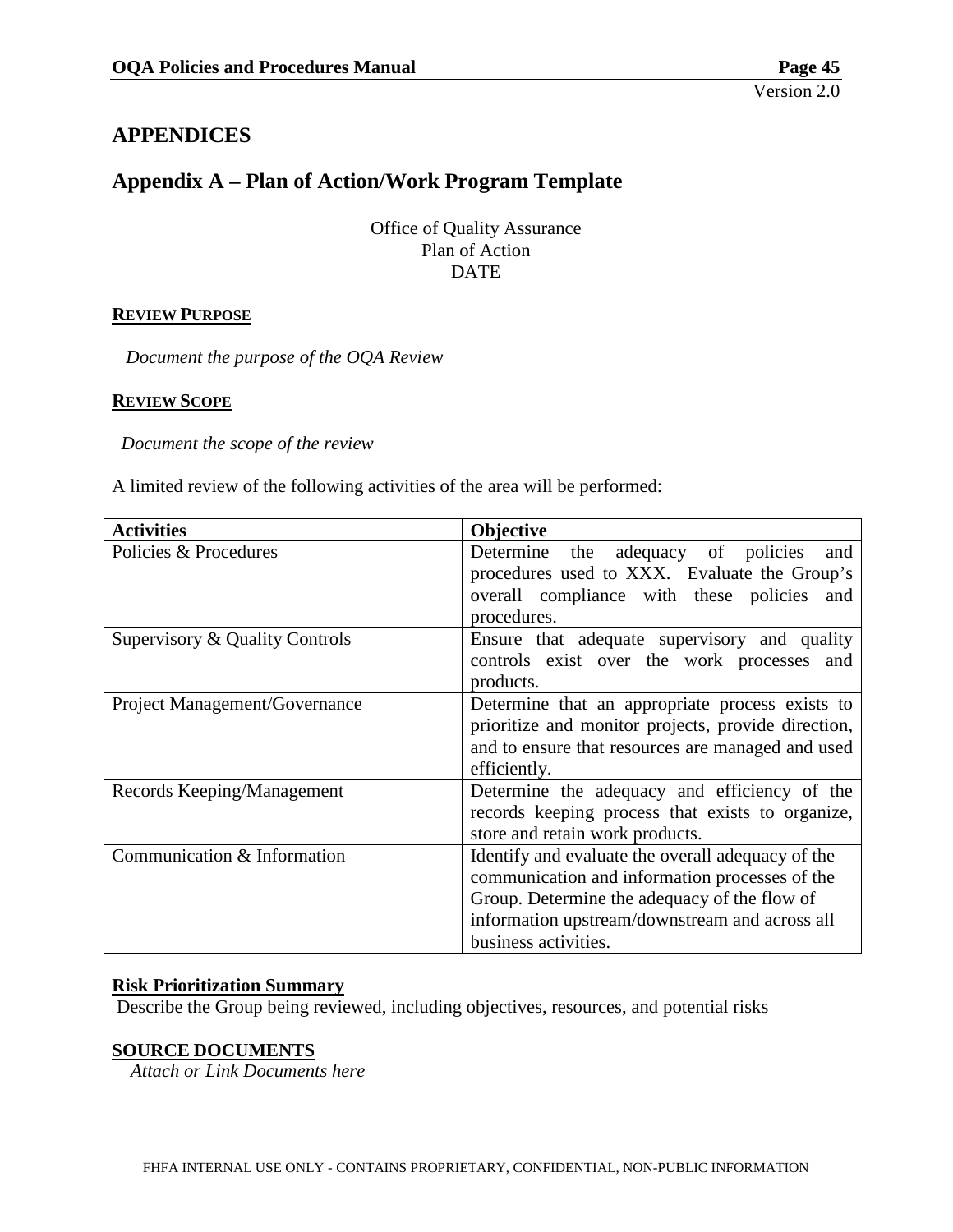## **WORK PROGRAM/REVIEW STEPS**

#### **Policies & Procedures**

## **Review Steps**

- 1. Verify existence, Identify and document the policies and procedures used to XXX.
- 2. Obtain a sample of XXX. Test the sample for accuracy and relevancy. Determine and document the quality of the work.
- 3. From the sample, ensure that procedures are being followed
- 4. On the basis of procedures completed, form a conclusion about the adequacy of policies or procedures.

#### **Supervisory & Quality Controls**

The XXX Group has a responsibility to establish and maintain an effective control over. The following steps will be performed to determine if supervisory oversight and quality control processes are practiced.

# **Review Steps** 1. Ensure that appropriate supervisory policies for information is established and maintained. 2. Ensure that procedures provide specific guidance on the supervisory oversight and memorialize the supervisory process that has been put into place. 3. From the selected sample of reports/projects, determine if supervisory oversight was performed, when necessary.

- 4. Assess the adequacy of the Group's quality control processes/activities. Determine how the quality of work ensured (i.e., managerial review, peer review, or both).
- 5. On the basis of procedures completed, including sample testing, form a conclusion about the supervisory and quality control activities.

## **Project Management/Governance**

To determine that the XXX Group's project management and governance is appropriate and that a process exists to provide direction, monitor projects, and ensure that resources are managed and used responsibly.

## **Review Steps**

- 1. Review the date of the most recently published organizational chart for the Group. Ensure that it reflects the current operating environment and that any changes due to consolidation of business activities or establishment of new operations has been reflected.
- 2. Verify from review of project documentation, the sufficiency of the process used to monitor the adequacy and timelines of work products. Confirm that the process includes the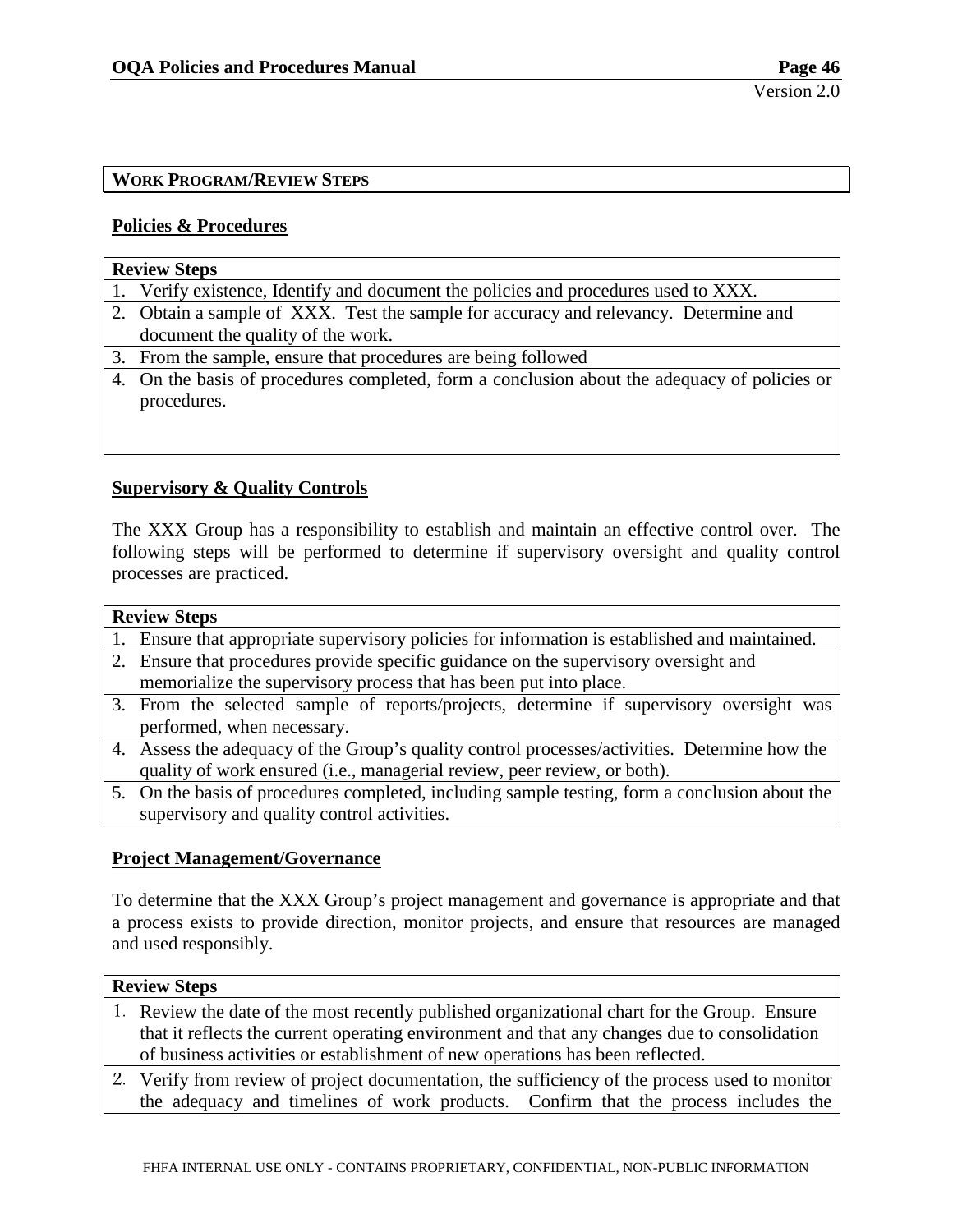tracking of projects in a centralized manner and the measure of milestones against progress.

- 3. Verify that the project management documentation includes/identifies the resources required to carry out the project tasks. They can be people, equipment, facilities, funding, or anything else capable of definition (usually other than labor) required for the completion of a project activity. The lack of a resource will be a constraint on the completion of the project activity.
- 4. On the basis of procedures completed, form a conclusion about the project management and governance control activities.

#### **Records Keeping/Management**

To determine that the records management practice of maintaining the Group's work products include classifying, storing, securing, and the logical organization of records.

| <b>Review Steps</b>                                                                            |
|------------------------------------------------------------------------------------------------|
| 1. Identify the process and controls used to store work products/documentation.                |
| 2. Using the current sample of documents, verify any procedures and controls throughout        |
| report preparation used to ensure that the work products are logically classified, secure, and |
| stored.                                                                                        |
| 3. On the basis of procedures completed, form a conclusion about the records                   |

keeping/management processes.

#### **Communication & Information**

To determine that the Group's communication and information processes provides for the effective flow of information upstream/downstream and across all business activities; and ensure the appropriateness of the documentation and information used to support work product types, including data from both external and internal sources.

#### **Review Steps**

- 1. Determine that the Group has access to communication channels necessary to efficiently and effectively achieve objectives.
- 2. Identify the process used (periodic staff meetings, letters, etc.) to communicate information
- 3. On the basis of the procedures completed, form a conclusion about the adequacy of communication and information processes.

# **Approval**

| $A$ ppi o val                 |  |
|-------------------------------|--|
| Approval of QA Review Plan by |  |
| <b>OOA</b> Manager            |  |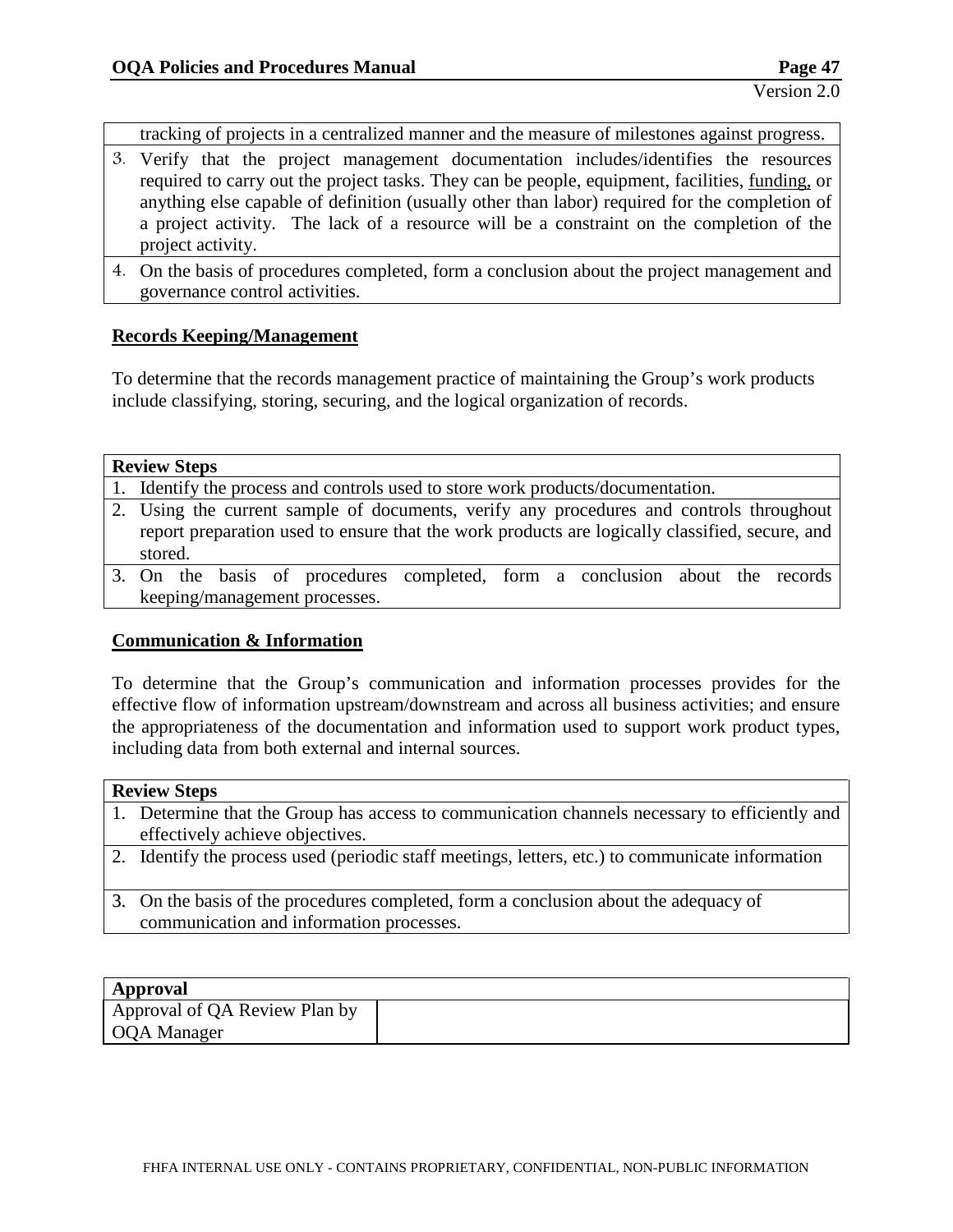# **Appendix B – Comprehensive Review Work Program and Report Template**

## **Comprehensive Review Work Program**

### **Statement of Purpose**

The primary purpose of the review is to provide the Director and FHFA's Division of Banking Regulation (DBR), with an independent assessment of the quality of the work performed. The objective is to determine that the examination work products as measured against a standard of critical thought and logical conclusions are drawn from objective analysis and clear organized writing. The review will also identify potential opportunities for improvements in DBR policies, procedures and practices leading to more efficient, effective, and risk-focused examinations.

The OQA Comprehensive FHLBank Review will include a review of DBR policies, procedures, and supervisory work products of the examination process that include, but are not limited to the following four assessment areas:

- 1. Scoping
- 2. Analysis
- 3. Conclusion
- 4. Recordkeeping

Interviews will also be conducted with DBR staff, as necessary.

#### **Source Documents**

The following documents were reviewed as part of this OQA Comprehensive FHLBank Review and are referenced throughout the document.

#### Scoping Documents

| XX/XX/XX | Scope memorandum (include the Affordable Housing Program (AHP)      |
|----------|---------------------------------------------------------------------|
| XX/XX/XX | Prior Report of Examination (ROE)                                   |
| XX/XX/XX | Previous Examination MRA Findings Tracker                           |
| XX/XX/XX | FHLBank Management letters including New Business Activity requests |
| XX/XX/XX | Pre-exam Supervisory Strategy memoranda (include AHP)               |
| XX/XX/XX | On-site visitation memoranda or documentation                       |
| XX/XX/XX | Responses to Office of Inspector General (OIG) or (GAO)             |
| XX/XX/XX | Pre-examination Analysis or Memoranda (include AHP)                 |
| XX/XX/XX | SEC/EDGAR website information (SEC 10K, SEC 10Q, SEC 8K)            |
| XX/XX/XX | Alert Letter FHFA request and Alert Letter FHLBank responses        |
| XX/XX/XX | Recent FHFA policies, regulations, advisory bulletins, and          |
|          | other examiner guidance                                             |

#### Analysis Documents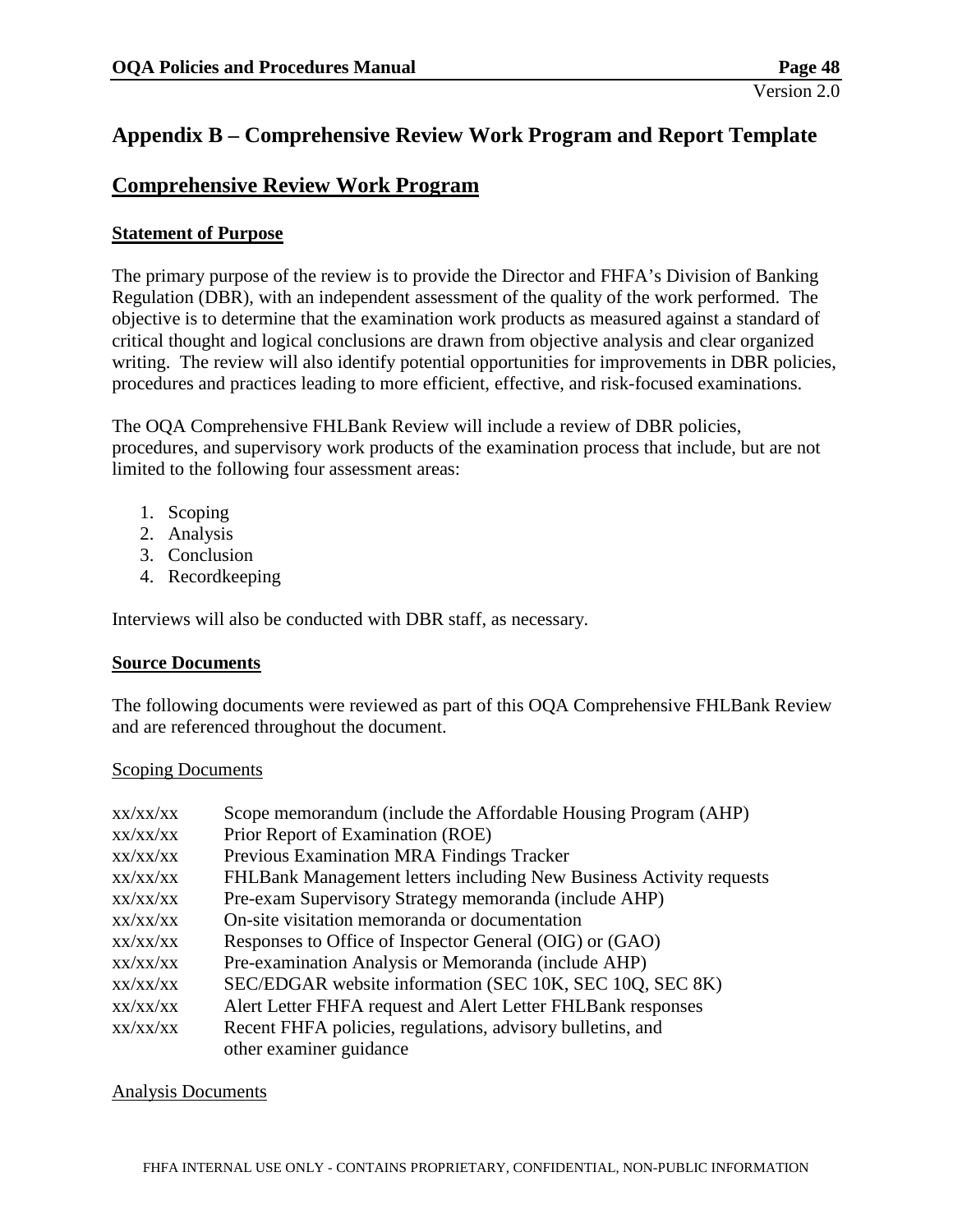| XX/XX/XX | Examination work programs                                                   |
|----------|-----------------------------------------------------------------------------|
| XX/XX/XX | <b>Examination Summary Memoranda</b>                                        |
| XX/XX/XX | <b>Examination Findings Memoranda</b>                                       |
| XX/XX/XX | Post-exam Supervisory Strategy memoranda                                    |
| XX/XX/XX | Scope Assignment Matrix                                                     |
| XX/XX/XX | <b>FHFA Examination Manual</b>                                              |
| XX/XX/XX | FHFA policies, regulations, advisory bulletins, and other examiner guidance |
|          |                                                                             |

## Conclusion Documents

| XX/XX/XX | <b>Current ROE</b>                                        |
|----------|-----------------------------------------------------------|
| XX/XX/XX | Composite conclusion memorandum                           |
| XX/XX/XX | Governance conclusion memorandum                          |
| XX/XX/XX | Market risk conclusion memorandum                         |
| XX/XX/XX | Credit risk conclusion memorandum                         |
| XX/XX/XX | Operations conclusion memorandum                          |
| XX/XX/XX | Financial Condition and Performance conclusion memorandum |
| XX/XX/XX | AHP Governance and Operation Risk conclusion memorandum   |
| XX/XX/XX | <b>Current Examination MRA (Findings) Tracker</b>         |
| XX/XX/XX | CRS reports                                               |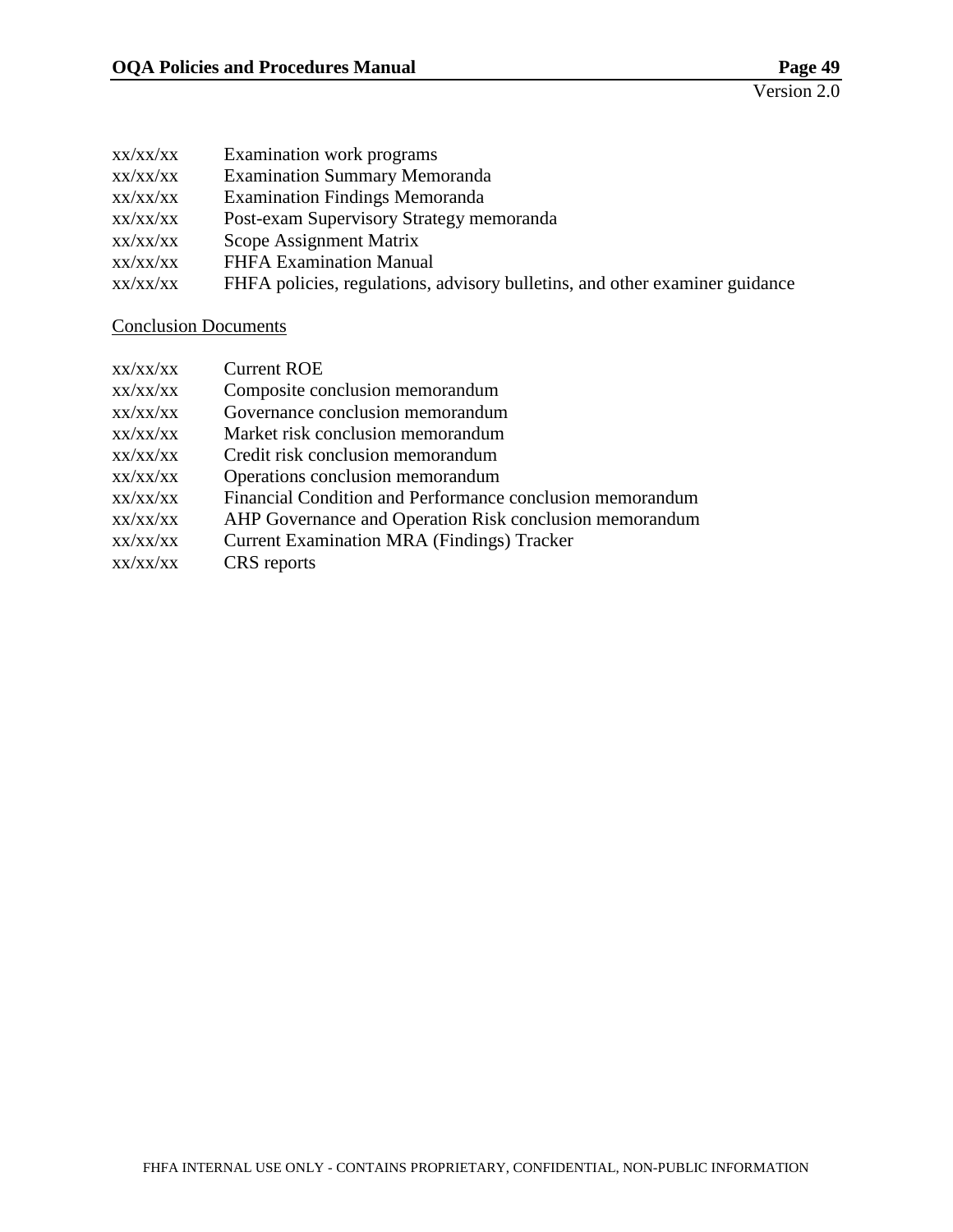### **Q1. Assessment of the Quality of the Scoping Process**

**OBJECTIVES:** To evaluate the Scope of the examination and the scoping process as it relates to setting examination objectives and work programs for the FHLBank examination to be performed.

**PROCEDURES AND FINDINGS:** Under each step, identify the condition (finding) of the review. If the review step has a finding, include the cause, criteria, effect, EIC response, and recommendation. Examples are outlined in a and b below:

a. Review the prior ROE to determine if issues identified in the prior examination should be included in the current examination scope.

Condition: No exception identified.

b. Review the previous Examination MRA (Findings) Tracker to determine if issues identified but unresolved from the prior examination should be included in the current examination scope.

Condition: Previous MRA tracking item XXX was unresolved, but was not included in current Review.

Cause: We were unable to find any documentation to determine why MRA was not included.

Criteria: The Exam Manual, dated xx/xx/xx, section xxx states…….

EIC response: The EIC's stated…

Effect: Without documentation, there is no way to validate a reason for this discrepancy.

Recommendation: OQA recommends….

- c. Review letters from FHLBank management to determine if issues and/or conditions addressed with FHLBank management should be included in the current examination scope.
- d. Review the pre-exam Supervisory Strategy summary prepared by the EIC.

Verify that the supervisory strategy includes information on the proposed date and timeframe for the on-site examination, as well as any periodic visitation(s) and the staff who were consulted in the plan's development.

• Determine if the supervisory strategy was developed in consultation with modelers, accountants, analysts, and other staff.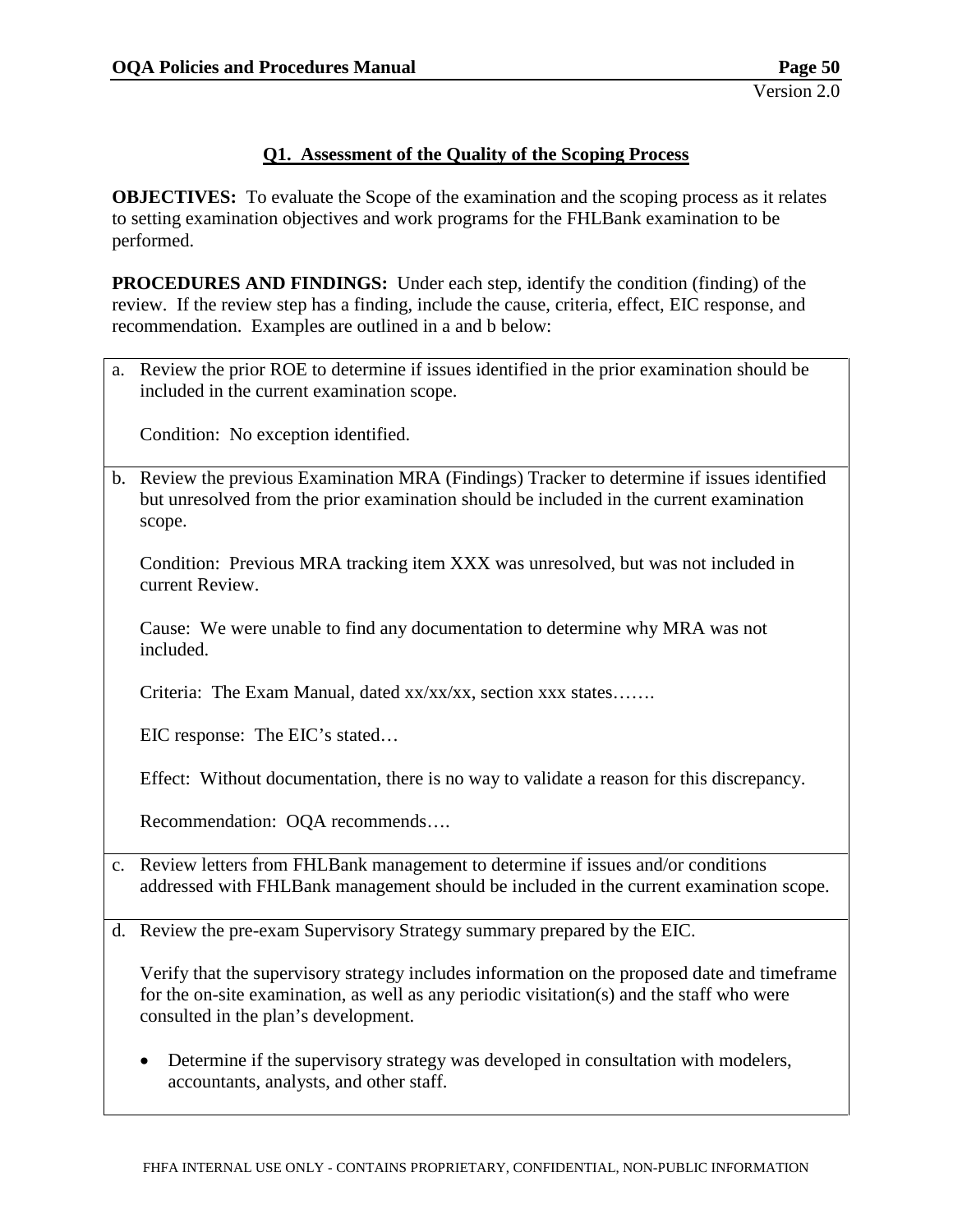- Determine that the supervisory strategy discusses changes in the FHLBank's operations and management of which examiners should be aware, and concludes with an overview of the institution and emerging supervisory issues.
- e. Verify that the EIC, specialists from other divisions or the examination team prepared (i) the examination alert letter, (ii) the pre-examination analyses memoranda; and (iii) the examination scope memorandum, before the commencement of the examination (3.2).
- f. Determine if there is evidence that any OS responses to OIG and GAO findings since the prior exam related to the supervisory examination program are addressed in the examination scope.
- g. Review the pre-examination analysis memoranda for each Work Program to determine whether information received from the information request list, data obtained through the Call Report System (CRS), past examination findings and workpapers, SEC filings, and other evaluative information was considered when developing the examination scope (3.2).
- h. Determine if there is evidence of collaborative efforts with other FHFA staff, including but not limited to supervision analysts, risk-modelers, affordable housing specialists and risk monitoring analysts, and accountants.
- i. Review the FHFA policies, regulations, advisory bulletins, or examiner guidance issued since the last examination to determine if the examination activities include the new guidelines.

**CONCLUSIONS:** Summarize the results of each of the steps above, listing details to support your findings.

**RECOMMENDATIONS:** Summarize the recommendations in each of the steps above, including identifying any potential opportunities for improvements in DBR policies, procedures and practices leading to more efficient, effective, and risk-focused examinations.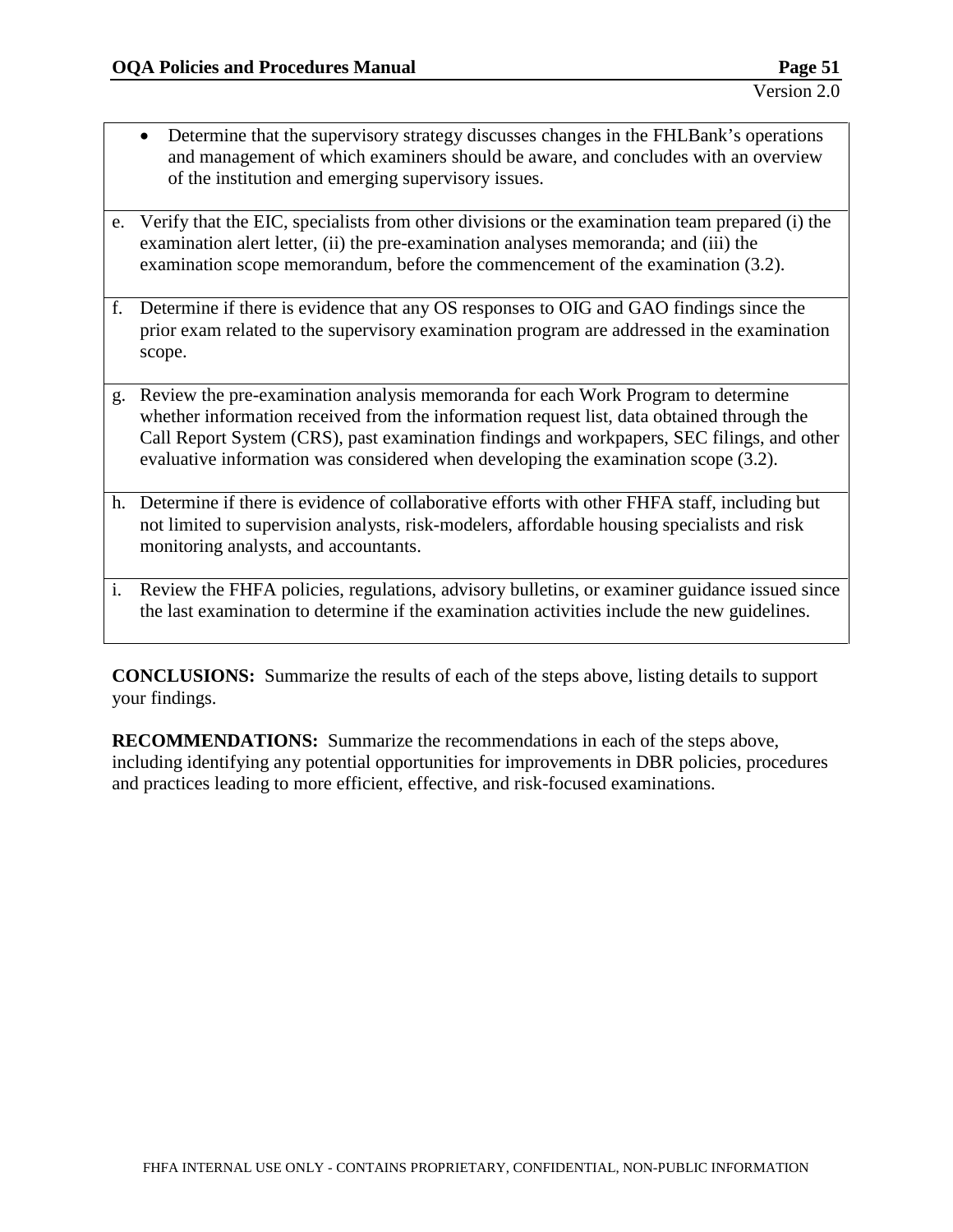## **Q2. Assessment of the Quality of Analysis**

**OBJECTIVES:** To determine that: examination procedures are consistent with the examination scope; work papers support examination findings, conclusions, and ratings; and, examination work products are consistent with FHFA examination standards and supervision policy. The OQA review should take into account any documented changes to the work plan that may have occurred during the examination.

**PROCEDURES AND FINDINGS:** At minimum, this section requires the following steps. Under each review step below, identify the condition (finding). If the review step has a finding, include the cause, criteria, effect, EIC response, and recommendation.

- a. Determine that the required Entrance Meeting with senior management on the first day of the on-site examination, or as soon thereafter, was conducted.
- b. Review each Examination Work Program to:
	- Determine if it is within the examination scope outlined in the Scope Memorandum and includes the identification and evaluation of key risk, controls, and significant changes.
	- Determine the adequacy and appropriateness of the types of work paper documentation, including Summary memoranda and Findings memoranda, used to support the assessment of the activity reviewed and the examiner's analysis and conclusions.
	- Determine that the Work Program and activities are documented in accordance with the FHFA standards.
	- Determine if there is evidence of a collaborative effort with other FHFA staff.
- c. Review a sample of Findings memoranda:
	- Determine if they are prepared in conformance with the agency's standards, to include a description of the deficiency, basis, remediation, and an indication of discussions with management.
	- Determine that the findings in the memoranda are supported by the workpapers.
	- Determine that all findings in the examination were sufficiently vetted, particularly if they were not included in the final report of examination.
- d. Review the post-exam Supervisory Strategy summary and determine that the post-exam supervisory strategy adequately addressed current findings for future examinations.
- e. Determine that any follow-up questions and comments received from the portfolio manager(s), the examiner-in-charge, the examination specialist(s) and/or other Division managers were addressed and resolved.
- f. Review the FHFA Examination Manual, policies, regulations, advisory bulletins, or examiner guidance issued between the prior and the current examination to determine that the work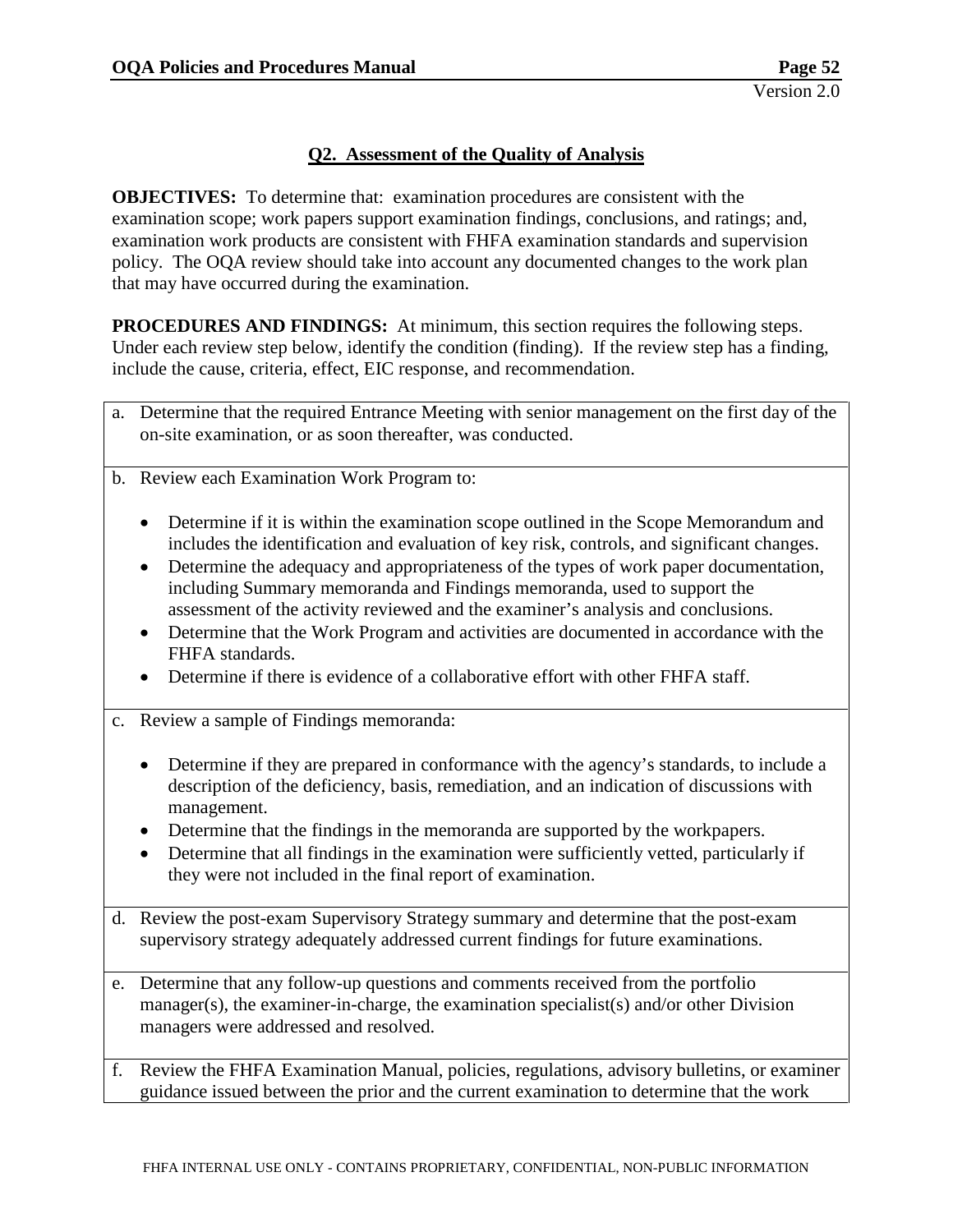products are consistent with FHFA examination standards and new examination guidance.

**CONCLUSIONS:** Summarize the results of each of the steps above, listing details to support your findings.

**RECOMMENDATIONS:** Summarize the recommendations in each of the steps above, including identifying any potential opportunities for improvements in DBR policies, procedures and practices leading to more efficient, effective, and risk-focused examinations.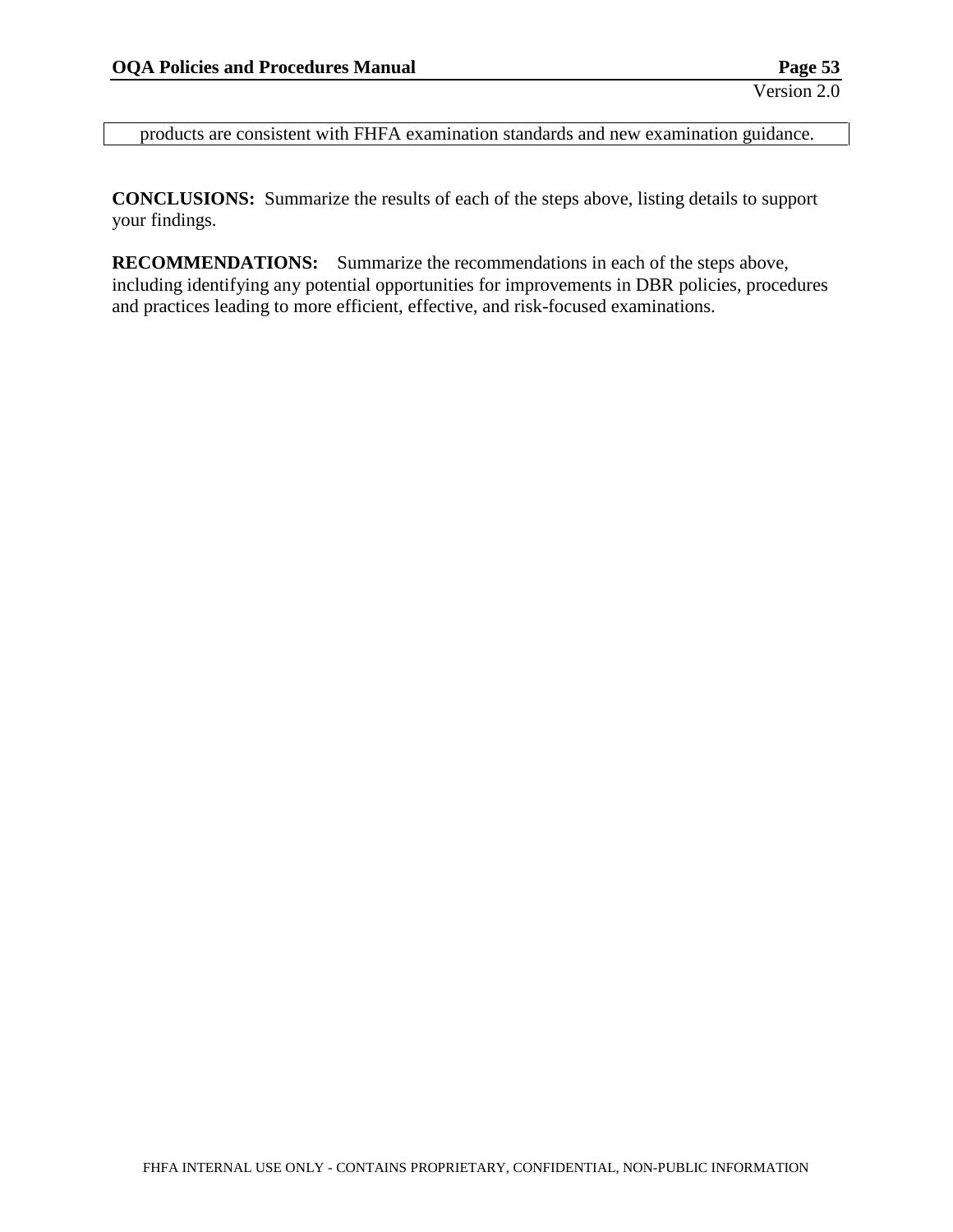#### **Q3. Assessment of the Quality of the Conclusion**

**OBJECTIVES:** To determine that the ROE accurately describes: the scope of the examination; the work performed; and the basis for the conclusions and MRAs.

**PROCEDURES AND FINDINGS:** At minimum, this section requires the following steps. Under each step, identify the condition (finding) of the review. If the review step has a finding, include the cause, criteria, effect, EIC response, and recommendation.

- a. Determine that each of the examination objectives detailed in the Scope memorandum correspond directly to the objective (scope) of the ROE.
- b. Determine that the examination activities described in the Findings memoranda for each work program are accurately reflected in their respective Conclusions memoranda.
- c. Determine that the findings and issues noted in the Conclusions memoranda are reflected in the ROE, including all MRAs.
- d. Determine that all MRAs are adequately and clearly explained in the ROE.
- e. Confirm that the exam dates noted in the ROE are consistent with other examination documentation, including: beginning, on-site, exit conference, and other dates provided in the ROE.
- f. Verify that the financial data in the ROE is accurate with the corresponding CRS reports.
- g. Review the content of the ROE to determine if it meets FHFA examination standards, including formatting, accuracy, and clarity of thought and logical conclusions.

**CONCLUSIONS:** Summarize the results of each of the steps above, listing details to support your findings.

**RECOMMENDATIONS:** Summarize the recommendations in each of the steps above, including identifying any potential opportunities for improvements in DBR policies, procedures and practices leading to more efficient, effective, and risk-focused examinations.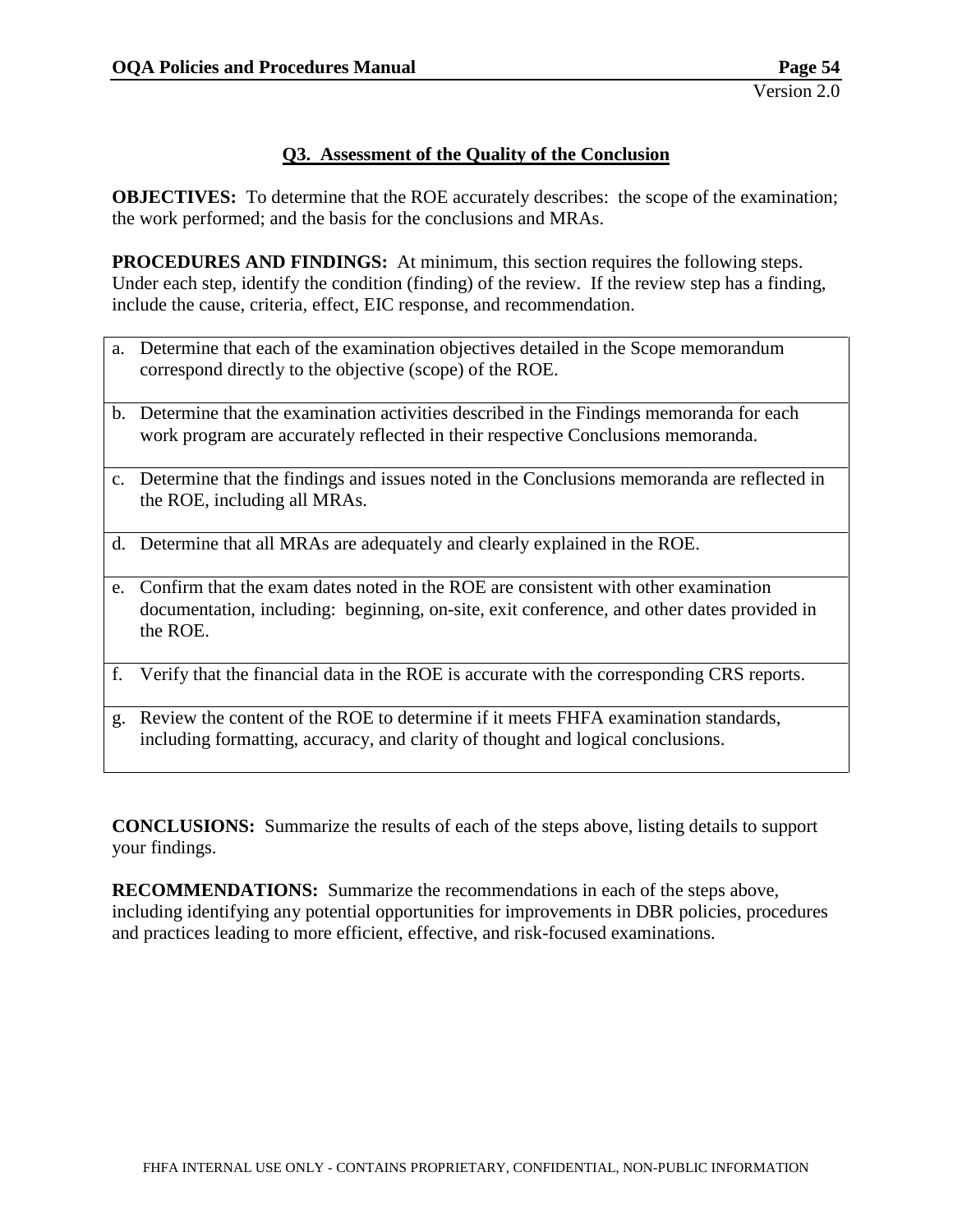## **Q4. Assessment of the Records Keeping Process**

**OBJECTIVES:** To determine the adequacy of the examination documentation used to support examination and verification procedures performed, conclusions reached, and the efficiency of the recordkeeping process.

**PROCEDURES AND FINDINGS:** At minimum, this section requires the following steps. Under each step, identify the condition (finding) of the review. If the review step has a finding, include the cause, criteria, effect, EIC response, and recommendation.

- a. Verify that written policies and procedures exist that cover the evaluation, documentation and storage of relevant work papers to support the examination.
- b. Determine that appropriate documentation exists to support the required Entrance and Exit meetings with senior management on the first day of the on-site examination (or as soon thereafter as can be arranged) and at the commencement of the examination.
- c. Review each Examination Work Program to determine that the work program activities are documented in accordance with FHFA standards. Workpapers should: 1) address the objective(s) of the review; 2) scope and source, such as testing performed, identification, and interviews with FHLBank personnel, and similar considerations; 3) procedures performed; and, 4) results, conclusions, and proposed corrective action (if warranted).
- d. Determine that the workpapers, including the Scope Matrix, are appropriately approved.
- e. Review the Scope Assignment Matrix, both the Executive Review and the EIC Review tabs, to determine that all hyperlinks are working and that they accurately represent corresponding workpapers or work programs.
- f. Determine that all of the workpapers (from the Scope memo to the ROE) are properly stored and include appropriate indexing, cross referencing and hyperlinking, as necessary.

**CONCLUSIONS:** Summarize the results of each of the steps above, listing details to support your findings.

**RECOMMENDATIONS:** Summarize the recommendations in each of the steps above, including identifying any potential opportunities for improvements in DBR policies, procedures and practices leading to more efficient, effective, and risk-focused examination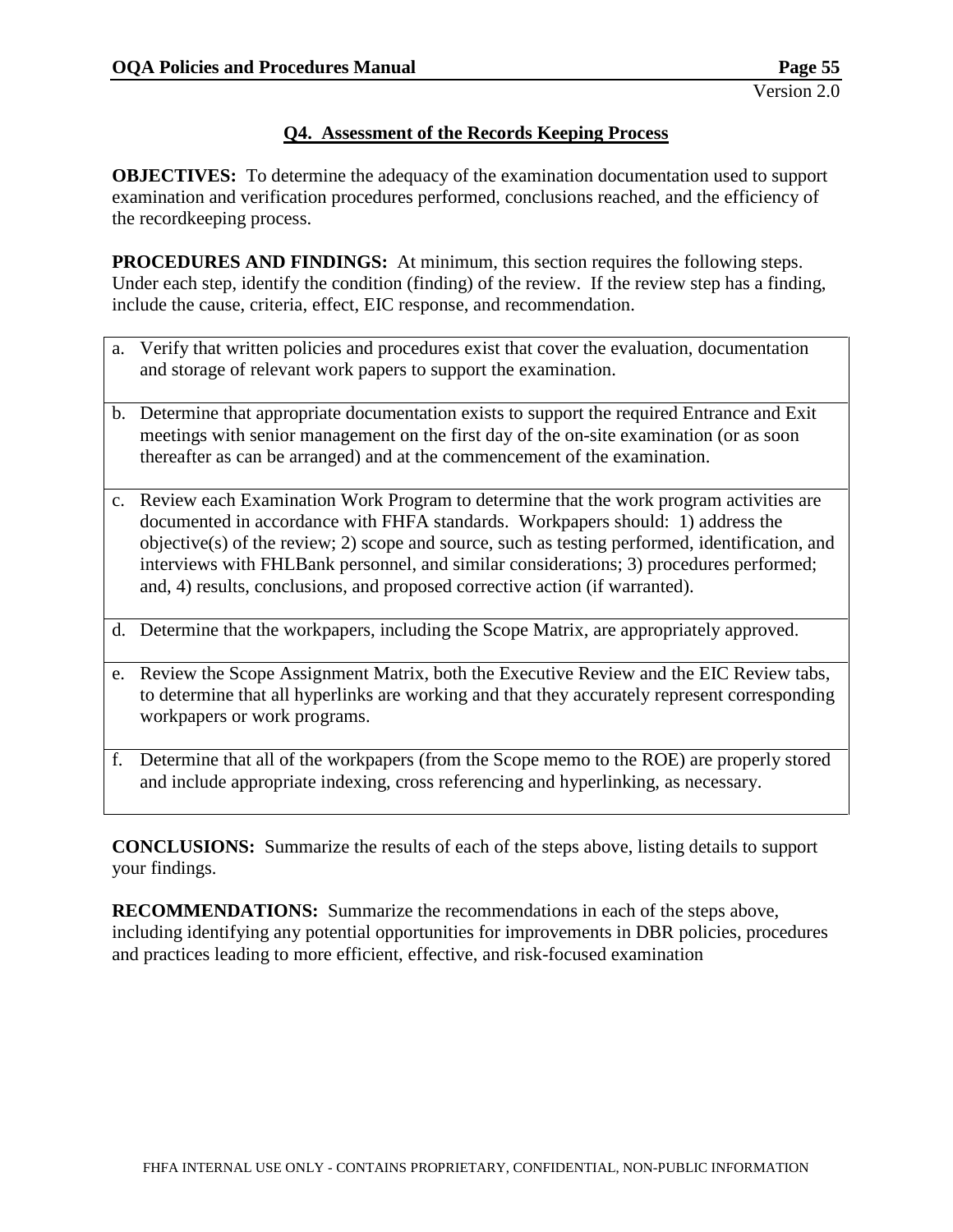

# **Federal Housing Finance Agency**

# **OFFICE OF QUALITY ASSURANCE REVIEW REPORT**

- **DATE:** XXX, 20XX
- **TO:** XXX, Associate Director Division of Bank Regulation (DBR)

Fred Graham, Deputy Director Division of Bank Regulation

- **THROUGH:** Lawrence Stauffer, Acting Chief Operating Officer Office of the Chief Operating Officer (OCOO)
- **FROM:** Lezell Murphy, Manager XXX, XXX Office of Quality Assurance (OQA)
- **SUBJECT:** Quality Assurance Comprehensive Review of the 20XX Examination of the Federal Home Loan Bank (FHLBank) of XXX

As part of OQA's mission to promote high quality work in the offices of the Federal Housing Finance Agency (FHFA), we conducted a quality assurance review of the 20XX Report of Examination (ROE) for the FHLBank of XXX. The primary purpose of the review was to provide the Deputy Director of DBR an independent assessment of the quality of the work performed. The objective was to determine that the examination work products as measured against a standard of critical thought and logical conclusions are drawn from objective analysis and clear organized writing. The review also identifies potential opportunities for improvements in DBR policies, procedures and practices leading to more efficient, effective, and risk-focused examinations.

#### **Results of Our Findings**

The OQA Comprehensive FHLBank of XXX Review included a review of DBR policies, procedures and supervisory work products of the examination process that includes four assessment areas: Scoping, Analysis, Conclusions, and Records Keeping. Overall, we found [insert a brief high level discussion of overall findings]

**Examination Scoping Process:** We evaluated the scope of the examination and the scoping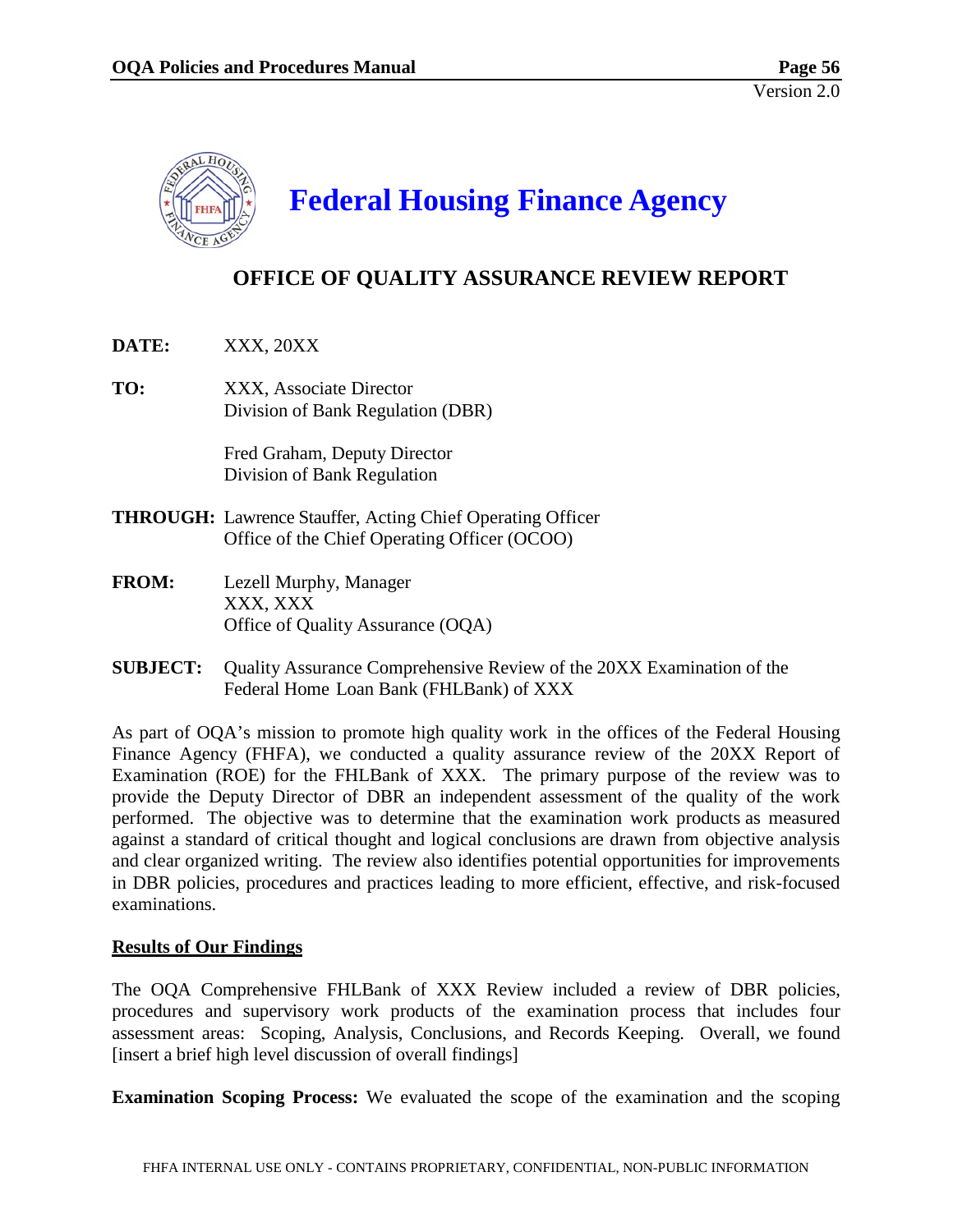process as it relates to setting examination objectives and work programs for the FHLBank of XXX examination. We determined that the work programs performed during the scope of the examination were/were not adequate and/or timely. [Insert what we looked at and what we found]

## *Recommendation:*

**Examination Analysis:** We determined that overall the analysis is/is not consistent with FHFA examination standards and practices. Examination procedures are/are not consistent with the examination scope; work papers support/do not support examination findings, conclusions and ratings; and, examination work products are/are not consistent with FHFA examination standards and supervision policy. [Insert what we looked at and what we found]

#### *Recommendation:*

**Examination Conclusion:** We determined that the ROE accurately describes/does not accurately describe the scope of the examination, the work performed, and the basis for the conclusions. We confirmed that the ROE accurately reported/did not accurately report the findings and Matters Requiring Attention. In addition, we determined that the format of the contents of the ROE comports with/does not comport with FHFA examination standards and supervision policy. The examination dates noted in the ROE are/are not consistent with other examination documentation, and the sampled financial data in the ROE is/is not accurate. [Insert what we looked at and what we found]

#### *Recommendation:*

**Record Keeping Process:** We determined that the documentation used to support examination and the verification procedures performed and the conclusions reached are/are not adequate. [Insert what we looked at and what we found]

#### *Recommendation:*

#### **Observations:**

(1) [Insert what we looked at and what we found]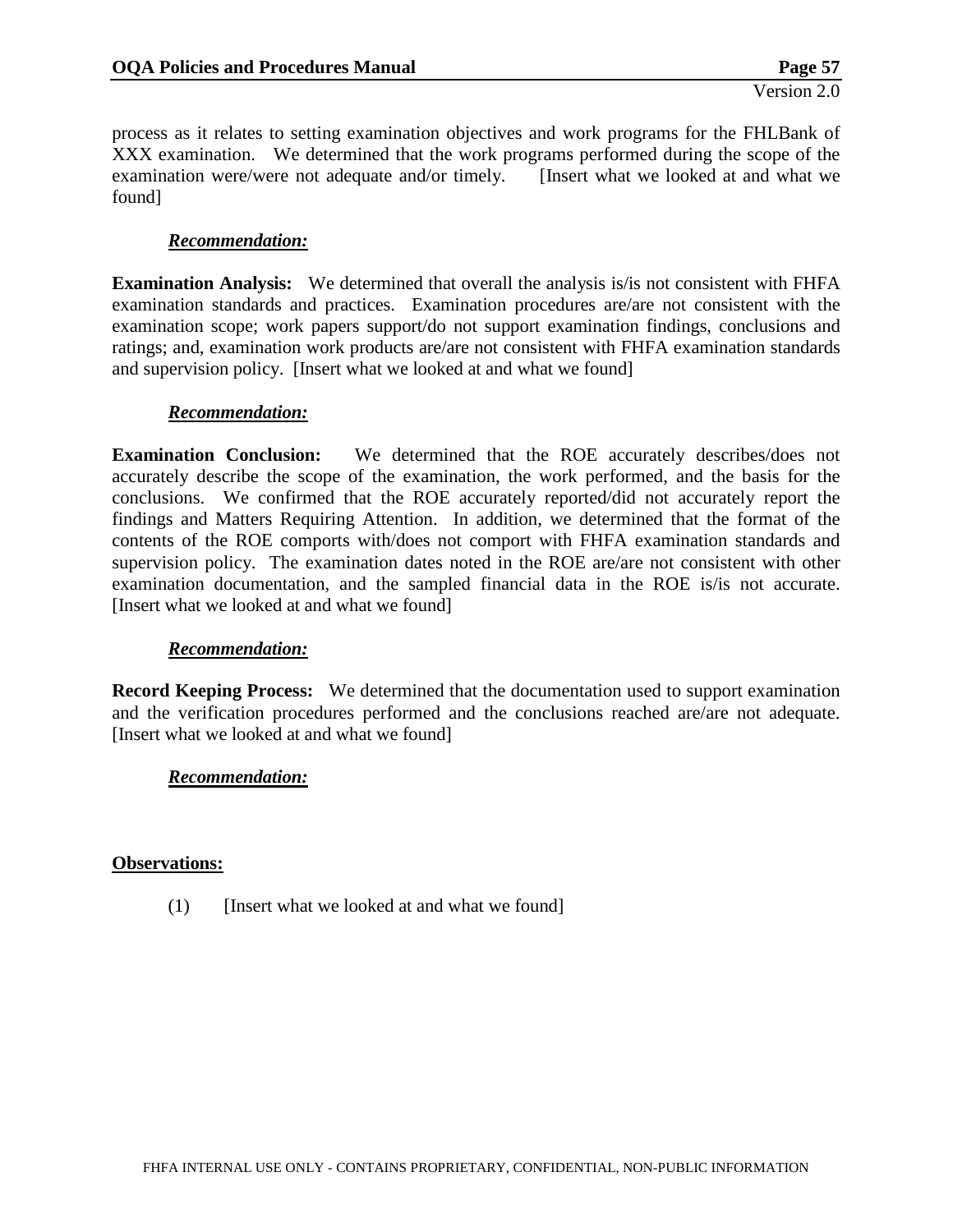# **Appendix C - OQA Closure Package Memorandum Template**

OQA reviewed the closing memorandum, dated XXX, from the Deputy Director of (DBR/DER/Office) to the Acting COO regarding FHFA's recommendation (insert recommendation number) from the OIG's Audit/Evaluation/Compliance Review: *(insert name of review), (insert review number)*, (insert date of review).

**OIG Recommendation (insert number):** The OIG recommends that FHFA should (insert FHFA-OIG's recommendation).

## **(DBR/DER/Office) Responded to OIG Recommendation X:** (insert FHFA's response).

#### Results of the OQA Review:

The closure package included…..

Based on our review of the closure package, OQA (recommends closing) or (recommends keeping the recommendation open) by Internal Controls and Audit Follow Up.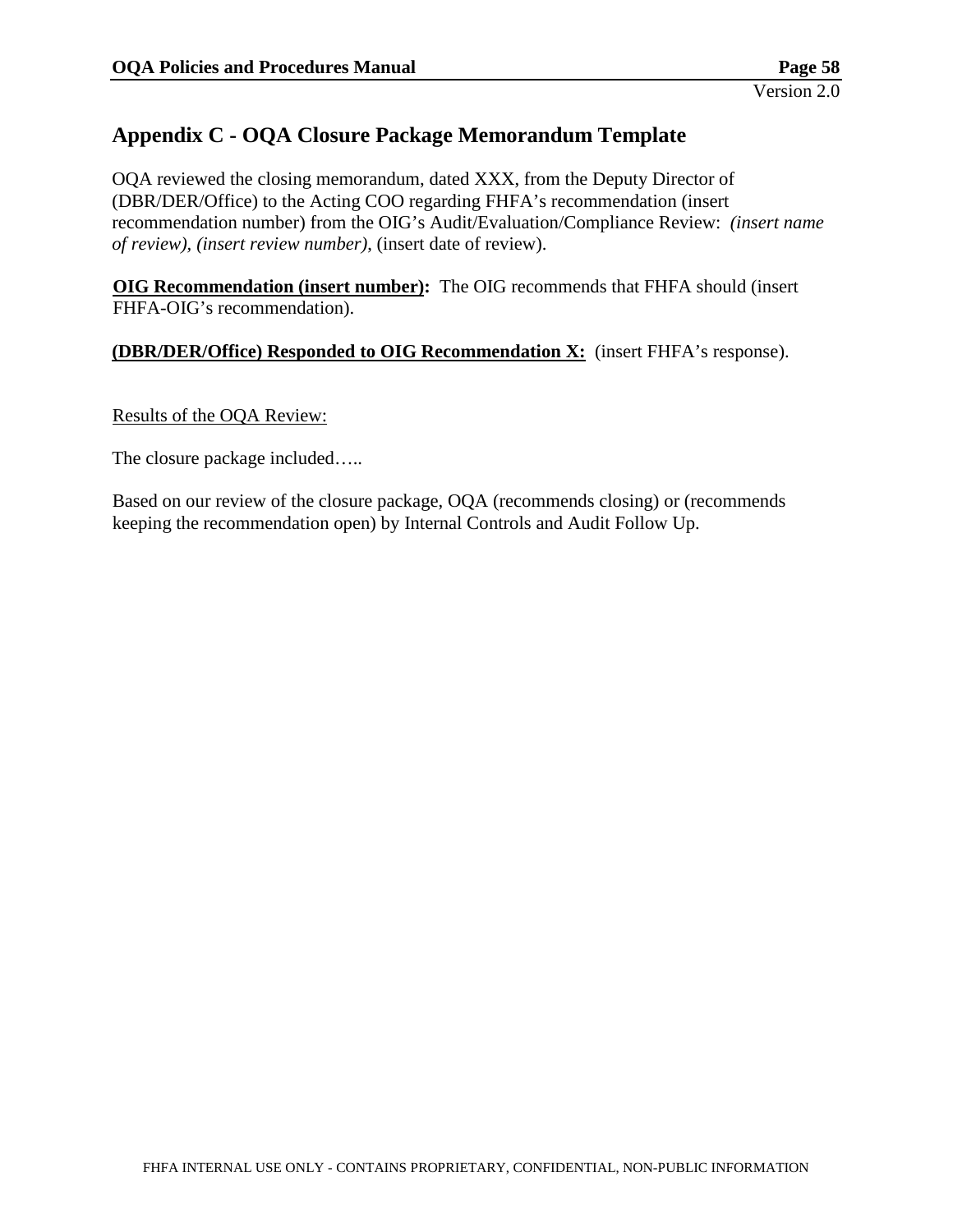# **ABBREVIATIONS**

| DBR Division of Federal Home Loan Bank Regulation |
|---------------------------------------------------|
|                                                   |
|                                                   |
| Enterprises Fannie Mae and Freddie Mac            |
|                                                   |
| FHLBANKS Federal Home Loan Banks                  |
|                                                   |
|                                                   |
|                                                   |
|                                                   |
|                                                   |
|                                                   |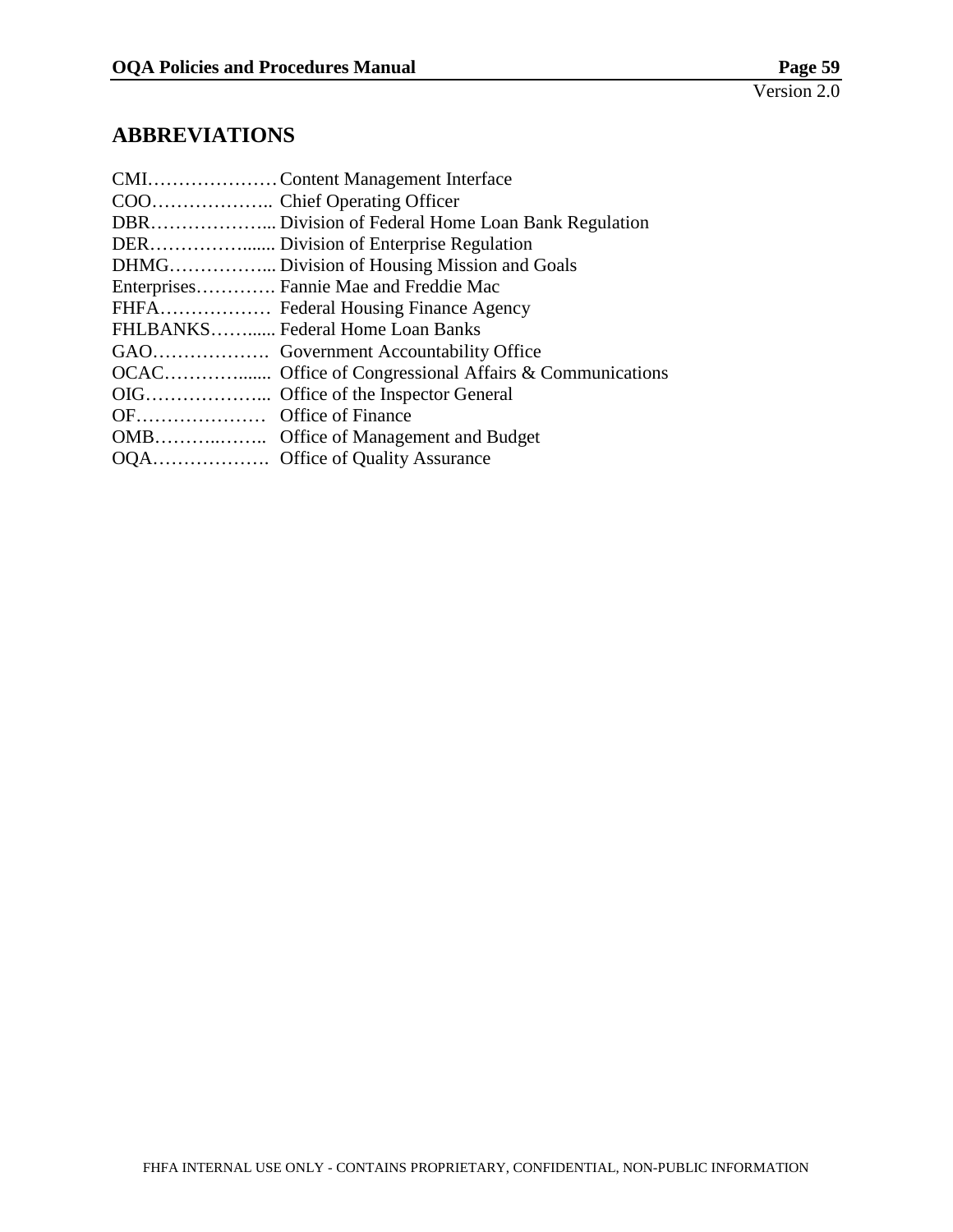# FEDERAL HOUSING FINANCE AGENCY

# Acquisition Procedures Manual

# Version 2015.01



amu Approyed:

 $\widetilde{A}^{\prime}$ 

anice Uthe, Senior Procurement Executive

 $= \frac{D}{2}$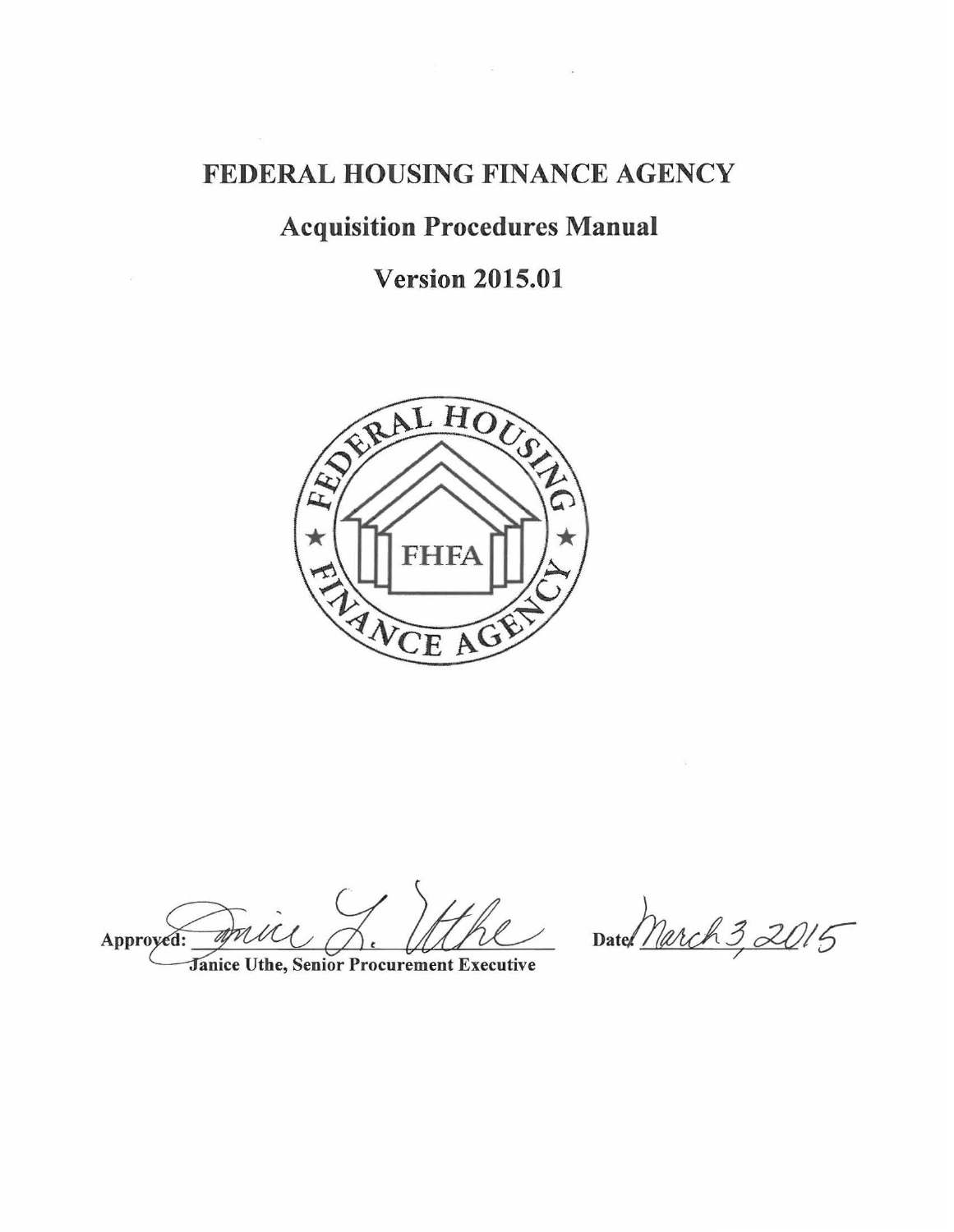| <b>Contents</b> |
|-----------------|
|                 |
|                 |
|                 |
|                 |
|                 |
|                 |
|                 |
|                 |
|                 |
|                 |
|                 |
|                 |
|                 |
|                 |
|                 |
|                 |
|                 |
|                 |
|                 |
|                 |
|                 |
|                 |
|                 |
|                 |
|                 |
|                 |
|                 |
|                 |
|                 |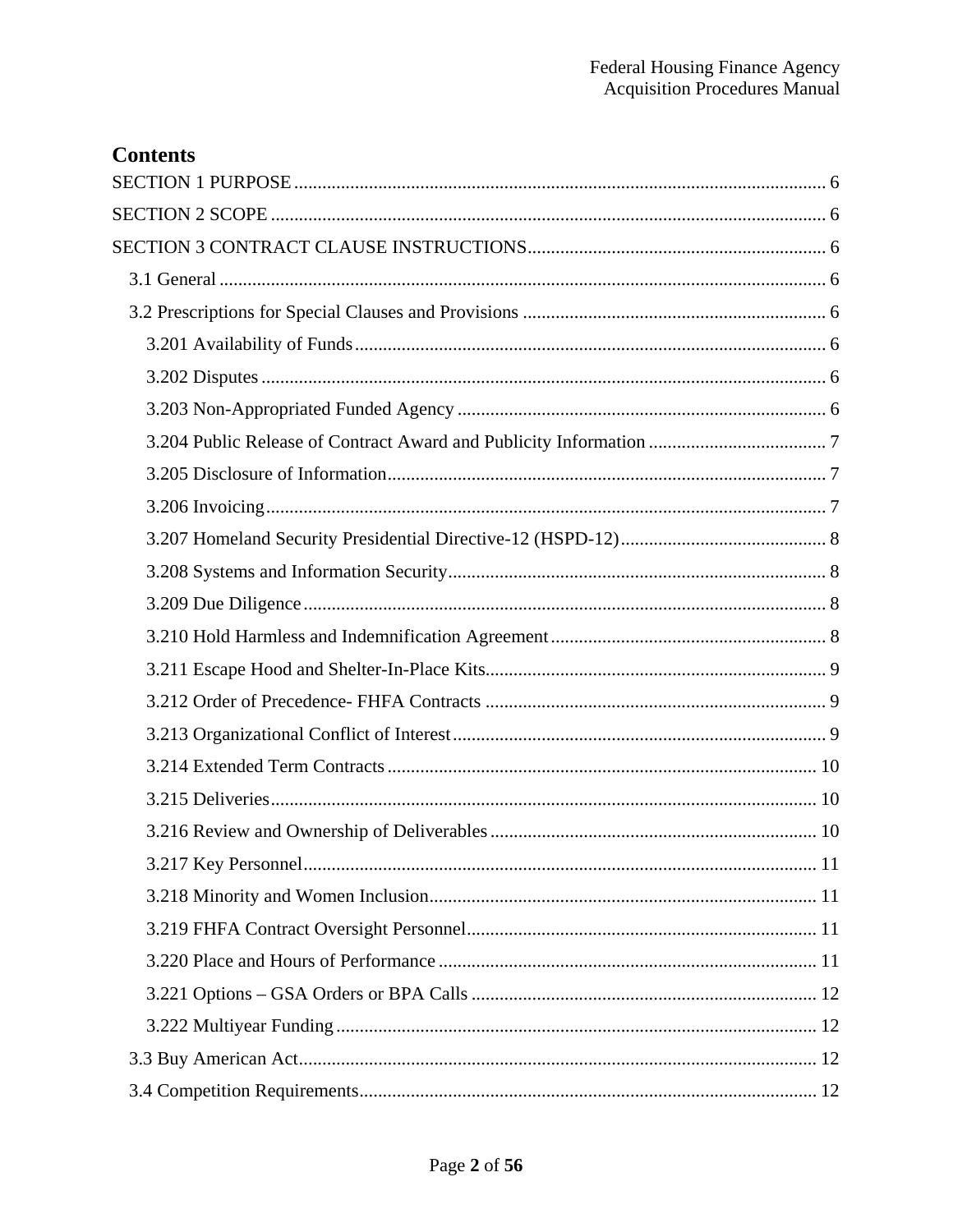|                                                                  | 20 |
|------------------------------------------------------------------|----|
|                                                                  |    |
| SECTION 5 CONTRACTING OFFICER REPRESENTATIVE (COR) AND TECHNICAL |    |
|                                                                  |    |
|                                                                  |    |
|                                                                  |    |
|                                                                  |    |
|                                                                  |    |
|                                                                  |    |
|                                                                  |    |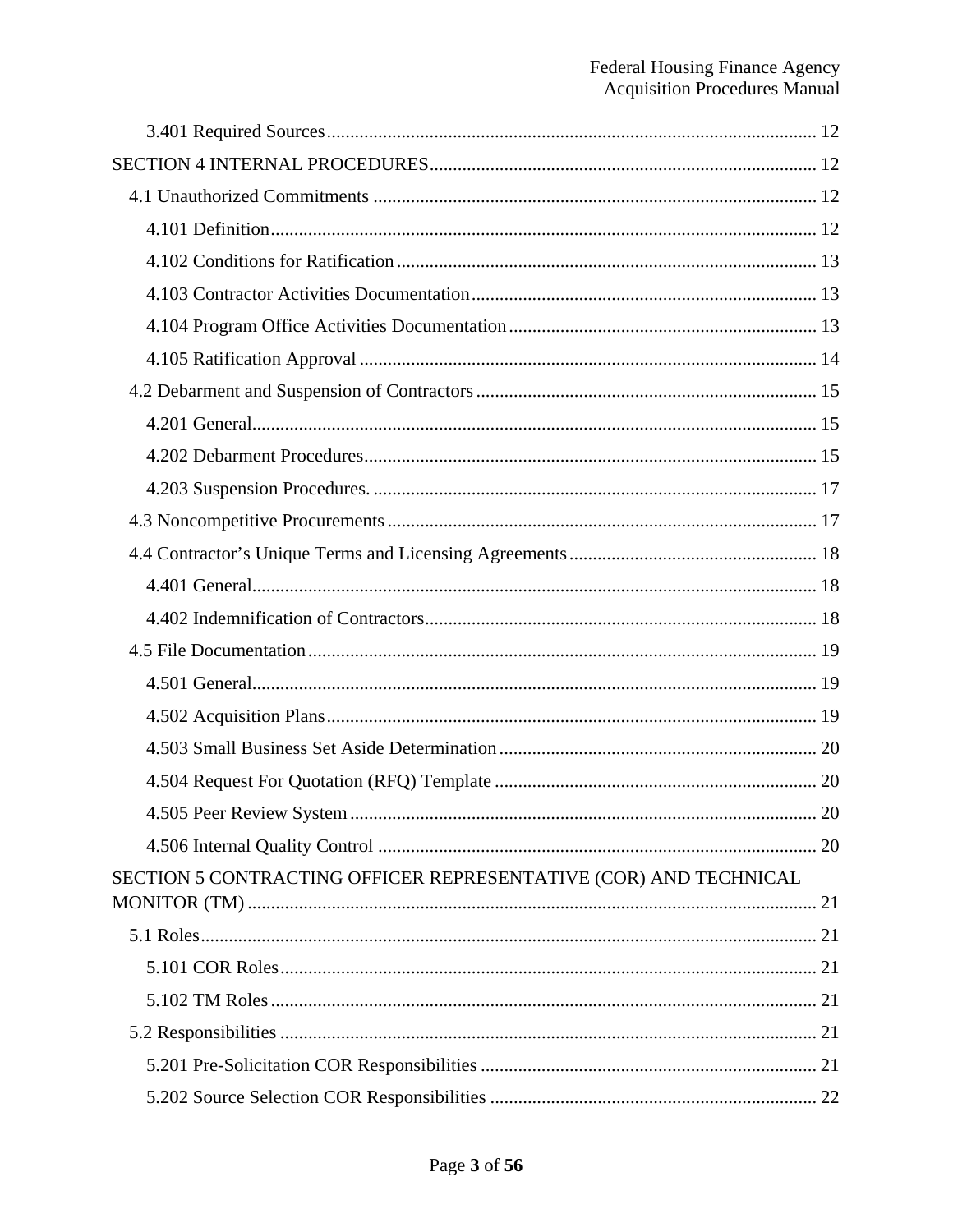| 6.204 Public Release of Contract Award and Publicity Information (AUG 2012) 28                                                                                                     |  |
|------------------------------------------------------------------------------------------------------------------------------------------------------------------------------------|--|
|                                                                                                                                                                                    |  |
|                                                                                                                                                                                    |  |
|                                                                                                                                                                                    |  |
|                                                                                                                                                                                    |  |
| 6.207 Homeland Security Presidential Directive-12 [HSPD-12] (SEP 2012)  34                                                                                                         |  |
|                                                                                                                                                                                    |  |
| 6.208b IT Security clause for software development or for the acquisition of information<br>systems which will process and store FHFA data residing on the FHFA network (FEB 2015) |  |
| 6.208c IT Security clause for acquisition of information systems which will process and<br>store FHFA data residing off-site on an externally hosted or cloud network environment  |  |
|                                                                                                                                                                                    |  |
|                                                                                                                                                                                    |  |
|                                                                                                                                                                                    |  |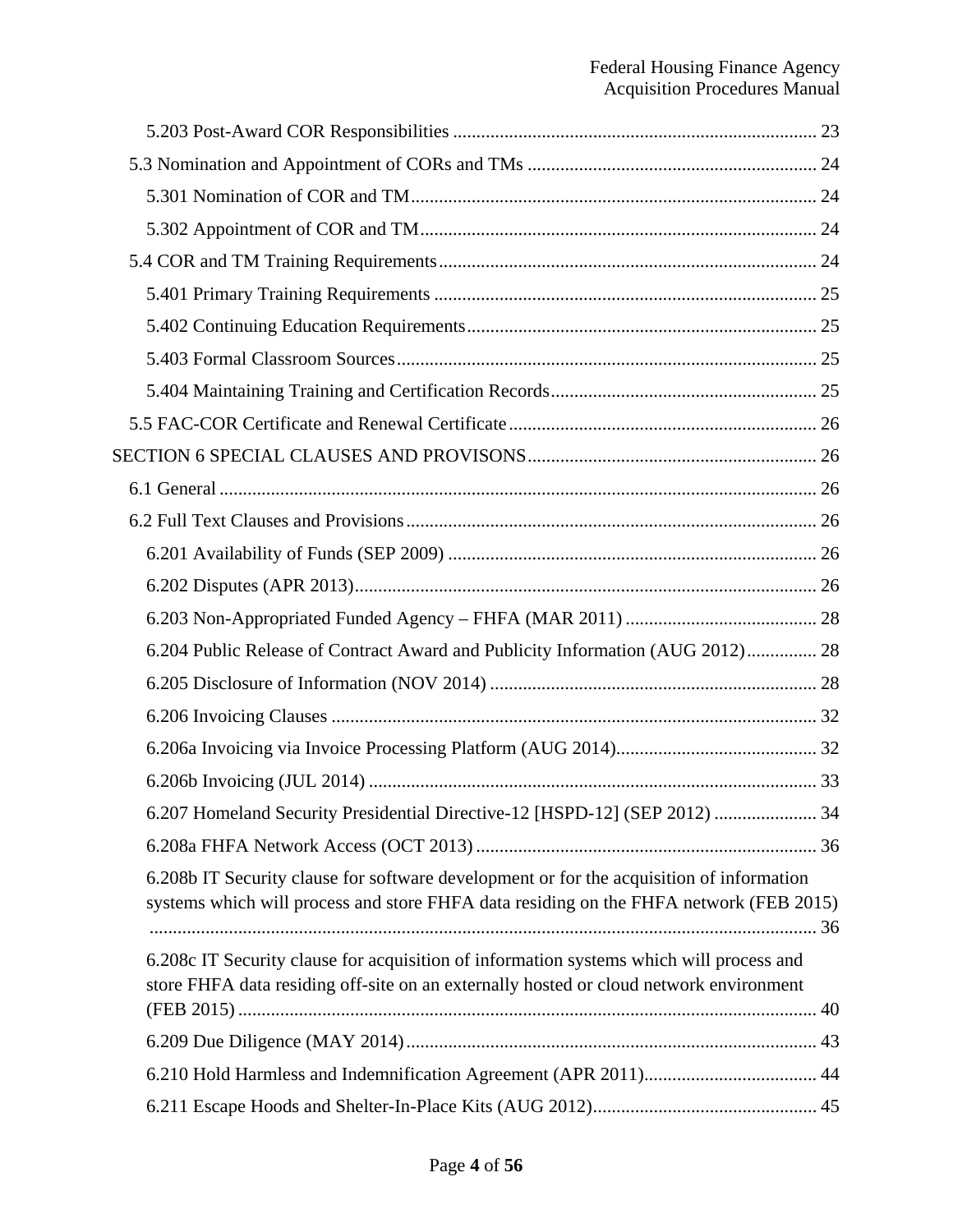| 6.220a Place and Hours of Performance [Level of Effort] (JUL 2014)  54 |  |
|------------------------------------------------------------------------|--|
| 6.220b Place and Hours of Performance [Firm Fixed Price] (JUL 2014) 54 |  |
|                                                                        |  |
|                                                                        |  |
|                                                                        |  |
|                                                                        |  |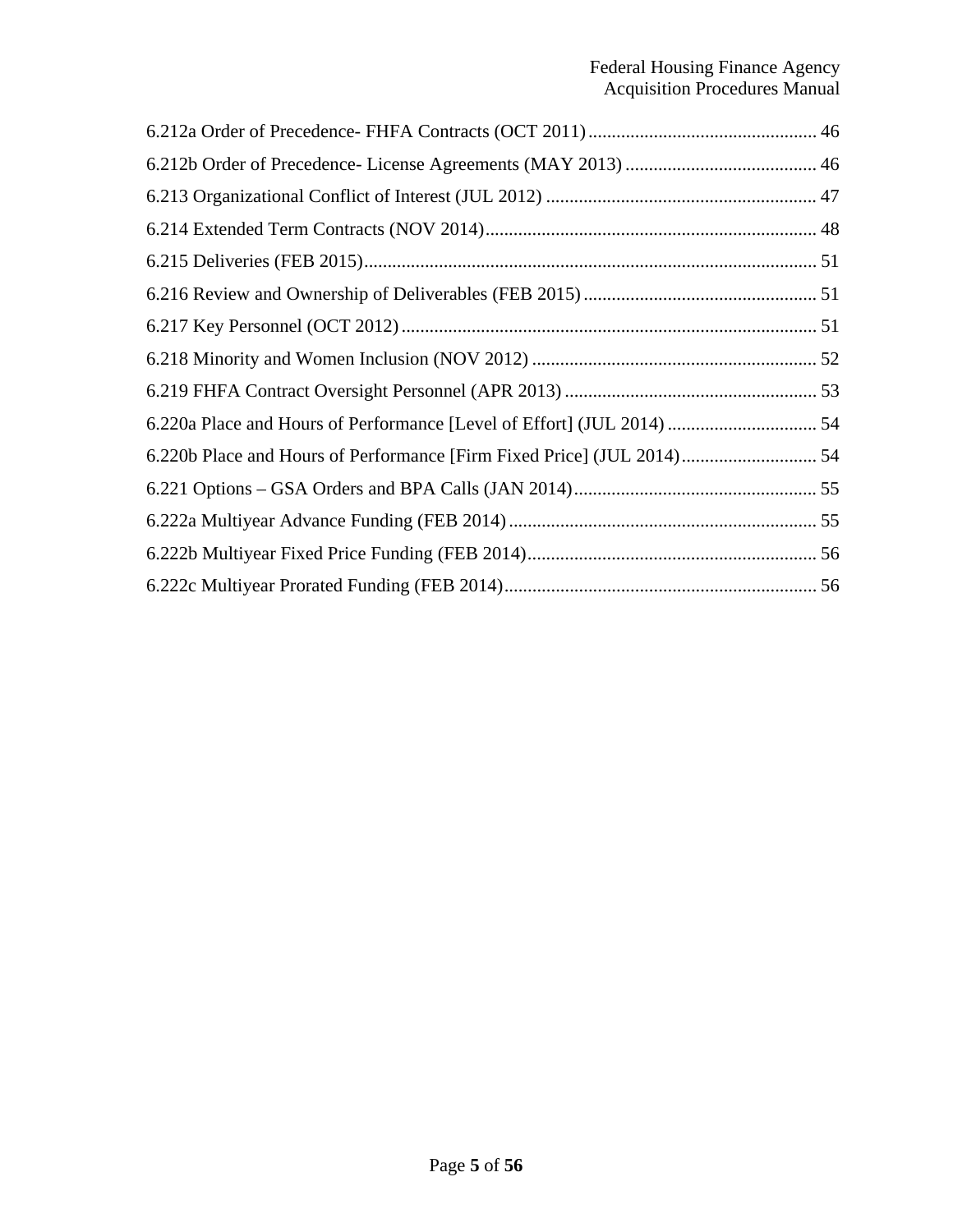# **SECTION 1 PURPOSE**

The purpose of the Acquisition Procedures Manual (APM) is to provide procedures to implement the Acquisition Policy approved by the Director of the Federal Housing Finance Agency (FHFA).

## **SECTION 2 SCOPE**

The APM conforms to and supplements the guiding principles as established within the FHFA's Acquisition Policy.

# **SECTION 3 CONTRACT CLAUSE INSTRUCTIONS**

## **3.1 General**

The FHFA has a number of acquisition flexibilities and is not subject to the Federal Acquisition Regulation (FAR) (48 CFR Chapter 1). However, as a matter of administrative convenience, the FHFA will follow the FAR on a voluntary basis with the exception of the identified flexibilities within the APM. These procedures may change over time to meet the needs of the Agency and to ensure adherence to the FHFA's Acquisition Policy. All changes to the APM will be updated accordingly.

## **3.2 Prescriptions for Special Clauses and Provisions**

As prescribed in the below subsections, FHFA Contracting Officers will use the following clauses as applicable. Please see Section 6 of the APM for the actual clauses.

#### 3.201 Availability of Funds

Since the FHFA is not an appropriated funded agency (12 U.S.C. 4516(f)(2)), FAR 52.232-18, Availability of Funds, and associated provisions and clauses are not applicable as written in the FAR. Therefore, Contracting Officers will use the clause in 6.201 as applicable, such as for option terms, Blanket Purchase Agreements (BPAs), Basic Ordering Agreements, or Indefinite Delivery / Indefinite Quantity Contracts, when funds will be obligated against specific option periods, orders, or calls.

#### 3.202 Disputes

The FHFA is not subject to the Contract Disputes Act (41 U.S.C. 7101-7109). Therefore, FAR 52.233-1, Disputes, and associated provisions and clauses, are not applicable. Contracting Officers will use the clause in Section 6.202 for all solicitations and contracts. If a Contracting Officer uses FAR 52.212-4 for a commercial item purchase, they will mark 52.212-4(d) as RESERVED to minimize any ambiguity between the two clauses.

#### 3.203 Non-Appropriated Funded Agency

The FHFA is not an appropriated funded agency (12 U.S.C. 4516(f)(2)). Therefore, Contracting Officers will include the clause in Section 6.203 for all solicitations and contracts.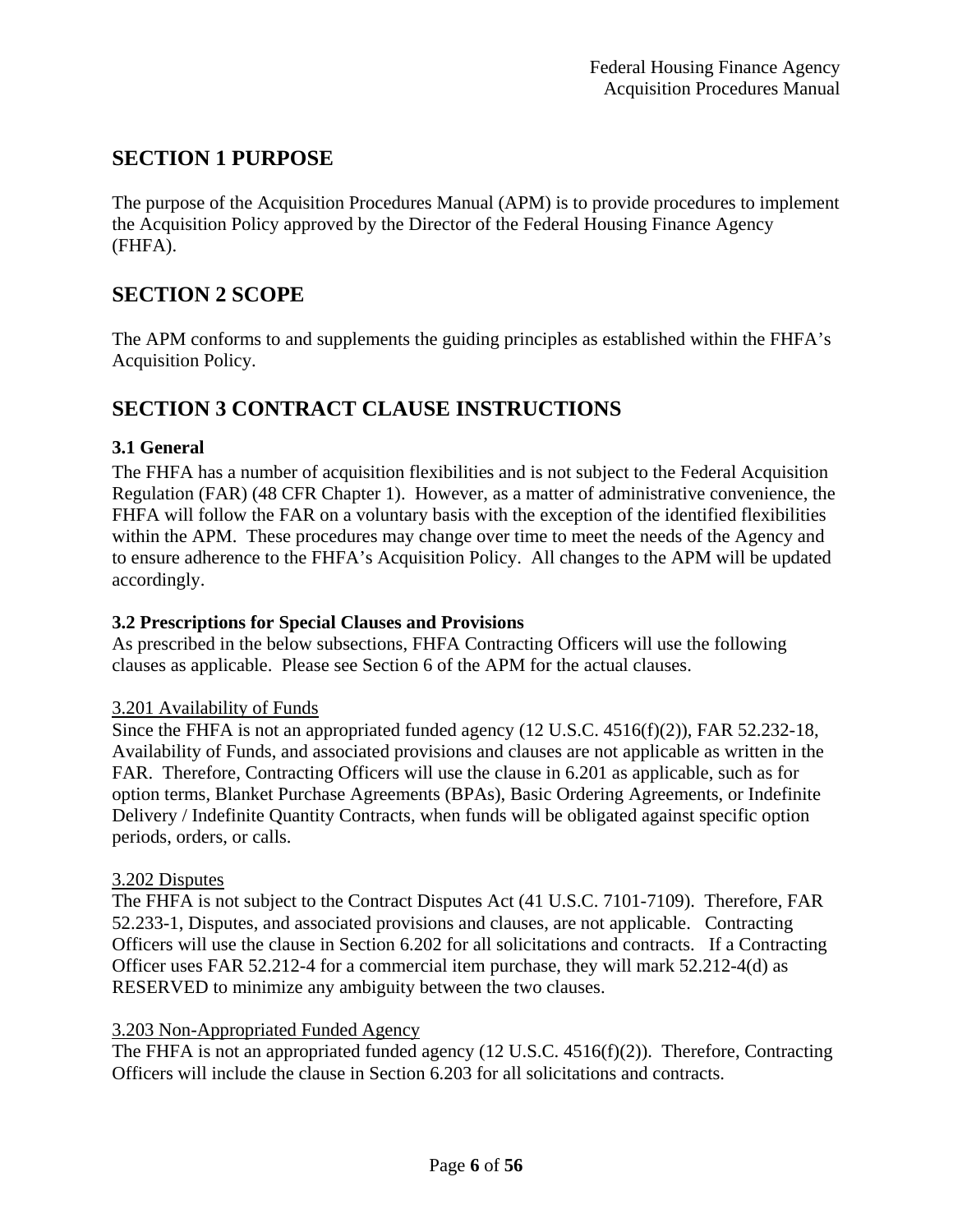#### 3.204 Public Release of Contract Award and Publicity Information

The Public Release of Contract Award and Publicity Information clause included in Section 6.204 is required for all solicitations and contracts.

#### 3.205 Disclosure of Information

The Disclosure of Information clause and Non-Disclosure Agreement included in Section 6.205 is required in all solicitations and contracts when Program Offices or Contracting Officers identify requirements that are of a sensitive nature that warrant the non-disclosure requirement.

#### 3.206 Invoicing

Contracting Officers will select either clause 6.206a "Invoicing via Invoice Processing Platform" or 6.206b "Invoicing" for all solicitations and contracts. The invoicing clauses included in Section 6.206a and 6.206b outline the procedures for Contractors to submit invoices. Contracting Officers will also continue to use the appropriate payment clause as stated in the FAR. The invoicing clause is usually included in Section G of the contract if the Contracting Officer follows the Uniform Contract Format or Section II if following commercial item procedures as outlined in FAR Part 12.

Select 6.206a "Invoicing via Invoice Processing Platform" for all contracts, except when 6.206b is applicable.

Select 6.206b "Invoicing" for contracts that meet any of the following conditions:

- (1) All Interagency Agreements.
- (2) Any line items that include a split line item of capitalized and non-capitalized items.
- (3) Any contract involving potentially sensitive information on the invoice such as that related to Equal Employment Opportunity consulting or mediation services, alternative dispute resolution, or other matters that may result in sensitive data being placed on an invoice.
- (4) Purchase order awards at or below the micro-purchase threshold when the vendor is not registered in SAM and a temporary vendor ID will be created by BPD for a one-time payment.

Also, when selecting payment terms in PRISM, generally Contracting Officers will select one of the three options below, unless the Contracting Officer negotiates separate terms or pre-existing terms exist, such as under a GSA schedule.

- (1) **Net 30 Prompt Pay** This applies to most FHFA contracts, meaning the net invoice is paid within 30 days.
- (2) **Advance Due Upon Receipt** This applies when payment is made immediately upon receipt, but no more than 30 days prior to the beginning of the service period.
- (3) **Advance Net 30 Prompt Pay** This applies when payment is made 30 days from the later of the start of the service period or log date of the invoice.

Contracting Officers must still always consider the risks and appropriateness of specific payment terms.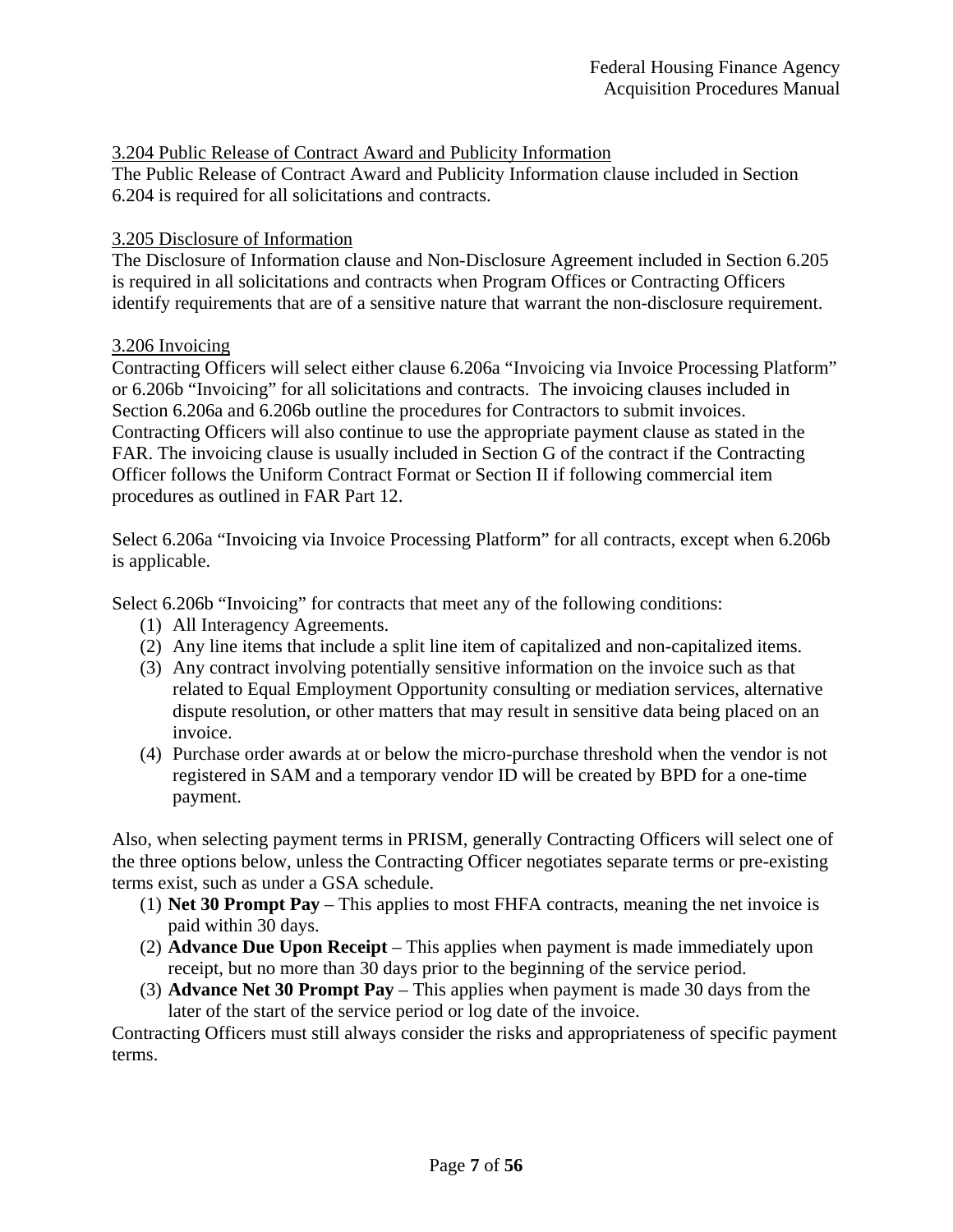## 3.207 Homeland Security Presidential Directive-12 (HSPD-12)

Contracting Officers will insert the clause included in Section 6.207 in all solicitations and contracts when program staff indicated in a requirements package that Contractor personnel will have access to FHFA facilities or systems. Also, in circumstances when program staff indicates that Contractor personnel will have access to sensitive information or material, the clause included in Section 6.207 would be applicable.

#### 3.208 Systems and Information Security

Contracting Officers will insert any of the following applicable clauses for a requirement related to Information Technology (IT) Security:

- Insert the clause in Section 6.208a for any contractor employee that requires FHFA network access.
- Insert the clause in Section 6.208b for software development or for the acquisition of information systems which will process and store FHFA data residing on the FHFA network.
- Insert the clause in Section 6.208c for acquisition of information systems which will process and store FHFA data residing off-site on an externally hosted network (e.g., non FHFA network, a service provider, cloud computing environment, etc.).

The Contracting Officer will contact David Lee for Privacy Issues and Ralph Mosios for IT Security issues if the Contracting Officer is unsure whether a clause is applicable and provide a copy of the statement of work, performance work statement, or statement of objectives to help assess applicability.

If the Contracting Officer is required to send any sensitive documents by email, the Contracting Officer shall (1) receive clearance from the appropriate office (2) receive a signed Nondisclosure Agreement from any potential vendor or contractor, and (3) follow the *Office of Technology and Information Management's Internal User Guide for Secure E-Mail*. Also, if the potential vendor or contractor needs additional assistance, then the Contracting Officer may send a copy of the *Office of Technology and Information Management's External User Guide for Secure E-Mail*.

The following policies are posted on the Internet and are available to the public. Therefore, the Contractor does not have to sign a Nondisclosure Agreement to access these documents:

- Breach and Notification Policy and Plan
- Use and Protection of Personally Identifiable Information Policy

#### 3.209 Due Diligence

During acquisition planning when Contracting Officers and program staff believe due diligence meetings would be appropriate and beneficial to the FHFA source selection process, then the provision in Section 6.209 will be included in Section L of the contract if the Contracting Officer follows the Uniform Contract Format or Section II if following commercial item procedures as outlined in FAR Part 12.

#### 3.210 Hold Harmless and Indemnification Agreement

Contracting Officers will insert the clause included in Section 6.210 in all solicitations and contracts.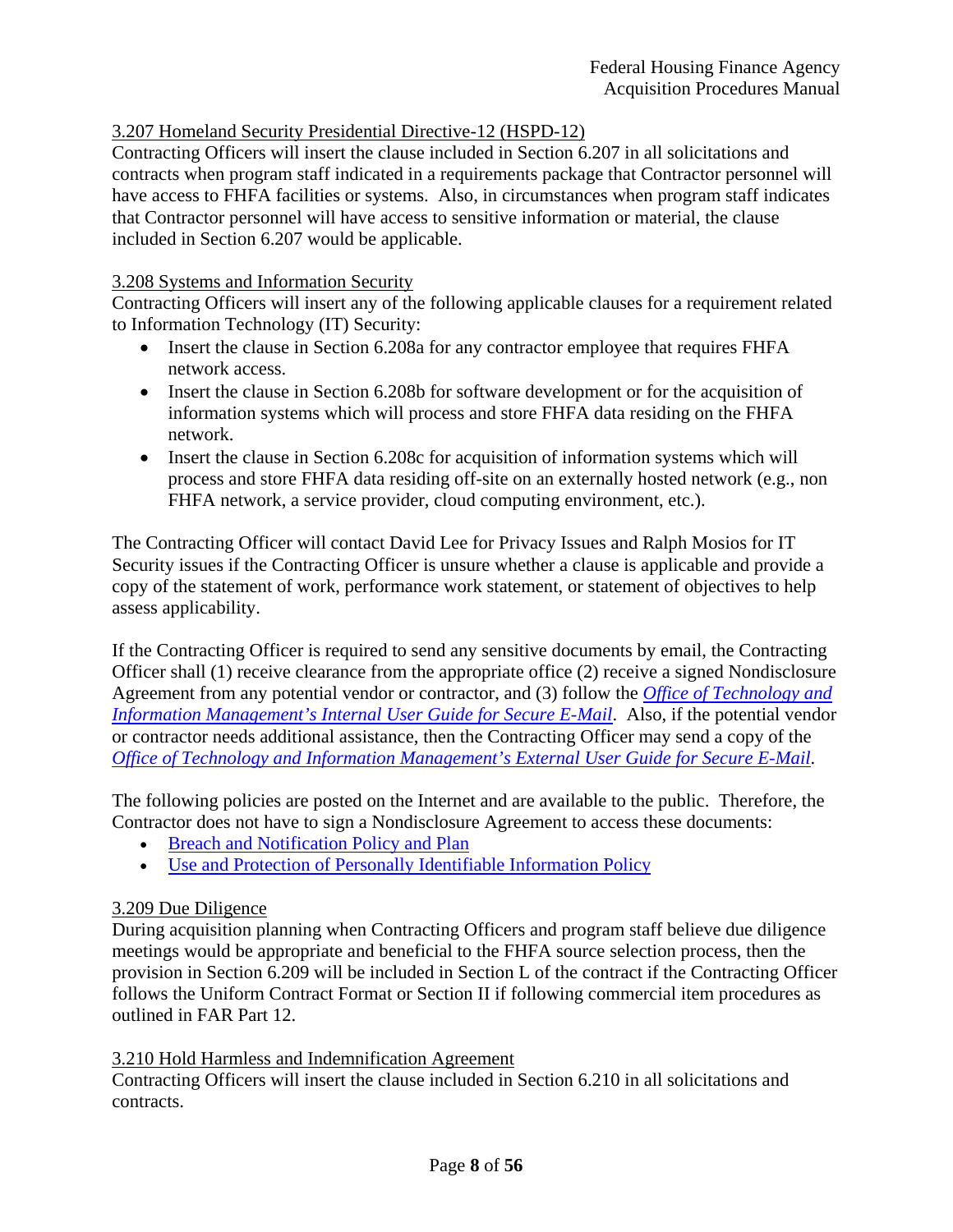## 3.211 Escape Hood and Shelter-In-Place Kits

Contracting Officers will insert the clause included in Section 6.211 in all solicitations and contracts when Contractor employees will be working at FHFA facilities on an ongoing basis.

## 3.212 Order of Precedence- FHFA Contracts

Since FHFA incorporates several unique clauses in its contracts that deviate from similar FAR clauses, including Disputes, Interest, Non-Appropriated Funds clauses, Availability of Funds, etc., an order of precedence must be clearly stated within its contracts, including General Services Administration (GSA) orders and Government-Wide Acquisition Contracts (GWAC). Contracting Officers will insert the clause included in Section 6.212a in all solicitations, orders, and contracts.

In addition, for requirements that involve a license agreement under a GWAC such as GSA or NASA SEWP (Solutions for Enterprise-Wide Procurement), Contracting Officers will insert the clause in Section 6.212b within the schedule of an individual order or BPA.

## 3.213 Organizational Conflict of Interest

As part of acquisition planning, program offices and Contracting Officers will analyze planned acquisitions to identify and evaluate organizational conflicts of interest (OCI) as early as possible. They will also work to avoid, neutralize, or mitigate significant potential conflicts before contract award. In cases where Contracting Officers or Program Office representatives believe an actual or potential OCI exists, Contracting Officers will insert the clause in Section 6.213 in all applicable solicitations. FAR 9.5 provides additional guidance on OCIs. The following information supplements this guidance.

If the Contracting Officer inserts the clause in Section 6.213, and the apparent successful firm submitted a mitigation plan, the mitigation plan must be reviewed by both the technical evaluation panel and the Office of General Counsel to determine if the conflict is acceptably mitigated or neutralized.

If a conflict is not acceptably mitigated or neutralized as addressed in the above paragraph, the firm may be excluded from further consideration or the program office may request a waiver to the conflict.

A waiver is the least preferred option when dealing with an OCI. However, if a program office believes a waiver for an OCI is in FHFA's best interest compared to any other options, then the program office must prepare a written memo requesting approval by the Senior Procurement Executive through the Contracting Officer identifying (1) what risks may result to FHFA as a result of the conflict, (2) what steps can be taken to manage the risk, (3) why any other options are NOT in FHFA's interest, and (4) what steps will be taken to eliminate the conflict in the future. The Contracting Officer will obtain the review of the request by the Office of General Counsel. Both the Contracting Officer and the Office of the General Counsel will note their respective concurrence(s) or objection(s) of the waiver request prior to its submission to the Senior Procurement Executive.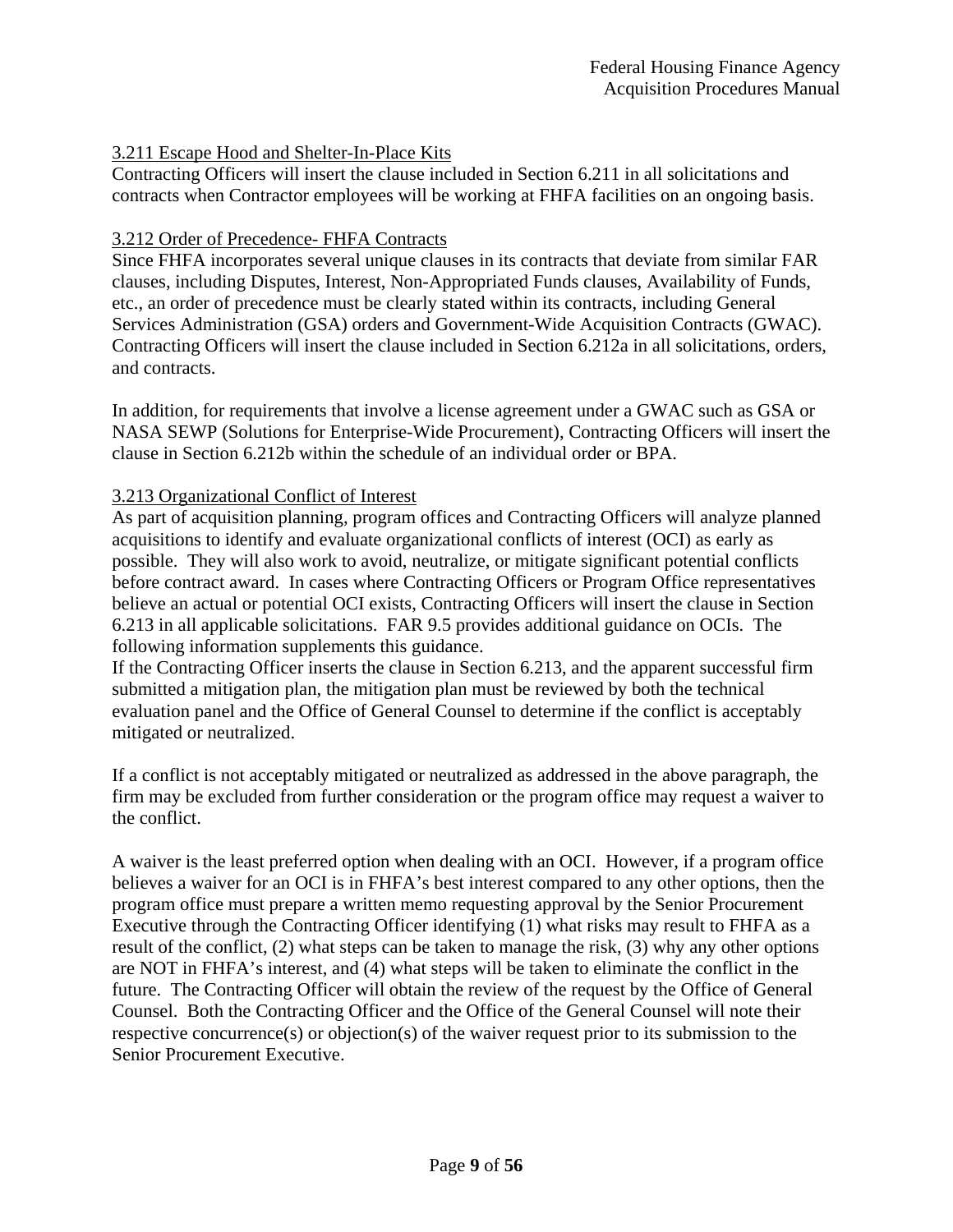## 3.214 Extended Term Contracts

Contracting Officers are encouraged to implement longer term contracts when conducive to market conditions. Factors for consideration include the following: a longer than five-year period of performance is accepted by the marketplace; FHFA's needs are best served; and the longer term is appropriate. Contracts up to ten years shall be seriously considered to improve the attractiveness of FHFA as a customer to the contractor community and best support the agency's needs.

To best manage risk, Contracting Officers must always consider defined prices for the entire period of performance before awarding the contract. However, for longer term contracts, this is not always optimal. If market research demonstrates contractors will be unable to submit prices for the maximum period of performance, then Contracting Officers will consider defined pricing for as much of the period of performance that the marketplace can absorb.

For the remaining option periods that Contractors will be unable to provide defined prices, the Contracting Officer will consider alternate methods to price outlying performance periods. Section 6.214 includes several example mechanisms to price outlying periods such as through an economic price adjustment or relying on published GSA schedule prices.

Contracting Officers are encouraged to tailor the clause with OGC concurrence to meet the specific needs of the acquisition including adopting alternative means of indexing longer term option prices beyond the examples based on industry practices for a specific procurement.

For extended term contracts, Contracting Officers will insert and modify as appropriate the clause in Section 6.214 and for all applicable solicitations and contracts.

Also, Contracting Officers must include a mechanism to evaluate prices for the entire period of performance. The total estimated price must include the base and all option periods. For example, if the Economic Price Adjustment Model is used and the maximum increase is ten percent, then ten percent must be used as a worst case scenario for price evaluation purposes for all years of performance. For the Inflation Model, the solicitation should state an assumption for price evaluation purposes only (e.g. three percent per year) for the amount of the Consumer Price Index and then add whatever price premium is proposed by the Contractor.

In addition, the Contracting Officer will notify the Office of Minority and Women Inclusion by providing a copy of the acquisition plan, addressing the strategy, or in cases where an acquisition plan is not required, the Contracting Officer will provide an advance copy of the solicitation.

#### 3.215 Deliveries

Contracting Officers will insert the clause included in Section 6.215 when deliveries of furniture, equipment or other non-parcel items must be made to the Constitution Center.

#### 3.216 Review and Ownership of Deliverables

When contracts require deliverables such as advisory reports, written contractor recommendations, templates, guidelines, or other similar Contractor work products, Contracting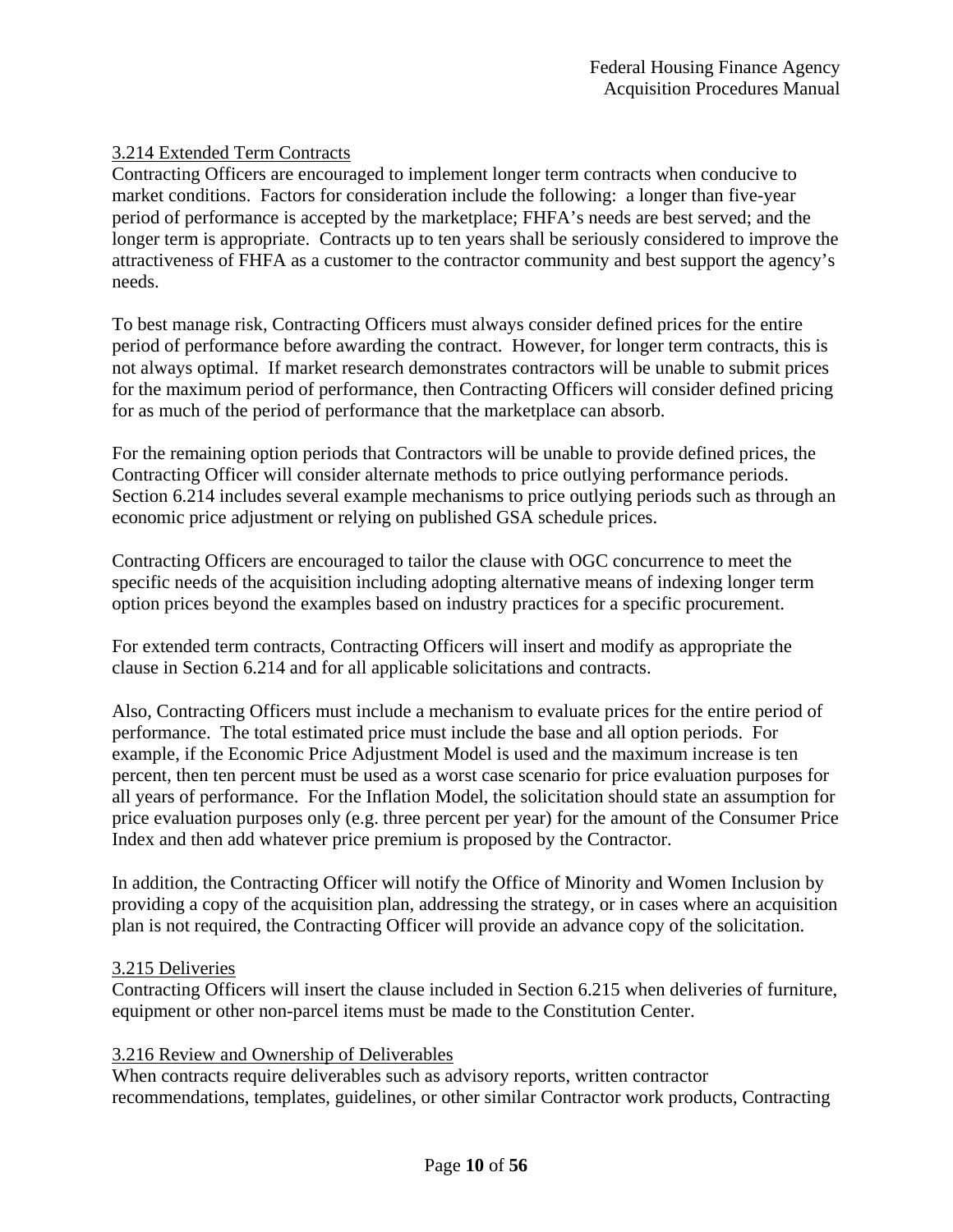Officers should clearly state within the contract FHFA's data rights and review schedule to accept and approve any deliverables.

When these conditions exist, at a minimum, the Contracting Officer should either consult the applicable GSA contract to ensure the applicable data rights clause is included or in an open market contract, add FAR 52.227-14 or appropriate alternate. Also, Contracting Officers will insert the clause in Section 6.216 in all applicable solicitations and contracts.

Note, Contracting Officers may modify the review period stated within Section 6.216 upon receiving concurrence from the Contracting Officer's Representative or invoice approver, but ten business days is established as the default review period.

#### 3.217 Key Personnel

Contracting Officers will insert the clause included in Section 6.217 when key personnel must be included within the contract.

#### 3.218 Minority and Women Inclusion

Contracting Officers will insert the clause included in Section 6.218 in all solicitations and contracts exceeding the simplified acquisition threshold.

#### 3.219 FHFA Contract Oversight Personnel

Contracting Officers may choose to designate either an Invoice Approver (typically only appropriate for contracts that do NOT exceed \$150,000) or formally appoint a Contracting Officer's Representative (COR) for larger or more complex contracting actions as outlined in Section 5.302 of the APM. Furthermore, in some instances, Contracting Officers may choose to appoint a Technical Monitor. Contracting Officers will insert whichever definitions are appropriate for their acquisition as stated in Section 6.219.

#### 3.220 Place and Hours of Performance

When a Contractor is required to work at FHFA's facilities or when a Contactor is expected to perform during a specific time during the day, a specific clause must be included outlining these conditions. The clauses in Sections 6.220a and 6.220b are provided to help define requirements, but they may be tailored to meet the specific needs of the requirement.

Regarding hours of operation, FHFA does NOT authorize Contractor employees' work schedules, such as telework, alternate work schedules, or other programs offered to FHFA employees. Contractor employees must NOT be treated as Federal Government employees since their performance and rates are governed by the terms of the contract. In rare circumstances to ensure continuity of operations and if authorized under the contract, CORs may authorize in writing the work to be performed remotely, assuming the COR will be able and willing to ensure proper oversight, especially for level-of-effort contracts. In such cases, the COR will specify whether the work to be performed remotely will be required to be performed on Government Furnished Equipment, including tools necessary for network access, such as a FHFA furnished laptop, authentication token, or other hardware.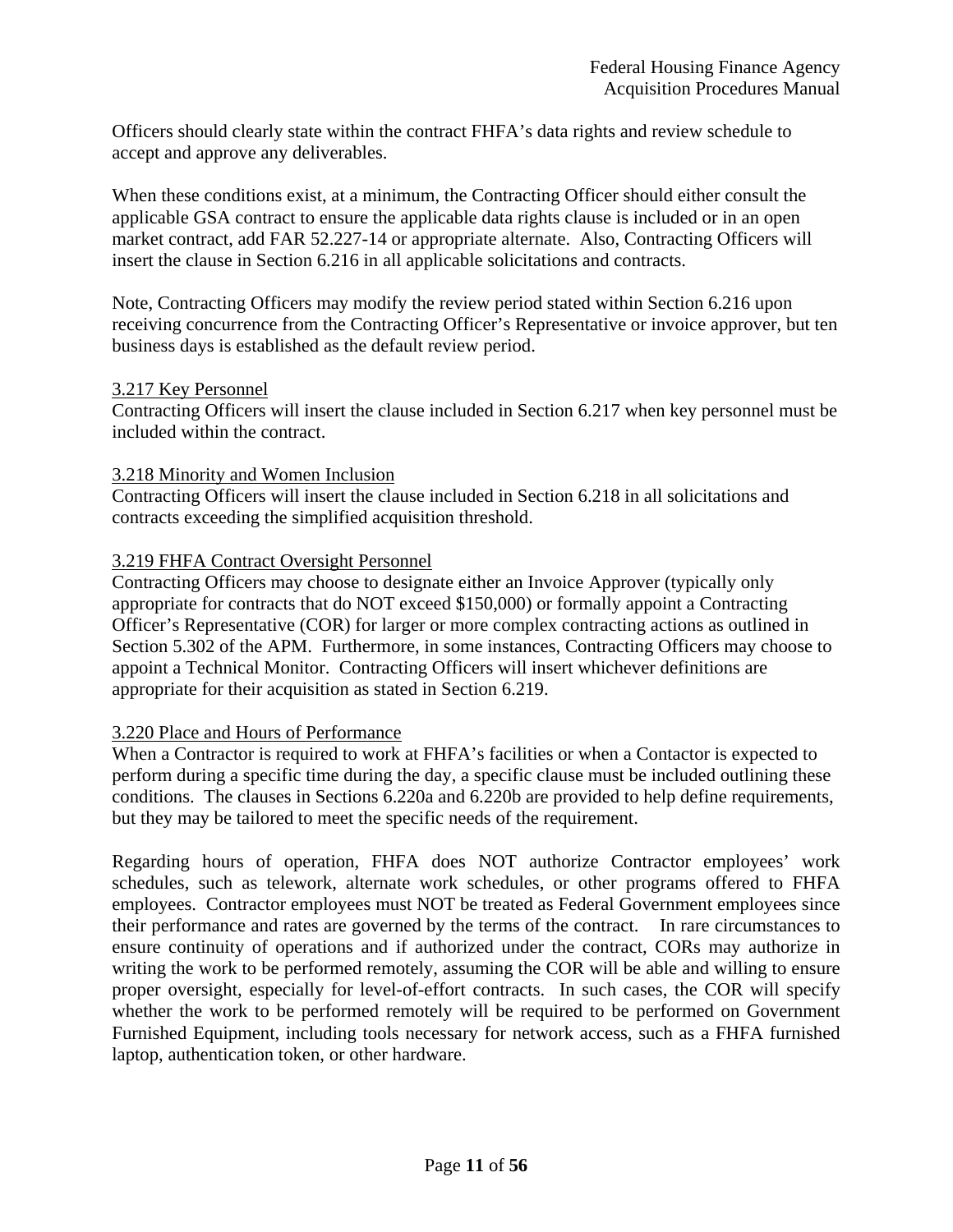### 3.221 Options – GSA Orders or BPA Calls

The clause "Options- GSA Orders or BPA Calls" is required for all awards under GSA schedule that include options. Furthermore, Contracting Officers may tailor the clause so that it is applicable for GWACs such as NASA SEWP where this clause would be appropriate.

#### 3.222 Multiyear Funding

After consulting with the program office and OBFM's Financial Management Operations and Systems section, Contracting Officers may choose to fund contracts on a greater than one-year basis for up to five years when the total contract price is less than or equal to \$500,000, if a multiyear requisition is provided. Larger contracts may be funded with the Chief Financial Officer's approval.

Before selecting a multiyear funding mechanism, the Contracting Officer must consider if the need is reasonably firm that covers the period of multiyear funding and serves the best interests of FHFA by encouraging greater competition, smoother operations, or other administrative savings.

When establishing the price schedule under a multiyear funding option, even though options periods are not created, the Contracting Officer will still have to create a separate contract line item for each period of performance.

Depending on the circumstance, the Contracting Officer may use one of the clauses identified in Section 6.222a, 6.222b, 6.222c. Contracting Officers must carefully consider the advantages and practicality of the applicable clause. Furthermore, the Contracting Officer may work with OGC to tailor any of the clauses to meet the particular needs of the requirement.

Remember, not to include the option clause, if multiyear funding is used.

#### **3.3 Buy American Act**

The FHFA will follow the requirements of the Buy American Act, 41 U.S.C. 8302-8303, on a voluntary basis, and will, therefore, include related clauses as prescribed by the FAR.

#### **3.4 Competition Requirements**

3.401 Required Sources

Contracting Officers are not restricted to the priorities established for Government supply sources established in FAR 8.002. Contracting Officers may acquire goods and services through those sources, GSA schedules, or via the open market, using their discretion and judgment to select the mechanism that is in the best interest of FHFA.

# **SECTION 4 INTERNAL PROCEDURES**

#### **4.1 Unauthorized Commitments**

### 4.101 Definition

A contract or modification to an existing contract is not binding when a FHFA representative who made it lacked the authority to enter into that contract on behalf of FHFA. This is otherwise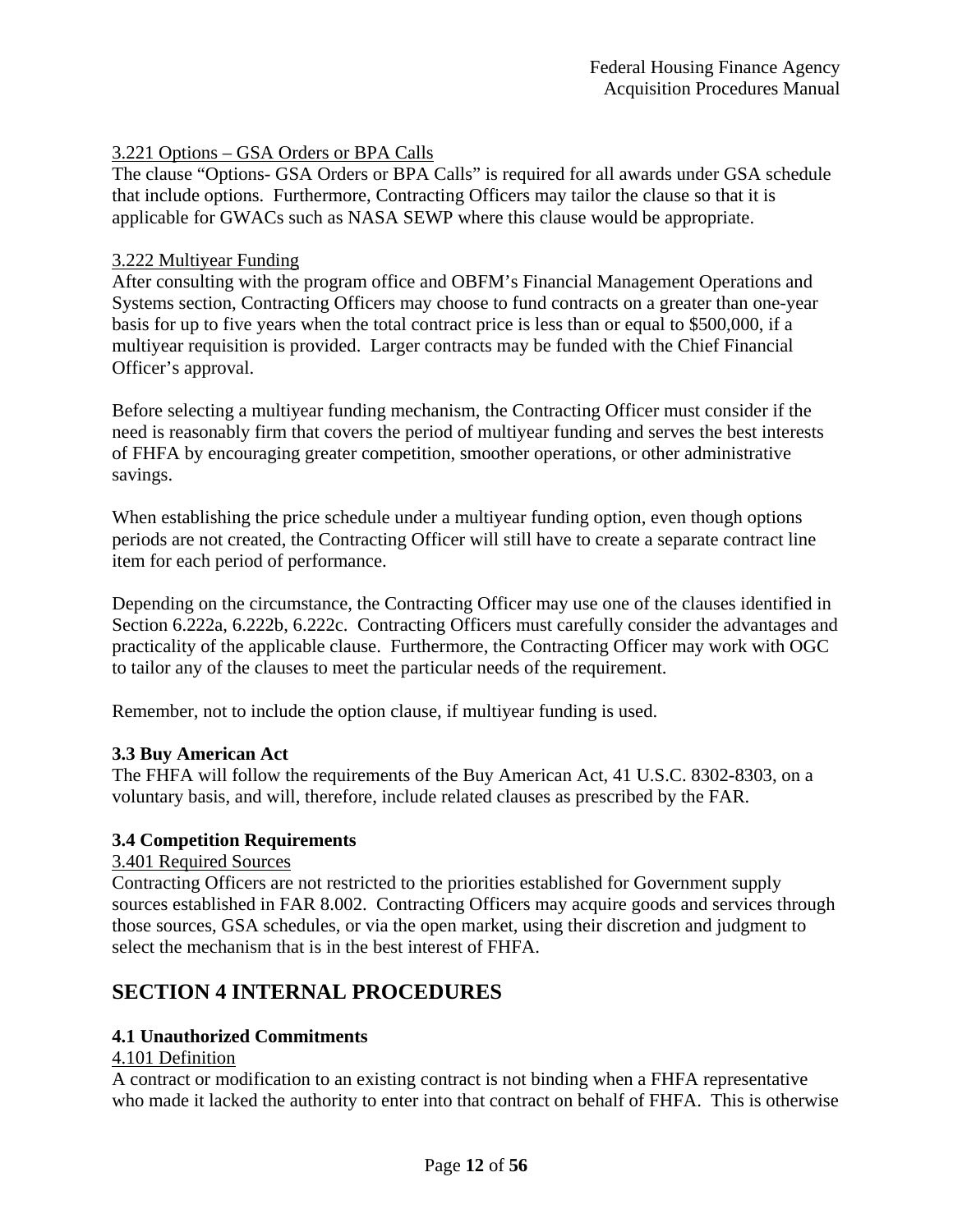known as an unauthorized commitment. The procedures in FAR 1.602-3 are tailored and provide the process for ratifying an unauthorized commitment in 4.103 through 4.105.

#### 4.102 Conditions for Ratification

Unauthorized commitments may only be ratified when the following conditions are met.

- (1) The goods or services have been provided to and accepted by FHFA, or FHFA has obtained or will obtain a benefit resulting from performance of the unauthorized commitment;
- (2) The Contracting Officer who ratifies the unauthorized commitment has the authority to enter into a contractual commitment;
- (3) The resulting contract would otherwise have been proper if made by an appropriate Contracting Officer;
- (4) The Contracting Officer reviewing the unauthorized commitment determines the price to be fair and reasonable;
- (5) The Contracting Officer recommends payment and the Office of General Counsel (OGC) concurs with the recommendation; and
- (6) Funds are available.

#### 4.103 Contractor Activities Documentation

For ratification, the Contractor must submit an invoice to the Contracting Officer for the unauthorized work and include documentation that describes:

- (1) What work was performed;
- (2) Why the work was performed;
- (3) Where the work was performed;
- (4) When the Contractor was instructed to do the work; and
- (5) Who instructed the Contractor to do the work, and in what form the instructions were given (verbal or written), including a copy of any written authorization.

The ratification request may be rejected if the Contractor cannot name the FHFA individual(s) or representative(s) who authorized the work. The Contractor may file a claim for resolution.

If an FHFA employee directed the work, the Contracting Officer must evaluate the Contractor's submission to determine if it provides a legitimate basis for payment.

#### 4.104 Program Office Activities Documentation

Before the execution of the ratification document, the Assistant Director (or equivalent title) of the employee that directed the work will submit a written and signed statement to the Contracting Officer that includes:

- (1) Identification of the employee who directed the Contractor to perform the work;
- (2) Statement of pertinent facts, including why the contracting process was not followed;
- (3) Statement of the internal steps implemented to avoid an unauthorized commitment in the future;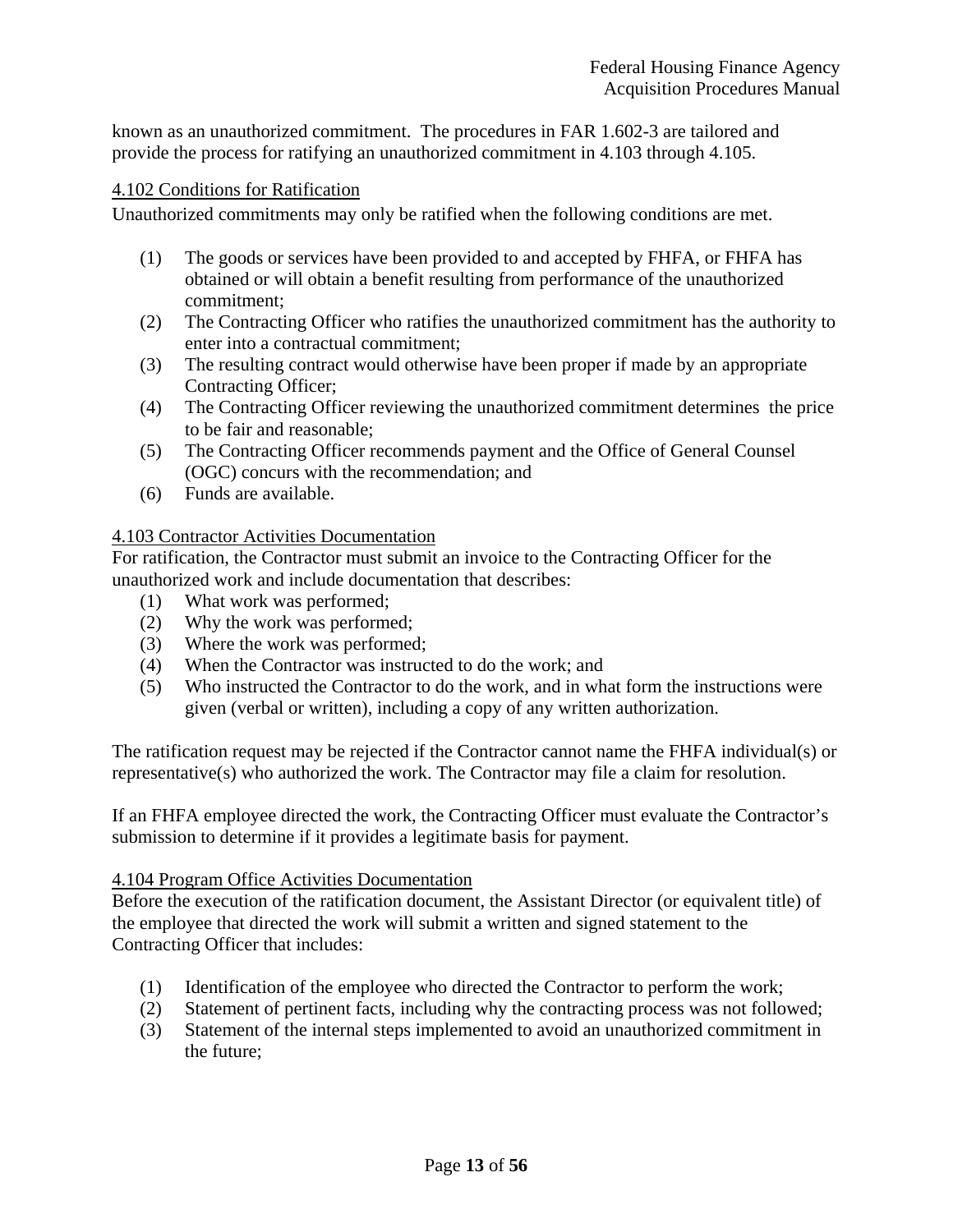- (4) A statement that goods or services have been provided to, and accepted by, FHFA, or that FHFA has obtained or should obtain a benefit resulting from performance of the unauthorized commitment; and
- (5) An approved procurement request, including funding.

### 4.105 Ratification Approval

- (1) *Contracting Officer Recommendation Report:* The Contracting Officer must prepare a written recommendation report documenting the findings of facts provided by the Contractor and Program Office and providing a recommendation for either approving or denying the ratification action. When the Contracting Officer recommends approval, the recommendation report must affirm that the goods and services are acceptable and the price is fair and reasonable. The Contracting Officer must obtain concurrence from the Office of General Counsel before submitting the report for approval for the following cases:
	- o The total amount exceeds the micropurchase threshold.
	- o The Contracting Officer recommends the unauthorized commitment be denied.
- (2) *Recommendation Report Approval:* The Contracting Officer's recommendation report must be reviewed and approved at the following applicable level:
	- o The Senior Procurement Executive may ratify unauthorized commitments in the amount not to exceed \$1,000,000.
	- o The Chief Operating Officer may ratify unauthorized commitments exceeding \$1,000,000.
- (3) *Ratification Denial and Approval:* If the ratification is denied, the Contracting Officer will provide the Contractor with a letter disclosing the decision with a brief rationale. For denied ratifications, the FHFA employee may be held personally responsible for any financial obligation that the employee improperly created with an individual or business and may be subject to disciplinary action. If the ratification is approved, the Contracting Officer should prepare a contract modification. This is applicable if the ratification occurs on a contract with a current period of performance. If the ratification occurs without a corresponding contract, a new contract will be issued.
- (4) *Warrant Authority and Procurement Request Authority:* Ratification is permitted only within the Contracting Officer's warrant authority, and after any additional procurement request authority has been obtained. The specific dollar amount being ratified should be used for determining the required warrant level and proper procurement request authority.
- (5) *Documentation:* The Contracting Officer must file all documentation supporting the approval or denial of a ratification action, including procurement request authority and *c*ontract modification or new contract, in the official contract file. The Contracting Officer will also update the central log tracking all unauthorized commitments on the FHFA Shared Drive, O:\OBFM\Contracting\Unauthorized Commitments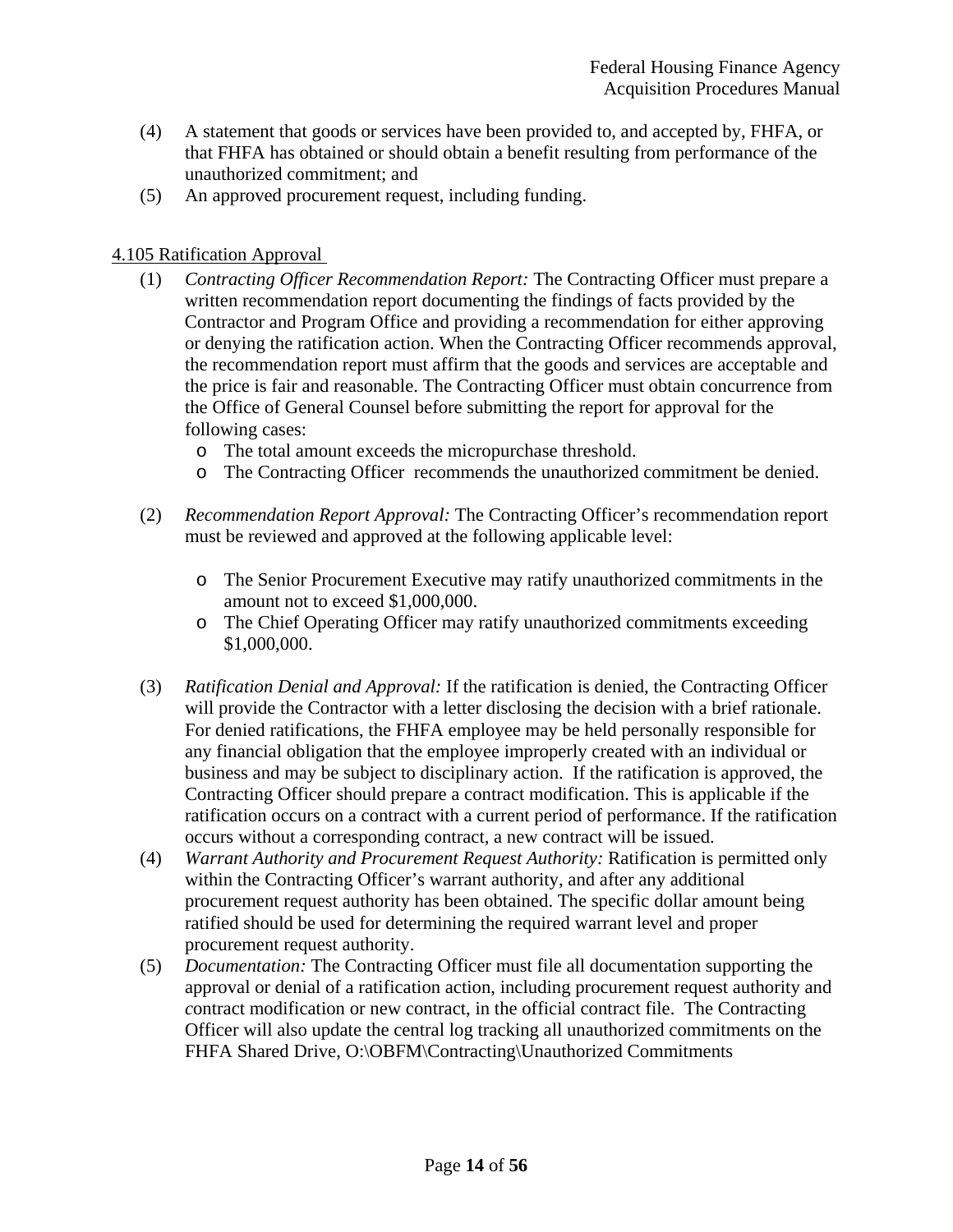### **4.2 Debarment and Suspension of Contractors**

### 4.201 General

The FHFA may suspend or debar Contractors as outlined in FAR Subpart 9.4.

For purposes of the APM's Section 4.2, reference to agency head or designee, debarring official, or suspending official within FAR 9.4 refers to FHFA's Senior Procurement Executive.

*Notice.* In accordance with FAR 9.406-3 and 9.407-3, notice shall mean a written communication sent by certified mail (return receipt requested) to the last known address of the party, its identified counsel, or its agent. In the case of a business, such notice may be sent to any partner, principal officer, director, owner or co-owner, or joint venture. If no return receipt is received within 10 calendar days of mailing, the Contracting Officer shall additionally pursue notification via telephone and/or e-mail allowing five calendar days for response. Alternatively, the Contracting Officer may dual track the telephone and/or email notification when the certified mail notice is sent without extending the period an additional five days. If no return response is received and no response to telephonic or e-mail notifications is received, receipt shall then be presumed. If the Contractor does not respond to a debarment or suspension notice within 30 calendar days after receipt of the notice, the debarring/suspending official may put the debarment into effect.

### 4.202 Debarment Procedures

(a) *Investigation and referral.* FHFA employees aware of any cause that might serve as the basis for debarment will immediately refer those cases through the Contracting Officer to the debarring official. Upon appropriate coordination, the debarring official will immediately refer to the Office of the Inspector General all reported cases that involve possible criminal or fraudulent activities for investigation by that office.

Referrals for consideration of debarment will include--

- The cause for debarment (see FAR 9.406-2);
- A statement of facts:
- Copies of supporting documentary evidence and a list of all necessary or probable witnesses, including addresses and telephone numbers, together with a statement concerning their availability to appear at a fact-finding proceeding and the subject matter of their testimony;
- A list of all Contractors involved, either as principals or as affiliates, including current or last known addresses;
- A statement of the acquisition history with such Contractors;
- A statement concerning any known pertinent active or potential criminal investigation, criminal or civil court proceedings, or administrative claim before Boards of Contract Appeals; and
- A statement from each office or division affected by the debarment action as to the impact of a debarment on FHFA's programs.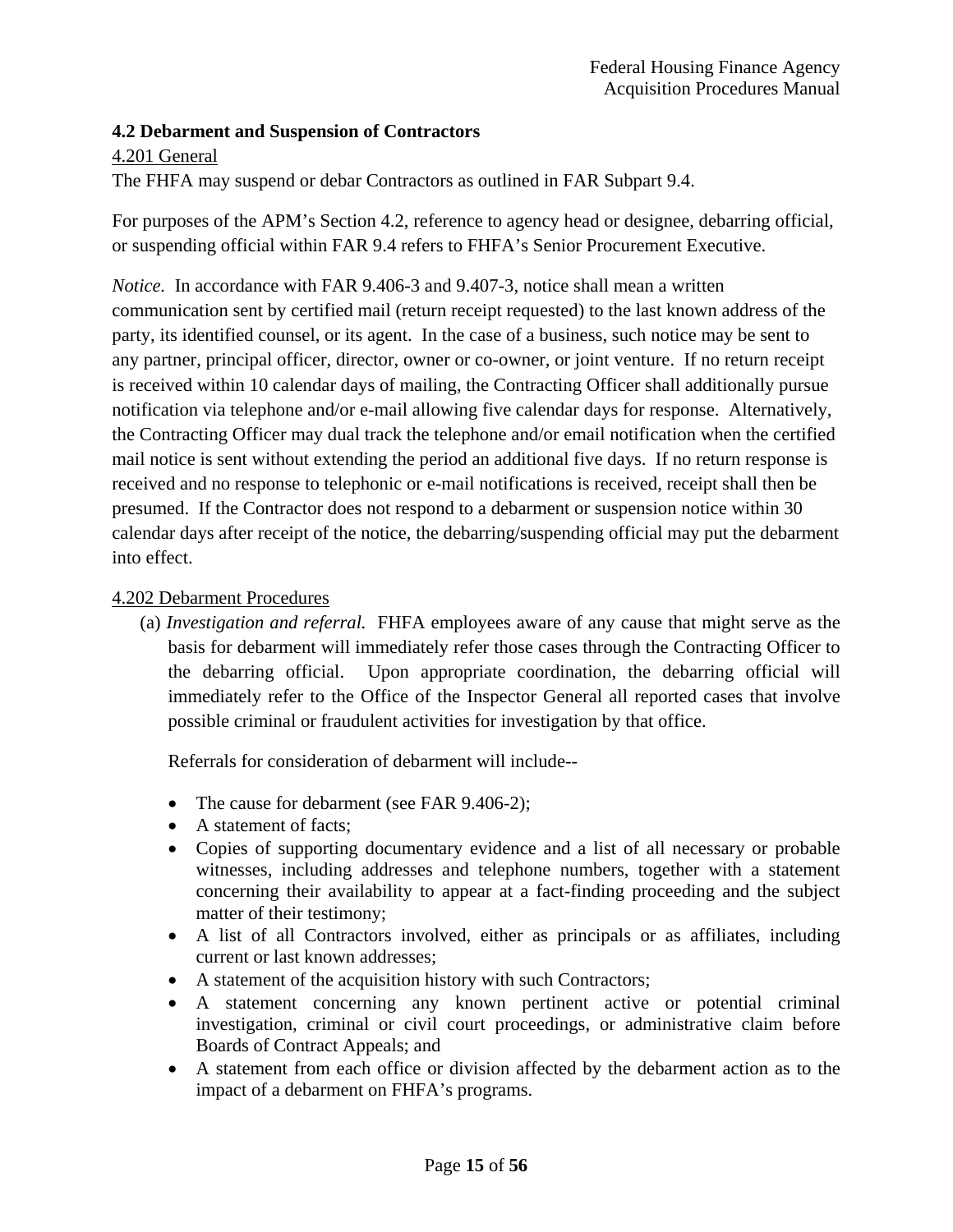(b) *Notice of proposal to debar.* Upon receipt of a complete referral and after consulting with the Office of General Counsel, the debarring official will decide whether to initiate debarment action.

When a determination is made to initiate action, the debarring official will provide to the Contractor and any specifically named affiliates written notice in accordance with FAR  $9.406 - 3(c)$ .

(c) *Decision-making process.* In response to the debarment notice, if the Contractor or its representative notifies the debarring official within 30 days after receipt of the notice that it wants to present information and arguments in person to the debarring official, that official will chair such a meeting within 20 calendar days of receipt of the request, unless a longer period of time is mutually agreed. The oral presentation will be conducted informally and a transcript need not be made. However, the Contractor may supplement its oral presentation with written information and arguments for inclusion in the administrative record.

Pursuant to FAR 9.406-3(b)(2), the Contractor may request and will be entitled to a hearing before the fact-finding panel.

As applicable, the debarring official will appoint a fact-finding panel that may include the Contracting Officer, Office of General Counsel attorney, and any technical experts that the debarring official believes will enhance an understanding of the facts. The Office of General Counsel attorney will be the fact-finding official, unless the debarring official appoints another individual in that role.

The fact-finding panel will conduct the hearing within 20 calendar days of receipt of the request, unless a longer period of time is mutually agreed.

The debarring official will convene the fact-finding panel for this purpose and will provide the panel with a copy of all documentary evidence on the matter. Upon receipt of such material, the fact-finding official will notify the Contractor and schedule a hearing date.

In addition to the purposes provided in FAR  $9.406-3(b)(2)$ , the hearing is intended to provide the debarring official with findings of fact based on a preponderance of evidence submitted to the fact-finding panel and to provide the debarring official with a determination as to whether a cause for debarment exists, based on the facts as found.

The fact-finding panel will conduct its hearing in accordance with rules promulgated by the fact-finding official. The rules will be as informal as is practicable, consistent with FAR 9.406-3(b). The fact-finding official is responsible for making the transcribed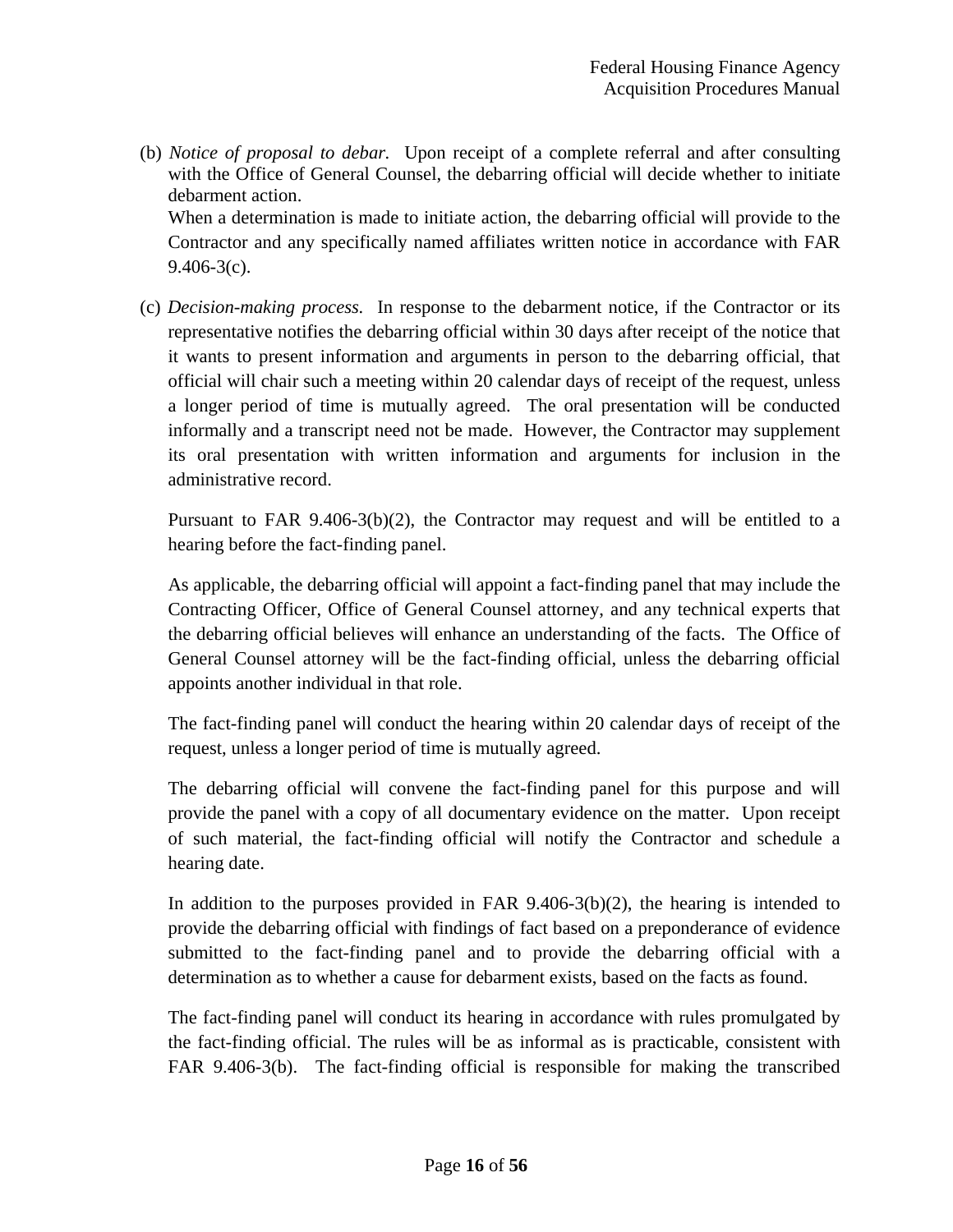record of the hearing, unless the Contractor and the fact-finding panel agree to waive the requirement for a transcript.

The fact-finding official will deliver written findings and the transcribed record, if made, to the debarring official within 30 calendar days after the hearing. The findings will be based on a preponderance of the evidence presented and provide a recommendation as to whether a cause for debarment exists.

 (c) *Debarring official's decision.* Upon review of a complete referral or fact finding panel recommendation, the debarring official shall consult with the Office of General Counsel, whether to issue a notice of action to debar. In addition to complying with FAR 9.406- 3(d) and FAR 9.406-3(e), the debarring official will provide single copies of the decision to each FHFA division or office affected by the decision and to the General Services Administration, who is responsible for maintaining the Excluded Parties List.

# 4.203 Suspension Procedures.

- (a) *Investigation and referral.* Investigation and referral will be accomplished as provided in the APM 4.202 except that referrals made to the suspending official will cite causes pertinent to a suspension action (see FAR 9.407-2).
- (b) *Decision-making process.* The FHFA decision making process for a suspension action pursuant to FAR 9.407-3(b) follows those established for a debarment action (see APM 4.202 (c)), except that the Contractor may request and will be entitled to a hearing before the fact-finding panel only if permitted under FAR 9.407-3(b)(2).
- *(c) Notice of suspension.* Notice of suspension will be accomplished as provided in APM 4.202, except that the suspending official will process the notice in accordance with FAR 9.407-3(c).
- (d) *Suspending official's decision.* In addition to complying with FAR 9.407-3(d), the suspending official will provide single copies of the decision to each FHFA division or office affected by the decision and to the General Services Administration in accordance with APM 4.202(c).

# **4.3 Noncompetitive Procurements**

When competition is required, Contracting Officers must promote and obtain full and open competition in soliciting offers and awarding contracts. Consistent with 41 U.S.C. 3304, when FHFA uses other than competitive procedures, the Program Office must justify the basis not to compete, using the same guidance as outlined in FAR Part 6.3. A Justification for Other than Full and Open Competition (JOFOC) template is available from the Contracting Officer.

For actions \$150,000 and under, a memorandum from the Program Office justifying the basis for not competing the requirement may be submitted to the Contracting Officer for approval. At a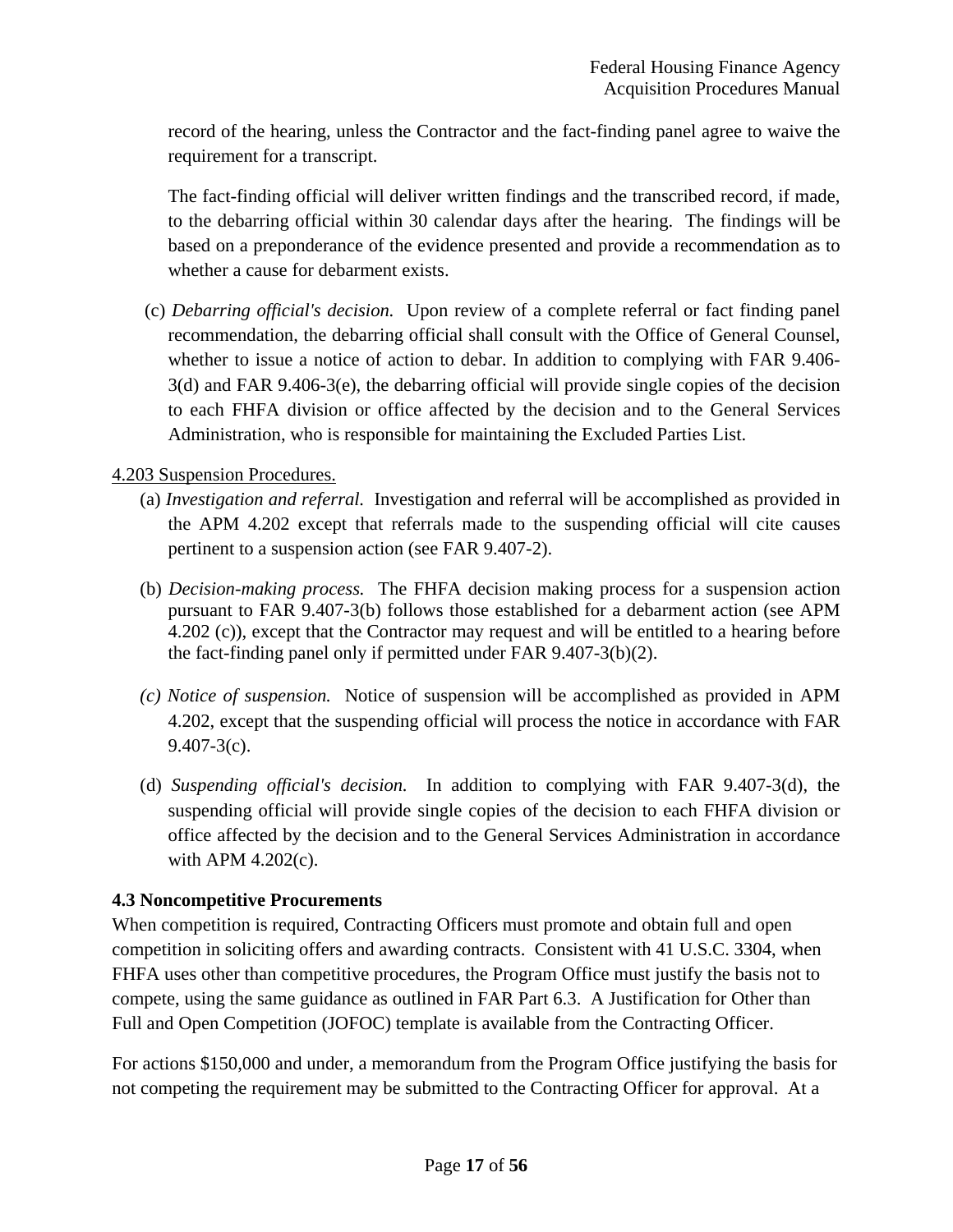minimum, the justification must explain why only one source is reasonably available, and provide adequate information for the Contracting Officer to determine that the price is fair and reasonable.

Justifications exceeding \$25,000 must be posted to the general public via the Federal Business Opportunities' website and the FHFA website for a minimum of thirty days. The FHFA website may provide access to justifications by linking to the Federal Business Opportunities' website.

In following best practices as established by the FAR, the following review and approval thresholds will be followed. Contracting Officers will approve noncompetitive procurements up to and including \$650,000.

For actions greater than \$650,000, the approving official is the Competition Advocate.

The Competition Advocate is the Chief Financial Officer as designated in FHFA Order No.1, Amendment No. 2 Procurement Designations and Delegations, signed September 2, 2013.

For all JOFOCs, as outlined in the FHFA template, Contracting Officers must certify that the justification is accurate and complete to the best of their knowledge and belief.

# **4.4 Contractor's Unique Terms and Licensing Agreements**

#### 4.401 General

For commercial purchases and licensing agreements, Contractors will often introduce their own terms. Contracting Officers are required to review the agreements carefully and to ensure no conflict exists between Government contracts and the commercial contract and agreement. Contracting Officers are always encouraged to consult the Office of General Counsel when an ambiguity exists. Furthermore, Contracting Officers are required to receive a review from the Office of General Counsel for all licensing agreements that are greater than \$5,000.

#### 4.402 Indemnification of Contractors

On occasion Contractors may request Contracting Officers to indemnify a Contractor. Contracting Officers must resist accepting these terms because it represents an unfunded liability and undefined risk to FHFA.

Contracting Officers should remind Contractors that they may file a claim as permitted under the Disputes clause (See 6.202) and that Contracting Officers lack the authority to create an unfunded liability.

If the Contracting Officer determines there is no practical way to remove the clause and the award of the contract fulfills a compelling need to FHFA, then the Contracting Officer must (1) assess why it is in FHFA's best interest to indemnify the Contractor, (2) submit a recommendation to the Manager, Contracting Operations, and (3) receive approval from the Manager, Contracting Operations, or acting designee, before agreeing to the Contractor's clause.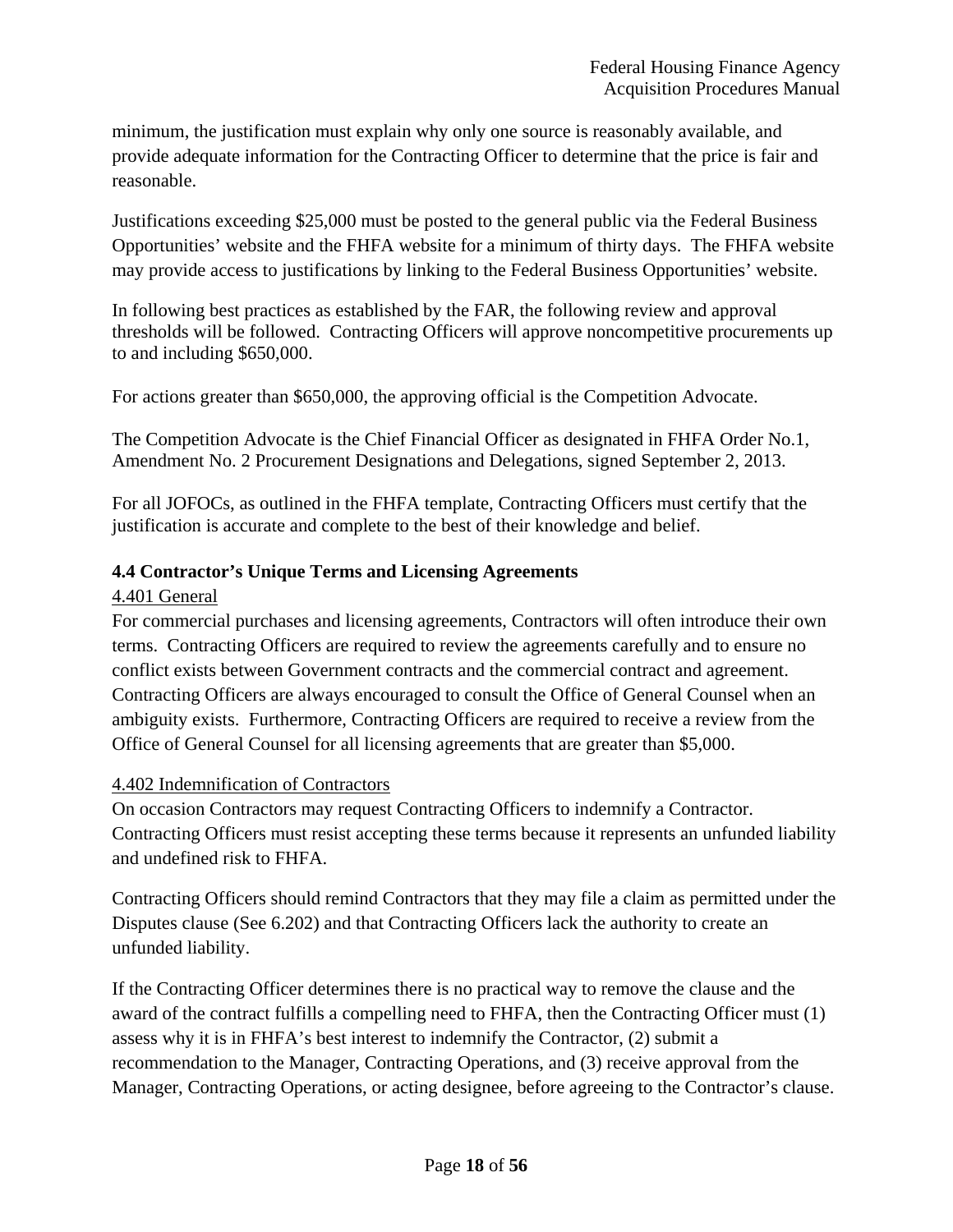### **4.5 File Documentation**

### 4.501 General

Contracting Officers have broad discretion in the level of documentation required that is consistent with the principles of the FAR. However, at a minimum, Contracting Officers will ensure each contract file includes the appropriate documentation checklist posted on the Contracting Operations Intranet Page.

When awards are made under GSA Multiple Award Schedules, Contracting Officers are reminded that FAR Part 15 is not applicable.

#### 4.502 Acquisition Plans

For any award (including options and BPAs) up to and including \$500,000, an acquisition plan, source selection plan, or a technical evaluation plan is not required.

Acquisition plans are required for new awards, including BPAs and GSA orders but not including Interagency Agreements, greater than \$500,000. The greater than \$500,000 threshold includes any option periods or quantities in the estimated award value or BPA ceiling. An acquisition plan is not required for individual calls under a BPA or orders under an FHFA awarded task order or delivery order contract, if an acquisition plan was created at the initial award. However, Contracting Officers have the discretion to create acquisition plans in those circumstances to help better manage risk or clarity.

The acquisition plan may include the source selection plan and other logical related items. Examples include determinations for options and longer periods of performance, exceeding five years, and determinations to award time and material contracts.

- (a) All references in the FAR requiring determinations for the use of options or to use contracts exceeding five years are delegated to the Contracting Officer's approval.
- (b) Contracting Officers will always consider the risks and appropriateness of a time and material or other derivations of a level of effort contract. A written determination following FHFA's acquisition template is only required for contracts exceeding \$500,000. The APM requirements override the requirements as outlined in FAR  $16.601(d)$ .
- (c) Contracting Officers may request the approval of the Manager, Contracting Operations, to establish a Blanket Purchase Agreement call ceiling higher than the simplified acquisition threshold (See FAR 13.303-5(b)) consistent with FAR 13.303-5 (b)(1) – (2). This may be addressed through the Acquisition Plan or a separate memo. Within the request, Contracting Officers will explain why this approach is in FHFA's best interest, including how the benefits of competition will be leveraged; economies of scale; or other administrative benefits.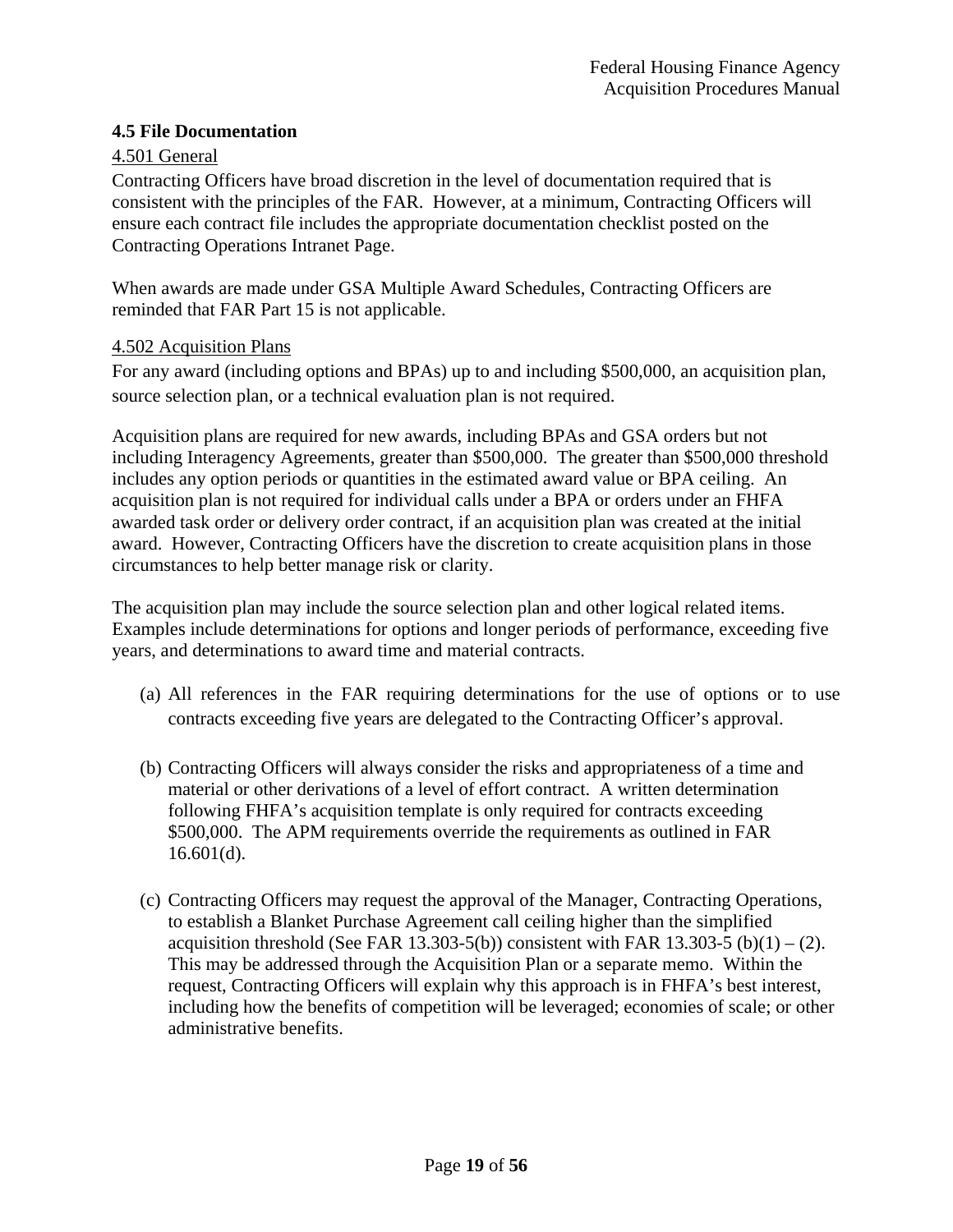### 4.503 Small Business Set Aside Determination

Any open market or competitive GWAC award, including GSA schedules and NASA Solutions for Enterprise-Wide Procurement (SEWP) that exceeds the micropurchase threshold is subject to a Contracting Officer's determination whether or not to set-aside for small business.

These determinations are not applicable for Interagency Agreements; other programs authorizing direct award such as Ability One or Federal Prison Industries; or already competed FHFA instruments (such as BPAs or IDIQ contracts) resulting in future orders.

To encourage greater utilization of all small businesses, Contracting Officers are required to maximize setting aside work to small businesses. Also, among those small businesses, Contracting Officers should, to the maximum extent possible, ensure the fair inclusion of minority-owned and women-owned businesses to align with FHFA's requirements under Section 342(c)(1) of the Dodd-Frank Wall Street Reform and Consumer Protection Act (PL-111-203). If FHFA Contracting Officers are unable to set aside applicable awards to a small business for any requirement greater than \$5,000, they are required to receive clearance from the Manager, Contracting Operations or acting designee. To request clearance, the Contracting Officer must complete the small business set-aside determination posted on the Contracting Operation's Intranet site or address within the Acquisition Plan.

### 4.504 Request For Quotation (RFQ) Template

For competitive GSA orders and BPAs that are up to and including \$500,000, Contracting Officers will use the standardized GSA template posted in the Contracting Officer's toolkit on the OBFM Intranet to ensure consistency.

#### 4.505 Peer Review System

To improve the completeness and quality of contract files, all contract awards greater than \$500,000 must undergo a peer review by another Contracting Officer. Checklists and specific guidance identifying reviewers are posted on FHFA's Intranet site.

Results of all applicable reviews must be included in the contract file. The reviews may be conducted electronically via email, if it is to the convenience of the reviewer and Contracting Officer.

#### 4.506 Internal Quality Control

To ensure contract file maintenance, Contracting Officer files will be randomly reviewed based on monthly PRISM transaction data. The frequency and subject areas reviewed may change based on the Manager, Contracting Operations' assessment of pertinent focus areas and availability of resources. However, reviews will include an assessment of file completeness and consistent documentation based on current office practices.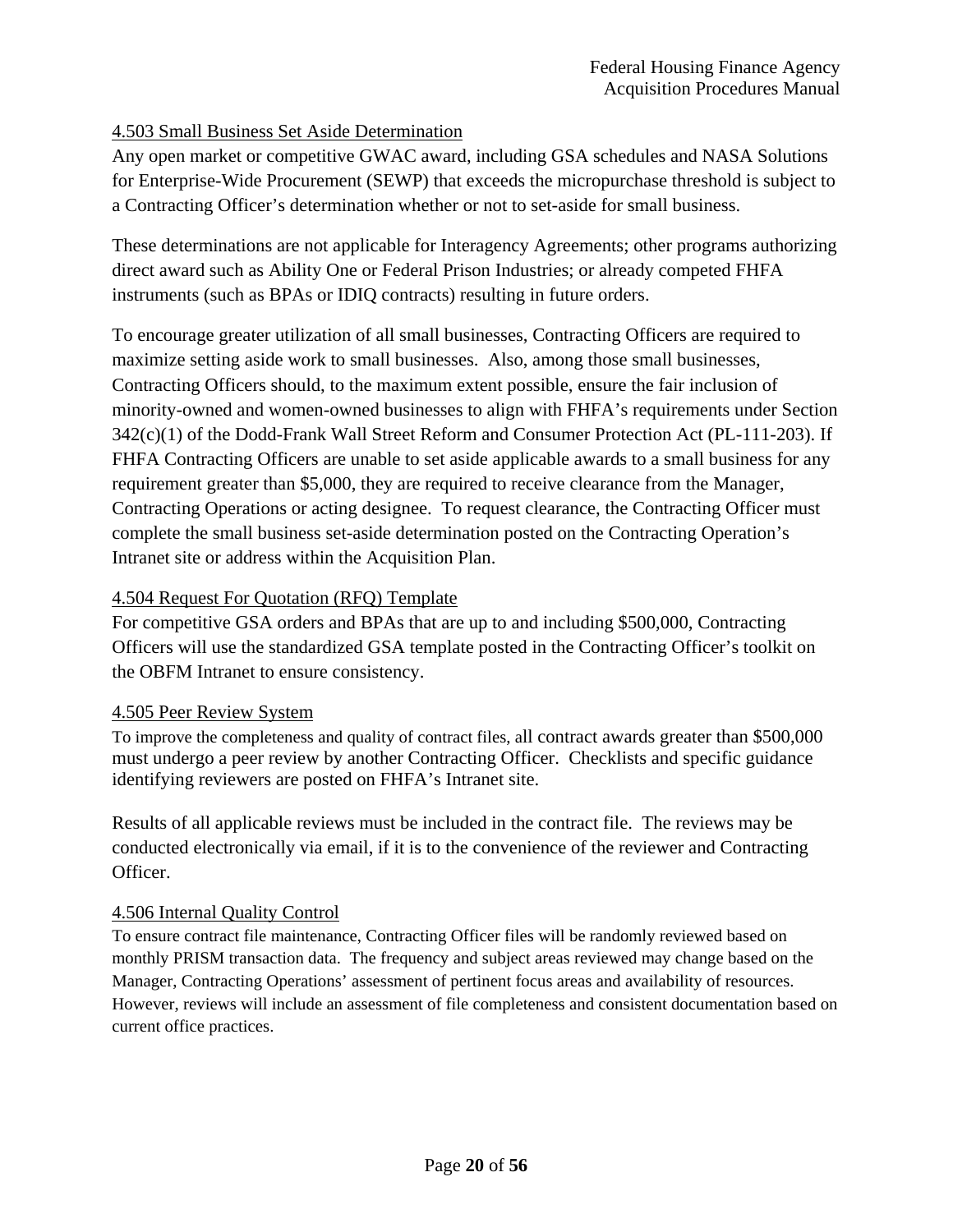# **SECTION 5 CONTRACTING OFFICER REPRESENTATIVE (COR) AND TECHNICAL MONITOR (TM)**

### **5.1 Roles**

### 5.101 COR Roles

A COR is a FHFA employee, designated in writing by the Contracting Officer, who is appointed to perform certain technical functions under a specific contract, agreement, task order, or delivery order, including inspection and acceptance of supplies or services. COR replaces the previous term Contracting Officer Technical Representative or COTR. For any past designations of COTR, it now has the same meaning as COR. The Contracting Officer may also appoint an Alternate COR who may operate in place of the COR, or in conjunction with the COR, based on his or her appointment letter. However, there must be a clear designation of a single COR per contract at any specific time, even though alternate CORs may perform in the absence of the primary COR.

### 5.102 TM Roles

A TM is a FHFA employee, designated in writing by the Contracting Officer, who is appointed to perform technical functions under a specific contract, but does NOT include inspection, acceptance, and invoice approval. TMs are appropriate when a contract spans an area in complexity, geography, or other means that is not feasible for a single COR to administer. TMs may recommend the acceptance of goods and services and keep the COR apprised of Contractor performance. However, the final decision to conduct final inspection, acceptance, and invoice approval resides with a single COR.

#### **5.2 Responsibilities**

CORs are extensively involved throughout the entire acquisition cycle from requirements generation through contract closeout. They are a pivotal member of the acquisition team, and their active participation is critical for success.

#### 5.201 Pre-Solicitation COR Responsibilities

The COR, who represents the Program Office, is responsible for the generation of clear, welldefined requirements. However, at the earliest possible opportunity, CORs should contact their Contracting Officer to help advise them in the successful development of requirements.

*Independent Government Estimate (IGE)* – The development of a clear Government estimate details the rates or firm fixed price for the contract that should mirror the contract price schedule. The IGE is essential as an independent comparator against price proposal(s) during the source selection phase to help ensure a clear meeting of the minds between Industry and Government regarding price in relation to the work requirements stated in the solicitation, and may be used for price analysis and comparison of proposed prices to ensure a fair and reasonable price. Furthermore, an IGE is critical for the COR to obtain the necessary budget approvals and in turn a requisition funding and approving the costs of the contract, which are fundamental to begin the acquisition process.

*Requisition* – The COR is responsible for creating and obtaining the necessary approvals of a requisition. The requisition provides assurance of both funds availability and budgetary and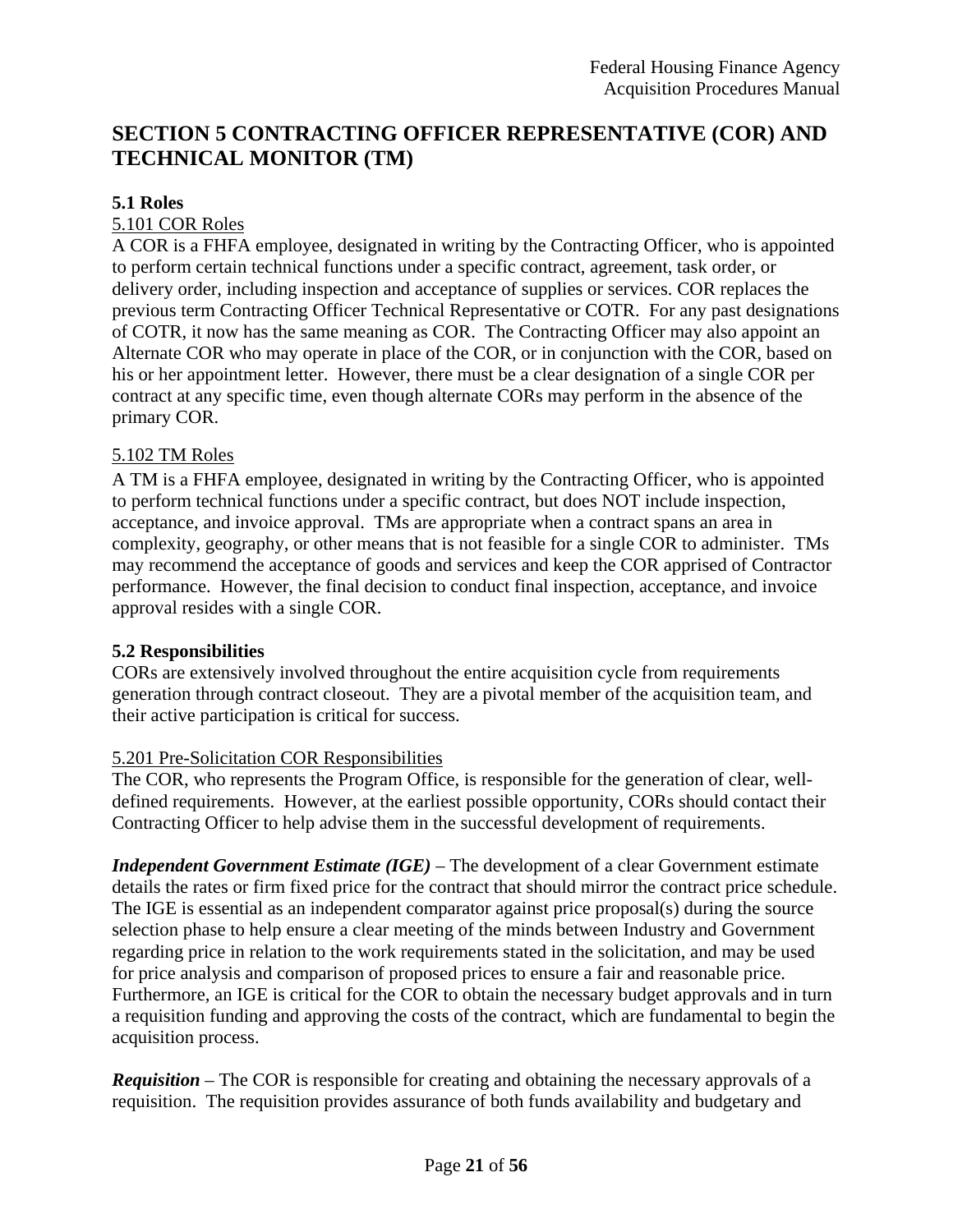management approvals to fund the contract. An IGE must be completed before a realistic requisition can be created. Contracting Officers do not have the authority to sign contracts without evidence of funds availability.

*Statement of Work (SOW)/ Performance Work Statement (PWS) / Statement of Objectives (SOO)* – The SOW, PWS, and SOO each have the objective of defining work requirements. The approach to define work requirements (SOW, PWS, or SOO) has specific implications, advantages, and disadvantages. Contracting Officers can help explain the merits and risks of each approach and provide examples. When a COR drafts the SOW, PWS, or SOO, he/she drafts the document based on his/her experience and understanding of the Program Office's needs. At a minimum, the SOW, PWS, or SOO must define the services rendered (or products delivered), the responsibilities of the Government and Contractor including information or equipment provided, and a defined way to determine when the work is successfully completed, such as clearly defined deliverables or standards to assess successful performance. Anyone involved in defining work requirements must immediately inform the Office of General Counsel-Ethics Office, if he/she is aware or becomes aware of a conflict of interest or appearance of a conflict of interest. Conflicts of interest and appearances of conflicts of interest include a financial interest by you or an immediate family member with a potential contractor. For more details, see http://intranet.fhfa.gov/Default.aspx?Page=199

*Other Requirements Package Elements* – When a COR contacts a Contracting Officer about a specific requirement, the Contracting Officer is available to explain all of the items required for the completion of a requirements package and may provide a checklist. Depending on the specifics of a requirement, the checklist will prompt CORs to consider other items necessary for a completed requirements package including whether there is a need for market research, insurance requirements, price structure, payment terms, suggested evaluation criteria, risks, including actual or potential conflicts of interest, and other security requirements.

# 5.202 Source Selection COR Responsibilities

*Completion of Questions and Answers* – After the solicitation is issued, Contracting Officers are responsible for all direct communications with solicited firms and must be the only individual that directly communicates with offerors to ensure fairness and the appearance of fairness with all of the firms. During the solicitation phase, firms have an opportunity to ask questions. Many questions involve specific technical requirements of the solicitation and require CORs to help Contracting Officers answer questions. Prompt, complete COR engagement is necessary to answer questions and answers. Incomplete responses or delays can easily delay the award of a contract, since the Government is obligated to provide to all offerors the consolidated responses to all questions asked during the solicitation phase.

*Participation on a Technical Evaluation Panel (TEP)* – CORs are responsible for assembling a TEP, which includes ensuring availability, qualifications, and commitment of the selected panel. TEP members will sign a Conflict of Interest and Confidentiality Certification. TEPs will evaluate the technical components, provide an assessment of price realism, participate in oral presentations (if applicable), make a recommendation for award based on the evaluation criteria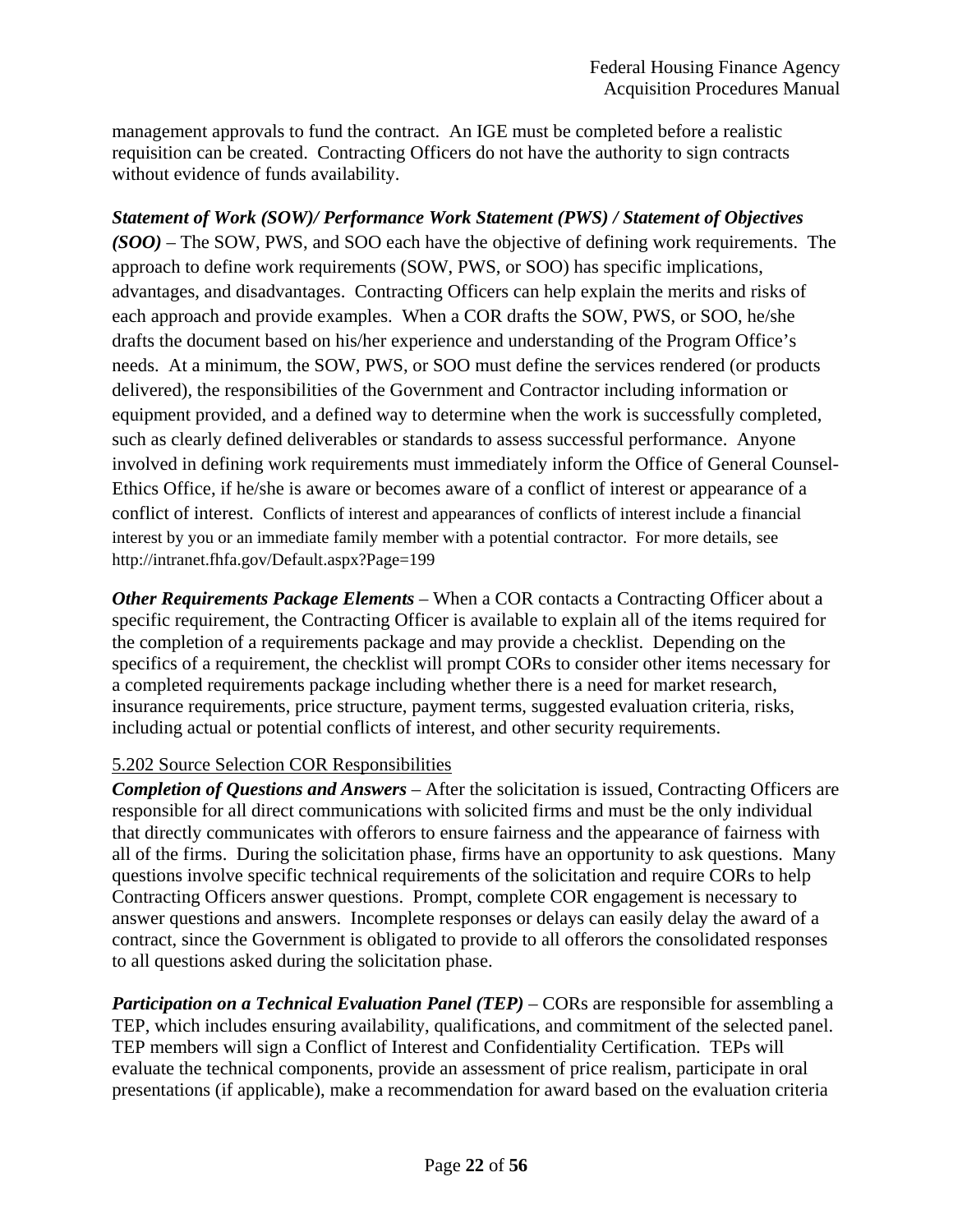of a specific solicitation, and may participate in debriefings. The results of the evaluation are documented in a written TEP report signed by each TEP member. Contracting Officers are available to provide guidance for the proper way to conduct a TEP, and will review TEP reports to ensure that they clearly document the evaluation results and that the evaluation is based solely on the factors and sub-factors contained in the solicitation.

#### 5.203 Post-Award COR Responsibilities

Following contract award, the COR will be the key contact with the Contractor. The COR is authorized to provide technical direction upon acceptance of the COR appointment letter, which outlines the COR's specific responsibilities and authorities.

The COR must set up a COR file using the COR file checklist to help ensure thoughtful administration of the contract.

The COR ensures that the Contractor delivers the required goods or performs the work according to the contract and the delivery schedule. Duties also include monitoring the expenditure of funds in relation to the contract or task order ceiling and approving invoices.

To successfully perform as a COR, the COR must review the entire contract, including the Contractor's proposal, and understand the terms and conditions of the contract. By doing this, the COR has the information needed to oversee Contractor performance in a competent manner, including the roles and contractual obligations of all parties and other important terms of the contract, such as the compliance with performance milestones, inspection and acceptance of deliverables, and review and processing of Contractor invoices.

The COR must promptly notify the Contracting Officer in writing of any noncompliance, deviation in performance, or failure to make progress. The COR must also provide timely notification to the Contracting Officer of any need for modification of the contract, and refer all questions regarding contract terms to the Contracting Officer.

If the COR becomes aware of a potential or actual conflict of interest, the COR will notify the Contracting Officer immediately.

If a contractor employee expresses a concern to a COR regarding perceived demeaning, denigrating, or derogatory behavior in the workplace, and/or his/her treatment related to race, color, religion, gender, national origin, age, disability, genetic information, sexual orientation, parental/familial status, political affiliation, concerns of a sexual nature, or reprisal, the COR must refer the contractor employee to Brian Guy, the Manager of EEO services, at 202-649-3019 or Brian.Guy@fhfa.gov.

CORs are also responsible for monitoring performance on a continual basis and may, as applicable, be required to evaluate the Contractor's performance.

After contract completion, the COR will be required to assist in closing out the contract by affirming final acceptance of all goods and services, providing necessary documentation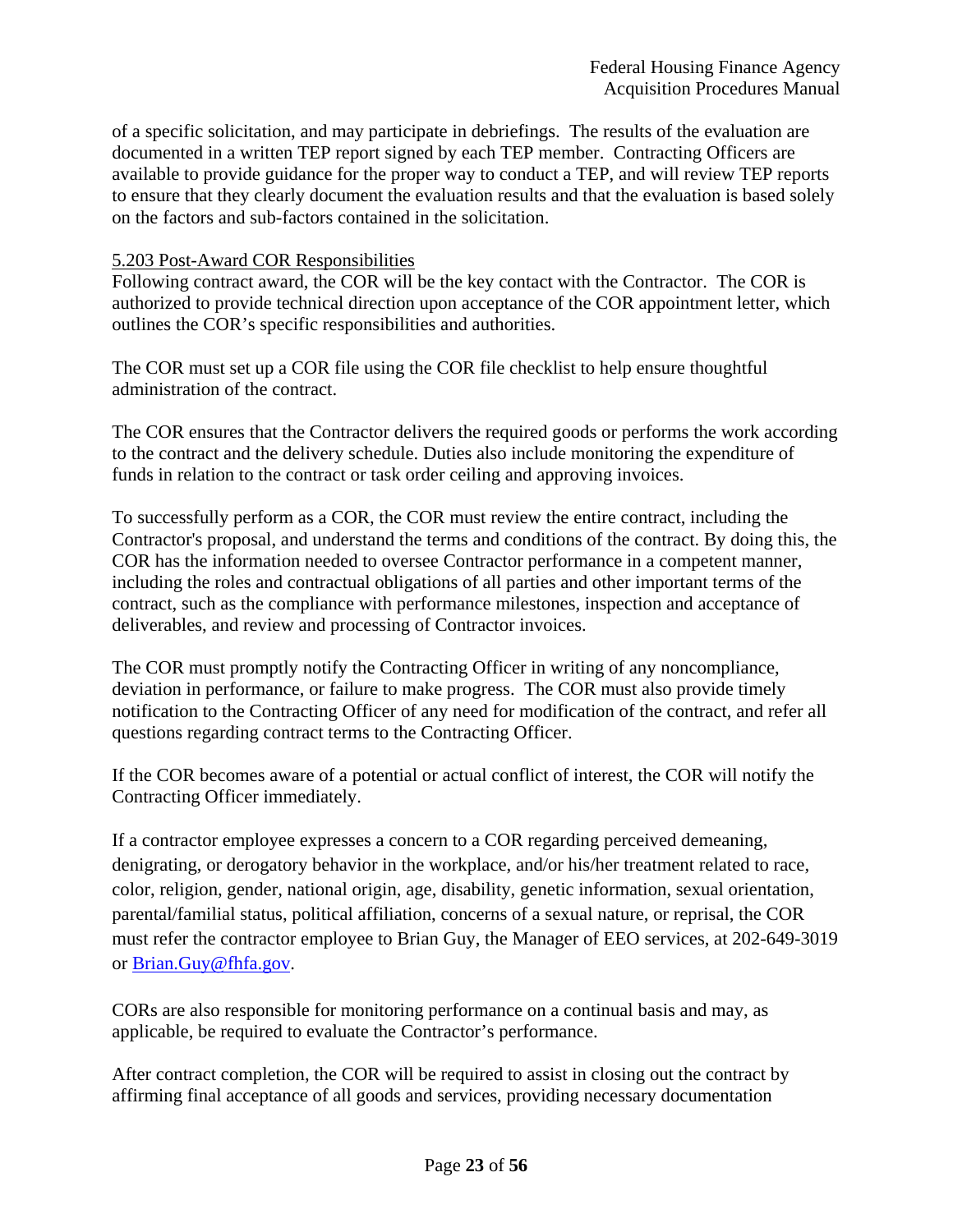regarding payment, and other documents that may be defined in a contract closeout checklist. The COR file must be provided to the Contracting Officer so that the COR file can be included with the remainder of the contract closeout file.

### **5.3 Nomination and Appointment of CORs and TMs**

The Program Office is responsible for identifying and nominating qualified individuals to represent their office in the capacity of COR. In complex areas of performance, the COR may find it appropriate to nominate one or more TMs. The duties of the TM are a subset of the duties of the COR as outlined in 5.1, but the responsibility for oversight remains with the COR.

#### 5.301 Nomination of COR and TM

The Program Office management (the individual who approves the PRISM requisition) must:

(1) Select qualified nominees for the roles of COR and TM(s);

(2) Ensure that the nominee has accomplished the necessary training; and

(3) Provide the Contracting Officer with the names of the nominee(s) in writing via the PRISM requisition, e-mail or memorandum. Nomination templates are available from the Contracting Officer.

(4) In situations when a nominated COR has not received the necessary training, the Program Office may request a waiver from the Manager, Contracting Operations. At a minimum, the waiver should outline why the nominee has not been trained, why no other alternate nominee is feasible, and a committed action plan for the COR to receive the required training.

#### 5.302 Appointment of COR and TM

In general, contracts that exceed \$150,000 require a COR be appointed in writing. However, in some cases the Contracting Officer may choose not to appoint a COR for noncomplex procurements, such as for the purchase of supplies or services that have minimal deliverables. Also, for smaller contracts and individual task orders, an invoice approver and technical point of contact may be designated. In those circumstances, a formal appointment and acceptance letter is not required. An invoice approver designated within a contract has the same authorities and responsibilities as a COR, but they are not required to be formalized in an appointment letter because of the lower dollar value or risk associated with the procurement.

Only the Contracting Officer appoints CORs and TMs. CORs and TMs may not appoint CORs or TMs or delegate COR or TM responsibilities and authorities to others.

CORs and TMs must ensure they understand their responsibilities and have adequate information before accepting the appointment.

# **5.4 COR and TM Training Requirements**

FHFA follows the principles and guidance of the Federal Acquisition Certification of CORs (FAC-COR) addressed in the Office of Management and Budget (OMB), Office of Federal Procurement Policy (OFPP), memorandum entitled "Revisions to the Federal Acquisition Certification for Contracting Officer's Representatives (FAC-COR)" dated September 6, 2011 http://www.fai.gov/drupal/certification/fac-cor.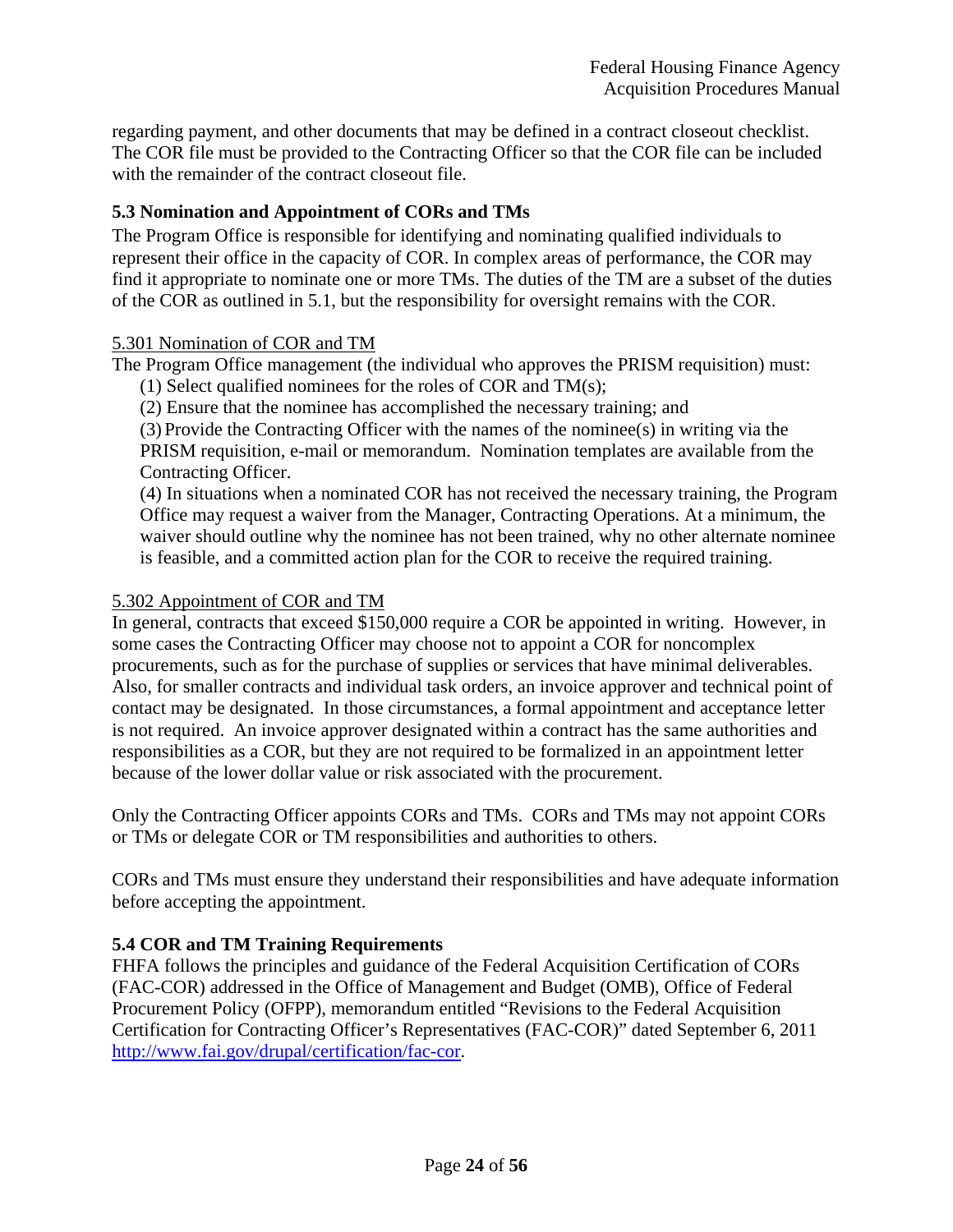# 5.401 Primary Training Requirements

FHFA will issue all three levels of FAC-CORs as identified by the OMB OFPP memo cited in 5.4. However, if a formal COR or TM appointment is made by a Contracting Officer, the COR or TM will require a minimum of a Level II certification, given the size of most of FHFA's contracts. A Level I FAC-COR may be appointed if the nominated COR or TM meets the 40 hours of training, required for a FAC-COR, Level II, even if the nominated COR lacks the experience requirements outlined by the Federal Acquisition Institute (FAI) for Level II certification.

Minimum training requirements as outlined by the Federal Acquisition Institute at http://www.fai.gov/drupal/certification/fac-cor must be met to be eligible for a COR certification.

#### 5.402 Continuing Education Requirements

Per OMB and FAI policy, after receiving a COR certification, CORs are required to maintain their FAC-COR Certification through continuing education requirements.

For FAC-CORs, Level II, continuing education is met by obtaining 40 continuous learning points (CLP) every two years. CORs may obtain CLPs in any distribution pattern over the two years, meaning CLPs do not have to be evenly earned (e.g. twenty CLPs per year) each year. Continuing education for other FAC-CORs are outlined at http://www.fai.gov/drupal/certification/fac-cor.

CORs may earn CLPs through formal classroom training, attending conferences, publishing articles, or attending workshops.

Acceptable competency areas to earn CLPs include the same areas to meet primary education requirements and are outlined at http://www.fai.gov/drupal/community/contracting-officersrepresentative-cor-competencies. This grants CORs broad flexibility to obtain CLPs in both specific technical areas to the contracts they administer or general competencies related to the COR function.

#### 5.403 Formal Classroom Sources

Training may be obtained through FAI, the Defense Acquisition University, the Treasury Acquisition Institute, commercially-available sources, colleges or universities, or agency-specific courses. Please contact Contracting Operations for additional information.

#### 5.404 Maintaining Training and Certification Records

The COR is responsible for ensuring that he/she remains current with training requirements and that he/she maintains adequate records to demonstrate achievement of training requirements. Documentation requirements include retaining copies of his/her certificates, logs documenting attendance at conferences, etc. Documentation is required to demonstrate suitability as a COR for each contract.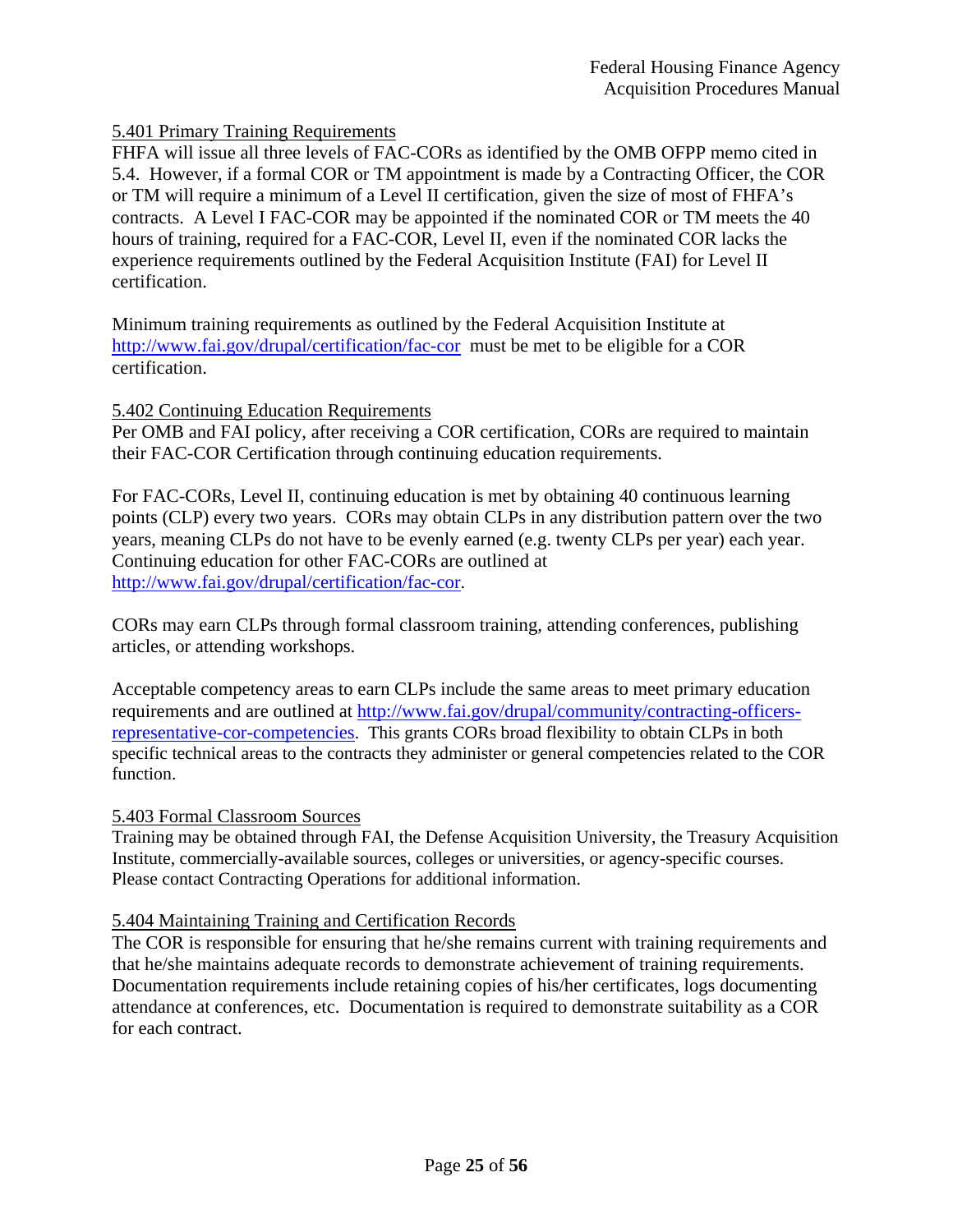# **5.5 FAC-COR Certificate and Renewal Certificate**

After receiving the necessary training, an individual may request a FAC-COR certification. A FAC-COR certification is NOT the same as a COR appointment to a specific contract. The certification merely demonstrates the qualifications to be appointed as a COR.

Please submit the necessary documentation evidencing completion of training requirements or CLPs earned for FAC-COR certification and renewal to **Bernard.Piper@fhfa.gov.** Upon review, a FAC-COR certificate or renewal certificate will be issued by the FHFA Senior Procurement Executive. FAC-COR certifications are valid for up to two years. The COR is responsible for ensuring he/she meets the continuing education requirements and requests recertification prior to expiration; otherwise, the COR risks his/her certification expiring and having to reinitiate a certification application, including retaking the initial primary training requirements.

Any individuals who currently have a FAC-COTR certification are automatically converted to a FAC-COR Level II certification, per OMB guidance.

# **SECTION 6 SPECIAL CLAUSES AND PROVISONS**

# **6.1 General**

As discussed in Section 3 of the APM, several FAR clauses are not appropriate or applicable to FHFA. Also, several clauses are required for FHFA procurements that are not addressed in the FAR. Therefore, the following clauses and provisions will be used in FHFA contracts either in addition to or in place of the related FAR clause as prescribed in Section 3.

# **6.2 Full Text Clauses and Provisions**

# 6.201 Availability of Funds (SEP 2009)

Funds are not presently available for performance. The Government's obligation under this contract/order is contingent upon the availability of funds from which payment for contract/order purposes can be made. No legal liability on the part of the Government for any payment may arise until funds are made available to the Contracting Officer for this contract/order and until the Contractor receives notice of such availability, to be confirmed in writing by the Contracting Officer.

# 6.202 Disputes (APR 2013)

(a) All disputes arising under or relating to this contract shall be resolved under this clause. The Contract Disputes Act of 1978, as amended (41 U.S.C. 7101-1709) is not applicable to the Federal Housing Finance Agency.

(b) "Claim," as used in this clause, means a written demand or written assertion by one of the contracting parties seeking, as a matter of right, the payment of money in a sum certain, the adjustment or interpretation of contract terms, or other relief arising under or relating to this contract. However, a written demand or written assertion by the Contractor seeking the payment of money exceeding \$100,000 is not a claim until certified. A voucher, invoice, or other routine request for payment that is not in dispute when submitted is not a claim. The submission may be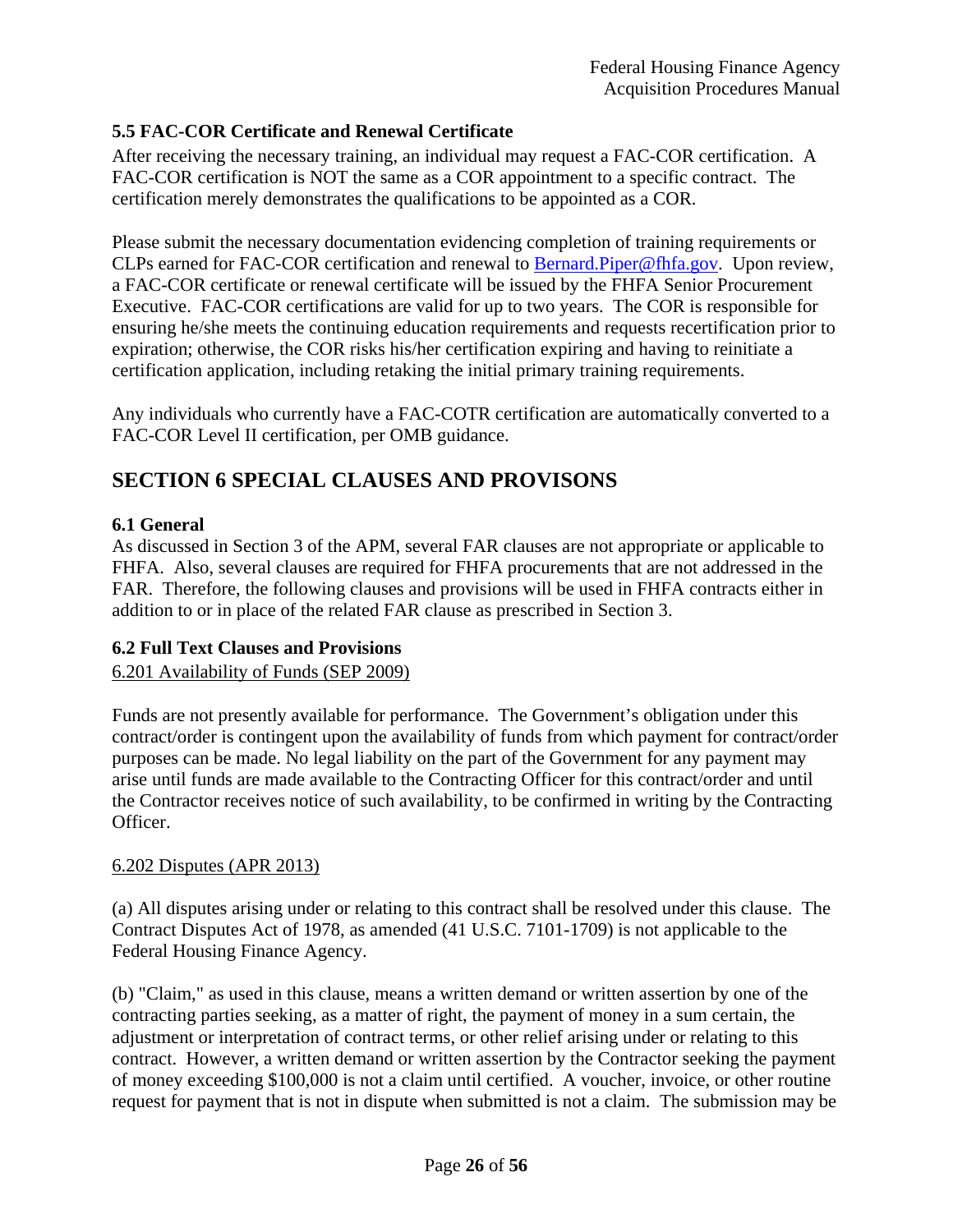converted to a claim, by complying with the submission and certification requirements of this clause, if it is disputed either as to liability or amount or is not acted upon in a reasonable time.

(c) (1) A claim by the Contractor shall be made in writing and, unless otherwise stated in this contract, submitted within six (6) years after accrual of the claim to the Contracting Officer for a written decision. A claim by the Federal Housing Finance Agency (FHFA), hereafter "Agency," against the Contractor shall be subject to a written decision by the Contracting Officer.

 $(2)(i)$  The Contractor shall provide the certification specified in paragraph  $(c)(2)(iii)$  of this clause when submitting any claim exceeding \$100,000.

 (ii) The certification requirement does not apply to issues in controversy that have not been submitted as all or part of a claim.

 (iii) The certification shall state as follows: "I certify that the claim is made in good faith; that the supporting data are accurate and complete to the best of my knowledge and belief; that the amount requested accurately reflects the contract adjustment for which the Contractor believes the Agency is liable; and that I am duly authorized to certify the claim on behalf of the Contractor."

(3) The certification may be executed by any person duly authorized to bind the Contractor with respect to the claim.

(d) For Contractor claims of \$100,000 or less, the Contracting Officer must, if requested in writing by the Contractor, render a decision within 60 days of the request. For Contractorcertified claims over \$100,000, the Contracting Officer must, within 60 days, decide the claim or notify the Contractor of the date by which the decision will be made.

(e) The Contracting Officer's decision shall be considered final unless the contractor submits a written request for appeal of the decision to FHFA's Senior Procurement Executive (SPE), within 60 days from receipt of the Contracting Officer's decision. The SPE must, within 30 days, decide the claim or notify the Contractor of the date by which the decision will be made. The decision of the SPE is final and conclusive unless a court of competent jurisdiction finds the decision fraudulent, arbitrary or capricious, so grossly erroneous as to imply bad faith, or not supported by substantial evidence. The contractor has 180 days from the date of the SPE's decision to appeal to a court of competent jurisdiction.

(f) If the claim by the Contractor is submitted to the Contracting Officer or a claim by the Agency is presented to the Contractor, the parties, by mutual consent, may agree to use alternative dispute resolution (ADR). If the Contractor refuses an offer for ADR, the Contractor shall inform the Contracting Officer, in writing, of the Contractor's specific reasons for rejecting the offer.

 $(g)$  The Agency shall pay interest on the amount found due and unpaid from  $(1)$  the date that the Contracting Officer receives the claim (certified, if required); or (2) the date that payment otherwise would be due, if that date is later, until the date of payment. With regard to claims having defective certifications, interest shall be paid from the date that the Contracting Officer initially receives the perfected claim. Defective certifications are defined as failing to comply with any portion of (c) (2) or (c) (3) of this clause. Simple interest on claims shall be paid at the rate, fixed by the Secretary of the Treasury, which is applicable to the period during which the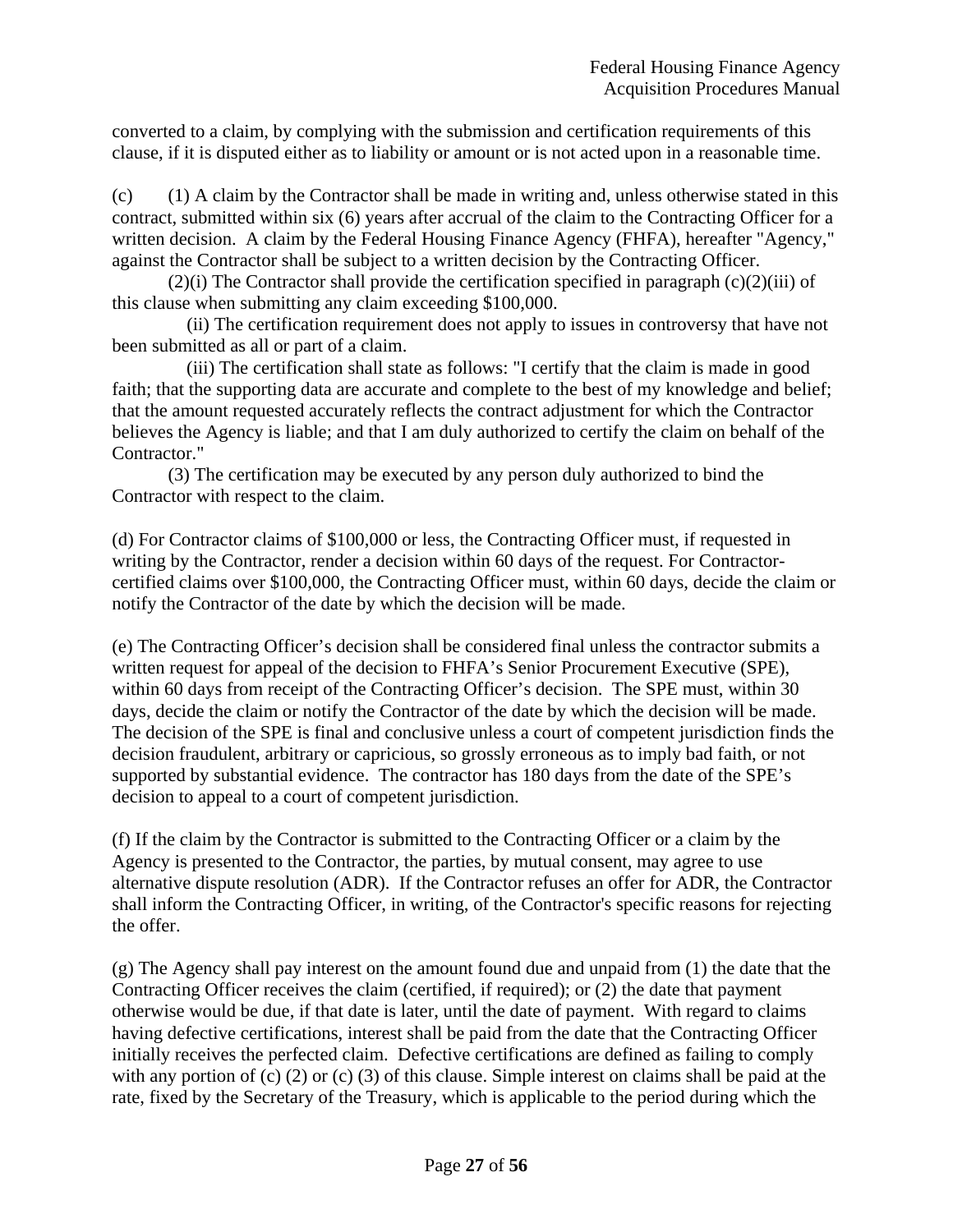Contracting Officer receives the claim and then at the rate applicable for each 6-month period as fixed by the Treasury Secretary during the pendency of the claim.

(h) The Contractor shall proceed diligently with performance of this contract, pending final resolution of any request for relief, claim, or appeal, arising under or relating to the contract, and comply with any decision of the Contracting Officer.

### 6.203 Non-Appropriated Funded Agency – FHFA (MAR 2011)

(a) Under the Housing and Economic Recovery Act of 2008, FHFA was established as an independent agency in the Executive Branch of the Federal Government.

(b) Not withstanding any other provision or clause contained herein, whether express or incorporated by reference, FHFA is a non-appropriated funded agency. As such, FHFA is not subject to the Federal Acquisition Regulation (FAR). FHFA voluntarily follows the FAR with some limited exceptions in its acquisition of supplies and services. Any FAR provisions and/or clauses contained herein, whether express or incorporated by reference, are being utilized due to their commonality in the Federal acquisition environment.

(c) The Contractor understands that FHFA is not subject to the Contract Disputes Act of 1978 and that FHFA has its own disputes process as set forth in the clause contained herein and entitled "Disputes."

### 6.204 Public Release of Contract Award and Publicity Information (AUG 2012)

(a) The Contractor, its affiliates, agents or subcontractors, and their respective employees, shall not issue press releases or provide other information to the public or media regarding any FHFA contract award.

(b) The Contractor, its affiliates, agents or subcontractors, and their respective employees, shall not make statements to the media or issue press releases regarding their performance under this Contract.

(c) The Contractor may not issue or sponsor any advertising or publicity that states or implies that FHFA endorses, recommends or prefers the Contractor's services or products.

(d) The Contractor agrees to include this clause in all its subcontracts under this contract.

#### 6.205 Disclosure of Information (NOV 2014)

(a) Contractor (used hereinafter in this Clause to mean Contractor and Contractor's directors, officers, employees, subcontractors, agents, or consultants) shall not disclose without the prior written approval of the Senior Procurement Executive any nonpublic information obtained by, produced by, or disclosed to the Contractor in connection with its performance under this Contract for FHFA, to anyone other than persons within FHFA or persons in the Contractor's organization who are properly entitled to such information for the performance of their official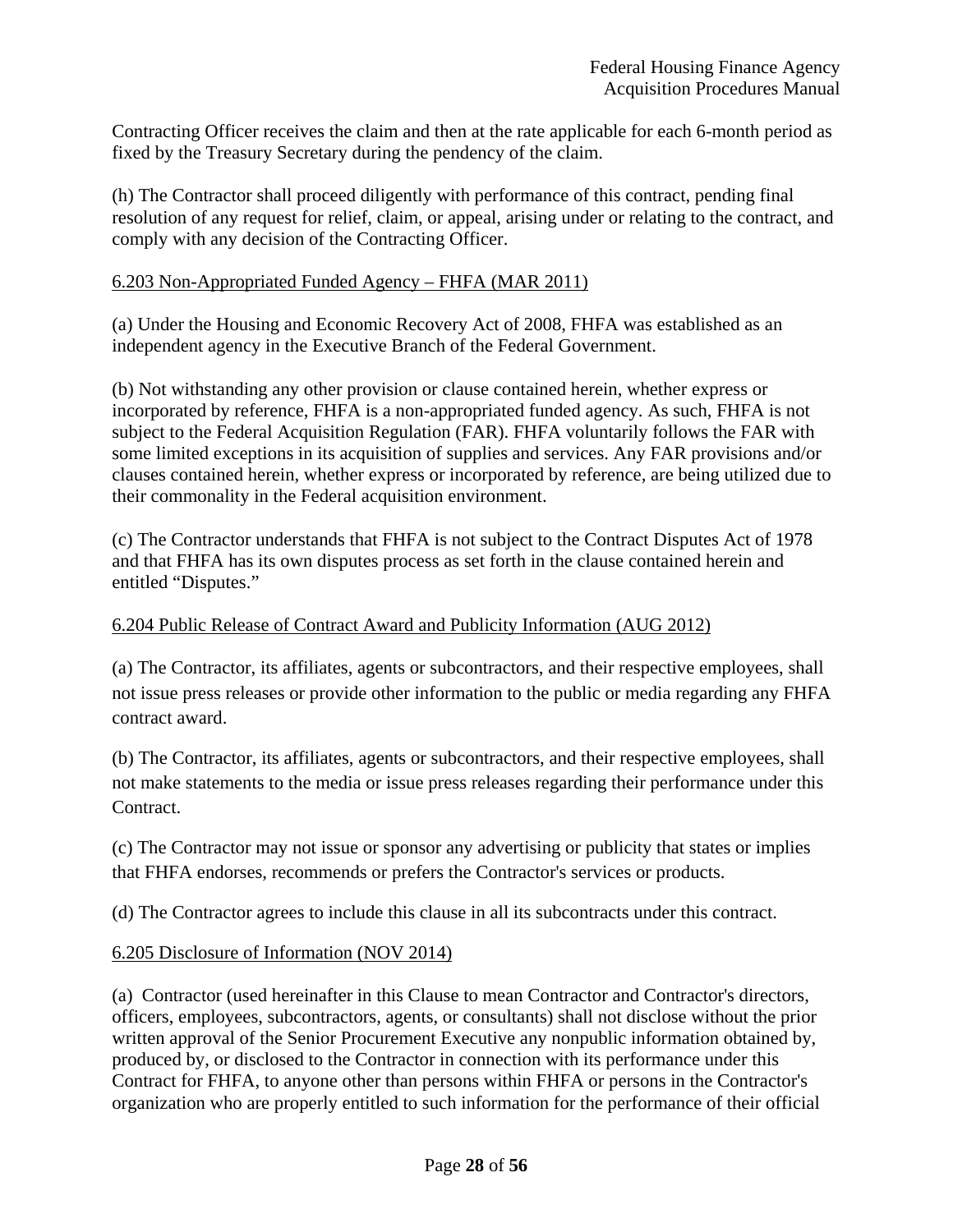duties. Nonpublic information means information which has not become part of the body of public information, including, but not limited to, information of the Federal National Mortgage Association, the Federal Home Loan Mortgage Corporation, and the Federal Home Loan Banks (collectively, regulated entities), the Office of Finance of the Federal Home Loan Bank System (Office of Finance), or FHFA. This includes nonpublic information in any form, including documents, electronic mail, computer files, conversations, audio or video recordings, and internal information technology infrastructure components, including Internet Protocols. For purposes of this clause, examples of nonpublic information include, but are not limited to, corporate financial data provided to FHFA that has not been made public; FHFA planned or contemplated courses of action regarding FHFA examinations, investigations, and enforcement actions; and personally identifiable information, including information covered by the Privacy Act, 5 U.S.C. § 552a.

(b) Contractor has read FHFA Policy No. 221, Information Classification Policy, which is incorporated by reference into the Contract, and shall abide by the policy described therein and follow the guidelines given for using and protecting non-public and restricted information. FHFA Policy No. 221 is available on the FHFA website:

http://www.fhfa.gov/AboutUs/Policies/Documents/FHFA\_Policy\_221\_Final\_\_Information\_Clas sification Policy 09-27-2012.pdf. Contractor shall take all reasonable measures to avoid unintentional or inadvertent disclosure by it of such nonpublic information, and shall return to FHFA any such information, or copies thereof, not later than the date the Contractor has completed performance of its work under this Contract. Should a question arise as to whether particular information is nonpublic, Contractor shall immediately contact the FHFA Contracting Officer's Representative (COR) and seek a determination as to the information's status. In the absence of a COR, the Contractor shall immediately contact the FHFA Contracting Officer. If the FHFA COR or Contracting Officer determines that the information is nonpublic, Contractor shall treat it in accordance with this Clause.

(c) Contractor has read FHFA Policy No. 301, Use and Protection of Personally Identifiable Information Policy, which is incorporated by reference into the Contract, and shall abide by the policy described therein and follow the guidelines given for using and protecting personally identifiable information. FHFA Policy No. 301 is available on the FHFA website: http://www.fhfa.gov/AboutUs/Policies/Documents/PII%20Policy%20-%20Signed.pdf. Contractor has read FHFA Policy No. 601, Breach Notification Policy and Plan, which is incorporated by reference into the Contract, and shall abide by the policy described therein and follow the guidelines for reporting of a suspected or confirmed breach of personally identifiable information. FHFA Policy No. 601 is available on the FHFA website: http://www.fhfa.gov/AboutUs/Policies/Documents/FHFA\_Policy\_601\_\_Breach\_Notification\_Po licy and Plan N508.pdf.

(d) Contractor agrees not to use or permit the use of nonpublic information obtained as a result of its performance of work for FHFA under this Contract for private gain for itself or any other person or entity by direct action on Contractor's part or by counsel, recommendation, or suggestions to another person or entity.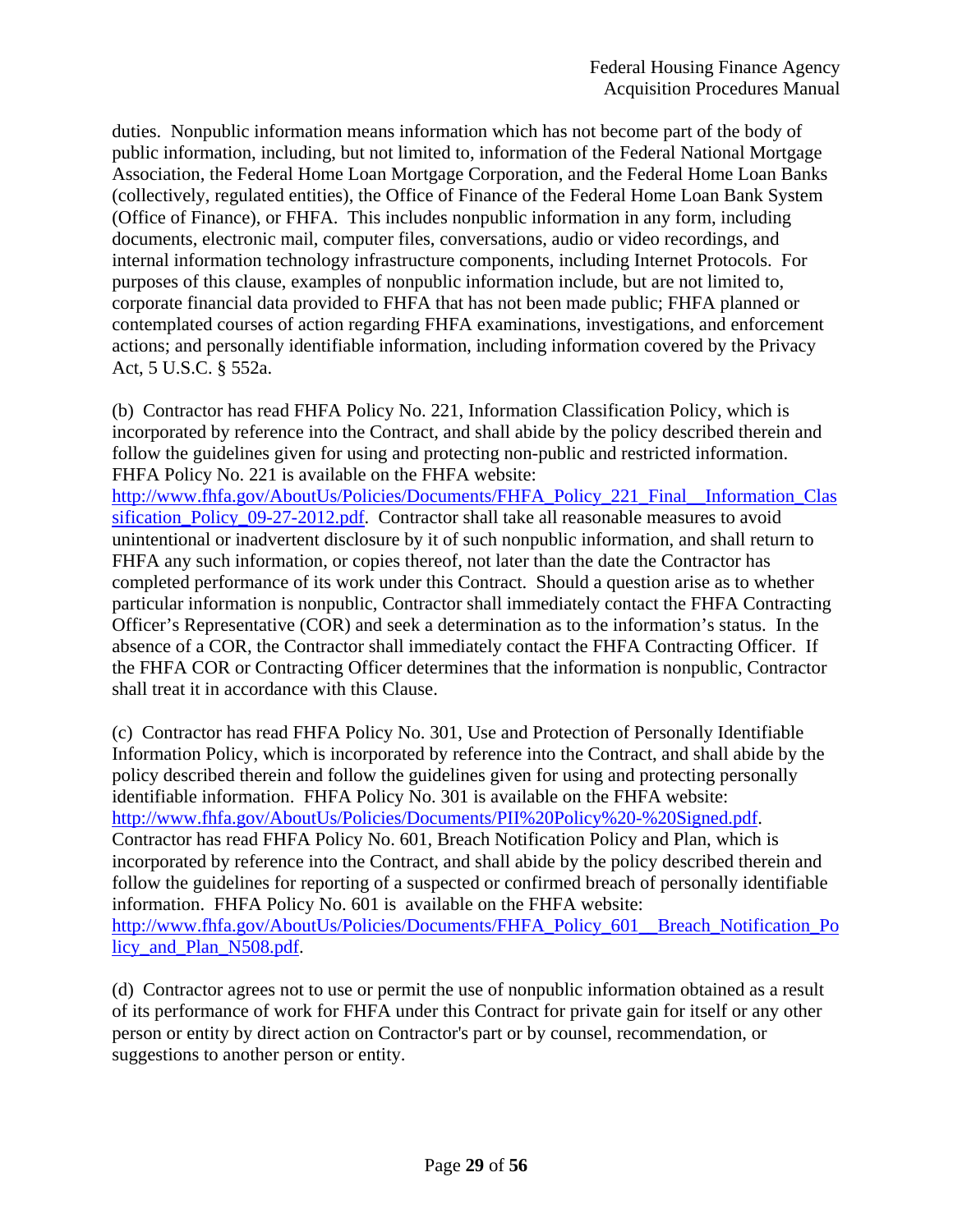(e) Unless by judicial order directed otherwise (after providing the Senior Procurement Executive with notice as specified below), Contractor understands that it is prohibited from testifying in court or otherwise with respect to information obtained by, produced by, or disclosed to the Contractor in connection with its performance of work under this Contract, and is prohibited from furnishing documents of FHFA, the regulated entities, or the Office of Finance, or copies thereof, in compliance with a subpoena, court order, or otherwise without prior written notice to the Senior Procurement Executive. Contractor shall promptly notify the Senior Procurement Executive of any request, subpoena, court order, or other legal process requiring Contractor's attendance as a witness or the production of documents.

(f) Contractor understands that it is subject to criminal penalties under 18 U.S.C. 641 and 1905, and other applicable laws for the misuse or disclosure of nonpublic information.

(g) Contractor agrees that each of its personnel and subcontractor personnel working under this Contract shall sign the FHFA Nondisclosure Agreement (Agreement) containing the prohibitions set forth in paragraphs (a) through (f) of this Clause. Contractor further agrees that Contractor shall submit a copy of each signed Agreement to the FHFA Contracting Officer and designated Contracting Officer Representative or Invoice Approver prior to performance of any work by Contractor's personnel or subcontractor personnel under this Contract. This includes all substitutions or additions of Contractor personnel over the Contract's performance. The Contractor shall maintain all the original, signed Agreements. Within five business days of a written request from the Contracting Officer, the Contractor shall provide the signed, original Agreements. (A copy of the Agreement is an attachment.)

(h) Contractor agrees that any deviation from this Clause which is attributable to the Contractor constitutes a material breach of contract and may be sufficient grounds for a termination for default.

# NONDISCLOSURE AGREEMENT (JUL 2014)

I, during the performance of my work under Contract No. for the Federal Housing Finance Agency (FHFA) and after completing such performance, shall not disclose without the prior written approval of the FHFA's Senior Procurement Executive any non-public information obtained by, produced by, or disclosed to me in connection with my performance of work for FHFA to anyone other than persons within FHFA, who already have access to such non-public information, or persons in my organization who are properly entitled to such information for the performance of their official duties. Non-public information means information which has not become part of the body of public information, including, but not be limited to, information of the Federal National Mortgage Association, the Federal Home Loan Mortgage Corporation and the Federal Home Loan Banks (collectively, regulated entities), the Office of Finance of the Federal Home Loan Bank System (Office of Finance), or FHFA.

I have read FHFA Policy No. 221, Information Classification Policy, which is incorporated by reference into the Contract, and shall abide by the policy described therein and follow the guidelines given for using and protecting non-public and restricted information. FHFA Policy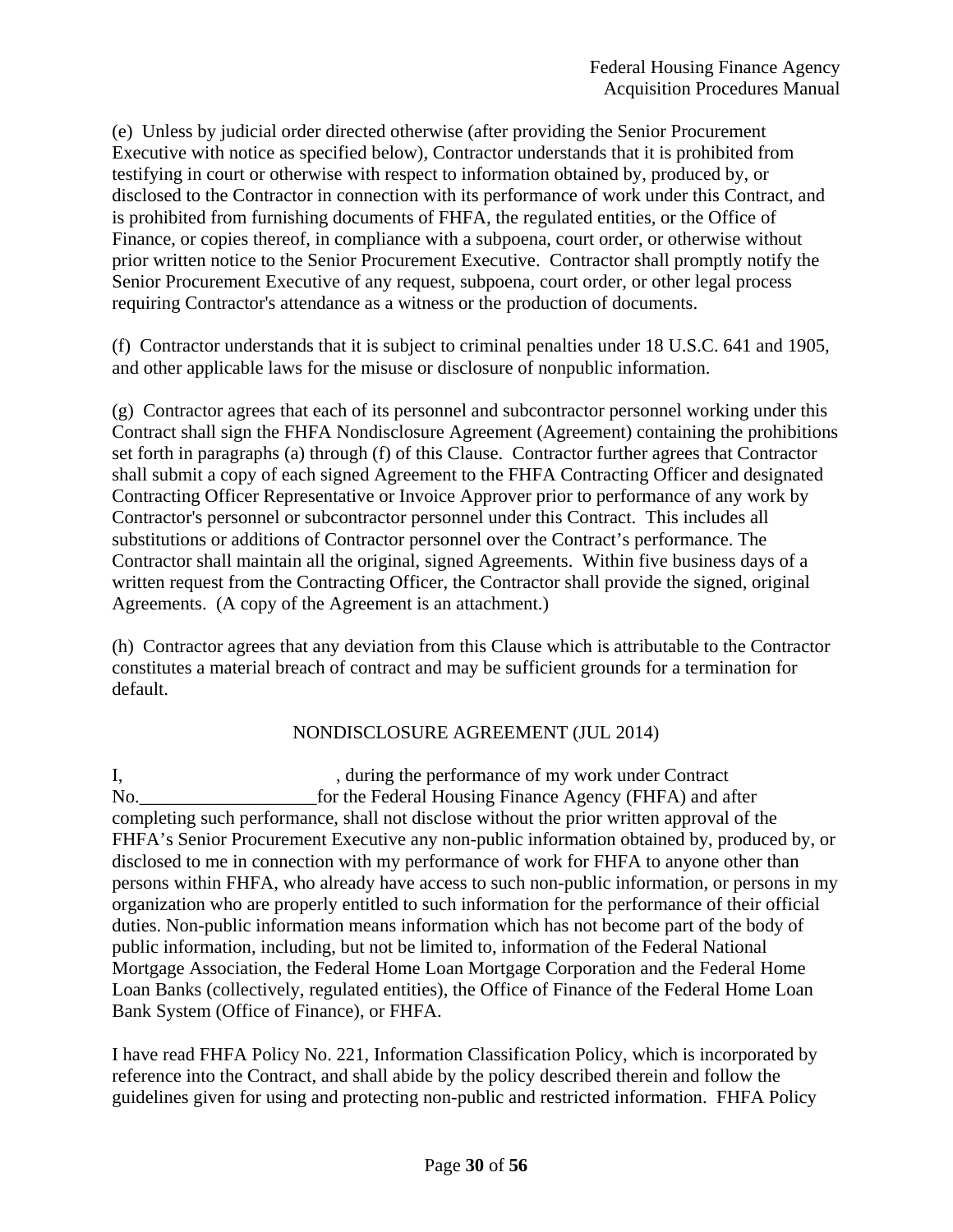### No. 221 is also available on the FHFA website:

http://www.fhfa.gov/AboutUs/Policies/Documents/FHFA\_Policy\_221\_Final\_\_Information\_Clas sification\_Policy\_09-27-2012.pdf. This includes non-public information in any form, including documents, electronic mail, computer files, conversations, audio or video recordings, and internal information technology infrastructure components, including Internet Protocols. For purposes of this Nondisclosure Agreement (Agreement), examples of non-public information include, but are not limited to, corporate financial data provided to FHFA that has not been made public; FHFA planned or contemplated courses of action regarding FHFA examinations, investigations, and enforcement actions; and personally identifiable information, including information covered by the Privacy Act, 5 U.S.C. § 552a.

I shall take all reasonable measures to avoid unintentional or inadvertent disclosure by me of such non-public information, and shall return to FHFA any such information, or copies thereof, not later than the date I have completed performance of my work. Should a question arise as to whether particular information is non-public, I shall immediately contact the FHFA Contracting Officer's Representative (COR) and seek a determination as to the information's status. In the absence of a COR, I shall immediately contact the FHFA Contracting Officer. If the FHFA COR or Contracting Officer determines that the information is non-public, I shall treat it in accordance with this Agreement.

I have read FHFA Policy No. 301, Use and Protection of Personally Identifiable Information Policy, which is incorporated by reference into the Contract, and shall abide by the policy described therein and follow the guidelines given for using and protecting personally identifiable information. FHFA Policy No. 301 is available on the FHFA website: http://www.fhfa.gov/AboutUs/Policies/Documents/PII%20Policy%20-%20Signed.pdf.

I have read FHFA Policy No. 601, Breach Notification Policy and Plan, which is incorporated by reference into the Contract, and shall abide by the policy described therein and follow the guidelines for reporting of a suspected or confirmed breach of personally identifiable information. FHFA Policy No. 601 is available on the FHFA website: http://www.fhfa.gov/AboutUs/Policies/Documents/FHFA\_Policy\_601\_\_Breach\_Notification\_Po licy and Plan N508.pdf.

I shall not use or permit use of non-public information obtained by me as a result of my performance of work for FHFA for private gain for myself or any other person or entity by direct action on my part or by counsel, recommendation, or suggestions to another person or entity.

Unless by judicial order directed otherwise (after providing the Senior Procurement Executive with notice as specified below), I understand that I am prohibited from testifying in court or otherwise with respect to information obtained by, produced by, or disclosed to me in connection with my performance of work under this Contract, and I am prohibited from furnishing documents of FHFA, the regulated entities, or the Office of Finance, or copies thereof, in compliance with a subpoena, order, or otherwise without prior written notice to the Senior Procurement Executive of FHFA. I shall promptly notify the Senior Procurement Executive of any request, subpoena, court order, or other legal process requiring my attendance as a witness or the production of documents.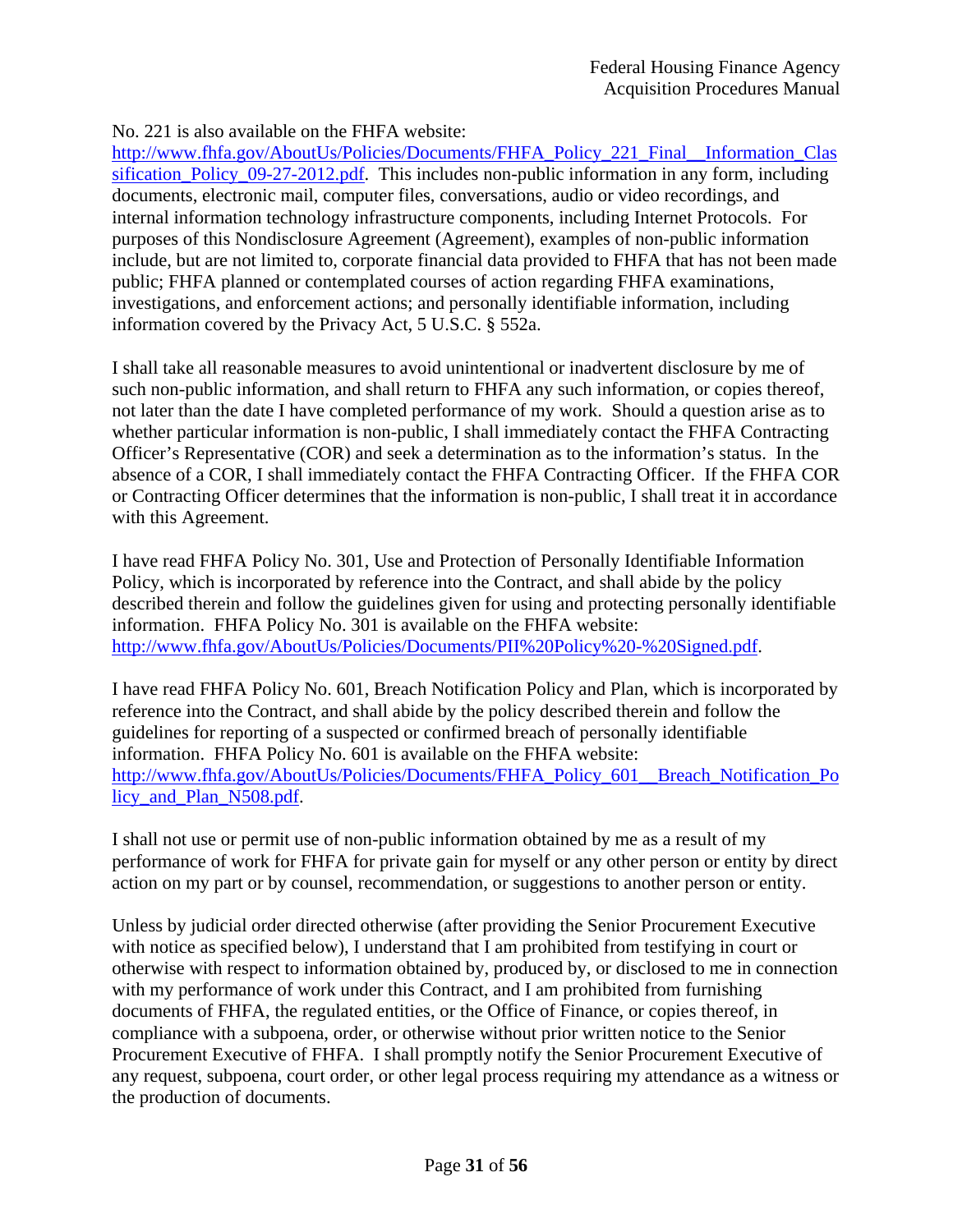I understand that I am subject to criminal penalties under 18 U.S.C. 641 and 1905, and other applicable laws for the misuse or disclosure of nonpublic information.

EXECUTED this  $\_\_\_\_\_\$  day of  $\_\_\_\_\_\_\_\$ , 20 $\_\_\_\_\$ .

Signature:\_\_\_\_\_\_\_\_\_\_\_\_\_\_\_\_\_\_\_\_\_\_\_\_\_\_

6.206 Invoicing Clauses

Select the appropriate Invoicing clause based on the prescription in 3.206.

#### 6.206a Invoicing via Invoice Processing Platform (AUG 2014)

All invoices shall be submitted via the Invoice Processing Platform (IPP), as the preferred method. The IPP is a secure web-based electronic invoicing and payment information service.

#### **IPP Submission**

The IPP website address is https://www.ipp.gov. Contractor assistance with enrollment can be obtained by contacting the IPP Production Help Desk via email at ippgroup@bos.frb.gov or phone at (866) 973-3131.

For payment and invoice questions, contact the Accounting Services Division at (304) 480-8000 option 7 or via email at AccountsPayable@fiscal.treasury.gov.

If the Contractor can NOT submit their invoices via IPP, the Contractor may request the Contracting Officer grant a waiver to permit an Alternate Submission Method. The Contracting Officer will provide the Contractor a waiver request form. If the Contracting Officer grants a waiver, the Contractor will be required to submit a copy of the signed waiver with each invoice and follow one of the Alternate Submission Methods identified below.

#### **Alternate Submission Methods**

If you are not able to send your invoices via the IPP AND the Contracting Officer has approved an IPP submission waiver, please send the invoice either by electronic mail or hardcopy mail. Hardcopy mail is the least preferred method of submission.

#### *Electronic Mail Submission*

Invoices should be submitted electronically to AccountsPayable@fiscal.treasury.gov. Protected Microsoft Excel files are the preferred format; however, Adobe Acrobat Portable Document Format (PDF) and Microsoft Word are also acceptable.

*Hardcopy Mail Submission*  **For US Mail:**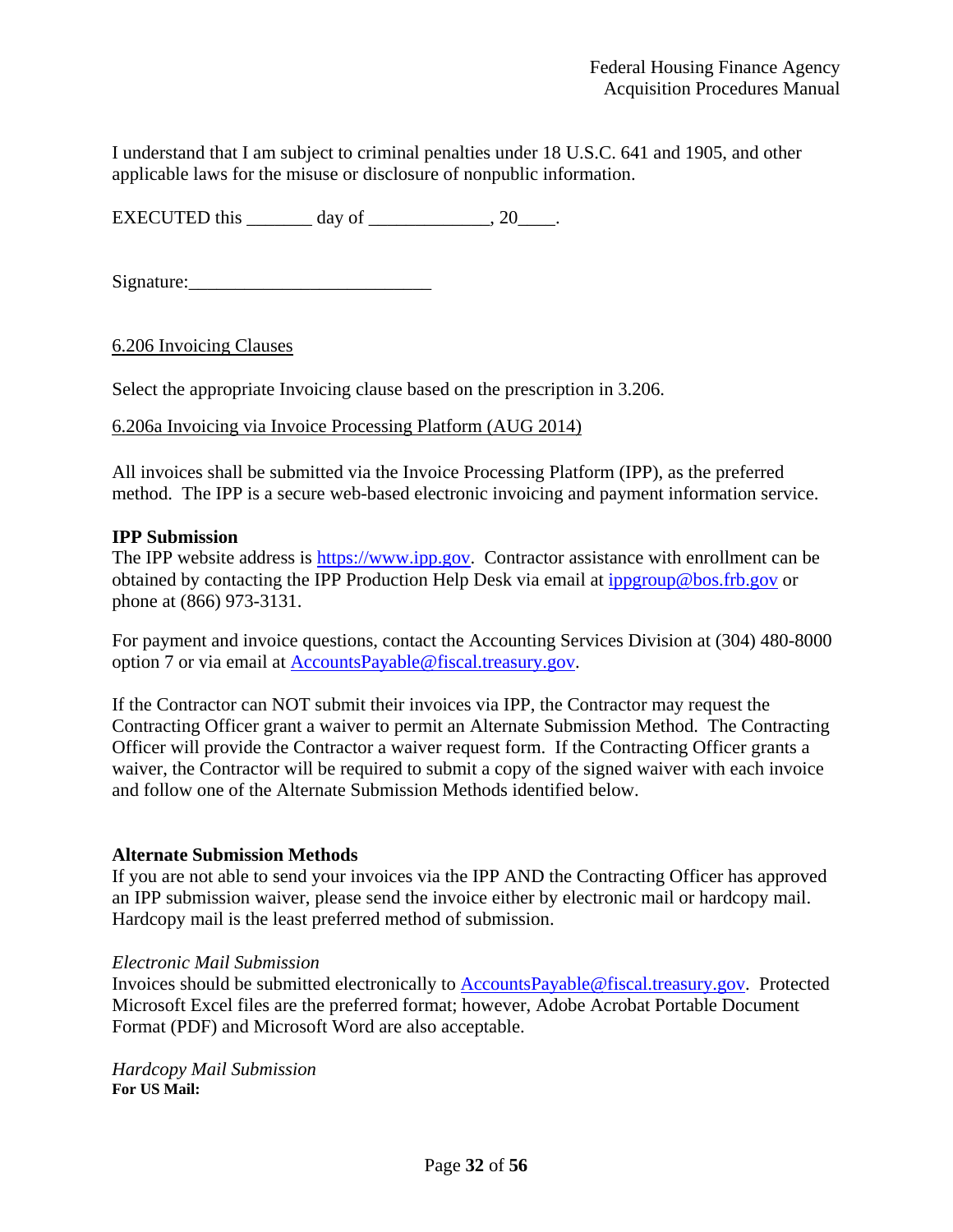OAS ASD APB A3 - G BUREAU OF THE PUBLIC DEBT PO BOX 1328 PARKERSBURG WV 26106-1328

#### **UPS, Federal Express, or other Courier Delivery:**

OAS ASD ASB2  $A3 - G$ BPD WAREHOUSE & OP CENTER DOCK 1 257 BOSLEY INDUSTRIAL PARK DR PARKERSBURG WV 26101

#### **Invoice Contents**

Ensure that the invoice complies with all other payments and invoicing instructions and terms within the Contract. Also, at a minimum, the following information must clearly be included:

- (a) Contractor's name
- (b) Invoice unique identifying number and invoice date
- (c) Period of Performance (Covered by invoice for service contracts)
- (d) Contract or Order number (FHF-FY-X-XXXX)

(e) Contract Line Item Numbers (CLINs) as stated in the contract must be clearly identified and associated with the invoice for goods and services

(f) Description, cost or price, and quantity of property and/or services actually delivered or rendered

(g) Other substantiating documentation or information as considered necessary by the COR or Contracting Officer to support the invoice, including the following items:

- Price; hourly rates; other costs, less applicable discounts
- Contractor timesheets including dates and times of performance of Contractor employees
- Name of the authorized employee(s) performing services

(h) Name, title, phone number, and complete mailing address of Contractor official to whom payment questions can be addressed by the Government.

Contractors shall not submit invoices for supplies or services no more frequently than once a month.

#### 6.206b Invoicing (JUL 2014)

Ensure that the invoice complies with all other payments and invoicing instructions and terms within the Contract. Also, at a minimum, the following information must clearly be included:

- (a) Contractor's name
- (b) Invoice unique identifying number and invoice date
- (c) Period of Performance (Covered by invoice for service contracts)
- (d) Contract or Order number (FHF-FY-X-XXXX)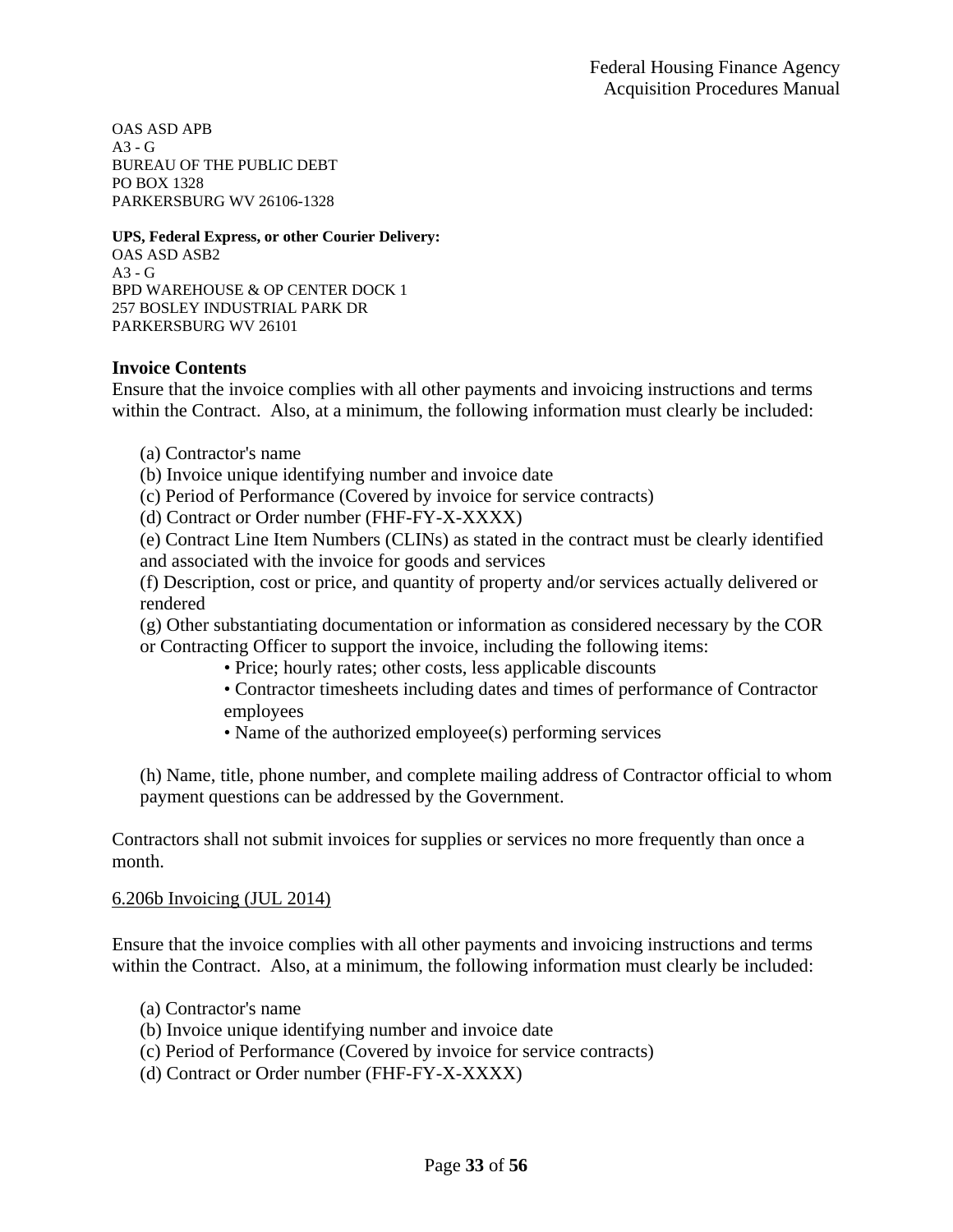(e) Contract Line Item Numbers (CLINs) as stated in the contract must be clearly identified and associated with the invoice for goods and services

(f) Description, cost or price, and quantity of property and/or services actually delivered or rendered

(g) Other substantiating documentation or information as considered necessary by the COR or Contracting Officer to support the invoice, including the following items:

• Price; hourly rates; other costs, less applicable discounts

• Contractor timesheets including dates and times of performance of Contractor employees

• Name of the authorized employee(s) performing services

(h) Name, title, phone number, and complete mailing address of Contractor official to whom payment questions can be addressed by the Government.

Invoices should be submitted electronically to AccountsPayable@fiscal.treasury.gov. Protected Microsoft Excel files are the preferred format; however, Adobe Acrobat Portable Document Format (PDF) and Microsoft Word are also acceptable.

If you are not able to send your invoices electronically via this method, please send them to the following address:

#### **For US Mail:**

OAS ASD APB  $A3 - G$ BUREAU OF THE PUBLIC DEBT PO BOX 1328 PARKERSBURG WV 26106-1328

#### **UPS, Federal Express, or other Courier Delivery:**

OAS ASD ASB2  $A3 - G$ BPD WAREHOUSE & OP CENTER DOCK 1 257 BOSLEY INDUSTRIAL PARK DR PARKERSBURG WV 26101

For payment and invoice questions, please contact the Administrative Accounts Branch at (304) 480-7070.

Contractors shall not submit invoices for supplies or services no more frequently than once a month.

#### 6.207 Homeland Security Presidential Directive-12 [HSPD-12] (SEP 2012)

(a) Performance under this contract may require Contractor employees to have physical and logical access to a Federally controlled facility. HSPD-12 requires that in those instances,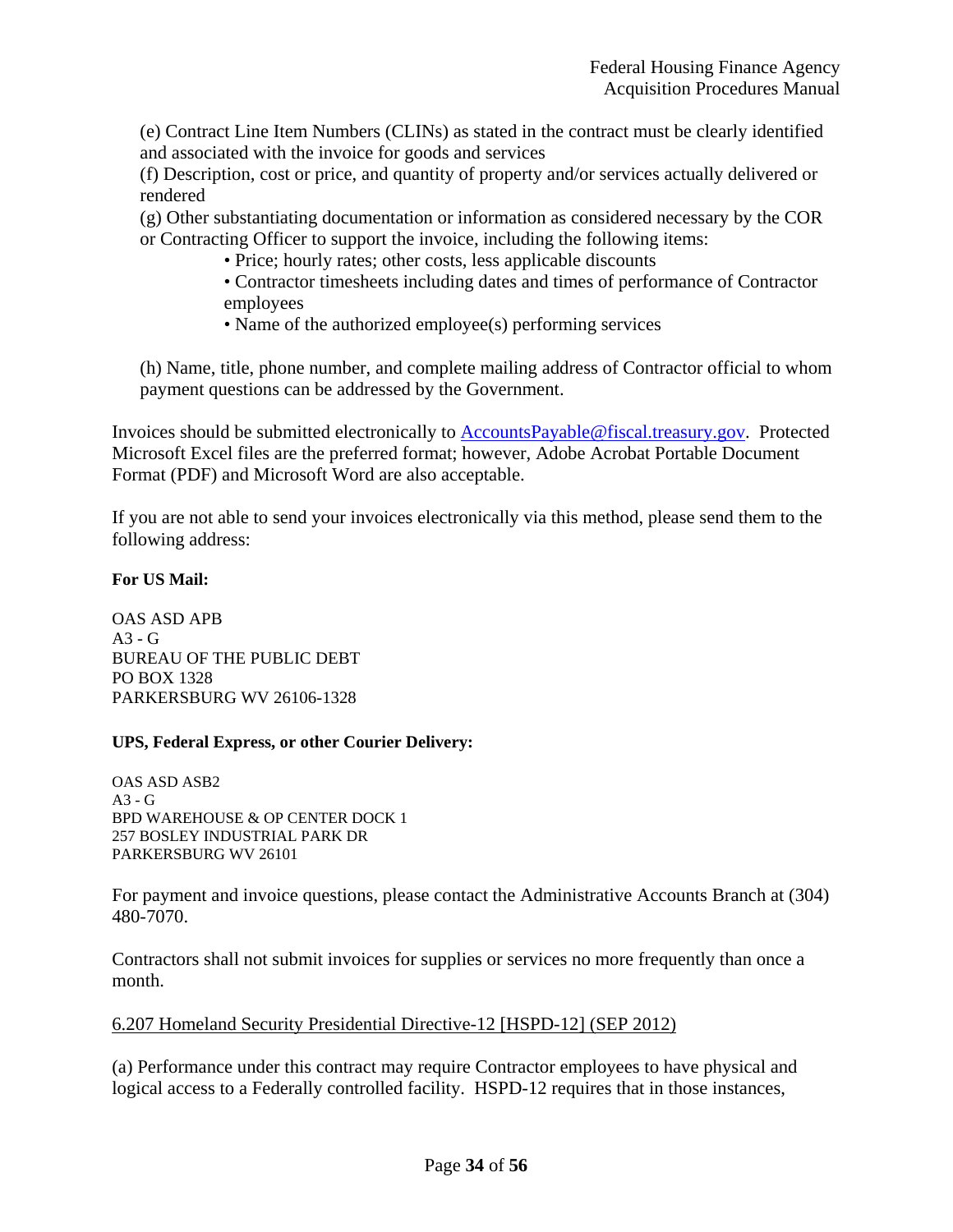agencies create a policy to ensure that those employees have a fully adjudicated identity check prior to unescorted access.

(b) In order to comply with HSPD-12, the FHFA requires the following steps be taken to ensure the safety of the physical space and the integrity of the information technology systems.

(c) Prior to the start of the contract, the Contractor shall provide a list of names of those employees covered by HSPD-12 to the Contracting Officer's Representative (COR) and make those employees available at the place and time specified by the COR in order to initiate screening and background investigations. The appropriate forms will be provided by the COR or the FHFA Human Resources Office.

(d) Contractor employees are required to give, and to authorize others to give, full, frank, and truthful answers to relevant and material questions needed to reach a suitability determination. Refusal or failure to furnish or authorize the furnishing of information may constitute grounds for denial or revocation of credentials. Government personnel may contact the Contractor personnel being screened or investigated in person, by telephone or in writing, and the Contractor agrees to make them available for such contact.

(e) A National Agency Check (NAC) will be conducted prior to beginning of contract performance. This check verifies the identity of the individual applying for clearance. Upon successful completion of the NAC process, an identity card will be issued and unescorted access will be granted. Contractor employees are required to wear and display their identity cards while on duty and when representing the agency, unless wearing the card prevents them from accomplishing the tasks associated with this contract.

(f) Simultaneously, a NAC with Inquiries (NACI) or other background check as required, based on the performance duties, will be initiated to determine the individual's suitability for the position. If the NACI (or other background investigation) adjudication is favorable, nothing more needs to be done. If the adjudication is unfavorable, the credentials will be revoked. In the event of a disagreement between the Contractor and the Government concerning the suitability of an individual to perform work under this contract, FHFA shall have the right of final determination.

(g) This requirement must be incorporated into any subcontracts that require subcontractor personnel to have routine and regular unsupervised access to a Federally controlled facility for more than 180 calendar days or unsupervised access to a Federally controlled Level 3 or 4 information system.

(h) If a Contractor employee has already been credentialed by another agency through the Office of Personnel Management (OPM), and that credential has not yet expired, further investigation may not be necessary. The Contractor shall provide the COR with documentation that supports the individual's status.

(i) During performance of this contract, the Contractor will keep the COR apprised of changes in personnel to ensure that performance is not delayed by compliance with credentialing process. Identity cards that have been lost, damaged, or stolen must be reported to the COR.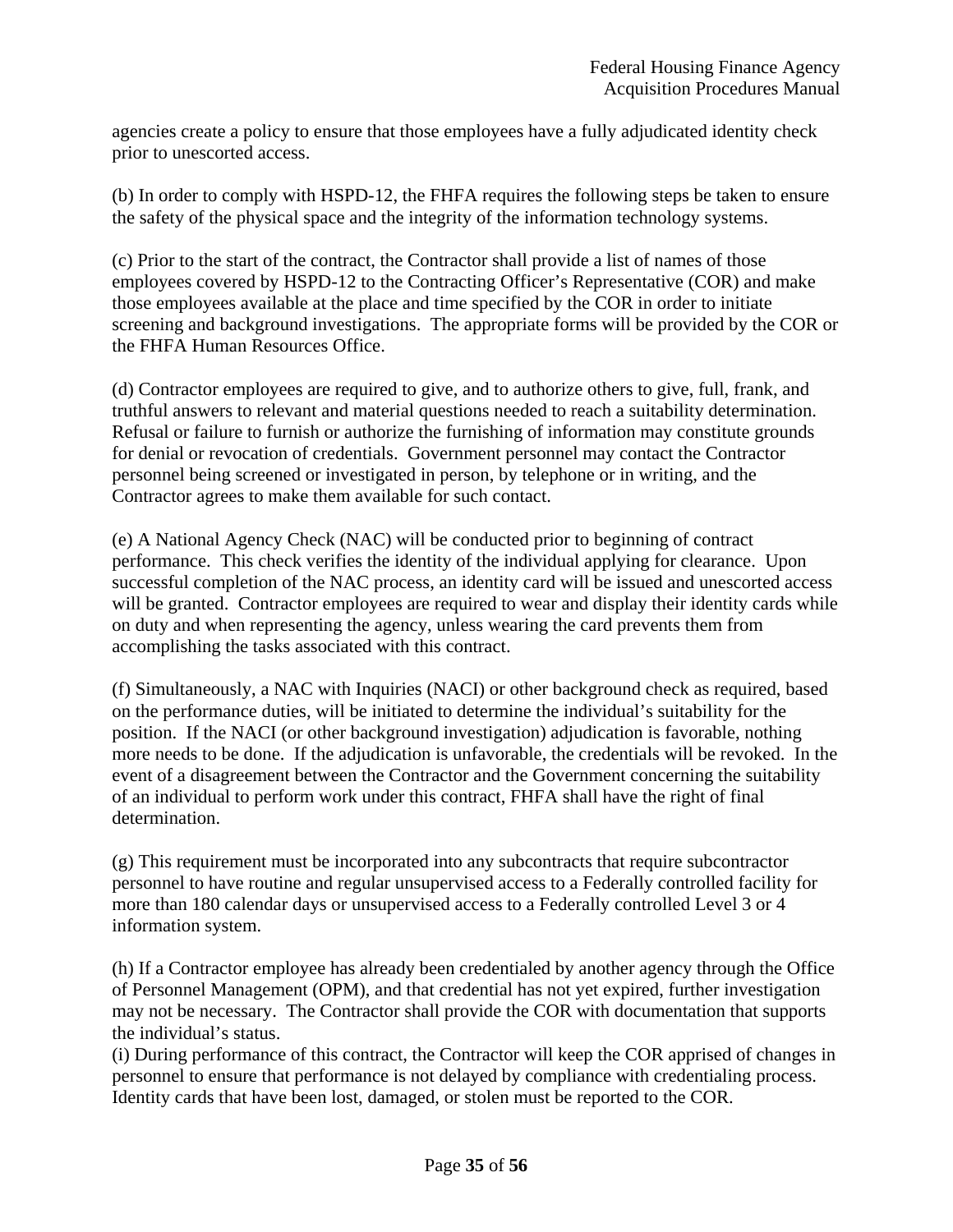Replacement will be at the Contractor's expense and may not be charged as either a direct or indirect cost to the contract. If reissuance of expired credentials is needed, it will be coordinated through the COR.

(j) At the end of contract performance, or when a Contractor employee is no longer working under this contract, the Contractor will ensure that all identification cards are returned to the COR. Failure to return identity cards may hold up final invoice payment.

#### 6.208a FHFA Network Access (OCT 2013)

The Contractor (used hereinafter in this Clause to mean the Contractor and its directors, officers, employees, subcontractors, agents, or consultants) agrees that any Contractor who has access to FHFA's network shall comply with FHFA's Rules of Behavior, and will be required to complete FHFA's Information Security and Privacy Act training prior to being granted access to FHFA's network. In addition, the Contractor will be required to complete any IT Security and Privacy Act refresher training.

6.208b IT Security clause for software development or for the acquisition of information systems which will process and store FHFA data residing on the FHFA network (FEB 2015)

(a) Protection of Information. The Contractor (used hereinafter in this Clause to mean the Contractor and its directors, officers, employees, subcontractors, agents, or consultants) shall implement adequate administrative, technical, logical, physical and procedural security controls to ensure that all FHFA information in its possession or under its control is adequately protected from loss, misuse, or unauthorized access or modification. The collection, use, transmission, and disclosure of FHFA information shall comply with all Federal laws and regulations as well as FHFA policies. The Contractor shall not use any FHFA information except to the extent necessary to carry out its obligations under the Contract. The Contractor shall not disclose FHFA information to any third party unless disclosure is authorized in the Contract, or Contractor obtains the prior written approval of the Contracting Officer. The Contractor shall promptly notify the Contracting Officer of any request, subpoena, court order, or other legal process requiring the Contractor's attendance as a witness or the production of documents pertaining to FHFA information.

(b) Laws and Standards. All Information Technology (IT) products and services provided by the Contractor shall comply with Federal laws and standards addressing information security, including the following laws and standards:

 (1) Office of Management and Budget (OMB) Circular A-130, Management of Federal Information Resources, including Appendices;

(2) E-Government Act of 2002 (P. L. 107-347), including Title II, Section 208 - Privacy Provisions and Title III - Federal Information Security Management Act of 2002 (FISMA), and related OMB guidance; and,

(3) National Institute of Standards and Technology (NIST) security standards and guidelines to support the implementation of and compliance with FISMA, including the following: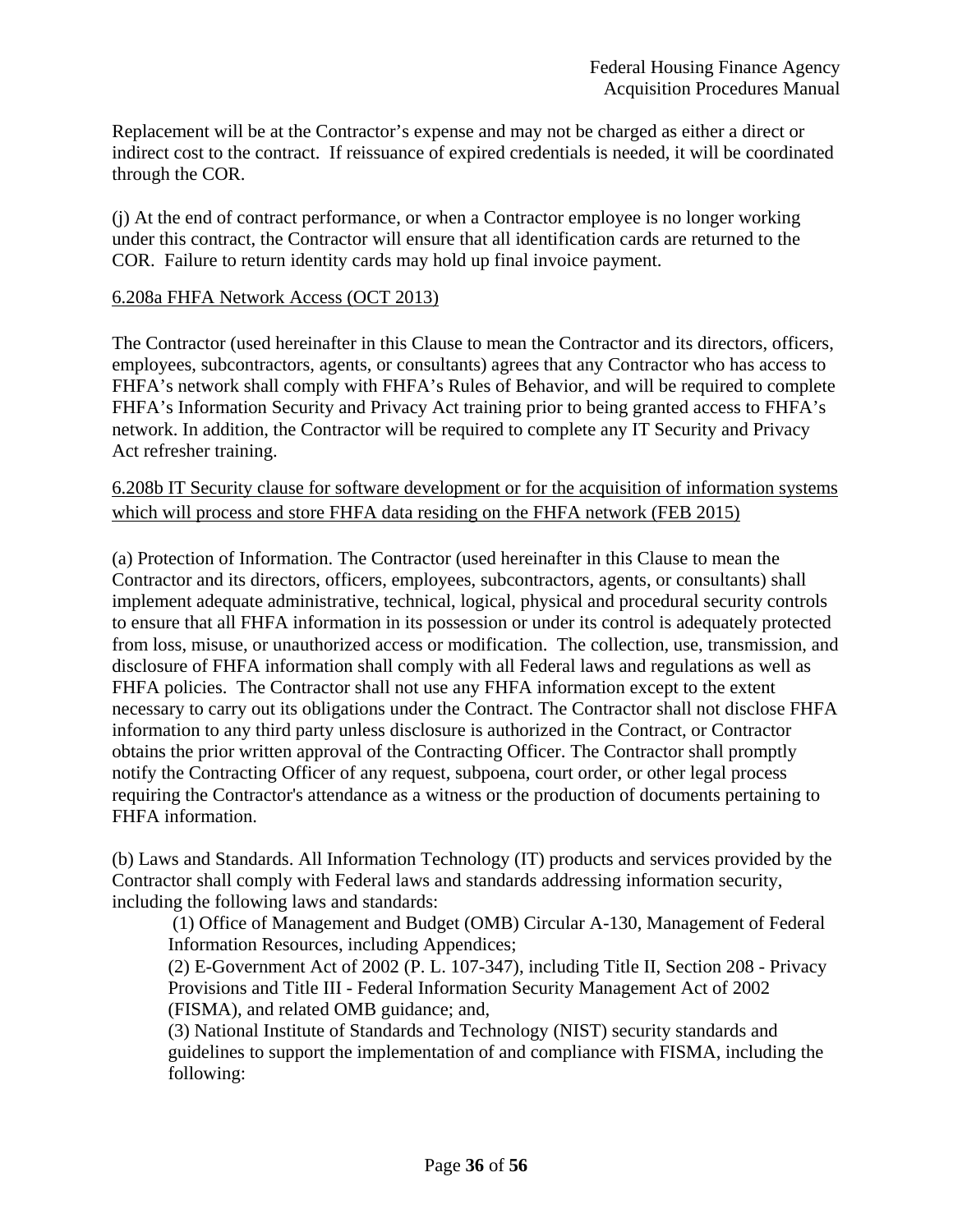- NIST Special Publication 800-18, Revision 1, *Guide for Developing Security Plans for Federal Information Systems*
- NIST Special Publication 800-37, Revision 1, *Guide for Applying the Risk Management Framework to Federal Information Systems*
- NIST Special Publication 800-53, Revision 4, *Security and Privacy Controls for Federal Information Systems and Organizations*
- FIPS 199, *Standards for Security Categorization of Federal Information and Information Systems*

(c) FHFA Policy and Guidance. All IT products and services provided by the Contractor shall comply with all FHFA information security directives, policies and requirements, including requirements related to the Federal Information Security Management Act (FISMA) of 2002, unless the Contractor obtains a written waiver from the FHFA Office of Information Technology and Information Management (OTIM) Security Group. The Contractor shall adhere to FHFA's published regulations including availability of non-public information and production of FHFA records, information and employee testimony in third party legal proceedings.

The following policies are posted on FHFA's Internet:

- (1) Breach and Notification Policy and Plan
- (2) Use and Protection of Personally Identifiable Information Policy

(d) Control of Information. All FHFA information remains the property of FHFA. At any time, at the direction of the Contracting Officer or Contracting Officer's Representative (COR), the Contractor shall promptly retrieve, deliver, erase or destroy all FHFA information, or any portion of information under the Contractor's control or in its possession. Within five calendar days, the Contractor shall provide information in a format and on media as directed by the COR. The Contractor shall not permit non-authorized personnel to access, transmit, maintain, store, use or disclose any nonpublic FHFA information. Within 15 calendar days prior to completion or termination of the contract, the Contractor shall contact the FHFA COR for direction, regarding the proper return, erasure, or destruction of all FHFA information on any media under its control or in its possession. Within five calendar days of the receipt of those directions and to the extent permitted by law, the Contractor shall fully execute these actions.

(e) Contractor Deliverables*.* In accordance with the timeframes specified below, the Contractor shall prepare and submit the following security documents to the COR, who will coordinate review, comment, and acceptance:

*Point of Contact.* Within five calendar days after contract execution, the Contractor shall provide a point of contact (name, telephone number, e-mail address) to the Contracting Officer, COR, FHFA OTIM Security Group (email: !OTIMSecurityTeam@fhfa.gov), and Privacy Office (email: privacy@fhfa.gov) who will communicate with FHFA about information security and privacy issues. The Contractor shall update this information within three calendar days of any changes to this information.

*Written Assurance.* Upon award of a contract and within such time as defined in the project plan, the Contractor shall provide written assurance that its information technology systems comply with the requirements of FISMA. Compliance with FISMA shall be verified by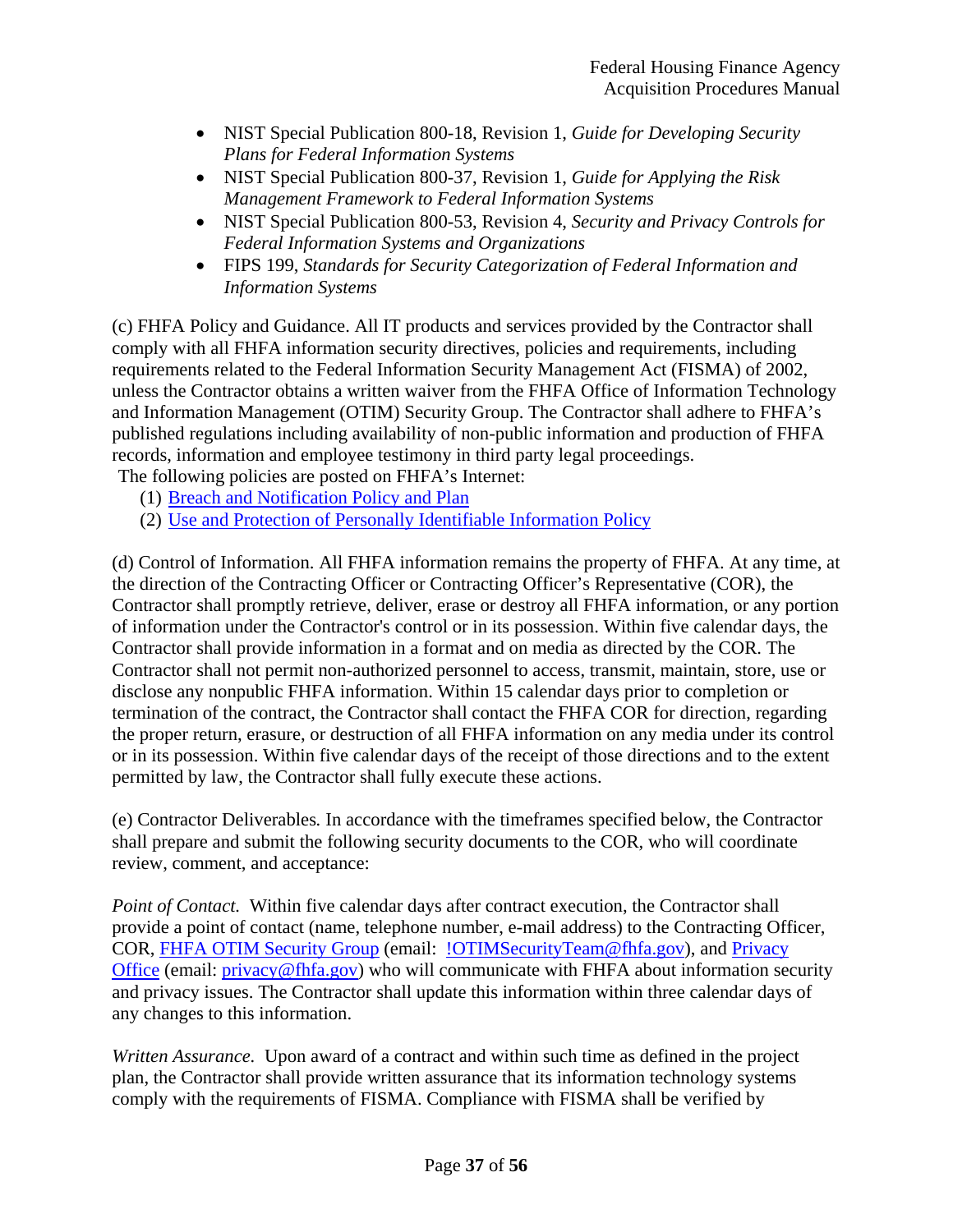demonstrating compliance with NIST Special Publication 800-37, *Guide for Applying the Risk Management Framework to Federal Information Systems*. If not identified within the project plan, the Contractor shall provide written assurance within 30 calendar days of the effective date of the contract. The following are acceptable forms of assurance:

- (1) Completion of a NIST SP 800-37 compliant, Security Assessment and Authorization (SA&A), subject to the approval of FHFA's OTIM Security Group. As part of the SA&A, the Contractor shall provide documentation describing how their IT product(s) implement security controls consistent with NIST Special Publication 800- 53 Revision 4.
- (2) If the Contractor cannot provide attestation to FISMA requirements, the Contractor shall assist FHFA in completing an independent SA&A, based on security impact level, or shall leverage previous security documentation conducted by other Federal Agencies, to demonstrate that security controls are in place that are commensurate with the risk and the magnitude of harm resulting from the loss, misuse, or unauthorized access to or modification of information.
- (3) The Contractor shall remediate any vulnerability identified through the SA&A in the timeframe agreed to by the Contractor and FHFA's OTIM Security Group and shall provide evidence of the remediation to FHFA.

Failure to submit the requisite assurances, remediate vulnerabilities, or receive FHFA's approval of the required level of security controls may result in termination of the Contract for default or cause, since assurance of compliance with the required IT security standards is a material condition of contract performance.

(f) Security Control Assessment. On a periodic basis, FHFA, including the FHFA Office of Inspector General (OIG), or the Government Accountability Office (GAO), reserves the right to evaluate any or all of the security controls and privacy practices implemented by the Contractor under the contract. The Contractor shall fully cooperate and assist in any government security controls assessment at each location where FHFA information is processed or stored, or information systems are developed, operated, maintained, or used on behalf of FHFA. When practical, the Contracting Officer will provide 14 calendar days' notice; however, the Government may conduct a security control assessment on shorter notice (to include unannounced assessments) as determined by FHFA in the event of a security incident, or at any other time. These assessments may be conducted either by phone, electronically or in-person throughout the term of the contract or task order, to ensure and verify compliance with FHFA and federal IT security and privacy requirements.

(g) Subcontracts. The Contractor shall include this clause in all its subcontracts to which the conditions and requirements described in this clause apply.

(h) General Definitions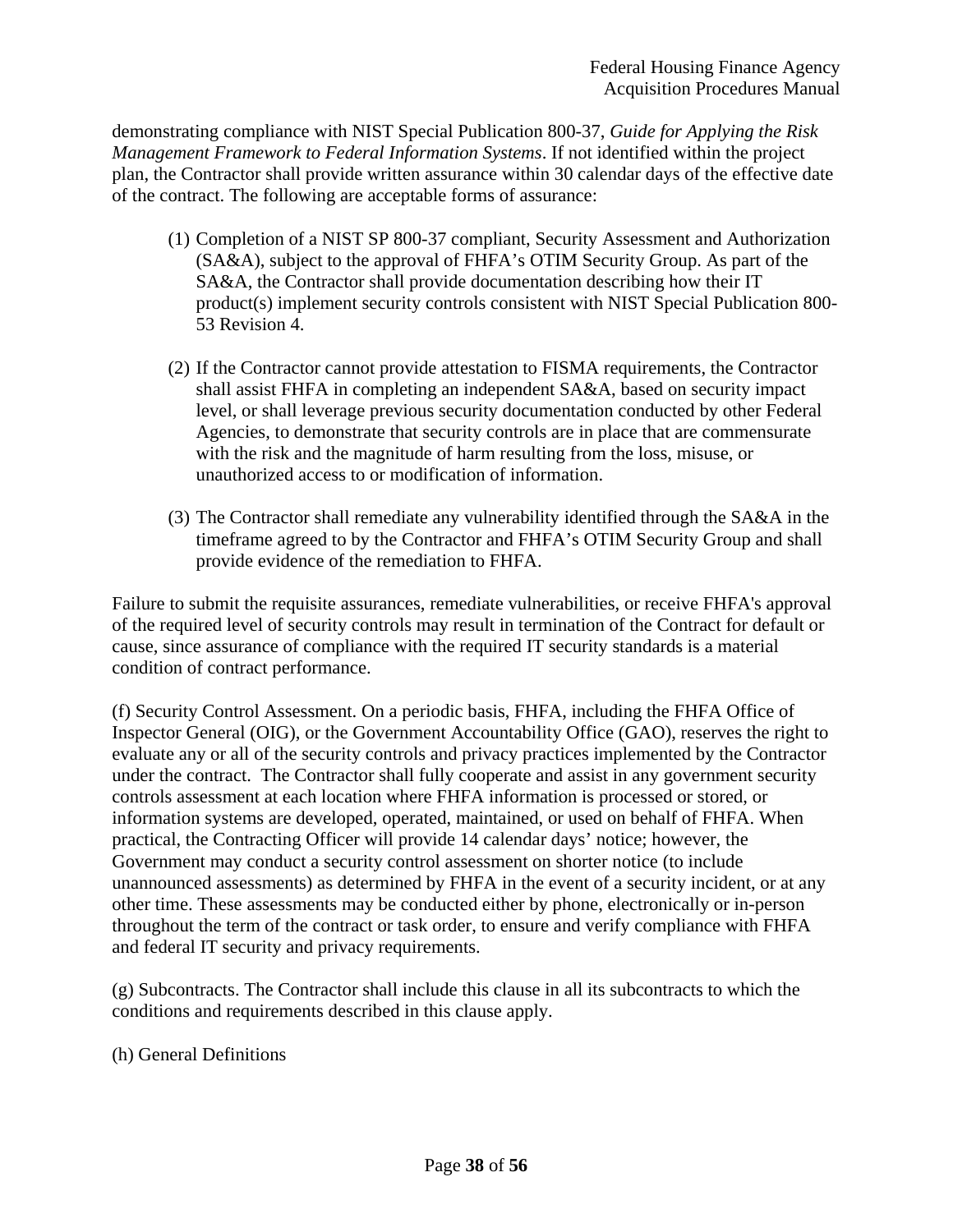*Adequate security* means, in accordance with OMB Circular A–130, Management of Federal Information Resources, Appendix 3 (Security of Federal Automated Information Resources), security commensurate with the risk and magnitude of harm resulting from the loss, misuse, or unauthorized access to or modification of information.

*Federal information* means, in accordance with OMB Circular A–130, Management of Federal Information Resources, Appendix 3 (Security of Federal Automated Information Resources), information created, collected, processed, disseminated, or disposed of by or for the Federal Government.

*Federal information system* means an information system used or operated by an executive agency, by a Contractor of an executive agency, or by another organization on behalf of an executive agency.

*Information* means, in accordance with OMB Circular A–130, Management of Federal Information Resources, Appendix III (Security of Federal Automated Information Resources), any communication or representation of knowledge such as facts, data, or opinions in any medium or form, including textual, numerical, graphic, cartographic, narrative, or audiovisual forms.

*Information infrastructure* means the underlying framework that information systems and assets rely on in processing, transmitting, receiving, or storing information electronically.

*Information security* means protecting information and information systems from unauthorized access, use, disclosure, disruption, modification or destruction in order to provide

*Integrity,* which means guarding against improper information modification or destruction, and includes ensuring information non-repudiation and authenticity.

*Confidentiality,* which means preserving authorized restrictions on access and disclosure, including means of protecting personal privacy and proprietary information.

*Availability,* which means ensuring timely and reliable access to and use of information.

*Privacy,* means the collection, maintenance, use, and dissemination of personally identifiable information about individuals in systems of records maintained by Federal agencies as set forth in the Privacy Act of 1974, as amended (5 U.S.C. § 552a).

*Information system* means a discrete set of information resources organized for the collection, processing, maintenance, transmission, and dissemination of information, in accordance with defined procedures, whether automated or manual.

*Information technology* includes computers, ancillary equipment (including imaging peripherals, input, output, and storage devices necessary for security and surveillance), peripheral equipment designed to be controlled by the central processing unit of a computer, software, firmware and similar procedures, services (including support services) and related resources.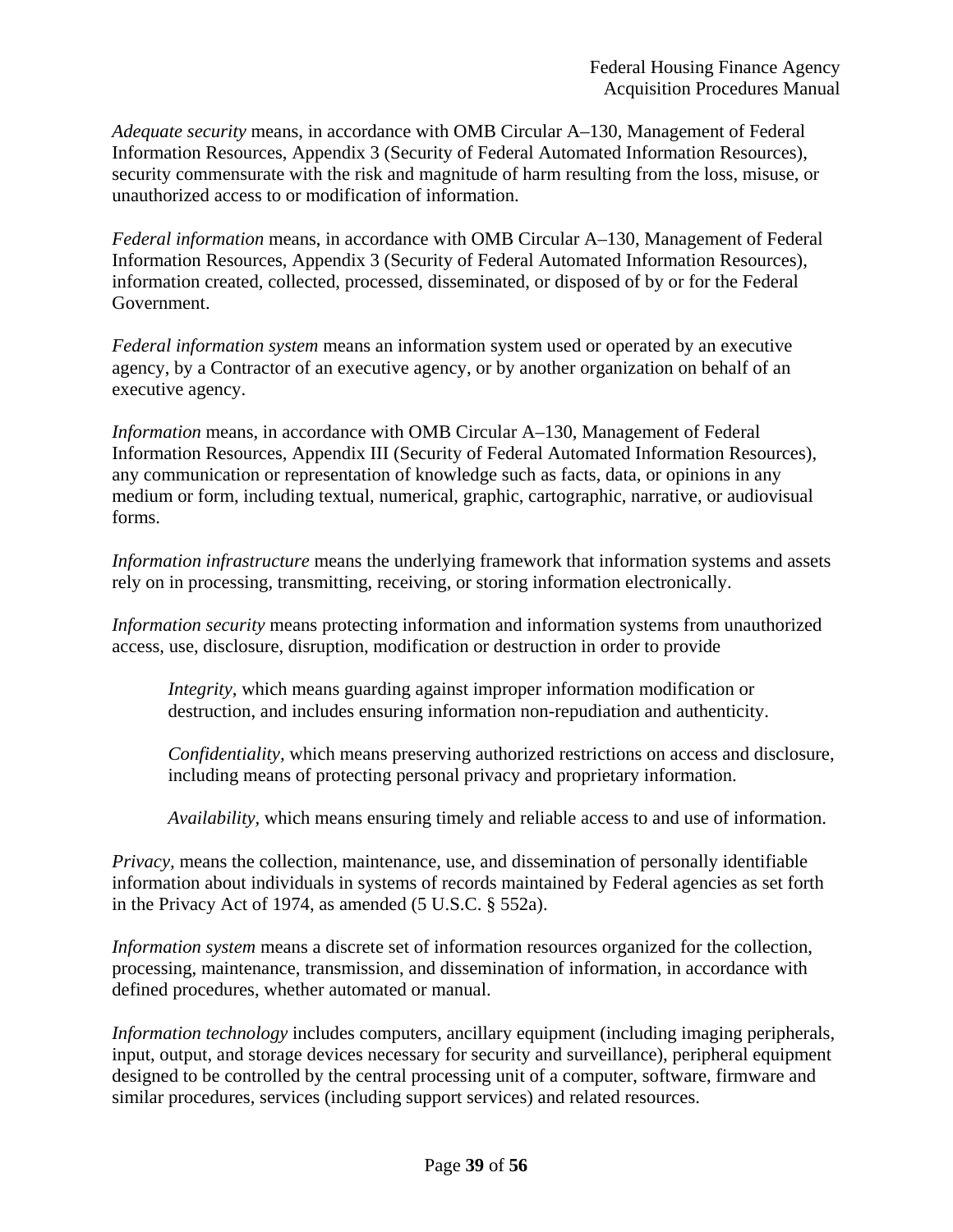# 6.208c IT Security clause for acquisition of information systems which will process and store FHFA data residing off-site on an externally hosted or cloud network environment (FEB 2015)

(a) Protection of Information. The Contractor (used hereinafter in this Clause to mean Contractor and Contractor's directors, officers, employees, subcontractors, agents, or consultants) shall implement adequate administrative, technical, logical, physical and procedural security controls to ensure that all FHFA information in its possession or under its control is adequately protected from loss, misuse, or unauthorized access or modification. The collection, use, transmission, and disclosure of FHFA information shall comply with all Federal laws and regulations as well as FHFA policies. The Contractor shall not use any FHFA information except to the extent necessary to carry out its obligations under the contract. The Contractor shall not disclose FHFA information to any third party unless disclosure is authorized in the contract, or Contractor obtains the prior written approval of the Contracting Officer. The Contractor shall promptly notify the Contracting Officer of any request, subpoena, court order, or other legal process requiring Contractor's attendance as a witness or the production of documents pertaining to FHFA information.

(b) Laws and Standards. All Information Technology (IT) products and services provided by the Contractor shall comply with Federal laws and standards addressing information security, including the following laws and standards:

(1) Office of Management and Budget (OMB) Circular A-130, Management of Federal Information Resources, including Appendices;

(2) E-Government Act of 2002 (P. L. 107-347), including Title II, Section 208 - Privacy Provisions and Title III - Federal Information Security Management Act of 2002 (FISMA), and related OMB guidance; and,

(3) National Institute of Standards and Technology (NIST) security standards and guidelines to support the implementation of and compliance with FISMA, including the following:

- NIST Special Publication 800-18, Revision 1, *Guide for Developing Security Plans for Federal Information Systems*
- NIST Special Publication 800-37, Revision 1, *Guide for Applying the Risk Management Framework to Federal Information Systems*
- NIST Special Publication 800-53, Revision 4, *Security and Privacy Controls for Federal Information Systems and Organizations*
- FIPS 199, *Standards for Security Categorization of Federal Information and Information Systems*

(c) FHFA Policy and Guidance. All IT products and services provided by the Contractor shall comply with all FHFA information security directives, policies and requirements, including requirements related to the Federal Information Security Management Act (FISMA) of 2002, unless the Contractor obtains a written waiver from the FHFA Office of Information Technology and Information Management (OTIM) Security Group. The Contractor shall adhere to FHFA's published regulations including availability of non-public information and production of FHFA records, information and employee testimony in third party legal proceedings.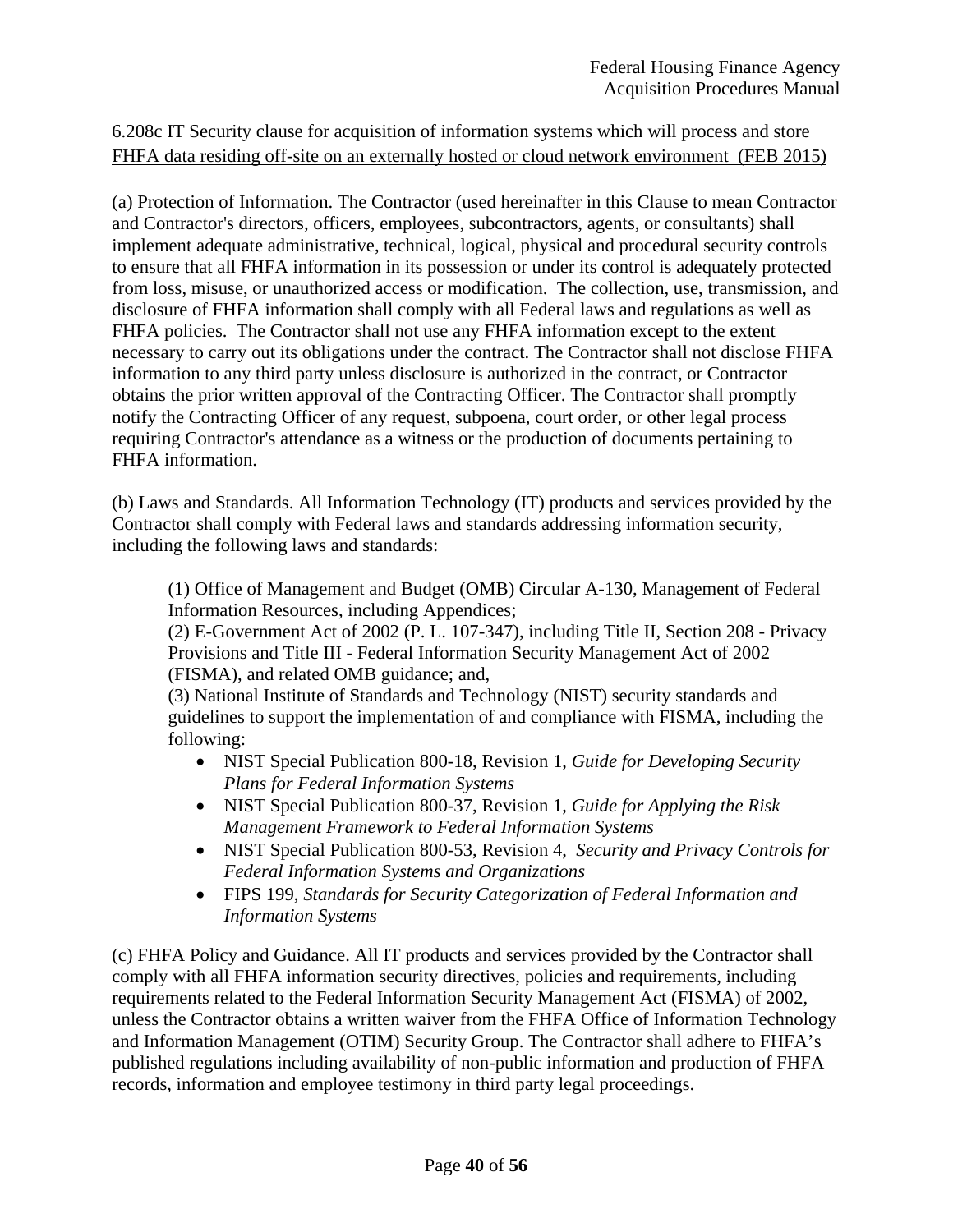The following policies are posted on FHFA's Internet:

- (1) Breach and Notification Policy and Plan
- (2) Use and Protection of Personally Identifiable Information Policy

(d) Control of Information. All FHFA information remains the property of FHFA. At any time, at the direction of the Contracting Officer or COR, the Contractor shall promptly retrieve, deliver, erase or destroy all FHFA information, or any portion of information under the Contractor's control or in its possession. Within five calendar days, the Contractor shall provide information in a format and on media as directed by the COR. The Contractor shall not permit nonauthorized personnel to access, transmit, maintain, store, use or disclose any nonpublic FHFA information. Within 15 calendar days prior to completion or termination of the contract, the Contractor shall contact the FHFA COR for direction, regarding the proper return, erasure, or destruction of all FHFA information on any media under its control or in its possession. Within five calendar days of the receipt of those directions and to the extent permitted by law, the Contractor shall fully execute these actions.

(e) Contractor Deliverables*.* In accordance with the timeframes specified below, the Contractor shall prepare and submit the following security documents to the COR, who will coordinate review, comment, and acceptance:

*Point of Contact.* Within five calendar days after contract execution, the Contractor shall provide a point of contact (name, telephone number, e-mail address) to the Contracting Officer, COR, FHFA OTIM Security Group (email: !OTIMSecurityTeam@fhfa.gov), and Privacy Office (email: privacy@fhfa.gov) who will communicate with FHFA about information security and privacy issues. The Contractor shall update this information within three calendar days of any changes to this information.

*Written Assurance.* Upon award of a contract and within such time as defined in the project plan, the Contractor shall provide written assurance that its information technology systems comply with the requirements of FISMA. Compliance with FISMA shall be verified by demonstrating compliance with NIST Special Publication 800-37, *Guide for Applying the Risk Management Framework to Federal Information Systems*. If not identified within the project plan, the Contractor shall provide written assurance within 30 calendar days of the effective date of the contract. The following are acceptable forms of assurance:

- (1) If the Contractor's information system has previously undergone a Security Assessment and Authorization (SA&A) in accordance with NIST standards, the Contractor shall provide the COR with contact information (i.e., name, phone number, email address) of the authorizing agency so that FHFA can leverage the existing SA&A. Such assurance may be provided by completion of a NIST SP 800-53, Revision 4, or a NIST SP 800-37 compliant, SA&A, as FHFA determines appropriate, and is subject to the approval of FHFA's OTIM Security Manager.
- (2) If the Contractor's information system has not previously undergone SA&A by another federal agency in accordance with NIST standards, the Contractor shall provide support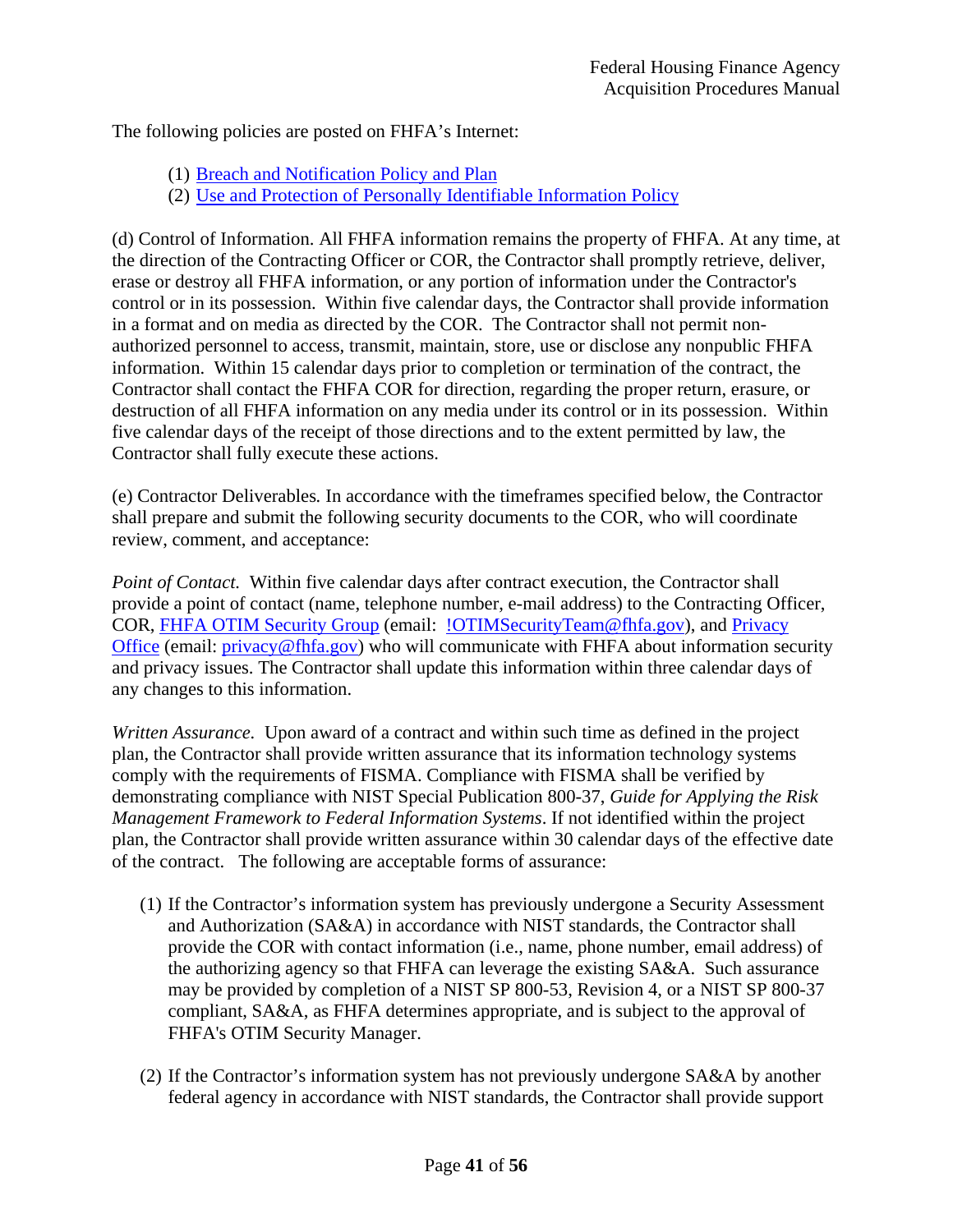to FHFA's OTIM Security Group to complete an independent SA&A to demonstrate that security controls are in place that are commensurate with the risk and the magnitude of harm resulting from the loss, misuse, or unauthorized access to or modification of information.

(3) The Contractor shall remediate any vulnerability identified through the SA&A in the timeframe agreed to by the Contractor and FHFA's OTIM Security Group and shall provide evidence of the remediation to FHFA.

Failure to submit the requisite assurances, remediate vulnerabilities, or receive FHFA's approval of the required level of security controls may result in termination of the Contract for default or cause, since assurance of compliance with the required IT security standards is a material condition of contract performance.

(f) Security Control Assessment. On a periodic basis, FHFA, including the FHFA Office of Inspector General (OIG), or the Government Accountability Office (GAO), reserves the right to evaluate any or all of the security controls and privacy practices implemented by the Contractor under the Contract. The Contractor shall fully cooperate and assist in any government security controls assessment at each location where FHFA information is processed or stored, or information systems are developed, operated, maintained, or used on behalf of FHFA. When practical, the Contracting Officer will provide 14 calendar days' notice; however, the government may conduct a security control assessment on shorter notice (to include unannounced assessments) as determined by FHFA in the event of a security incident, or at any other time. These assessments may be conducted either by phone, electronically or in-person throughout the term of the Contract or task order, to ensure and verify compliance with FHFA and federal IT security and privacy requirements.

(g) Monitoring and Incident Response. The Contractor shall monitor its facility and premises for security incidents and respond to and resolve in a timely manner. All incidents that involve FHFA systems or information must be immediately reported to FHFA's COR and to the Computer Security Incident Response Team (CSIRT) at "!OTIMSecurity@fhfa.gov."

(h) Subcontracts. The Contractor shall include this clause in all its subcontracts to which the conditions and requirements described in this clause apply.

(i) General Definitions

*Adequate security* means, in accordance with OMB Circular A–130, *Management of Federal* 

*Information Resources*, Appendix 3 (Security of Federal Automated Information Resources), security commensurate with the risk and magnitude of harm resulting from the loss, misuse, or unauthorized access to or modification of information.

*Federal information* means, in accordance with OMB Circular A–130, *Management of Federal Information Resources*, Appendix 3 (Security of Federal Automated Information Resources),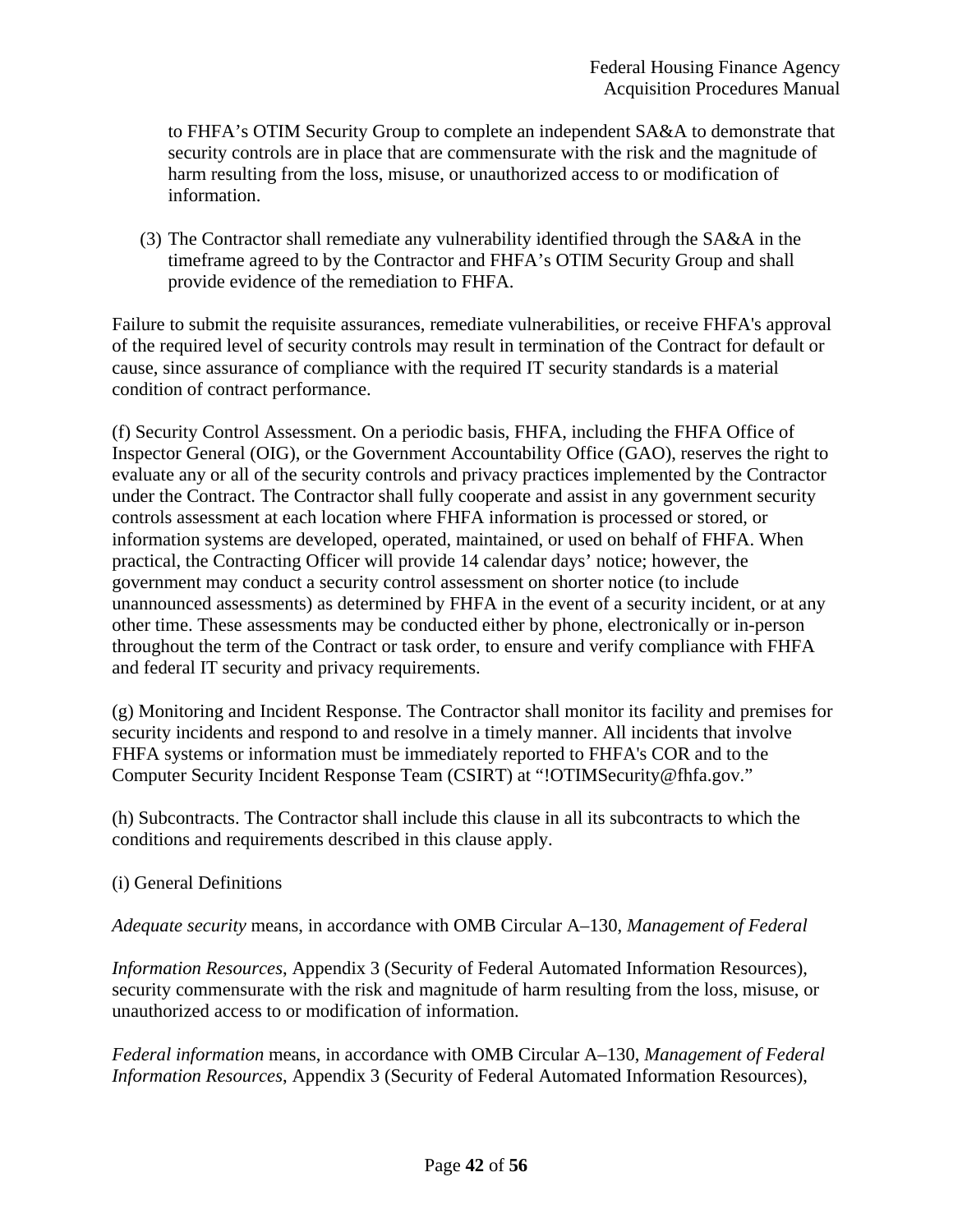information created, collected, processed, disseminated, or disposed of by or for the Federal Government.

*Federal information system* means an information system used or operated by an executive agency, by a Contractor of an executive agency, or by another organization on behalf of an executive agency.

*Information* means, in accordance with OMB Circular A–130, Management of Federal Information Resources, Appendix III (Security of Federal Automated Information Resources), any communication or representation of knowledge such as facts, data, or opinions in any medium or form, including textual, numerical, graphic, cartographic, narrative, or audiovisual forms.

*Information infrastructure* means the underlying framework that information systems and assets rely on in processing, transmitting, receiving, or storing information electronically.

*Information security* means protecting information and information systems from unauthorized access, use, disclosure, disruption, modification or destruction in order to provide

*Integrity,* which means guarding against improper information modification or destruction, and includes ensuring information non-repudiation and authenticity.

*Confidentiality,* which means preserving authorized restrictions on access and disclosure, including means of protecting personal privacy and proprietary information.

*Availability,* which means ensuring timely and reliable access to and use of information.

*Privacy*, the Privacy Act of 1974 (5 U.S.C. § 552a) governs the collection, maintenance, use, and dissemination of personally identifiable information about individuals in systems of records maintained by Federal agencies.

*Information system* means a discrete set of information resources organized for the collection, processing, maintenance, transmission, and dissemination of information, in accordance with defined procedures, whether automated or manual.

*Information technology* includes computers, ancillary equipment (including imaging peripherals, input, output, and storage devices necessary for security and surveillance), peripheral equipment designed to be controlled by the central processing unit of a computer, software, firmware and similar procedures, services (including support services) and related resources.

#### 6.209 Due Diligence (MAY 2014)

(a) Offerors intending to submit a quote and their team members will be given the opportunity before submitting their quote to conduct a due diligence survey of FHFA in regard to the Statement of Objectives, and meet one-on-one with FHFA representatives. The major objective of the due diligence process is to provide Offerors and their team members the ability to ask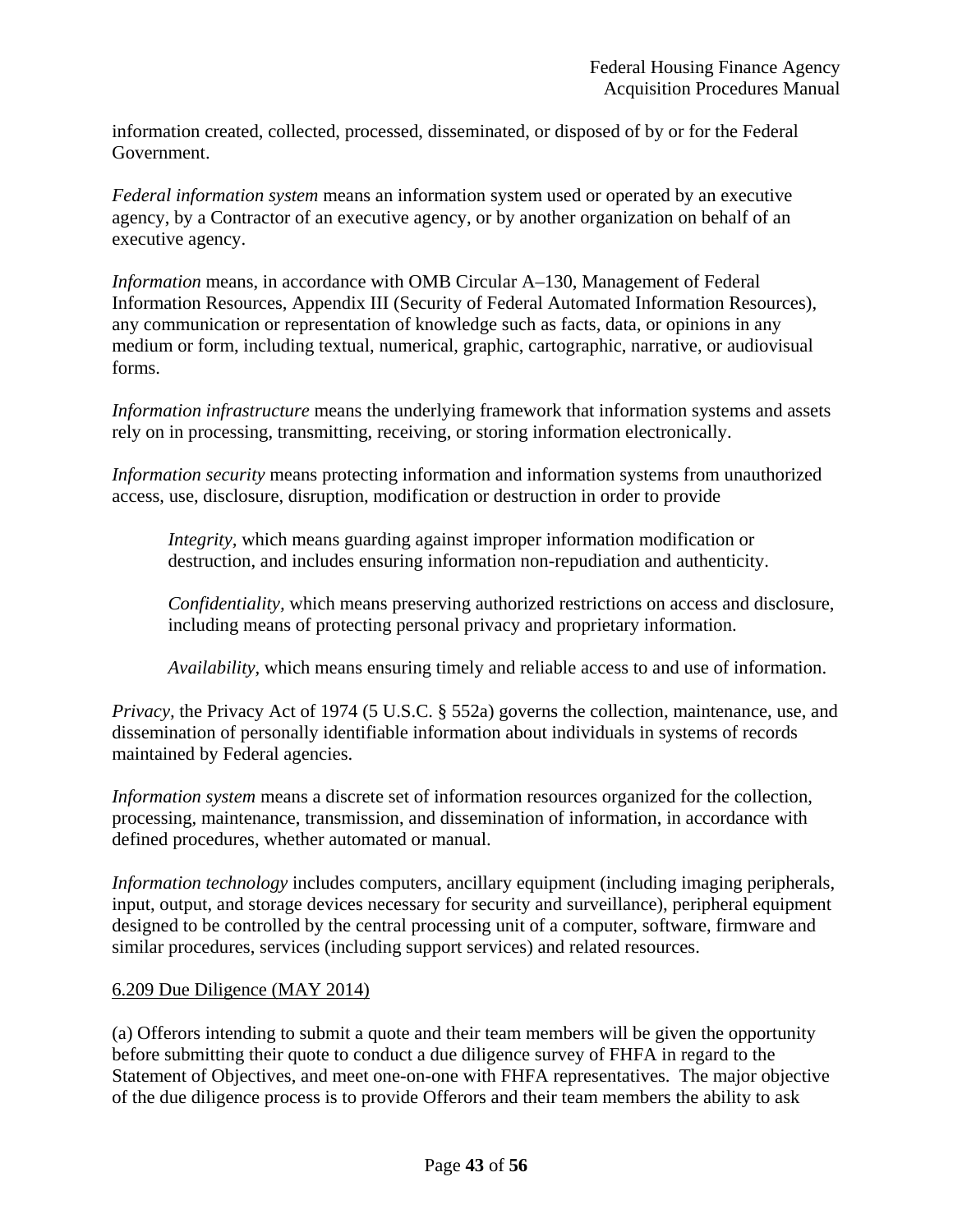questions that by their very nature they would not ask if the response would be posted and provided to their competition. As such, if the Offeror notifies the Government that the questions it intends to ask during the one-on-one session are proprietary and release would identify confidential business strategies, or approaches, the questions and responses will be protected and held confidential. It is emphasized that questions asked at these sessions must not focus on whether a possible solution would be acceptable to FHFA. The questions must be in the context of research and fact finding to enable the development of the best possible solution.

(b) Responses to any requests for clarification that result in specific information necessary to submit quotes will be provided to all competing prime Offerors.

(c) The Government will provide competing Offerors equal access to data and information. The Government assumes no responsibility for any representation made by any of its officers or agents during due diligence. Offeror questions and Government responses furnished during due diligence are unofficial.

(d) Upon receipt of the RFQ, each Offeror intending to submit a quote must confirm its participation via e-mail to the Contracting Officer identified in the solicitation. The confirmation must include the following information to enable the Government to effectively coordinate due diligence events: (1) Due diligence point of contact for the Offeror (name, telephone number, and e-mail address), (2) roster of attendees for the due diligence event listed below and (3) key areas of interest.

(e) Due Diligence will be scheduled following the organized site visit. The Offeror will be notified via e-mail of the date and time of the one-on-one session. Due diligence meetings will last no longer than one (1) hour *[the time is changeable based on the Program Office's needs and the Contracting Officer's determination]*.

(f) The Due Diligence process will be conducted as follows:

One-on-One Sessions: Offeror teams will be given the opportunity to meet one-on-one with FHFA representatives knowledgeable of the current environments and requirements to better understand underlying mission and technical environment of FHFA. The purpose of these sessions is to allow Offerors to obtain and clarify information without disclosing proprietary or business confidential information to competitors. These one-on-one sessions will be conducted at FHFA, Constitution Center, 400 7<sup>th</sup> Street, S.W., Washington, DC 20024 *finsert alternate address if appropriate]*.

#### 6.210 Hold Harmless and Indemnification Agreement (APR 2011)

The Contractor shall save, hold harmless, and indemnify the Government against any and all liability, claims, and costs of whatsoever kind and nature for injury to or death of any person or persons and for loss or damage to any property occurring in connection with or in any way incident to or arising out of the occupancy, use, service, operations, or performance of work under the terms of this contract, resulting in whole or in part from the intentional and/or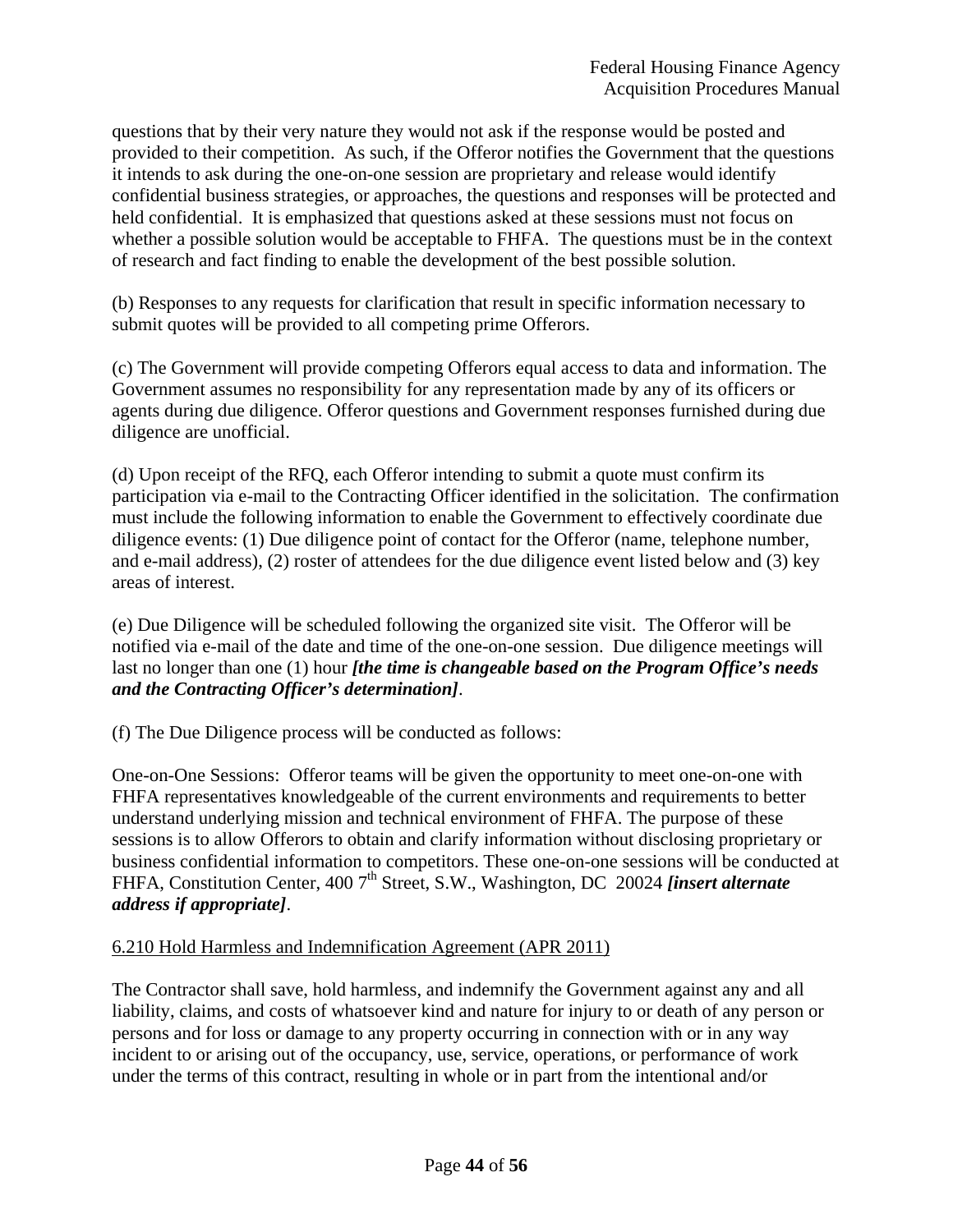negligent acts or omissions of the Contractor, and Subcontractor, or any employee, agent, or representative of Contractor or Subcontractor.

#### 6.211 Escape Hoods and Shelter-In-Place Kits (AUG 2012)

For Contractor employees that work on site at FHFA facilities, the FHFA is under no obligation under the Contract to provide Escape Hoods and Shelter-In-Place Kits.

The FHFA may voluntarily provide Contractor employees an Escape Hood and Shelter-In-Place Kit. If the Contractor employee voluntarily chooses to accept the Escape Hood and Shelter-In-Place Kit, the Contractor employee will sign Attachment [Note to Contracting Officer, please insert a logical attachment Number 1,2, 3,A,B, C, etc.] "Receipt and Acknowledgement of Contractor Employee's Use of Escape Hood and Shelter-In-Place Kit." If the Contractor employee signs the receipt and acknowledgement, the Contractor agrees to all of its terms.

### *The Receipt and Acknowledgement is to be attached as a separate document within the contract and solicitation.*

Receipt and Acknowledgement of Contractor Employee's Use of Escape Hood and Shelter-In-Place Kit

By my signature below,

1. I affirm that I am an employee of the Contractor designated below and am working onsite at FHFA's facilities.

2. I acknowledge that I have received an escape hood and a Shelter-In-Place Kit. These items are Government Property.

3. I acknowledge that I have been trained on the proper use of this escape hood and have no questions regarding its maintenance, use, or conditions of use.

4. Furthermore, I agree to the following:

- a. I will only use the escape hood and Shelter-In-Place Kit in accordance with the instructions I have received from FHFA's Continuity Program Management staff or other authorized personnel, including but not limited to, building security, police or fire department, or other emergency responders.
- b. I will immediately return the escape hood and Shelter-In-Place Kit to the FHFA Continuity Program Manager's Office either at the end of my engagement working at FHFA's facilities or at the direction of one of the following FHFA employees: FHFA's Continuity Program Manager, the Contracting Officer's Representative, or Contracting Officer, whichever occurs first.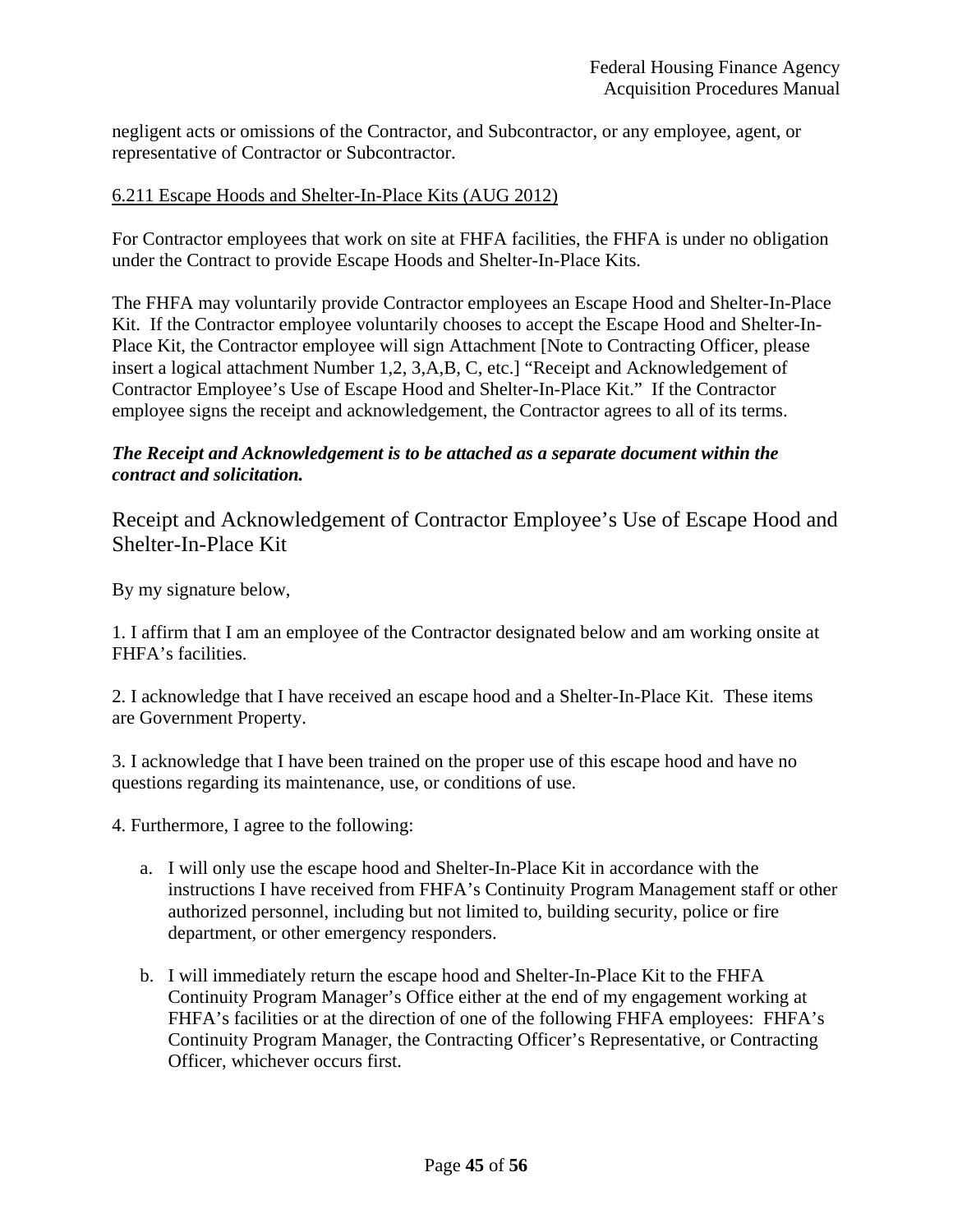c. I understand FHFA is under no obligation to provide the escape hood and Shelter-In-Place Kit. I further understand it is my choice to accept or use the escape hood and Shelter-In-Place Kit. I agree to release FHFA and its former and current employees and agents from any and all liability associated with the use of the escape hood and Shelter-In-Place Kit, and waive any and all claims and causes of action associated with their use.

Contractor (Employer) Name

\_\_\_\_\_\_\_\_\_\_\_\_\_\_\_\_\_\_\_\_\_\_\_\_\_\_\_\_\_\_ Printed Name of Contractor Employee

\_\_\_\_\_\_\_\_\_\_\_\_\_\_\_\_\_\_\_\_\_\_\_\_\_\_\_\_\_\_

\_\_\_\_\_\_\_\_\_\_\_\_\_\_\_\_\_\_\_\_\_\_\_\_\_\_\_\_\_\_ \_\_\_\_\_\_\_\_\_\_\_\_\_ Signature of Contractor Employee Date

6.212a Order of Precedence- FHFA Contracts (OCT 2011)

In addition to any Order of Precedence Clause included within the Contract, including but not limited to FAR 52.212-4(s) (Contract Terms and Conditions—Commercial Items), FAR 52.214- 29 (Order of Precedence—Sealed Bidding), FAR 52.215-8 (Order of Precedence—Uniform Contract Format), FAR 52.241-2 (Order of Precedence—Utilities), any conflict between a unique FHFA clause and a FAR clause will be resolved by giving precedence to the FHFA's clause regardless of its position within an already stated order of precedence. Otherwise, the existing FAR Order of Precedence clause in the contract will govern any conflict or ambiguity.

# 6.212b Order of Precedence- License Agreements (MAY 2013)

*[Ensure this clause is inserted within the schedule of the award document form such as within Box 20 of the SF 1449 or Box 17b of the OF 347 AND the clause is appropriately included in the solicitation.]* 

Contractor accepts all terms and conditions in this Order, [*insert FHFA order number FHF-*12- X-XXXX], and in *insert master contract number (e.g. GSA Contract Number GS-07F-XXXXX, NASA SEWP Contract Number NXXXXXX, etc.]*. Except as expressly noted in this [*insert applicable instrument*] or the attached license agreement, the terms and conditions of this Order and *[insert applicable instrument,* NASA SEWP contract, GSA contract, etc.*]* take precedence over any terms and conditions of Contractor's license agreement and any supplemental documents. Except as expressly noted in this [*insert applicable instrument*] or the attached license agreement, if any terms and conditions of the Contractor's license agreement and/or supplemental documents conflict with the terms and conditions of this Order and/or *[insert applicable instrument,* NASA SEWP contract, GSA contract, etc.*]*, the terms and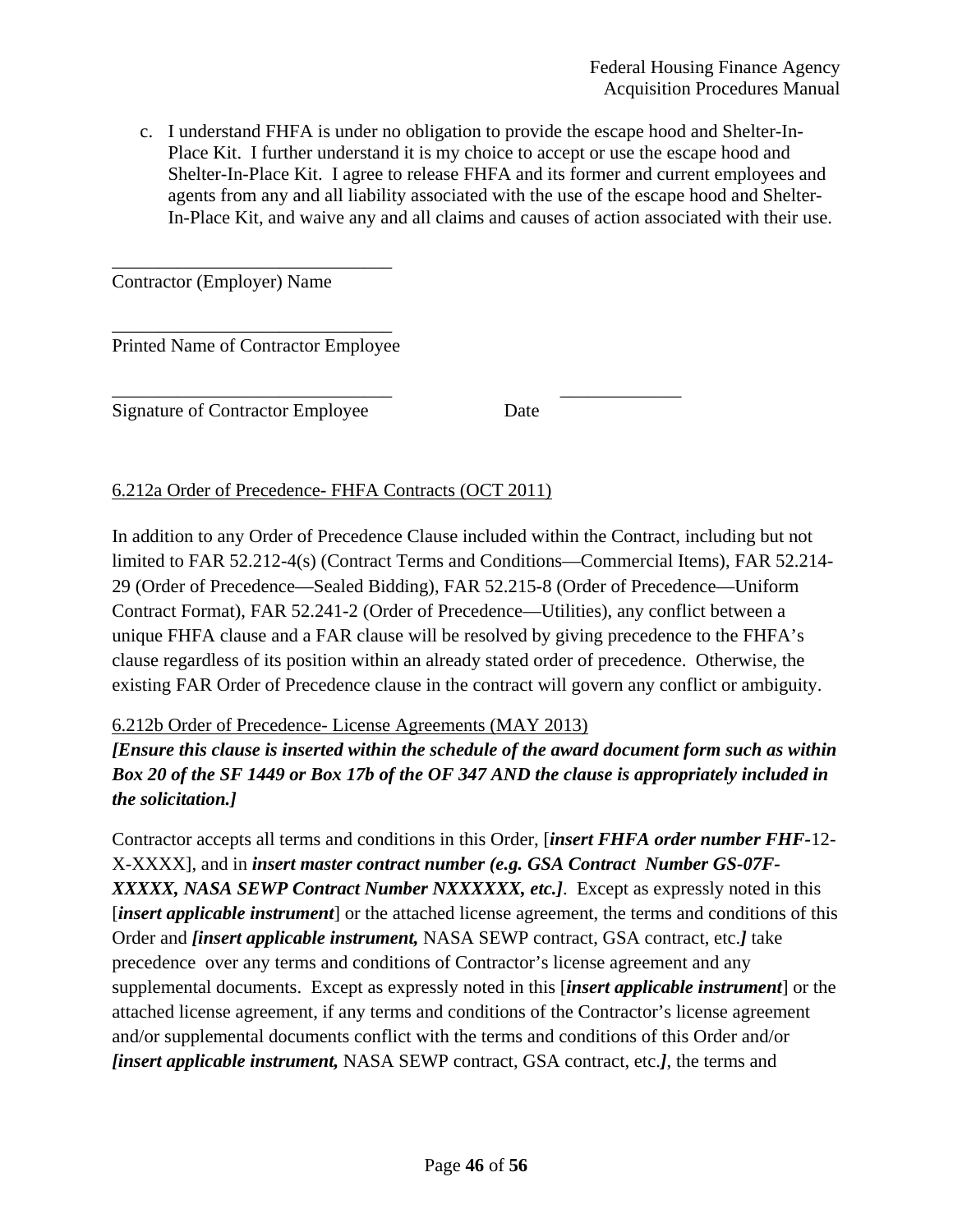conditions of this Order and *[insert applicable instrument,* NASA SEWP contract, GSA contract, etc.*]* shall govern.

# 6.213 Organizational Conflict of Interest (JUL 2012)

(a) Determination. The Government has determined that this effort may result in an actual or potential conflict of interest, or may provide one or more offerors (or quoters as applicable) with the potential to attain an unfair competitive advantage. **The nature of the conflict of interest may be related to the services** *[insert supplies as applicable]* **in the Statement of Work [***or Performance Work Statement***].** 

(b) If any such conflict of interest is found to exist, the Contracting Officer may (1) disqualify the offeror (or quoter as applicable) during the technical/ source selection, or (2) determine that it is otherwise in the best interest of the United States to contract with the offeror (or quoter as applicable) and include the appropriate provisions to avoid, neutralize, mitigate, or waive such conflict in the contract awarded. After discussion with the offeror (or quoter as applicable), the Contracting Officer may determine that the actual conflict cannot be avoided, neutralized, mitigated or otherwise resolved to the satisfaction of the Government, and the offeror (or quoter as applicable) may be found ineligible for award.

(c) During the technical/ source selection, the offeror (or quoter as applicable) will state to the best of its knowledge one of the following in its proposal or quotation:

 (1) It is not aware of any facts which create any actual or potential organizational conflicts of interest relating to the award of this contract, or

 (2) It has included information in its proposal or quotation, providing all current information bearing on the existence of any actual or potential organizational conflicts of interest, and has included a mitigation plan in accordance with paragraph (d) of this provision.

(d) Mitigation. If an offeror (or quoter as applicable) with a potential or actual conflict of interest or unfair competitive advantage believes the conflict can be avoided, neutralized, or mitigated, the offeror (or quoter as applicable) shall submit a mitigation plan to the Government for review. Award of a contract where an actual or potential conflict of interest exists shall not occur before Government approval of the mitigation plan. If a mitigation plan is approved, the approved mitigation plan will control in the event of a conflict with this provision.

(e) Other Relevant Information: In addition to the mitigation plan, the Contracting Officer may require further relevant information from the offeror (or quoter as applicable). The Contracting Officer will use all information submitted by the offeror (or quoter as applicable), and any other relevant information known to FHFA, to determine whether an award to the offeror (or quoter as applicable) may take place, and whether the mitigation plan adequately neutralizes or mitigates the conflict.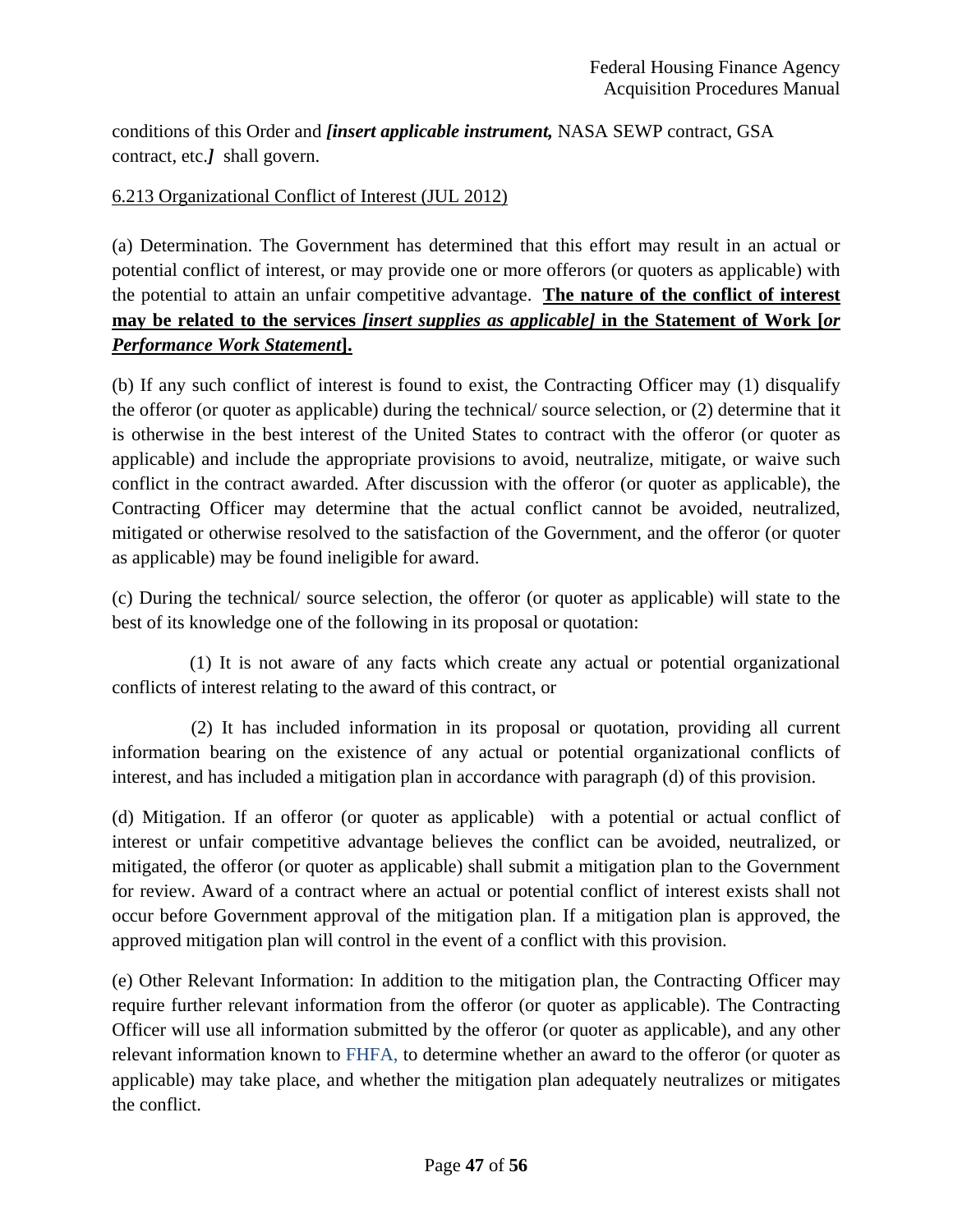(f) Corporation Change or Mitigation Plan Changes. After contract award, the Contractor shall inform the Contracting Officer within thirty (30) calendar days of any corporate mergers, acquisitions, divestures, or any other condition that would change the currently approved mitigation plan. Also, the Contractor shall submit to the Contracting Officer a mitigation plan as outlined in paragraph (d) within 30 calendar days after a Contractor becomes aware of a new actual or potential conflict of interest.

(g) Flow-down. The contractor shall insert the substance of this clause in each subcontract.

## 6.214 Extended Term Contracts (NOV 2014)

The period of performance for this *[insert appropriate instrument (Contract, BPA, or order)]* is for a maximum of ten *[modify as appropriate]* years *[Delete the remainder of the sentence if NOT awarded under a GSA schedule]* or when there is no longer a corresponding GSA MAS schedule in effect, whichever event occurs earlier.

*[Delete this paragraph if NOT awarded under a GSA schedule]* If the GSA MAS contract, with which this BPA *[or insert order as appropriate]* is associated is no longer in effect, the Contractor, within five (5) days of learning of this event, must provide written notification (email is acceptable) to the FHFA Contracting Officer.

*[Insert this paragraph for BPAs only; otherwise, delete]* The FHFA may end this BPA with thirty-days written notice, without any additional consideration. Ending this BPA only impacts the ability to place future BPA calls (task orders). All BPA calls (task orders) presently awarded at the time of cancellation will continue performance unless those active BPA calls (task orders) are terminated following the terms under the GSA MAS contract incorporated into this BPA.

## *Insert similar example language, as appropriate, to finalize option prices, if defined prices are not obtained at contract award..*

*[Example 1: Economic Price Adjustment*.] Nine months prior to the end of the *[insert whatever the last firm priced period of performance is under the contract]*, the Contractor shall submit an economic price adjustment proposal for *[the Contracting Officer will insert whatever period firm prices are not included for example "*Option Years 5 through 9"*]* using the same price submission format used for the initial award or revised format as provided by the Contracting Officer.

Within the proposal, the Contractor shall (1) include firm prices for all remaining options periods and (2) supporting data explaining the basis for the adjustment.

Any adjustment shall be limited to the effect on unit prices of the increases or decreases in the rates of pay for labor (including fringe benefits) or unit prices for material or supplies shown in the Schedule. There shall be no adjustment for—

(i) Supplies or services for which the production cost is not affected by such changes;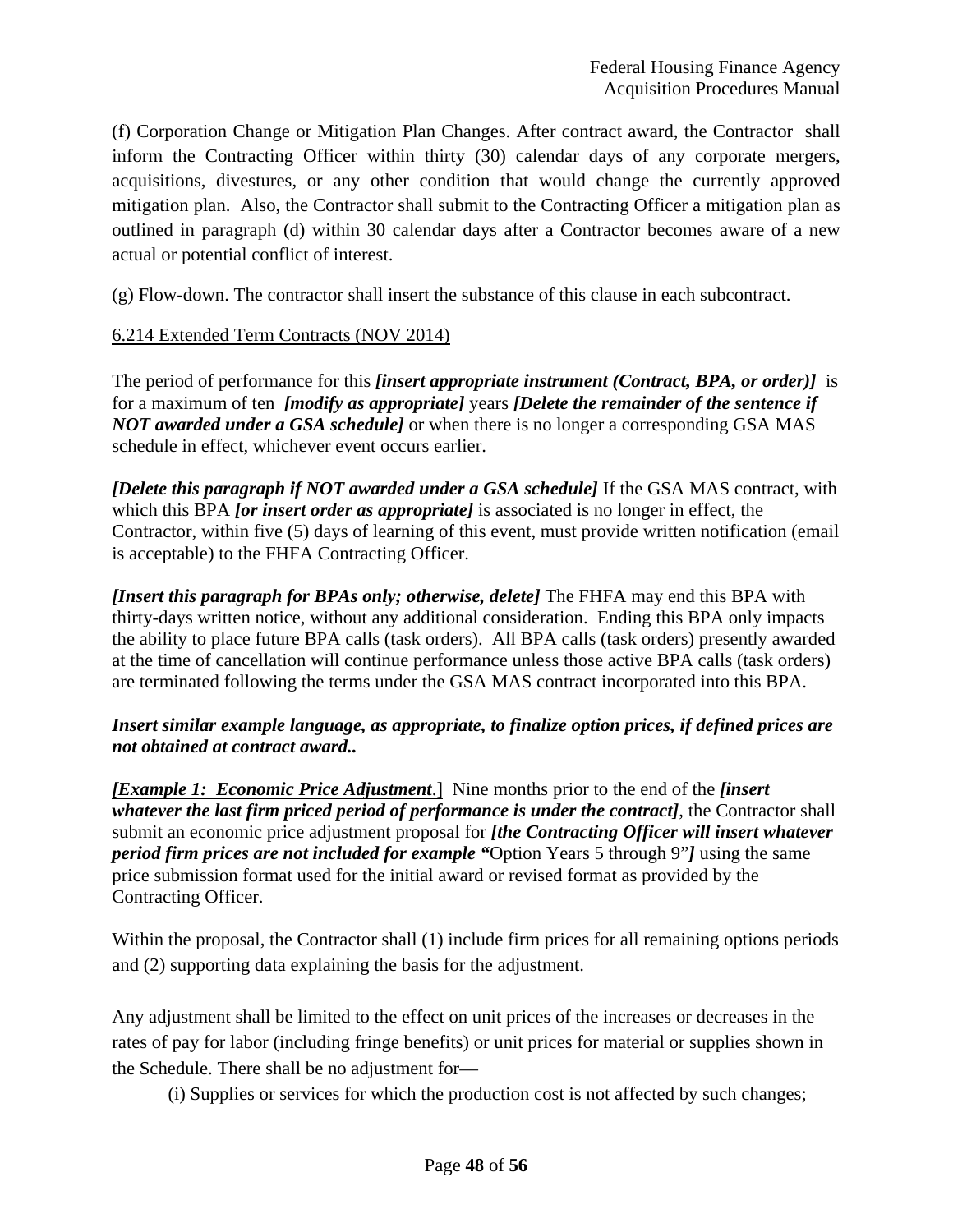(ii) Changes in rates or unit prices other than those shown in the current price schedule; or (iii) Changes in the quantities of labor or material used from those shown in the schedule for each item.

The total price for each subsequent option period shall not exceed ten percent (10%) *[note to Contracting Officer, adjust the ceiling as appropriate based on market research]* of the contract price for the proceeding option period. Unless the Contracting Officer can determine the proposed price adjustment is fair and reasonable, the Contracting Officer may choose to resolicit and not exercise the remaining options.

*[Example 2: GSA Awards.]* Nine months prior to the end of the *[insert whatever the last firm priced period of performance is under the contract]*, the Contractor shall submit an economic price adjustment proposal for *[the Contracting Officer will insert whatever period firm prices are not included for example "*Option Years 5 through 9"*]* using the same price submission format used for the initial award or revised format as provided by the Contracting Officer.

Within the proposal, the Contractor shall (1) include firm prices for all remaining options periods, (2) supporting data explaining the basis for the adjustment.

Any adjustment shall be limited to the effect on unit prices of the increases or decreases in the rates of pay for labor (including fringe benefits) or unit prices for material shown in the Schedule. There shall be no adjustment for—

- (i) Supplies or services for which the production cost is not affected by such changes;
- (ii) Changes in rates or unit prices other than those shown in the current price schedule; or
- (iii) Changes in the quantities of labor or material used from those shown in the schedule for each item.

The total price for each subsequent option period shall not exceed the published prices on the GSA schedule and reflect the same level of discounts quoted at contract award. Unless the Contracting Officer can determine the proposed price adjustment is fair and reasonable, the Contracting Officer may choose to re-solicit and not exercise the remaining options.

*[Example 3: Published Catalogue Prices.]* Nine months prior to the end of the *[insert whatever the last firm priced period of performance is under the contract]*, the Contractor shall submit an economic price adjustment proposal for *[the Contracting Officer will insert whatever period firm prices are not included for example "*Option Years 5 through 9"*]* using the same price submission format used for the initial award or revised format as provided by the Contracting Officer.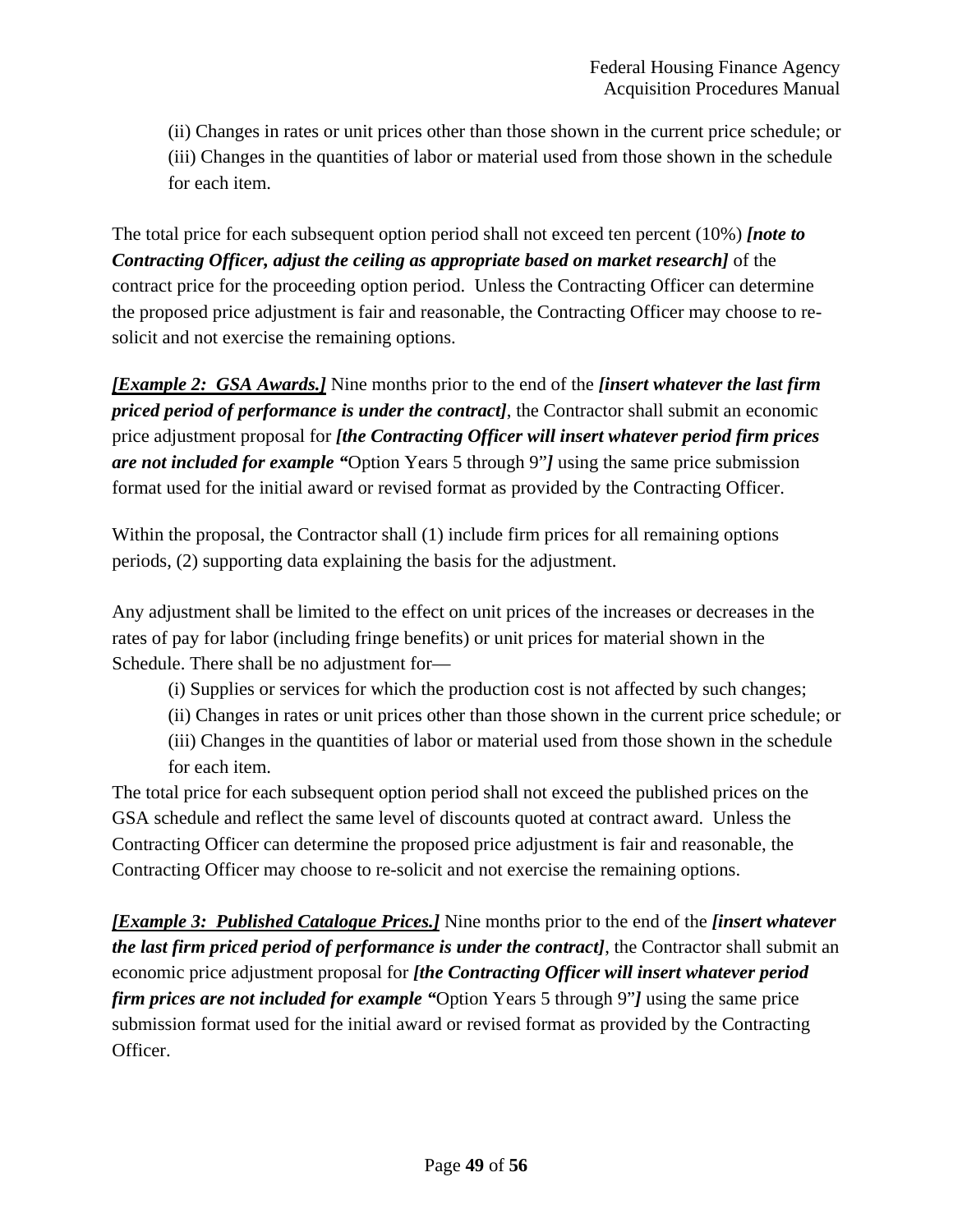Within the proposal, the Contractor shall (1) include firm prices for all remaining options periods, (2) supporting data explaining the basis for the adjustment.

Any adjustment shall be limited to the effect on unit prices of the increases or decreases in the rates of pay for labor (including fringe benefits) or unit prices for material shown in the Schedule. There shall be no adjustment for—

(i) Supplies or services for which the production cost is not affected by such changes;

(ii) Changes in rates or unit prices other than those shown in the current price schedule; or

(iii) Changes in the quantities of labor or material used from those shown in the schedule for each item.

The total price for each subsequent option period shall not exceed the published catalogue prices of the contract and reflect the same level of discounts to those published catalogue prices at contract award. Unless the Contracting Officer can determine the proposed price adjustment is fair and reasonable, the Contracting Officer may choose to re-solicit and not exercise the remaining options.

*[Example 4: Inflation Model.]* Nine months prior to the end of the *[insert whatever the last firm priced period of performance is under the contract]*, the Contractor shall submit a price adjustment proposal for *[the Contracting Officer will insert whatever period firm prices are not included for example "*Option Years 5 through 9"*]* using the same price submission format used for the initial award or revised format as provided by the Contracting Officer.

Within the proposal, the Contractor shall (1) include firm prices for all remaining options periods, (2) supporting data explaining the basis for the adjustment.

The proposed percentage increase for each remaining option year shall not exceed the Consumer Price Index increase for the prior year plus whatever price premium the Contractor proposed in their original proposal. The Consumer Price Index (CPI) change will be determined by the difference between the current and prior year as reported by the Bureau of Labor Statistics (BLS) "CPI Inflation Calculator" website at http://www.bls.gov/data/inflation\_calculator.htm.

*For example, the contractor is required to submit option prices sometime during 2014 for option years five through nine. The BLS CPI Inflation Calculator reports a two percent (2%) increase between 2013 and 2014. If the Contractor had included an additional price premium of one percent (1%) for option years five through nine, the Contractor may only propose a price increase of three percent (3%) from the prior performance year's prices.*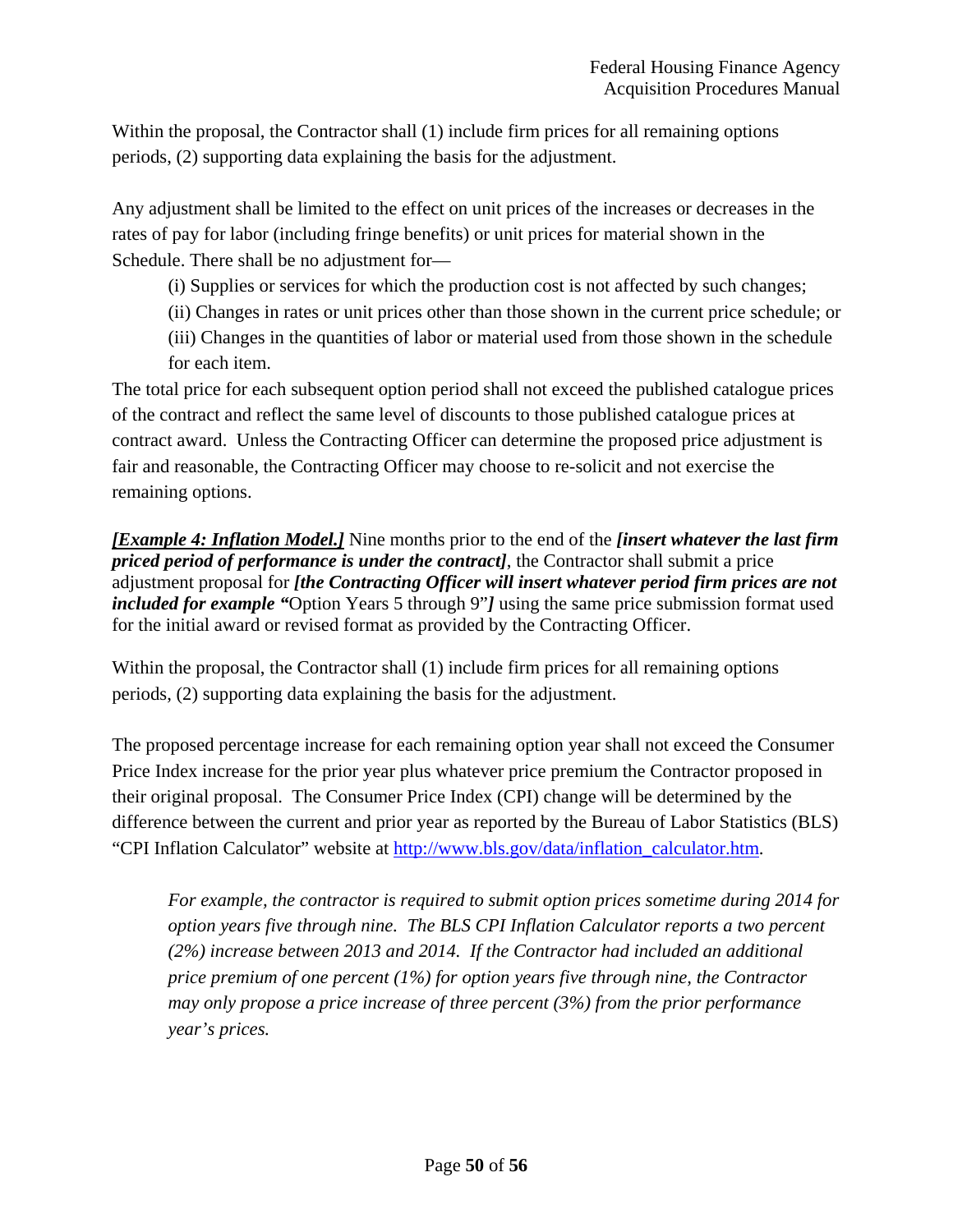Unless the Contracting Officer can determine the proposed price adjustment is fair and reasonable, the Contracting Officer may choose to re-solicit and not exercise the remaining options.

### 6.215 Deliveries (FEB 2015)

Deliveries are to be made to 400 Seventh St., SW, Washington, DC 20024, Constitution Center. The loading dock is located on the east side, on 6th Street, between D and E Streets. Deliveries must take place between normal operating hours of 7:00 am and 5:00 pm, unless otherwise approved and coordinated with a member of the Facilities Operations Management staff in advance of delivery.

Unless delivered by the US Postal Service or nation-wide delivery services such as Federal Express or United Parcel Service, all deliveries require, at a minimum, one day prior notification to a member of the Facilities Operations Management staff.

Facilities Operations Management staff are as follows:

Maurice Harrison (202) 579-1447

# 6.216 Review and Ownership of Deliverables (FEB 2015)

The FHFA Contracting Officer's Representative (COR) or designated invoice approver will provide notification of acceptance or rejection within ten business days from receipt for any submitted contractor deliverables. If rejected, FHFA will provide details regarding the basis of rejection. In no way does FHFA waive its rights under any Inspection clause, including but not limited to, any other applicable Inspection clause stated within the contract.

Title to all reports, materials, and deliverables furnished to the Government, including any copyright, shall be vested in and remain with the Government upon completion, unless specified otherwise in the contract. FHFA shall have unlimited rights to all deliverables as defined in FAR 52.227-14. The Contractor shall not mark any portion of a deliverable as having "limited rights," "limited rights data," or "restricted rights" as defined in FAR 52.227-14 without the written approval of the Contracting Officer, prior to Contractor performance. The Contractor shall not use, release, reproduce, distribute, or publish any data provided or produced under this contract unless the Contractor receives advance, written approval by the Contracting Officer.

#### 6.217 Key Personnel (OCT 2012)

 (a) The following key personnel are essential to the proper performance of Contractor's duties under this contract:

Name Title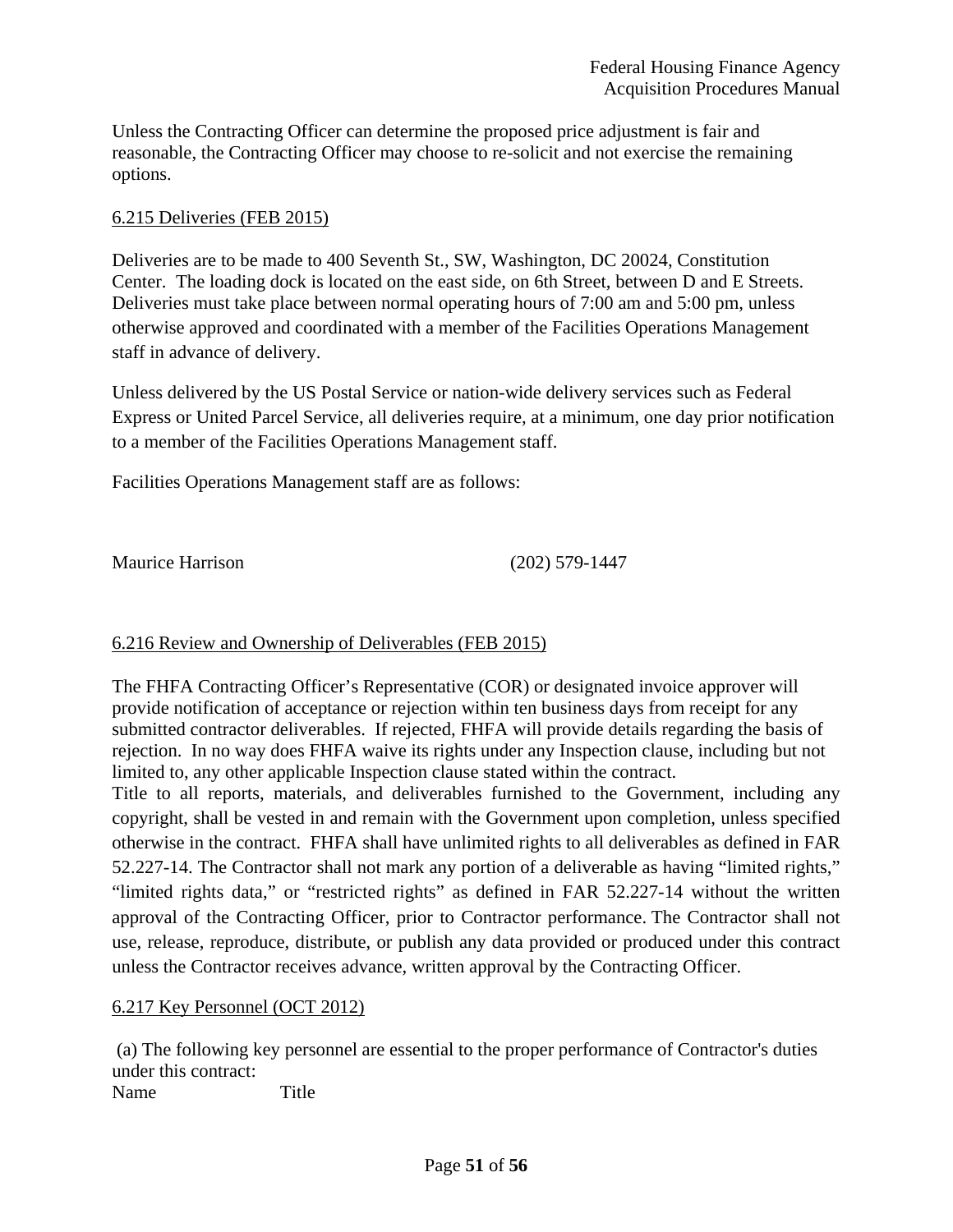# *Insert Names and Titles at Award.*

(b) Contractor must make the above named key personnel available for performance under this contract as long as such persons are employed by Contractor or its related entities. All key personnel changes must be authorized in writing by the FHFA Contracting Officer prior to the new key personnel beginning work. The Contractor must give a minimum of a 14-day advance written notice to the FHFA Contracting Officer and Contracting Officer's Representative of any proposed substitutions of key personnel. The notice must describe the reason for the proposed change; give the name of the proposed substitute individual with a description of his or her educational and professional background; and justification why the substitute is of equal or superior qualification as defined by the contract's labor category or if no labor category is included, then in comparison to the current approved key personnel's qualifications. The determination of acceptability of proposed substitute key personnel is at the sole discretion of the FHFA.

# 6.218 Minority and Women Inclusion (NOV 2012)

Contractor confirms its commitment to equal opportunity in employment and contracting. To implement this commitment, the Contractor shall ensure, to the maximum extent possible consistent with applicable law, the fair inclusion of minorities and women in its workforce. The Contractor shall insert the substance of this clause in all subcontracts under this Contract whose dollar value exceeds \$150,000. Within ten business days of a written request from the Contracting Officer, or such longer time as the Contracting Officer determines, and without any additional consideration required from the Agency, the Contractor shall provide documentation, satisfactory to the Agency, of the actions it (and as applicable, its subcontractors) has undertaken to demonstrate its good faith effort to comply with the aforementioned provisions. For purposes of this contract, "good faith effort" may include actions by the contractor intended to identify and, if present, remove barriers to minority and women employment or expansion of employment opportunities for minorities and women within its workforce. Efforts to remove such barriers may include, but are not limited to, recruiting minorities and women, providing job-related training, or other activity that could lead to those results.

The documentation requested by the Contracting Officer to demonstrate "good faith effort" may include, but is not limited to, one or more of the following:

- 1. The total number of Contractor's employees, and the number of minority and women employees, by race, ethnicity, and gender (e.g., an EEO-1);
- 2. A list of subcontract awards under the Contract that includes: dollar amount, date of award, and subcontractor's race, ethnicity, and/or gender ownership status;
- 3. Information similar to that required in item 1, above, with respect to each subcontractor; and/or
- 4. The Contractor's plan to ensure that minorities and women have appropriate opportunities to enter and advance within its workforce, including outreach efforts.

Consistent with Section  $342(c)(3)$  of the Dodd-Frank Wall Street Reform and Consumer Protection Act (P.L. 111-203) (Dodd-Frank Act), a failure to demonstrate to the Associate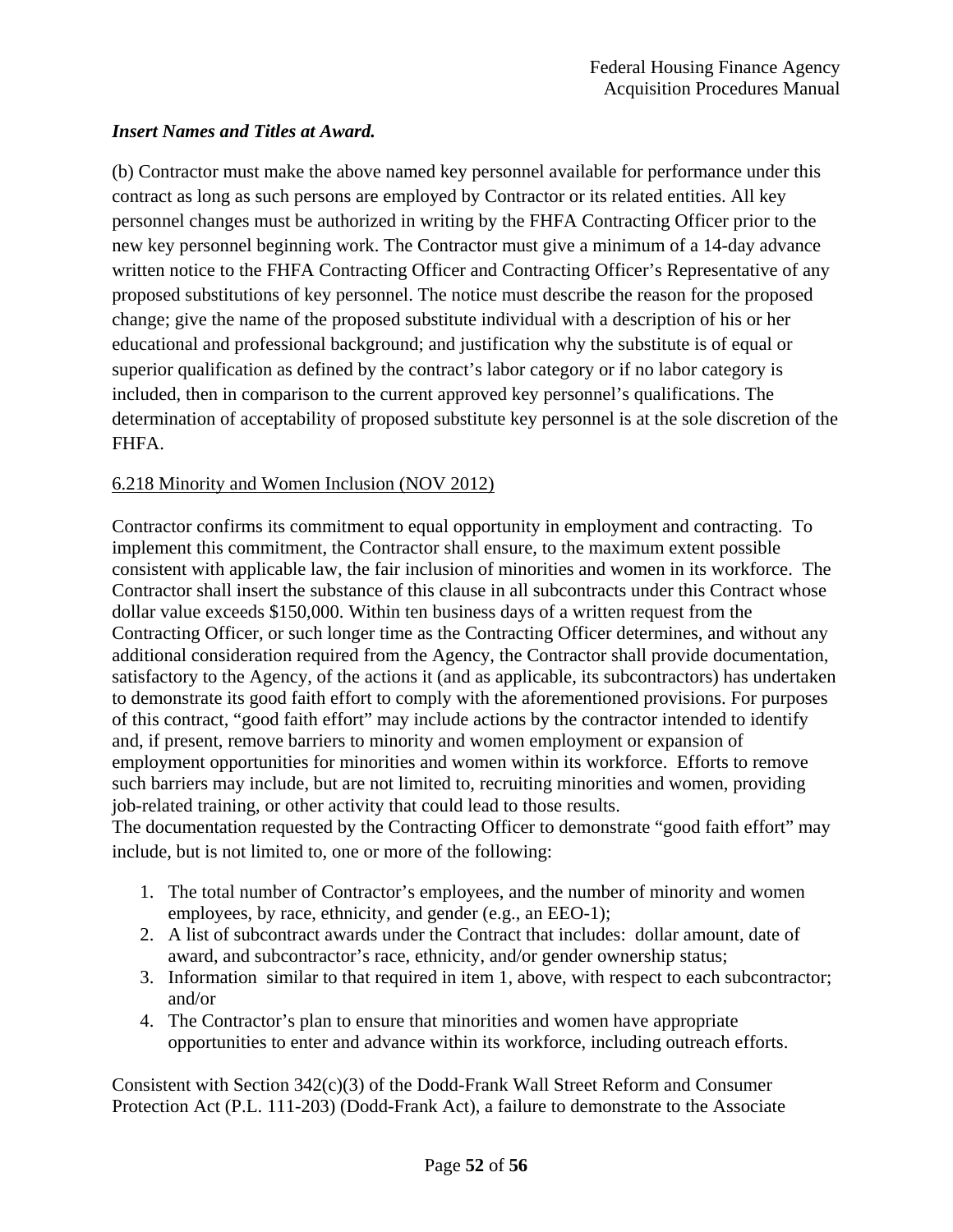Director of the Agency's Office of Minority and Women Inclusion such good faith efforts to include minorities and women in the Contractor's workforce (and as applicable, the workforce of its subcontractors), may result in termination of the Contract for default, referral to the Office of Federal Contract Compliance Programs, or other appropriate action.

For purposes of this clause, the terms "minority," "minority-owned business" and "womenowned business" shall have the meanings set forth in Section 342(g) of the Dodd-Frank Act.

# 6.219 FHFA Contract Oversight Personnel (APR 2013)

*Contracting Officers will insert whichever definitions are applicable for the particular requirement***.** *As a reminder, the identification of an Invoice Approver versus formally appointing a COR is generally only applicable when the entire contract value does not exceed \$150,000. Please see Section 5.302 of the APM for more details.* 

**Invoice Approver**. The Invoice Approver is the person designated in writing by the Contracting Officer to represent FHFA for the purpose of monitoring technical performance and accepting goods or services. The invoice approver is not authorized to issue any instructions or directions which effect any substantive change in this contract, including, but not limited to, an increase or decrease in the price of this contract, or a change in the delivery date(s) or Period of Performance. Invoice Approvers are designated for smaller, less complex actions and do not require the issuance of a formal appointment letter by the Contracting Officer. However, for purposes of this contract, any reference to a COR has the same meaning as an Invoice Approver. The Invoice Approver for this contract is *[insert name]*.

**Contracting Officer Representative (COR)**. The COR is the person designated in writing by the Contracting Officer to represent FHFA for the purpose of monitoring technical performance and accepting goods or services. The COR is not authorized to issue any instructions or directions which effect any substantive change in this contract, including, but not limited to, an increase or decrease in the price of this contract, or a change in the delivery date(s) or Period of Performance. Specific areas of delegated authority are more particularly defined in the COR Appointment letter issued by the Contracting Officer. If the Contractor does not receive a copy of the COR appointment letter at contract execution, the Contractor shall immediately request it from the Contracting Officer. If there is change of COR, the Contracting Officer will issue an updated appointment letter.

**Technical Monitor (TM)**. The TM is the person designated in writing by the Contracting Officer to represent FHFA for the purpose of monitoring technical performance, but whose function does not include inspection, acceptance, and invoice approval. TMs may recommend the acceptance of goods or services. Contractually, the TM's role is to support the COR. The TM is not authorized to issue any instructions or directions which effect any substantive change in this contract, including, but not limited to, an increase or decrease in the price of this contract, or a change in the delivery date(s) or Period of Performance. Specific areas of delegated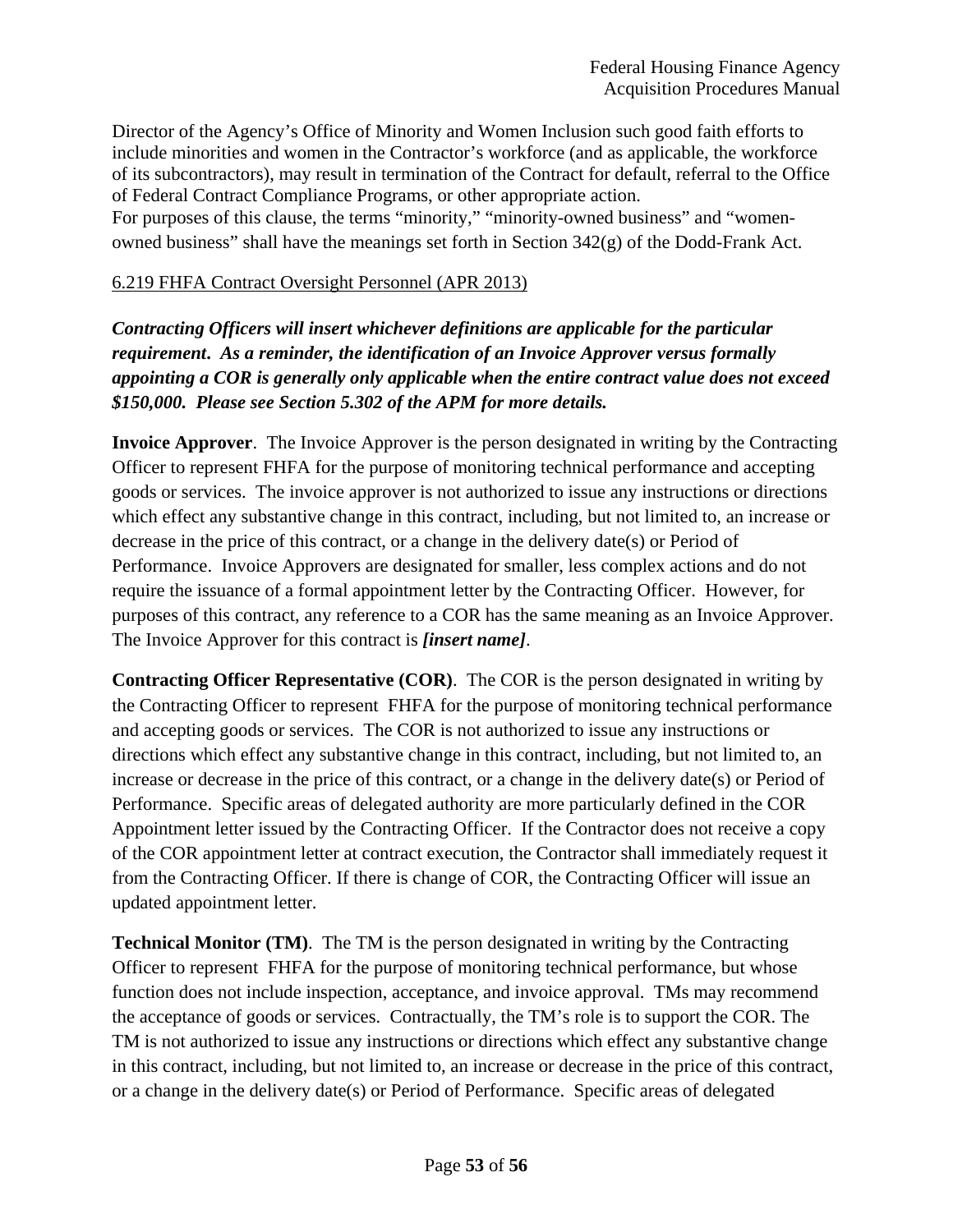authority are more particularly defined in the TM Appointment letter issued by the Contracting Officer. If there is change in TM, the Contracting Officer will issue an updated appointment letter. If the Contractor does not receive a TM appointment letter at contract execution, the Contractor shall immediately request a letter from the Contracting Officer.

### 6.220a Place and Hours of Performance [Level of Effort] (JUL 2014)

### *[As a reminder this clause can be tailored as appropriate per APM 3.220.]*

# Services will be performed *[insert an adequate description. For example, at Constitution Center, 400 7<sup>th</sup> Street, SW, Washington, DC 20024 OR at the Contractor's offices, etc].*

The Contractor must perform the services required under this *[insert the correct term such as BPA, contract, task order]* during normal FHFA business hours as approved by the COR, Monday through Friday *[Note, the remaining portion of this sentence would not be applicable for firm fixed price contracts.]* and not exceed forty billing hours within a work week for each contractor employee. No deviation to perform additional hours will occur unless otherwise authorized in writing by the COR and will be performed at the same rates as defined within the price schedule. No performance will occur on days when the Federal Government in the Washington, DC area or FHFA's offices are NOT open to the public, including Federal holidays.

The Contractor's services and support are not required on Federal holidays. Federal Holidays are listed on the Office of Personnel Management website at www.opm.gov.

*[Delete this sentence if an overtime or premium rate is not included within the price schedule]*  Overtime is not authorized without the prior written approval of the COR, who will specifically state how many overtime or premium rate hours are authorized for performance.

*[Insert the following paragraph, if appropriate.]* Remote performance of the work required is not permitted for this contract unless expressly authorized in writing by the COR. *[Insert the following or similar sentence, if appropriate, for the requirement.* "FHFA does not anticipate remote performance will occur, except in limited circumstances."*]* When remote performance is authorized, the COR will specify if the Contractor will be required to use Government Furnished Equipment, including tools necessary for network access, such as a FHFA furnished laptop, authentication token, or other hardware.

6.220b Place and Hours of Performance [Firm Fixed Price] (JUL 2014)

#### *[As a reminder this clause can be tailored as appropriate per APM 3.220.]*

Services will be performed *[insert an adequate description. For example, at Constitution Center, 400 7th Street, SW, Washington, DC 20024 OR at the Contractor's offices, etc]*.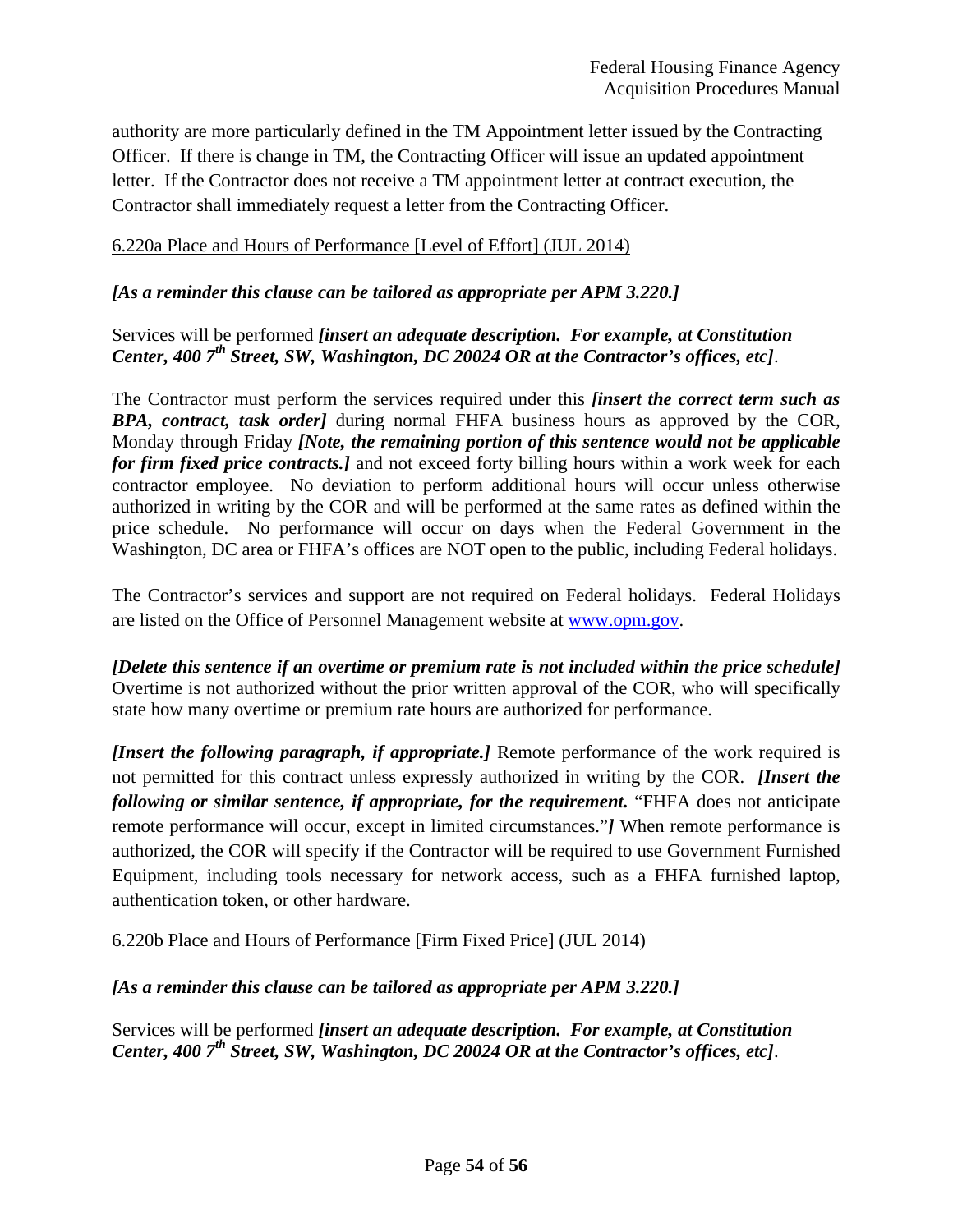The Contractor must perform the services required under this *[insert the correct term such as BPA, contract, task order]* during normal FHFA business hours as approved by the COR, Monday through Friday. *[The remaining sentences may be deleted if not applicable.]* No performance will occur on days when the Federal Government in the Washington, DC area or FHFA's offices are NOT open to the public.

The Contractor's services and support are not required on Federal holidays. Federal Holidays are listed on the Office of Personnel Management website at www.opm.gov.

Under a Firm Fixed Price Contract, FHFA will not authorize payment for any overtime or premium charges unless a separate modification is executed in advance of performance by a Contracting Officer.

*[Insert the following paragraph, if appropriate.]* Remote performance of the work required is not permitted for this contract unless expressly authorized in writing by the COR. *[Insert the following or similar sentence, if appropriate, for the requirement.* "FHFA does not anticipate remote performance will occur, except in limited circumstances."*]* When remote performance is authorized, the COR will specify if the Contractor will be required to use Government Furnished Equipment, including tools necessary for network access, such as a FHFA furnished laptop and authentication token, or other hardware.

## 6.221 Options – GSA Orders and BPA Calls (JAN 2014)

(a) FHFA may extend the term of this contract by written notice to the Contractor at any time prior to the expiration of the order or BPA call.

(b) If FHFA exercises this option, the extended contract shall be considered to include this option clause.

(c) The total duration of this order or BPA call, including the exercise of any options under this clause, shall not exceed the period as defined within the price schedule and any other extensions as permitted in the order or master GSA contract, including FAR 52.217-6, FAR 52.217-7, FAR 52.217-8, FAR 52.217-9, as applicable.

(d) If FAR 52.217-6, FAR 52.217-7 FAR 52.217-8, or FAR 52.217-9 is included in the master GSA contract, the period of time within which the Contracting Officer may exercise the option is any time prior to expiration of the order or BPA call.

#### 6.222a Multiyear Advance Funding (FEB 2014)

# *[This clause is generally appropriate when the Contractor requires or there is an advantage to acquire multiple years of a subscription, license, or other similar requirement.]*

FHFA has agreed to fund this requirement in its entirety at award. If FHFA cancels the continued need for supplies or services, the cancellation terms as identified in the Contractor's